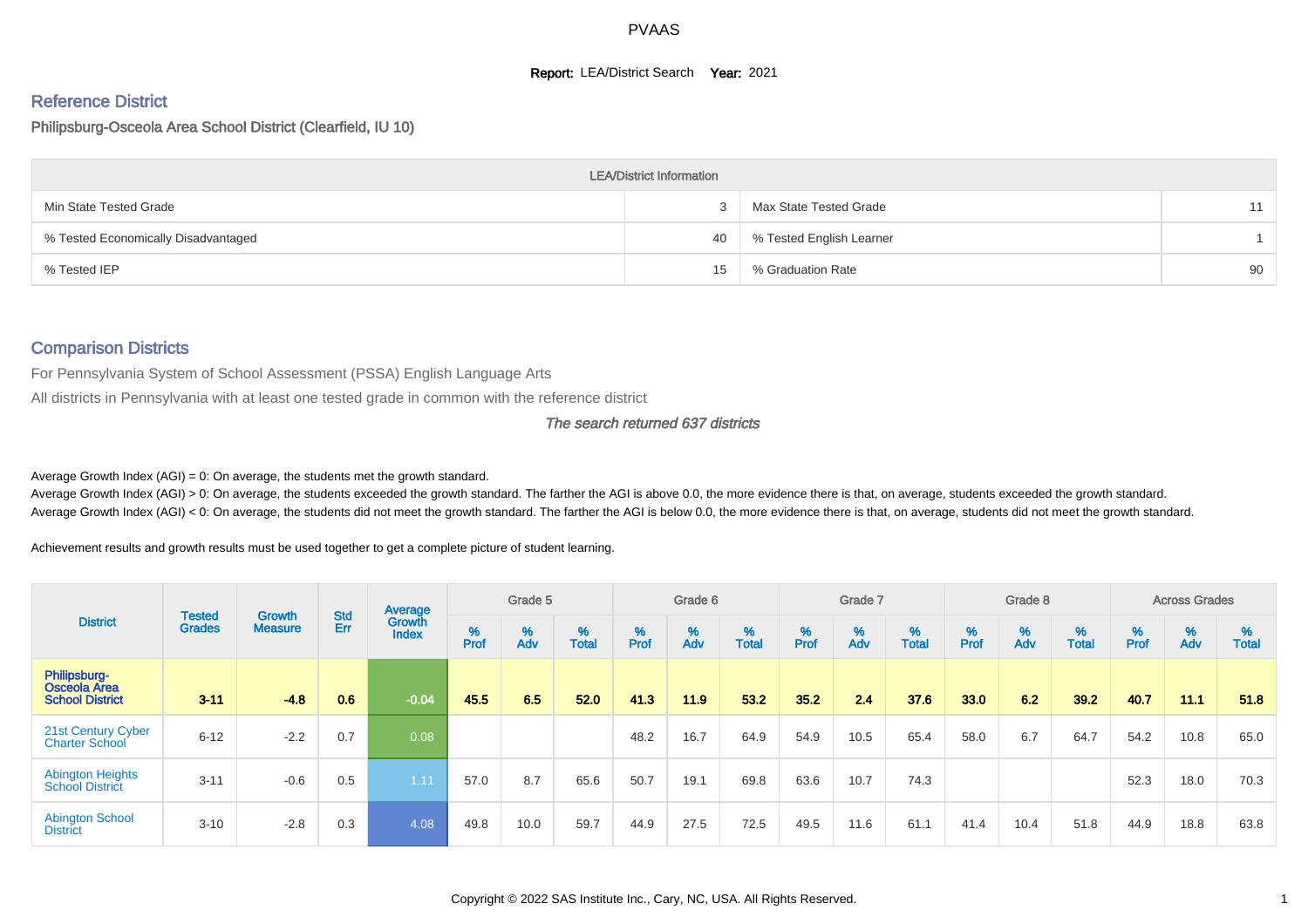|                                                                     |                                |                                 | <b>Std</b> | Average                       |              | Grade 5  |                   |           | Grade 6  |                   |           | Grade 7  |                   |           | Grade 8  |                   |           | <b>Across Grades</b> |                   |
|---------------------------------------------------------------------|--------------------------------|---------------------------------|------------|-------------------------------|--------------|----------|-------------------|-----------|----------|-------------------|-----------|----------|-------------------|-----------|----------|-------------------|-----------|----------------------|-------------------|
| <b>District</b>                                                     | <b>Tested</b><br><b>Grades</b> | <b>Growth</b><br><b>Measure</b> | Err        | <b>Growth</b><br><b>Index</b> | $\%$<br>Prof | %<br>Adv | %<br><b>Total</b> | %<br>Prof | %<br>Adv | %<br><b>Total</b> | %<br>Prof | %<br>Adv | %<br><b>Total</b> | %<br>Prof | %<br>Adv | %<br><b>Total</b> | %<br>Prof | %<br>Adv             | %<br><b>Total</b> |
| Philipsburg-<br><b>Osceola Area</b><br><b>School District</b>       | $3 - 11$                       | $-4.8$                          | 0.6        | $-0.04$                       | 45.5         | 6.5      | 52.0              | 41.3      | 11.9     | 53.2              | 35.2      | 2.4      | 37.6              | 33.0      | 6.2      | 39.2              | 40.7      | 11.1                 | 51.8              |
| Achievement<br><b>House Charter</b><br>School                       | $7 - 11$                       | $-3.1$                          | 1.6        | $-0.73$                       |              |          |                   |           |          |                   | 52.0      | 0.0      | 52.0              | 48.8      | 7.0      | 55.8              | 50.0      | 4.4                  | 54.4              |
| <b>Ad Prima Charter</b><br>School                                   | $3-8$                          | 2.7                             | 0.8        | 6.20                          | 25.9         | 1.8      | 27.8              | 34.7      | 16.3     | 51.0              | 36.1      | 3.3      | 39.3              | 27.4      | 4.8      | 32.3              | 33.2      | 4.8                  | 38.1              |
| <b>Agora Cyber</b><br><b>Charter School</b>                         | $3 - 11$                       | $-2.5$                          | 0.6        | $-0.91$                       | 31.7         | 1.0      | 32.7              | 30.1      | 7.0      | 37.1              | 29.0      | 2.8      | 31.7              | 28.3      | 2.0      | 30.3              | 30.7      | 4.8                  | 35.5              |
| <b>Albert Gallatin</b><br><b>Area School</b><br><b>District</b>     | $3 - 11$                       | 0.4                             | 0.5        | 2.55                          | 45.8         | 5.4      | 51.2              | 34.0      | 8.4      | 42.4              | 39.7      | 2.2      | 41.8              | 37.8      | 5.3      | 43.0              | 38.7      | 7.6                  | 46.2              |
| Aliquippa School<br><b>District</b>                                 | $3 - 11$                       | $-0.6$                          | 0.8        | 2.30                          | 14.7         | 0.0      | 14.7              | 12.5      | 3.1      | 15.6              | 27.4      | 2.7      | 30.1              | 14.1      | 0.0      | 14.1              | 16.7      | 1.0                  | 17.7              |
| <b>Allegheny Valley</b><br><b>School District</b>                   | $3 - 11$                       | $-2.6$                          | 0.8        | 1.73                          | 56.1         | 7.0      | 63.2              | 44.4      | 9.3      | 53.7              | 38.8      | 6.0      | 44.8              | 44.3      | 13.1     | 57.4              | 45.7      | 8.9                  | 54.6              |
| <b>Allegheny-Clarion</b><br><b>Valley School</b><br><b>District</b> | $3 - 10$                       | 2.1                             | 1.0        | 2.42                          | 42.5         | 5.0      | 47.5              | 42.1      | 15.8     | 57.9              | 43.9      | 2.4      | 46.3              | 40.0      | 0.0      | 40.0              | 40.9      | 9.1                  | 50.0              |
| <b>Alliance For</b><br><b>Progress Charter</b><br>School            | $3-8$                          | $-1.1$                          | 1.2        | 0.67                          | 12.5         | 0.0      | 12.5              | 32.0      | 0.0      | 32.0              | 26.9      | 0.0      | 26.9              | 3.4       | 0.0      | 3.4               | 19.4      | 0.0                  | 19.4              |
| Altoona Area<br><b>School District</b>                              | $3 - 12$                       | 1.1                             | 0.3        | 3.83                          | 43.5         | 4.0      | 47.5              | 30.6      | 11.2     | 41.8              | 38.3      | 4.3      | 42.6              | 43.8      | $7.2\,$  | 51.0              | 37.4      | 6.8                  | 44.1              |
| <b>Ambridge Area</b><br><b>School District</b>                      | $3 - 12$                       | $-0.9$                          | 0.6        | 0.10                          | 40.2         | 8.2      | 48.4              | 36.9      | 12.6     | 49.5              | 36.2      | 8.7      | 44.9              | 37.1      | 6.4      | 43.6              | 37.5      | 12.2                 | 49.7              |
| Annville-Cleona<br><b>School District</b>                           | $3 - 12$                       | $-0.3$                          | 0.6        | 4.34                          | 47.5         | 11.2     | 58.8              | 39.6      | 21.9     | 61.5              | 54.0      | 12.6     | 66.7              | 32.4      | 17.6     | 50.0              | 44.0      | 15.5                 | 59.5              |
| <b>Antietam School</b><br><b>District</b>                           | $3 - 10$                       | 0.9                             | 0.8        | 1.87                          | 29.7         | 1.6      | 31.2              | 35.0      | 5.0      | 40.0              | 29.1      | 0.0      | 29.1              | 34.0      | 1.9      | 35.8              | 31.3      | 3.0                  | 34.2              |
| Antonia Pantoja<br>Community<br><b>Charter School</b>               | $3-8$                          | 0.5                             | 0.9        | 2.18                          | 20.9         | 1.5      | 22.4              | 32.3      | 6.4      | 38.7              | 37.0      | 2.2      | 39.1              | 35.1      | 8.1      | 43.2              | 25.4      | 3.3                  | 28.7              |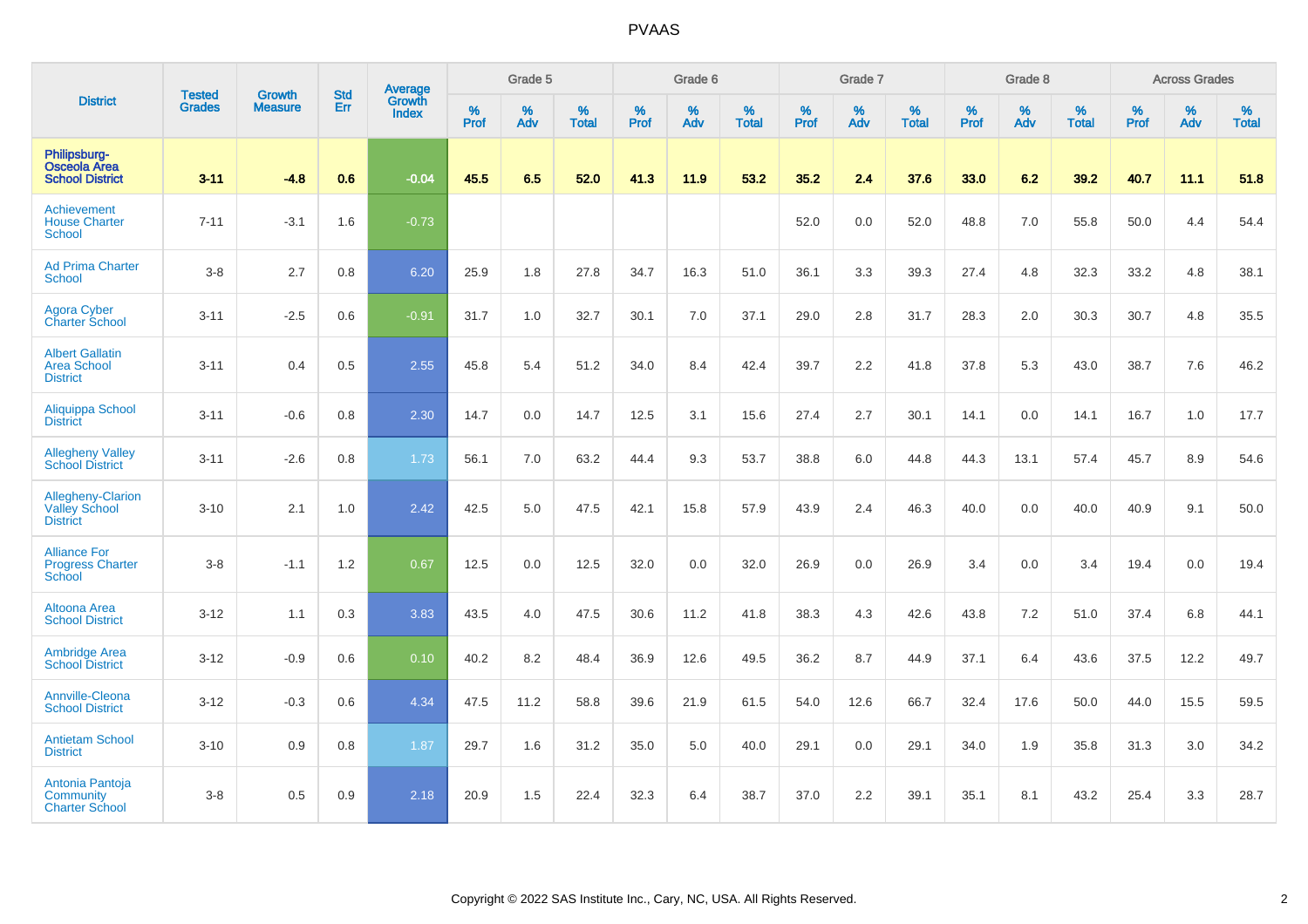|                                                               | <b>Tested</b> | <b>Growth</b>  | <b>Std</b> | Average                       |           | Grade 5  |                   |           | Grade 6  |                   |           | Grade 7  |                   |           | Grade 8  |                   |           | <b>Across Grades</b> |                   |
|---------------------------------------------------------------|---------------|----------------|------------|-------------------------------|-----------|----------|-------------------|-----------|----------|-------------------|-----------|----------|-------------------|-----------|----------|-------------------|-----------|----------------------|-------------------|
| <b>District</b>                                               | <b>Grades</b> | <b>Measure</b> | Err        | <b>Growth</b><br><b>Index</b> | %<br>Prof | %<br>Adv | %<br><b>Total</b> | %<br>Prof | %<br>Adv | %<br><b>Total</b> | %<br>Prof | %<br>Adv | %<br><b>Total</b> | %<br>Prof | %<br>Adv | %<br><b>Total</b> | %<br>Prof | %<br>Adv             | %<br><b>Total</b> |
| Philipsburg-<br><b>Osceola Area</b><br><b>School District</b> | $3 - 11$      | $-4.8$         | 0.6        | $-0.04$                       | 45.5      | 6.5      | 52.0              | 41.3      | 11.9     | 53.2              | 35.2      | 2.4      | 37.6              | 33.0      | 6.2      | 39.2              | 40.7      | 11.1                 | 51.8              |
| Apollo-Ridge<br><b>School District</b>                        | $3 - 12$      | $-2.9$         | 0.7        | 2.80                          | 45.6      | 1.5      | 47.1              | 25.3      | 9.6      | 34.9              | 34.6      | 0.0      | 34.6              | 42.1      | 5.3      | 47.4              | 38.1      | 6.5                  | 44.6              |
| <b>Armstrong School</b><br><b>District</b>                    | $3 - 11$      | 3.2            | 0.3        | 9.41                          | 46.0      | 6.3      | 52.3              | 44.4      | 17.4     | 61.8              | 48.7      | 8.8      | 57.5              | 45.3      | 11.5     | 56.8              | 45.4      | 12.6                 | 58.0              |
| <b>Arts Academy</b><br><b>Charter School</b>                  | $5-8$         | $-3.5$         | 1.1        | $-0.12$                       | 41.2      | 0.0      | 41.2              | 46.7      | 2.2      | 48.9              | 49.1      | 1.9      | 50.9              | 45.2      | 3.2      | 48.4              | 46.6      | 2.0                  | 48.6              |
| <b>Arts Academy</b><br>Elementary<br><b>Charter School</b>    | $3-5$         | 0.9            | 2.0        | 0.44                          | 31.6      | 0.0      | 31.6              |           |          |                   |           |          |                   |           |          |                   | 31.8      | 2.3                  | 34.1              |
| <b>Aspira Bilingual</b><br><b>Cyber Charter</b><br>School     | $3 - 11$      | 2.8            | 1.6        | 2.58                          |           |          |                   | 12.9      | 0.0      | 12.9              | 0.0       | 0.0      | 0.0               | 0.0       | 0.0      | 0.0               | 5.9       | 0.0                  | 5.9               |
| <b>Athens Area</b><br><b>School District</b>                  | $3 - 11$      | 3.5            | 0.6        | 6.17                          | 57.1      | 10.7     | 67.9              | 39.6      | 18.7     | 58.2              | 56.9      | 5.1      | 62.0              | 45.3      | 7.2      | 52.5              | 45.8      | 12.8                 | 58.6              |
| <b>Austin Area School</b><br><b>District</b>                  | $3 - 11$      | $-0.5$         | 1.7        | 0.63                          | 38.5      | 7.7      | 46.2              | 61.5      | 0.0      | 61.5              | 26.7      | 0.0      | 26.7              | 56.2      | 6.2      | 62.5              | 40.5      | 4.0                  | 44.6              |
| <b>Avella Area School</b><br><b>District</b>                  | $3 - 12$      | 2.7            | 1.1        | 4.69                          | 42.5      | 2.5      | 45.0              | 42.4      | 18.2     | 60.6              | 60.0      | 5.7      | 65.7              | 63.0      | 18.5     | 81.5              | 46.7      | 12.6                 | 59.3              |
| <b>Avon Grove</b><br><b>Charter School</b>                    | $3 - 11$      | 1.7            | 0.6        | 3.46                          | 53.3      | 4.9      | 58.2              | 47.4      | 18.2     | 65.7              | 51.1      | 16.3     | 67.4              | 38.6      | 9.9      | 48.5              | 42.6      | 14.8                 | 57.4              |
| <b>Avon Grove</b><br><b>School District</b>                   | $3 - 10$      | $-1.5$         | 0.4        | 3.58                          | 48.2      | 14.6     | 62.9              | 44.6      | 18.7     | 63.3              | 59.8      | 14.8     | 74.6              | 46.8      | 16.7     | 63.5              | 46.7      | 15.4                 | 62.1              |
| <b>Avonworth School</b><br><b>District</b>                    | $3 - 10$      | $-0.8$         | 0.5        | 0.24                          | 49.6      | 18.0     | 67.6              | 49.6      | 25.6     | 75.2              | 62.3      | 7.7      | 70.0              | 61.0      | 16.1     | 77.1              | 52.4      | 20.5                 | 72.8              |
| <b>Baden Academy</b><br><b>Charter School</b>                 | $3-6$         | $-1.3$         | 1.1        | $-0.36$                       | 47.6      | 1.6      | 49.2              | 46.6      | 10.3     | 56.9              |           |          |                   |           |          |                   | 42.3      | 7.1                  | 49.4              |
| <b>Bald Eagle Area</b><br><b>School District</b>              | $3 - 11$      | 0.1            | 0.6        | 3.73                          | 54.7      | 4.7      | 59.4              | 41.6      | 7.9      | 49.5              | 32.2      | 2.5      | 34.8              | 34.2      | 14.0     | 48.2              | 39.5      | 10.5                 | 50.0              |
| <b>Baldwin-Whitehall</b><br><b>School District</b>            | $3 - 11$      | $-0.1$         | 0.4        | 1.67                          | 49.1      | 6.3      | 55.4              | 48.8      | 11.8     | 60.6              | 48.6      | 8.3      | 56.8              | 45.1      | 7.0      | 52.0              | 46.4      | 12.2                 | 58.7              |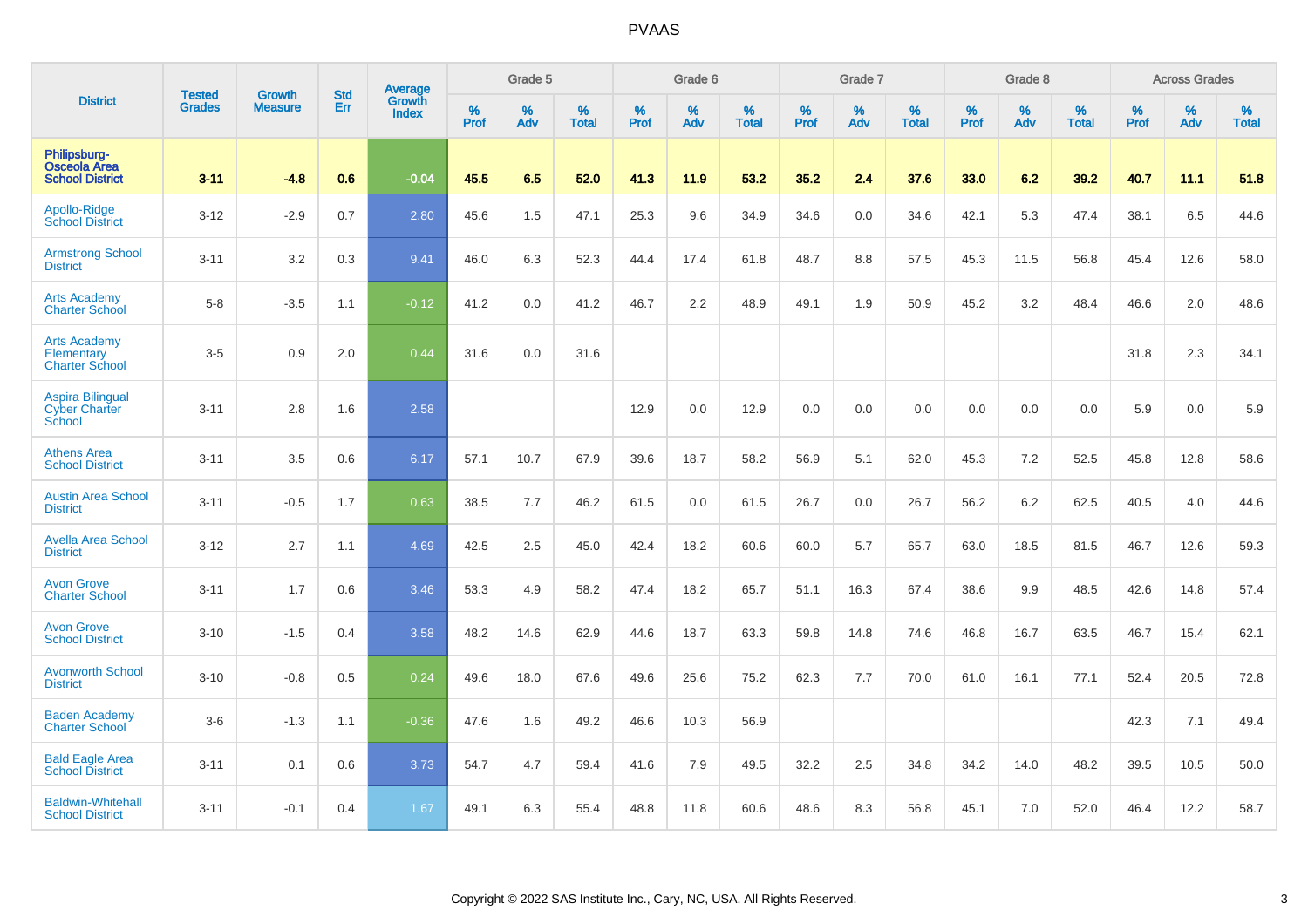|                                                                  | <b>Tested</b> | <b>Growth</b>  | <b>Std</b> | Average                |              | Grade 5  |                   |                  | Grade 6  |                   |                  | Grade 7  |                   |           | Grade 8  |                   |              | <b>Across Grades</b> |                   |
|------------------------------------------------------------------|---------------|----------------|------------|------------------------|--------------|----------|-------------------|------------------|----------|-------------------|------------------|----------|-------------------|-----------|----------|-------------------|--------------|----------------------|-------------------|
| <b>District</b>                                                  | <b>Grades</b> | <b>Measure</b> | Err        | Growth<br><b>Index</b> | $\%$<br>Prof | %<br>Adv | %<br><b>Total</b> | %<br><b>Prof</b> | %<br>Adv | %<br><b>Total</b> | %<br><b>Prof</b> | %<br>Adv | %<br><b>Total</b> | %<br>Prof | %<br>Adv | %<br><b>Total</b> | $\%$<br>Prof | %<br>Adv             | %<br><b>Total</b> |
| Philipsburg-<br><b>Osceola Area</b><br><b>School District</b>    | $3 - 11$      | $-4.8$         | 0.6        | $-0.04$                | 45.5         | 6.5      | 52.0              | 41.3             | 11.9     | 53.2              | 35.2             | 2.4      | 37.6              | 33.0      | 6.2      | 39.2              | 40.7         | 11.1                 | 51.8              |
| <b>Bangor Area</b><br><b>School District</b>                     | $3 - 12$      | 3.3            | 0.5        | 6.54                   | 38.6         | 14.4     | 52.9              | 45.3             | 16.7     | 62.0              | 47.3             | 9.5      | 56.8              | 43.3      | 8.0      | 51.3              | 44.8         | 13.6                 | 58.4              |
| <b>Bear Creek</b><br>Community<br><b>Charter School</b>          | $3 - 8$       | 5.5            | 0.9        | 6.44                   | 51.9         | 7.7      | 59.6              | 47.1             | 19.6     | 66.7              | 42.3             | 7.7      | 50.0              | 34.7      | 10.2     | 44.9              | 45.2         | 12.1                 | 57.4              |
| <b>Beaver Area</b><br><b>School District</b>                     | $3 - 10$      | $-1.0$         | 0.6        | 5.55                   | 56.2         | 21.5     | 77.7              | 40.0             | 48.3     | 88.3              | 65.5             | 12.9     | 78.4              | 53.6      | 16.1     | 69.6              | 50.4         | 29.6                 | 79.9              |
| <b>Bedford Area</b><br><b>School District</b>                    | $3 - 11$      | 5.0            | 0.6        | 8.52                   | 54.2         | 3.4      | 57.6              | 37.1             | 16.4     | 53.4              | 44.8             | 13.8     | 58.6              | 42.8      | 12.2     | 55.0              | 46.2         | 12.2                 | 58.4              |
| <b>Belle Vernon Area</b><br><b>School District</b>               | $3 - 11$      | $-0.1$         | 0.6        | 1.31                   | 52.2         | 6.3      | 58.6              | 49.6             | 14.8     | 64.4              | 47.8             | 4.4      | 52.2              | 44.1      | 6.4      | 50.5              | 47.7         | 8.9                  | 56.6              |
| <b>Bellefonte Area</b><br><b>School District</b>                 | $3 - 11$      | $-0.0$         | 0.5        | 4.37                   | 56.6         | 10.2     | 66.9              | 40.3             | 19.3     | 59.7              | 50.6             | 6.0      | 56.6              | 32.2      | 8.8      | 41.0              | 44.8         | 12.3                 | 57.1              |
| <b>Bellwood-Antis</b><br><b>School District</b>                  | $3 - 10$      | 1.5            | 0.7        | 3.13                   | 46.1         | 3.4      | 49.4              | 34.4             | 16.7     | 51.1              | 44.0             | 10.7     | 54.8              | 41.3      | 26.1     | 67.4              | 41.8         | 16.7                 | 58.6              |
| <b>Belmont Charter</b><br><b>School</b>                          | $3 - 10$      | 2.8            | 0.9        | 5.27                   | 10.2         | 0.0      | 10.2              | 25.5             | 2.0      | 27.4              | 22.9             | 0.0      | 22.9              | 28.0      | 0.0      | 28.0              | 18.0         | 1.9                  | 19.9              |
| <b>Bensalem</b><br><b>Township School</b><br><b>District</b>     | $3 - 11$      | $-1.5$         | 0.3        | $-0.98$                | 24.4         | 3.4      | 27.7              | 32.6             | 7.6      | 40.2              | 29.8             | 4.8      | 34.6              | 31.8      | 6.9      | 38.7              | 28.8         | 6.0                  | 34.8              |
| <b>Benton Area</b><br><b>School District</b>                     | $3 - 10$      | $-0.4$         | 0.9        | 1.36                   | 47.5         | 1.6      | 49.2              | 43.5             | 8.7      | 52.2              | 37.3             | 5.1      | 42.4              | 46.2      | 2.6      | 48.7              | 42.6         | 8.4                  | 51.0              |
| <b>Bentworth School</b><br><b>District</b>                       | $3 - 11$      | 2.1            | 0.7        | 2.98                   | 60.3         | 15.4     | 75.6              | 46.1             | 6.7      | 52.8              | 52.5             | 20.0     | 72.5              | 43.3      | 11.9     | 55.2              | 52.1         | 16.1                 | 68.2              |
| <b>Berlin</b><br><b>Brothersvalley</b><br><b>School District</b> | $3 - 11$      | $-1.0$         | 0.8        | 1.52                   | 60.4         | 1.9      | 62.3              | 42.4             | 15.2     | 57.6              | 55.8             | 3.8      | 59.6              | 54.2      | 6.2      | 60.4              | 48.4         | 8.4                  | 56.8              |
| <b>Bermudian Springs</b><br><b>School District</b>               | $3 - 11$      | 0.2            | 0.6        | 1.42                   | 50.4         | 0.0      | 50.4              | 37.5             | 10.6     | 48.1              | 44.5             | 5.9      | 50.4              | 39.8      | 6.5      | 46.3              | 42.4         | 6.9                  | 49.3              |
| <b>Berwick Area</b><br><b>School District</b>                    | $3 - 11$      | $-0.6$         | 0.5        | 1.71                   | 45.3         | 5.8      | 51.0              | 43.2             | 18.3     | 61.5              | 44.9             | 12.8     | 57.8              | 41.4      | 9.8      | 51.2              | 42.6         | 14.7                 | 57.3              |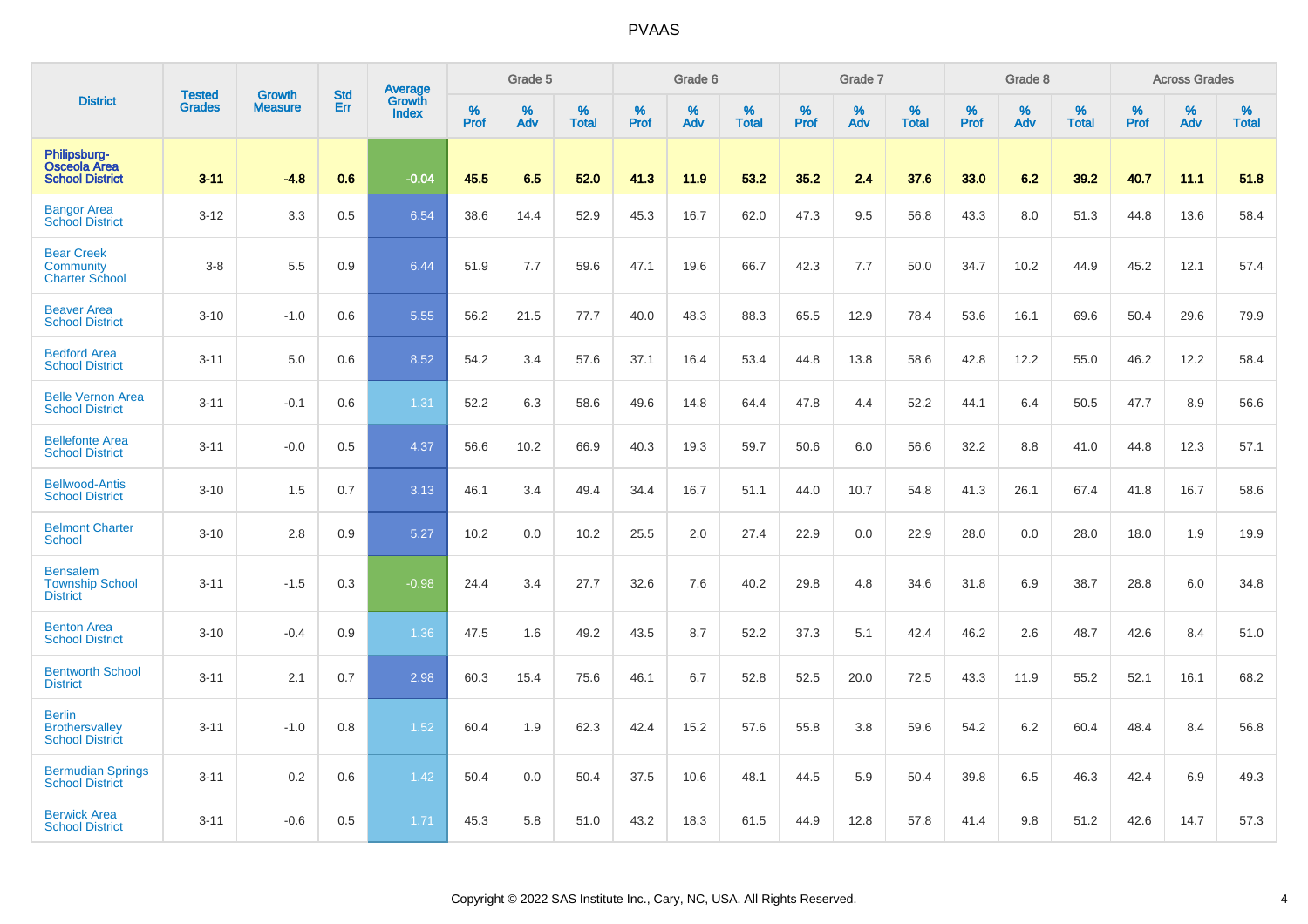|                                                                   |                                | <b>Growth</b>  | <b>Std</b> | Average                |                     | Grade 5  |                   |                  | Grade 6  |                   |                  | Grade 7  |                   |           | Grade 8  |                   |              | <b>Across Grades</b> |                   |
|-------------------------------------------------------------------|--------------------------------|----------------|------------|------------------------|---------------------|----------|-------------------|------------------|----------|-------------------|------------------|----------|-------------------|-----------|----------|-------------------|--------------|----------------------|-------------------|
| <b>District</b>                                                   | <b>Tested</b><br><b>Grades</b> | <b>Measure</b> | Err        | Growth<br><b>Index</b> | $\%$<br><b>Prof</b> | %<br>Adv | %<br><b>Total</b> | %<br><b>Prof</b> | %<br>Adv | %<br><b>Total</b> | %<br><b>Prof</b> | %<br>Adv | %<br><b>Total</b> | %<br>Prof | %<br>Adv | %<br><b>Total</b> | $\%$<br>Prof | %<br>Adv             | %<br><b>Total</b> |
| Philipsburg-<br><b>Osceola Area</b><br><b>School District</b>     | $3 - 11$                       | $-4.8$         | 0.6        | $-0.04$                | 45.5                | 6.5      | 52.0              | 41.3             | 11.9     | 53.2              | 35.2             | 2.4      | 37.6              | 33.0      | 6.2      | 39.2              | 40.7         | 11.1                 | 51.8              |
| <b>Bethel Park School</b><br><b>District</b>                      | $3 - 11$                       | 0.5            | 0.4        | 3.98                   | 59.3                | 14.8     | 74.2              | 44.6             | 30.2     | 74.9              | 57.6             | 17.0     | 74.5              | 54.5      | 19.6     | 74.1              | 52.1         | 24.5                 | 76.6              |
| <b>Bethlehem Area</b><br><b>School District</b>                   | $3 - 11$                       | 0.3            | 0.4        | 1.52                   | 50.4                | 5.3      | 55.6              | 39.9             | 8.4      | 48.3              | 40.8             | 5.2      | 46.0              | 33.8      | 6.3      | 40.1              | 42.3         | 9.3                  | 51.6              |
| <b>Bethlehem-Center</b><br><b>School District</b>                 | $3 - 10$                       | $-2.1$         | 0.8        | 1.31                   | 40.8                | 2.8      | 43.7              | 29.8             | 1.5      | 31.3              | 28.6             | 0.0      | 28.6              | 29.2      | 0.0      | 29.2              | 35.6         | 3.6                  | 39.2              |
| <b>Big Beaver Falls</b><br><b>Area School</b><br><b>District</b>  | $3 - 11$                       | $-0.7$         | 0.6        | 3.08                   | 44.1                | 2.9      | 47.1              | 30.8             | 1.9      | 32.7              | 29.7             | 5.0      | 34.6              | 27.8      | 2.1      | 29.9              | 33.1         | 3.7                  | 36.8              |
| <b>Big Spring School</b><br><b>District</b>                       | $3 - 11$                       | $-0.3$         | 0.5        | 3.91                   | 50.0                | 14.6     | 64.6              | 45.6             | 12.0     | 57.6              | 52.2             | 8.8      | 61.0              | 49.7      | 9.2      | 58.9              | 47.8         | 15.2                 | 63.0              |
| <b>Blackhawk School</b><br><b>District</b>                        | $3 - 11$                       | $-3.2$         | 0.5        | 0.56                   | 58.7                | 1.4      | 60.1              | 43.4             | 16.4     | 59.8              | 52.8             | 4.9      | 57.7              | 39.7      | 6.7      | 46.4              | 48.1         | 10.9                 | 59.0              |
| <b>Blacklick Valley</b><br><b>School District</b>                 | $3 - 11$                       | $-0.1$         | 1.0        | 0.41                   | 29.6                | 0.0      | 29.6              | 52.6             | 7.9      | 60.5              | 35.4             | 0.0      | 35.4              | 34.2      | 0.0      | 34.2              | 43.2         | 3.7                  | 46.9              |
| <b>Blairsville-</b><br><b>Saltsburg School</b><br><b>District</b> | $3 - 11$                       | $-0.1$         | 0.7        | 1.52                   | 46.9                | 8.2      | 55.1              | 40.4             | 22.5     | 62.9              | 38.6             | 9.9      | 48.5              | 50.6      | 14.1     | 64.7              | 41.8         | 15.1                 | 56.9              |
| <b>Bloomsburg Area</b><br><b>School District</b>                  | $3 - 10$                       | $-0.8$         | 0.7        | 1.26                   | 49.4                | 4.4      | 53.8              | 43.3             | 15.6     | 58.9              | 36.3             | 7.8      | 44.1              | 50.0      | 6.0      | 56.0              | 46.3         | 11.7                 | 57.9              |
| <b>Blue Mountain</b><br><b>School District</b>                    | $3 - 10$                       | 0.0            | 0.5        | 2.60                   | 60.1                | 12.0     | 72.2              | 50.9             | 12.4     | 63.3              | 52.0             | 10.1     | 62.0              | 47.3      | 11.5     | 58.8              | 52.0         | 15.0                 | 67.0              |
| <b>Blue Ridge School</b><br><b>District</b>                       | $3 - 11$                       | 2.2            | 0.8        | 2.90                   | 42.5                | 8.2      | 50.7              | 46.0             | 8.1      | 54.0              | 50.0             | 16.1     | 66.1              | 47.1      | 8.6      | 55.7              | 45.4         | 10.7                 | 56.1              |
| <b>Boyertown Area</b><br><b>School District</b>                   | $3 - 11$                       | $-3.6$         | 0.4        | $-2.83$                | 45.9                | 6.0      | 51.9              | 38.5             | 13.6     | 52.1              | 46.4             | 12.8     | 59.3              | 42.2      | 8.4      | 50.6              | 42.6         | 10.7                 | 53.4              |
| <b>Boys Latin Of</b><br>Philadelphia<br><b>Charter School</b>     | $6 - 12$                       | 2.7            | 0.8        | 3.28                   |                     |          |                   | 9.0              | 1.5      | 10.4              | 18.1             | 1.2      | 19.3              | 22.6      | 1.1      | 23.7              | 17.3         | $1.2$                | 18.5              |
| <b>Bradford Area</b><br><b>School District</b>                    | $3 - 12$                       | 3.9            | 0.5        | 7.92                   | 53.6                | 11.3     | 64.9              | 40.7             | 19.2     | 59.9              | 47.0             | 11.6     | 58.6              | 46.2      | 16.0     | 62.2              | 45.7         | 15.1                 | 60.8              |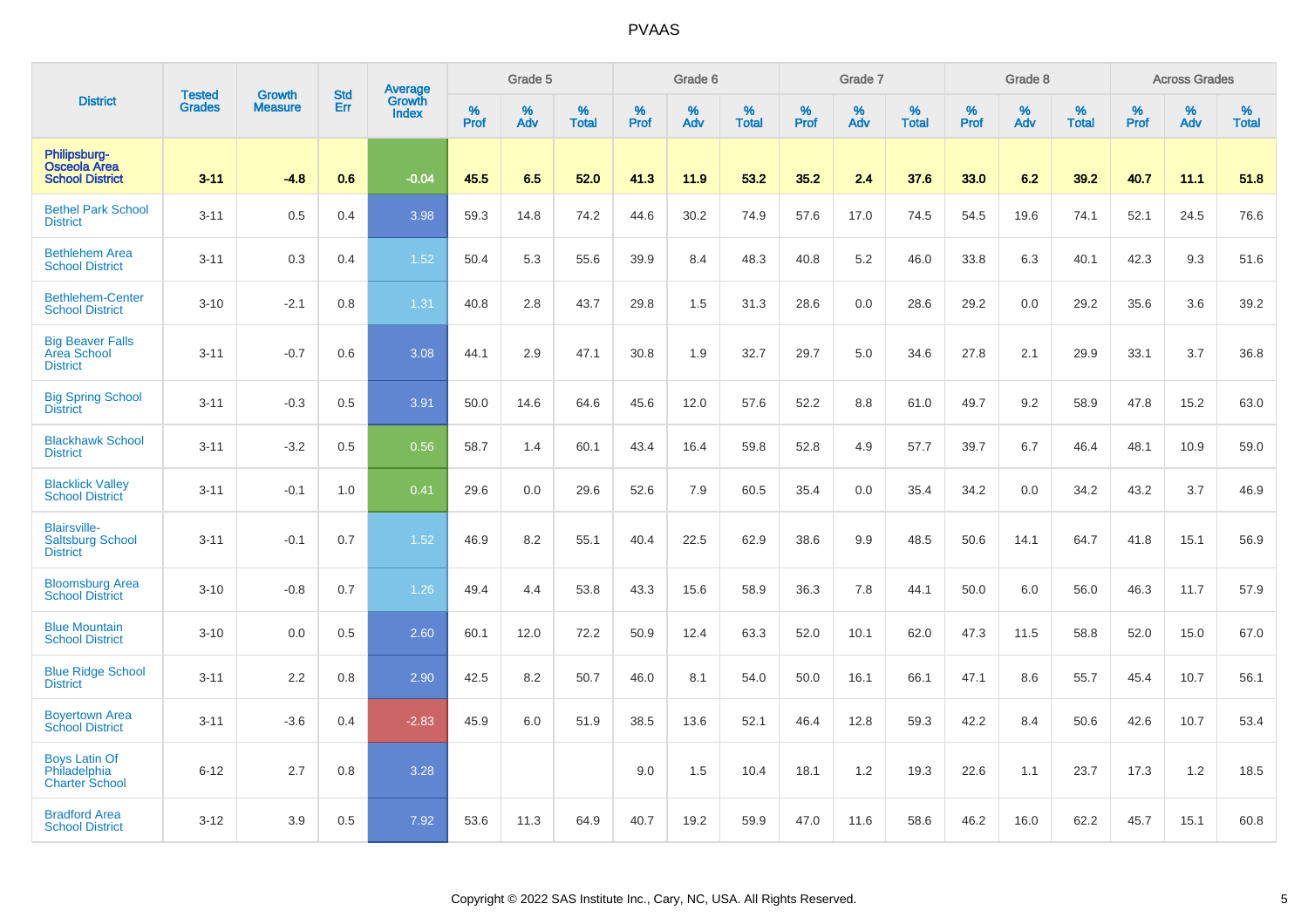|                                                               |                                |                                 | <b>Std</b> | Average                       |              | Grade 5  |                   |           | Grade 6  |                   |           | Grade 7  |                   |           | Grade 8  |                   |           | <b>Across Grades</b> |                   |
|---------------------------------------------------------------|--------------------------------|---------------------------------|------------|-------------------------------|--------------|----------|-------------------|-----------|----------|-------------------|-----------|----------|-------------------|-----------|----------|-------------------|-----------|----------------------|-------------------|
| <b>District</b>                                               | <b>Tested</b><br><b>Grades</b> | <b>Growth</b><br><b>Measure</b> | Err        | <b>Growth</b><br><b>Index</b> | $\%$<br>Prof | %<br>Adv | %<br><b>Total</b> | %<br>Prof | %<br>Adv | %<br><b>Total</b> | %<br>Prof | %<br>Adv | %<br><b>Total</b> | %<br>Prof | %<br>Adv | %<br><b>Total</b> | %<br>Prof | %<br>Adv             | %<br><b>Total</b> |
| Philipsburg-<br><b>Osceola Area</b><br><b>School District</b> | $3 - 11$                       | $-4.8$                          | 0.6        | $-0.04$                       | 45.5         | 6.5      | 52.0              | 41.3      | 11.9     | 53.2              | 35.2      | 2.4      | 37.6              | 33.0      | 6.2      | 39.2              | 40.7      | 11.1                 | 51.8              |
| <b>Brentwood</b><br><b>Borough School</b><br><b>District</b>  | $3 - 11$                       | $-2.1$                          | 0.7        | $-0.70$                       | 53.5         | 7.0      | 60.5              | 36.1      | 12.0     | 48.2              | 33.3      | 4.6      | 37.9              | 48.0      | 6.8      | 54.8              | 40.9      | 9.4                  | 50.3              |
| <b>Bristol Borough</b><br><b>School District</b>              | $3 - 12$                       | 0.4                             | 0.7        | 1.32                          | 37.3         | 1.3      | 38.7              | 28.4      | 18.2     | 46.6              | 39.5      | 7.4      | 46.9              | 27.7      | 6.0      | 33.7              | 33.3      | 8.0                  | 41.4              |
| <b>Bristol Township</b><br><b>School District</b>             | $3 - 11$                       | $-3.8$                          | 0.4        | $-3.67$                       | 23.8         | 0.9      | 24.7              | 30.0      | 5.5      | 35.5              | 30.2      | 2.2      | 32.4              | 24.1      | 2.8      | 26.9              | 26.9      | 2.9                  | 29.8              |
| <b>Brockway Area</b><br><b>School District</b>                | $3 - 11$                       | 4.2                             | 0.7        | 5.89                          | 61.5         | 14.1     | 75.6              | 40.6      | 34.8     | 75.4              | 44.4      | 9.9      | 54.3              | 50.0      | 9.7      | 59.7              | 46.6      | 17.4                 | 64.0              |
| <b>Brookville Area</b><br><b>School District</b>              | $3 - 11$                       | $-3.3$                          | 0.6        | $-1.08$                       | 41.6         | 5.9      | 47.5              | 37.1      | 12.4     | 49.4              | 34.4      | 0.8      | 35.2              | 45.0      | 7.3      | 52.3              | 40.4      | 8.7                  | 49.1              |
| <b>Brownsville Area</b><br><b>School District</b>             | $3 - 12$                       | 1.2                             | 0.7        | 1.74                          | 40.5         | 0.0      | 40.5              | 24.7      | 1.2      | 25.9              | 30.0      | 3.8      | 33.8              | 37.0      | 1.4      | 38.4              | 32.0      | 2.6                  | 34.6              |
| <b>Bucks County</b><br><b>Montessori Charter</b><br>School    | $3-6$                          | 10.3                            | 1.9        | 5.31                          | 64.5         | 19.4     | 83.9              | 35.7      | 57.1     | 92.9              |           |          |                   |           |          |                   | 51.1      | 35.1                 | 86.2              |
| <b>Burgettstown Area</b><br><b>School District</b>            | $3 - 11$                       | $-3.6$                          | 0.7        | 0.52                          | 35.1         | 6.5      | 41.6              | 58.5      | 7.7      | 66.2              | 32.9      | 2.4      | 35.4              | 35.6      | 5.5      | 41.1              | 40.5      | 8.8                  | 49.3              |
| <b>Burrell School</b><br><b>District</b>                      | $3 - 11$                       | $-3.3$                          | 0.7        | 1.06                          | 50.0         | 0.9      | 50.9              | 46.2      | 7.7      | 53.8              | 46.8      | 6.5      | 53.2              | 41.0      | 4.9      | 45.9              | 45.9      | 7.5                  | 53.4              |
| <b>Butler Area School</b><br><b>District</b>                  | $3 - 11$                       | 0.3                             | 0.3        | 5.32                          | 49.8         | 12.2     | 61.9              | 43.8      | 18.2     | 62.0              | 44.4      | 9.3      | 53.8              | 47.9      | 8.0      | 55.9              | 46.0      | 14.0                 | 60.0              |
| <b>California Area</b><br><b>School District</b>              | $3 - 10$                       | 1.5                             | 0.8        | 4.01                          | 51.8         | 3.7      | 55.6              | 39.4      | 9.1      | 48.5              | 46.4      | 17.9     | 64.3              | 50.0      | 18.5     | 68.5              | 45.7      | 14.1                 | 59.8              |
| <b>Cambria Heights</b><br><b>School District</b>              | $3 - 10$                       | 1.6                             | 0.6        | 4.96                          | 62.9         | 5.6      | 68.5              | 42.6      | 24.8     | 67.3              | 51.0      | 5.2      | 56.2              | 48.2      | 13.4     | 61.6              | 49.1      | 11.7                 | 60.8              |
| <b>Cameron County</b><br><b>School District</b>               | $3 - 12$                       | $-2.6$                          | 1.0        | 0.35                          | 73.3         | 3.3      | 76.7              | 48.7      | 25.6     | 74.4              | 39.0      | 0.0      | 39.0              | 43.2      | 5.4      | 48.6              | 50.4      | 14.0                 | 64.4              |
| <b>Camp Hill School</b><br><b>District</b>                    | $3 - 12$                       | $-2.3$                          | 0.7        | 0.25                          | 65.4         | 17.3     | 82.7              | 53.3      | 8.0      | 61.3              | 63.7      | 5.5      | 69.2              | 49.6      | 15.3     | 64.9              | 52.7      | 18.6                 | 71.3              |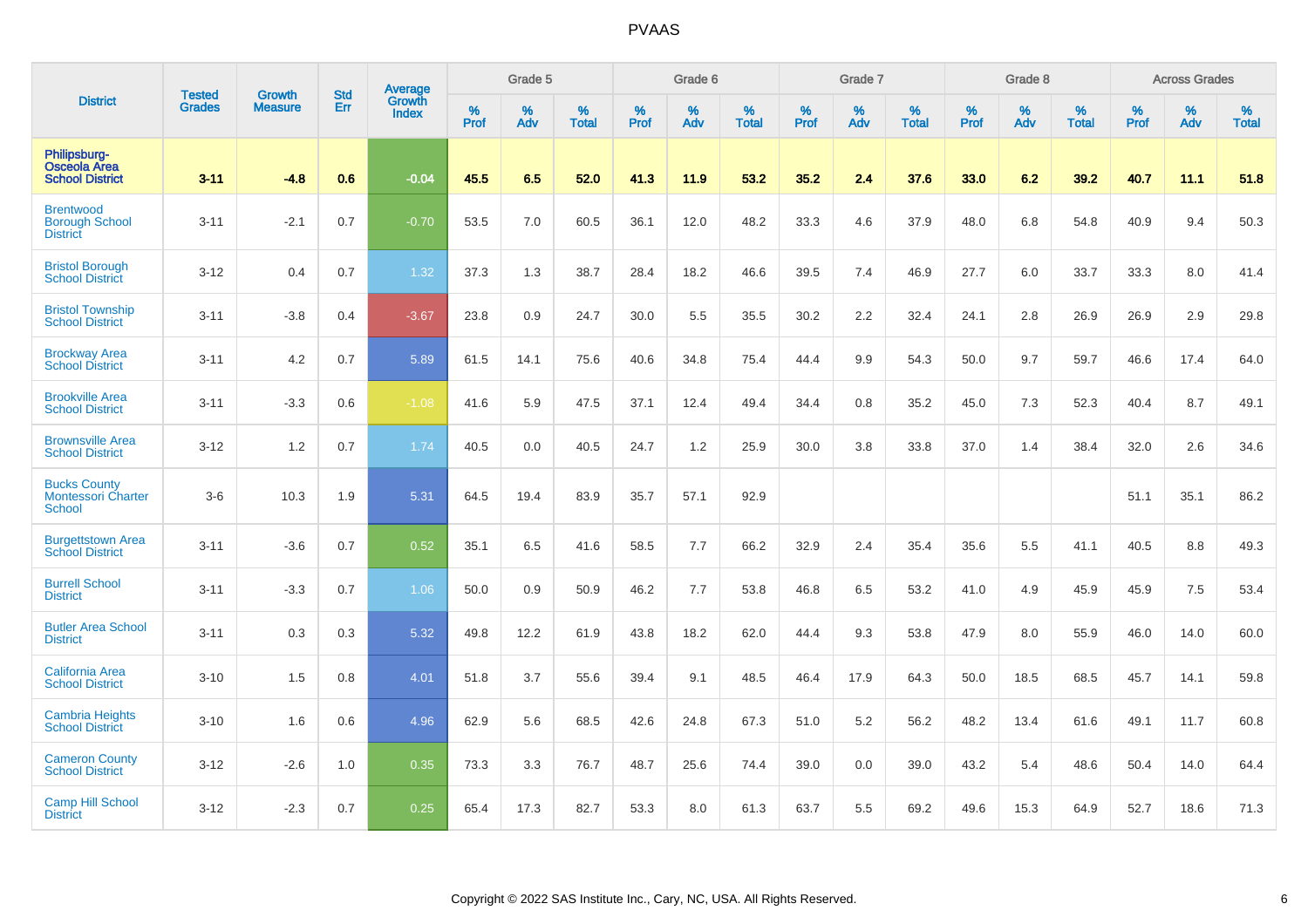|                                                                                | <b>Tested</b> | <b>Growth</b>  | <b>Std</b> | Average                |           | Grade 5  |                   |           | Grade 6  |                   |           | Grade 7  |                   |           | Grade 8  |                   |           | <b>Across Grades</b> |                   |
|--------------------------------------------------------------------------------|---------------|----------------|------------|------------------------|-----------|----------|-------------------|-----------|----------|-------------------|-----------|----------|-------------------|-----------|----------|-------------------|-----------|----------------------|-------------------|
| <b>District</b>                                                                | <b>Grades</b> | <b>Measure</b> | Err        | <b>Growth</b><br>Index | %<br>Prof | %<br>Adv | %<br><b>Total</b> | %<br>Prof | %<br>Adv | %<br><b>Total</b> | %<br>Prof | %<br>Adv | %<br><b>Total</b> | %<br>Prof | %<br>Adv | %<br><b>Total</b> | %<br>Prof | %<br>Adv             | %<br><b>Total</b> |
| Philipsburg-<br><b>Osceola Area</b><br><b>School District</b>                  | $3 - 11$      | $-4.8$         | 0.6        | $-0.04$                | 45.5      | 6.5      | 52.0              | 41.3      | 11.9     | 53.2              | 35.2      | 2.4      | 37.6              | 33.0      | 6.2      | 39.2              | 40.7      | 11.1                 | 51.8              |
| Canon-Mcmillan<br><b>School District</b>                                       | $3 - 11$      | 2.0            | 0.3        | 8.06                   | 60.2      | 11.0     | 71.3              | 41.6      | 31.2     | 72.8              | 51.6      | 18.2     | 69.7              | 56.9      | 17.7     | 74.6              | 50.9      | 21.6                 | 72.5              |
| <b>Canton Area</b><br><b>School District</b>                                   | $3 - 11$      | $-2.0$         | 0.8        | 1.77                   | 57.7      | 5.8      | 63.5              | 46.0      | 4.8      | 50.8              | 40.0      | 0.0      | 40.0              | 36.9      | 3.1      | 40.0              | 43.6      | 6.7                  | 50.3              |
| <b>Carbondale Area</b><br><b>School District</b>                               | $3 - 10$      | $-1.3$         | 0.7        | 1.07                   | 34.5      | 0.0      | 34.5              | 23.1      | 2.2      | 25.3              | 29.4      | 3.5      | 32.9              | 42.4      | 5.7      | 48.1              | 30.0      | 3.2                  | 33.3              |
| <b>Carlisle Area</b><br><b>School District</b>                                 | $3 - 11$      | 1.8            | 0.4        | 5.66                   | 40.6      | 13.9     | 54.4              | 38.1      | 20.2     | 58.2              | 42.0      | 13.0     | 55.0              | 42.1      | 10.7     | 52.8              | 40.4      | 15.3                 | 55.7              |
| <b>Carlynton School</b><br><b>District</b>                                     | $3 - 11$      | 0.0            | 0.7        | 2.14                   | 50.5      | 6.4      | 57.0              | 47.1      | 18.8     | 65.9              | 30.8      | 7.5      | 38.3              | 40.8      | 7.9      | 48.7              | 41.6      | 11.0                 | 52.7              |
| <b>Carmichaels Area</b><br><b>School District</b>                              | $3 - 10$      | $-2.5$         | 0.8        | 0.32                   | 35.0      | 1.2      | 36.2              | 25.8      | 7.6      | 33.3              | 33.3      | 1.5      | 34.8              | 35.2      | 1.4      | 36.6              | 32.5      | 3.4                  | 35.9              |
| Catasauqua Area<br><b>School District</b>                                      | $3 - 12$      | $-1.3$         | 0.7        | 0.83                   | 30.1      | 0.0      | 30.1              | 55.4      | 9.5      | 64.9              | 33.3      | 2.9      | 36.3              | 24.4      | 7.8      | 32.2              | 36.9      | 5.3                  | 42.2              |
| <b>Centennial School</b><br><b>District</b>                                    | $3 - 10$      | 1.2            | 0.3        | 3.59                   | 49.0      | 5.4      | 54.4              | 41.7      | 11.3     | 53.0              | 46.4      | 7.1      | 53.6              | 43.6      | 5.1      | 48.7              | 44.3      | 10.2                 | 54.4              |
| <b>Center For Student</b><br><b>Learning Charter</b><br>School At<br>Pennsbury | $6 - 12$      | 1.9            | 3.5        | 0.54                   |           |          |                   |           |          |                   |           |          |                   | 25.0      | 8.3      | 33.3              | 26.9      | 3.8                  | 30.8              |
| <b>Central Bucks</b><br><b>School District</b>                                 | $3 - 11$      | $-1.3$         | 0.2        | 2.25                   | 57.2      | 12.0     | 69.2              | 48.3      | 28.7     | 76.9              | 54.3      | 16.8     | 71.0              | 51.5      | 17.5     | 69.0              | 51.5      | 19.8                 | 71.4              |
| <b>Central Cambria</b><br><b>School District</b>                               | $3 - 11$      | $-3.0$         | 0.6        | $-0.86$                | 59.8      | 11.1     | 70.9              | 33.6      | 13.3     | 46.9              | 48.2      | 4.4      | 52.6              | 38.9      | 4.8      | 43.6              | 44.9      | 10.7                 | 55.6              |
| <b>Central Columbia</b><br><b>School District</b>                              | $3 - 12$      | 3.0            | 0.5        | 6.31                   | 58.7      | 17.3     | 76.0              | 32.1      | 33.6     | 65.7              | 56.3      | 16.9     | 73.2              | 53.8      | 24.1     | 77.9              | 48.9      | 24.7                 | 73.6              |
| <b>Central Dauphin</b><br><b>School District</b>                               | $3 - 11$      | 1.6            | 0.2        | 7.01                   | 46.1      | 7.7      | 53.8              | 40.5      | 15.0     | 55.5              | 41.1      | 7.5      | 48.6              | 39.4      | 10.3     | 49.7              | 41.3      | 11.4                 | 52.8              |
| <b>Central Fulton</b><br><b>School District</b>                                | $3 - 11$      | 0.7            | 0.8        | 3.42                   | 43.4      | 7.9      | 51.3              | 36.2      | 8.7      | 44.9              | 42.7      | 2.7      | 45.3              | 53.6      | 16.1     | 69.6              | 45.7      | 8.1                  | 53.8              |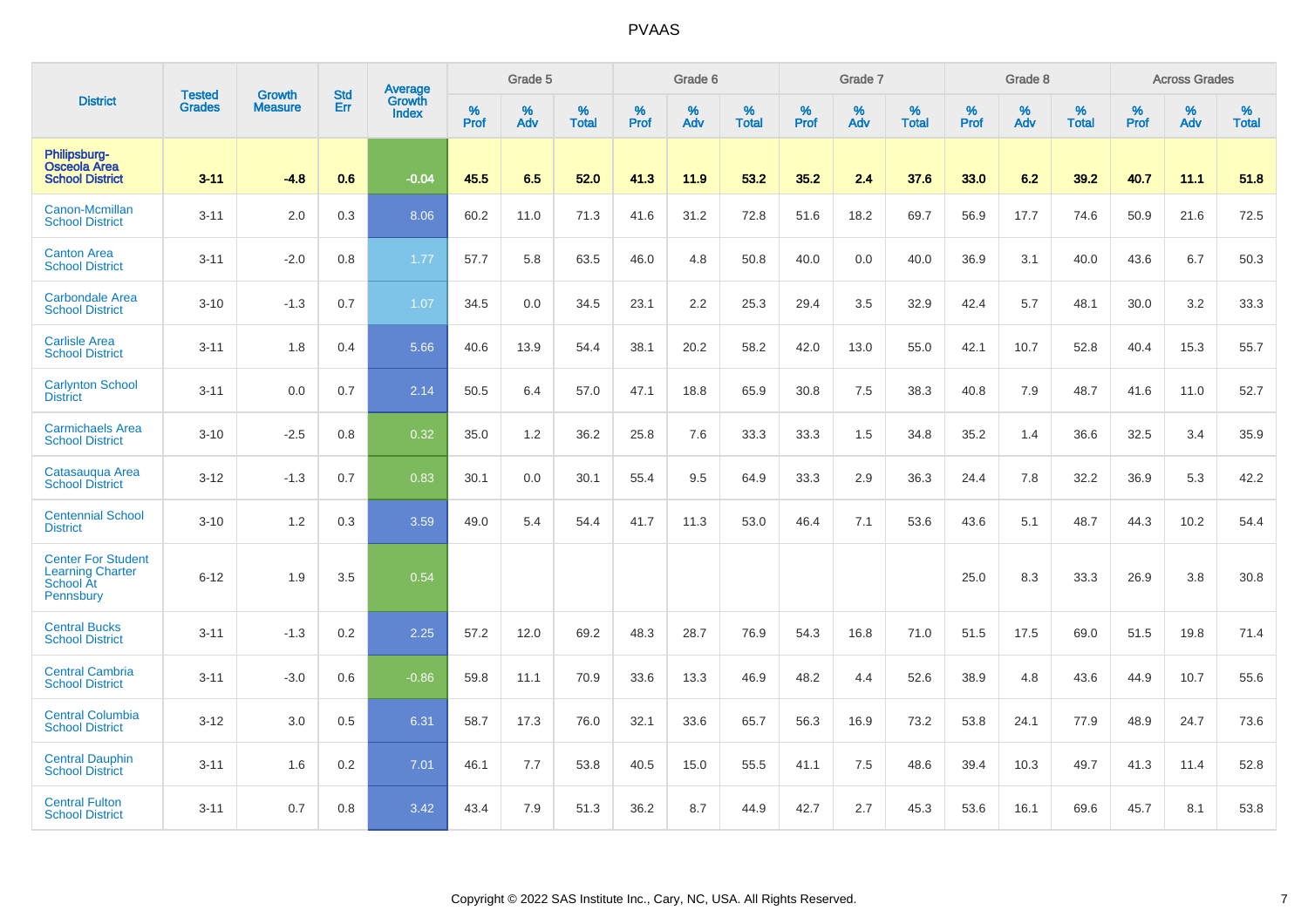|                                                                            | <b>Tested</b> | <b>Growth</b>  | <b>Std</b> | Average                |              | Grade 5  |                   |                  | Grade 6  |                   |                  | Grade 7  |                   |                  | Grade 8  |                   |           | <b>Across Grades</b> |                   |
|----------------------------------------------------------------------------|---------------|----------------|------------|------------------------|--------------|----------|-------------------|------------------|----------|-------------------|------------------|----------|-------------------|------------------|----------|-------------------|-----------|----------------------|-------------------|
| <b>District</b>                                                            | <b>Grades</b> | <b>Measure</b> | Err        | Growth<br><b>Index</b> | $\%$<br>Prof | %<br>Adv | %<br><b>Total</b> | %<br><b>Prof</b> | %<br>Adv | %<br><b>Total</b> | %<br><b>Prof</b> | %<br>Adv | %<br><b>Total</b> | %<br><b>Prof</b> | %<br>Adv | %<br><b>Total</b> | %<br>Prof | %<br>Adv             | %<br><b>Total</b> |
| Philipsburg-<br>Osceola Area<br><b>School District</b>                     | $3 - 11$      | $-4.8$         | 0.6        | $-0.04$                | 45.5         | 6.5      | 52.0              | 41.3             | 11.9     | 53.2              | 35.2             | 2.4      | 37.6              | 33.0             | 6.2      | 39.2              | 40.7      | 11.1                 | 51.8              |
| <b>Central Greene</b><br><b>School District</b>                            | $3 - 11$      | $-1.8$         | 0.6        | 0.82                   | 35.0         | 0.0      | 35.0              | 40.0             | 9.5      | 49.5              | 33.3             | 5.0      | 38.3              | 31.5             | 1.8      | 33.3              | 35.2      | 5.2                  | 40.3              |
| <b>Central Valley</b><br><b>School District</b>                            | $3 - 10$      | $-2.0$         | 0.5        | 0.99                   | 44.1         | 4.2      | 48.2              | 39.3             | 25.0     | 64.3              | 50.3             | 9.2      | 59.5              | 41.9             | 8.8      | 50.7              | 46.3      | 13.9                 | 60.2              |
| <b>Central York</b><br><b>School District</b>                              | $3 - 12$      | 5.2            | 0.3        | 15.18                  | 51.5         | 5.0      | 56.5              | 45.8             | 10.9     | 56.7              | 54.3             | 10.8     | 65.1              | 44.1             | 9.2      | 53.2              | 46.7      | 10.4                 | 57.1              |
| <b>Centre Learning</b><br>Community<br><b>Charter School</b>               | $5 - 8$       | $-1.3$         | 2.1        | 0.35                   |              |          |                   |                  |          |                   | 37.5             | 12.5     | 50.0              | 47.1             | 11.8     | 58.8              | 51.8      | 16.7                 | 68.5              |
| Chambersburg<br><b>Area School</b><br><b>District</b>                      | $3 - 11$      | $-0.2$         | 0.3        | 1.89                   | 44.0         | 7.0      | 51.0              | 34.1             | 16.0     | 50.1              | 38.2             | 8.2      | 46.5              | 38.7             | 11.2     | 49.9              | 37.5      | 11.0                 | 48.5              |
| <b>Charleroi School</b><br><b>District</b>                                 | $3 - 11$      | $-2.5$         | 0.6        | 1.65                   | 45.1         | 2.0      | 47.1              | 44.0             | 11.0     | 55.0              | 37.7             | 11.3     | 49.1              | 45.3             | 4.2      | 49.5              | 43.2      | 7.7                  | 50.9              |
| <b>Chartiers Valley</b><br><b>School District</b>                          | $3 - 11$      | $-3.4$         | 0.4        | $-1.86$                | 51.3         | 6.5      | 57.8              | 45.9             | 15.3     | 61.2              | 46.3             | 8.7      | 55.0              | 42.9             | 7.6      | 50.5              | 47.3      | 10.0                 | 57.4              |
| <b>Chartiers-Houston</b><br><b>School District</b>                         | $3 - 10$      | $-1.5$         | 0.7        | 1.79                   | 58.4         | 10.1     | 68.5              | 55.8             | 18.2     | 74.0              | 52.0             | 5.5      | 57.5              | 54.9             | 7.0      | 62.0              | 53.8      | 14.2                 | 68.0              |
| Cheltenham<br><b>School District</b>                                       | $3 - 11$      | $-2.6$         | 0.6        | $-1.69$                | 43.9         | 13.0     | 56.9              | 49.5             | 17.8     | 67.3              | 48.3             | 9.4      | 57.7              | 35.2             | 7.7      | 42.9              | 44.0      | 14.8                 | 58.8              |
| <b>Chester Charter</b><br><b>Scholars Academy</b><br><b>Charter School</b> | $3 - 12$      | 0.0            | 0.9        | 2.02                   | 17.8         | 0.0      | 17.8              | 31.9             | 4.3      | 36.2              | 37.5             | 4.2      | 41.7              | 16.0             | 0.0      | 16.0              | 23.8      | 1.8                  | 25.6              |
| <b>Chester</b><br>Community<br><b>Charter School</b>                       | $3 - 8$       | 3.8            | 0.6        | 6.24                   | 15.7         | 0.8      | 16.4              | 11.9             | 1.8      | 13.8              | 15.2             | 1.0      | 16.2              | 14.8             | 0.0      | 14.8              | 13.2      | 0.7                  | 13.9              |
| <b>Chester-Upland</b><br><b>School District</b>                            | $3 - 11$      | 0.8            | 0.8        | 2.47                   | 15.4         | 0.0      | 15.4              | 18.2             | 2.6      | 20.8              | 12.4             | 0.0      | 12.4              | 9.8              | 0.0      | 9.8               | 15.6      | 1.0                  | 16.6              |
| <b>Chestnut Ridge</b><br><b>School District</b>                            | $3 - 12$      | 1.2            | 0.7        | 3.96                   | 53.8         | 4.4      | 58.2              | 42.0             | 19.8     | 61.7              | 57.9             | 3.2      | 61.0              | 50.5             | 6.2      | 56.7              | 47.9      | 11.6                 | 59.5              |
| <b>Chichester School</b><br><b>District</b>                                | $3 - 11$      | $-4.0$         | 0.7        | 0.17                   | 27.3         | 1.1      | 28.4              | 37.2             | 9.0      | 46.2              | 31.2             | 6.2      | 37.5              | 41.1             | 0.0      | 41.1              | 36.7      | 5.7                  | 42.4              |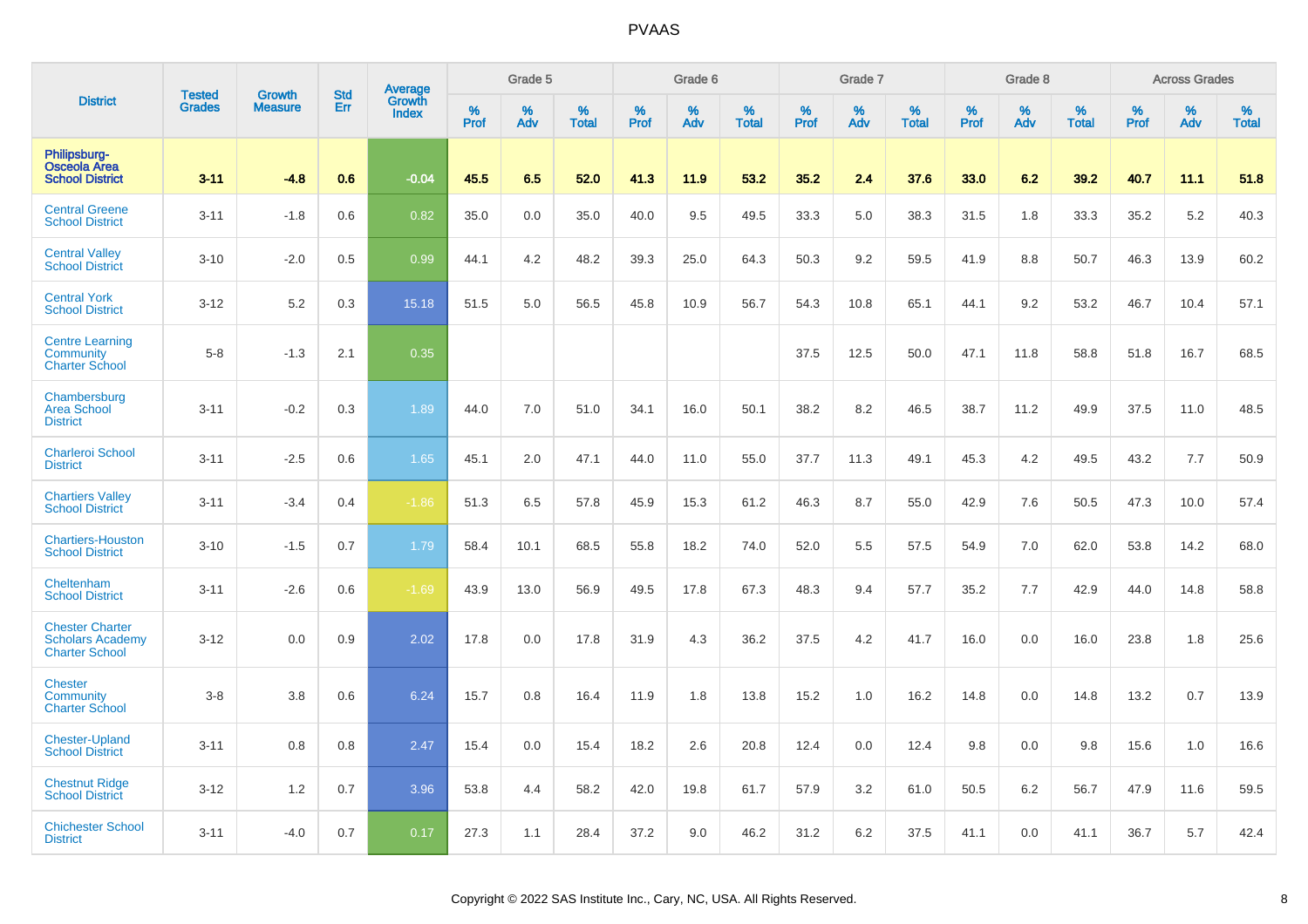|                                                                   |                                | <b>Growth</b>  | <b>Std</b> | Average                |                     | Grade 5     |                   |                  | Grade 6  |                   |                  | Grade 7  |                   |           | Grade 8  |                   |              | <b>Across Grades</b> |                   |
|-------------------------------------------------------------------|--------------------------------|----------------|------------|------------------------|---------------------|-------------|-------------------|------------------|----------|-------------------|------------------|----------|-------------------|-----------|----------|-------------------|--------------|----------------------|-------------------|
| <b>District</b>                                                   | <b>Tested</b><br><b>Grades</b> | <b>Measure</b> | Err        | Growth<br><b>Index</b> | $\%$<br><b>Prof</b> | $\%$<br>Adv | %<br><b>Total</b> | %<br><b>Prof</b> | %<br>Adv | %<br><b>Total</b> | %<br><b>Prof</b> | %<br>Adv | %<br><b>Total</b> | %<br>Prof | %<br>Adv | %<br><b>Total</b> | $\%$<br>Prof | %<br>Adv             | %<br><b>Total</b> |
| Philipsburg-<br><b>Osceola Area</b><br><b>School District</b>     | $3 - 11$                       | $-4.8$         | 0.6        | $-0.04$                | 45.5                | 6.5         | 52.0              | 41.3             | 11.9     | 53.2              | 35.2             | 2.4      | 37.6              | 33.0      | 6.2      | 39.2              | 40.7         | 11.1                 | 51.8              |
| <b>Circle Of Seasons</b><br><b>Charter School</b>                 | $3 - 8$                        | 11.4           | 1.3        | 9.02                   | 65.7                | 11.4        | 77.1              | 50.0             | 20.0     | 70.0              | 44.4             | 19.4     | 63.9              |           |          |                   | 50.8         | 18.6                 | 69.5              |
| <b>Clairton City</b><br><b>School District</b>                    | $3 - 11$                       | 0.7            | 0.8        | 3.64                   | 12.5                | 2.1         | 14.6              | 22.1             | 5.9      | 27.9              | 17.7             | 0.0      | 17.7              | 25.5      | 0.0      | 25.5              | 19.3         | 1.5                  | 20.8              |
| <b>Clarion Area</b><br><b>School District</b>                     | $3 - 11$                       | 1.1            | 0.9        | 2.53                   | 58.3                | 2.1         | 60.4              | 46.4             | 7.1      | 53.6              | 44.8             | 4.5      | 49.2              | 39.0      | 11.9     | 50.8              | 45.1         | 10.1                 | 55.2              |
| <b>Clarion-Limestone</b><br><b>Area School</b><br><b>District</b> | $3 - 12$                       | 1.8            | 0.9        | 3.72                   | 54.6                | 29.1        | 83.6              | 57.7             | 26.9     | 84.6              | 41.7             | 16.7     | 58.3              | 44.7      | 12.8     | 57.4              | 47.0         | 20.8                 | 67.7              |
| Claysburg-Kimmel<br><b>School District</b>                        | $3 - 11$                       | 2.9            | 0.8        | 3.49                   | 52.3                | 3.1         | 55.4              | 34.6             | 15.4     | 50.0              | 35.1             | 8.8      | 43.9              | 43.9      | 7.0      | 50.9              | 43.5         | $8.7\,$              | 52.2              |
| <b>Clearfield Area</b><br><b>School District</b>                  | $3 - 10$                       | $-0.5$         | 0.5        | 0.63                   | 37.9                | 3.2         | 41.1              | 35.8             | 5.8      | 41.6              | 39.0             | 1.5      | 40.4              | 32.4      | 4.1      | 36.6              | 35.2         | 5.8                  | 41.0              |
| <b>Coatesville Area</b><br><b>School District</b>                 | $3 - 11$                       | $-0.4$         | 0.4        | 0.42                   | 28.2                | 1.6         | 29.8              | 30.3             | 2.8      | 33.1              | 30.8             | 4.4      | 35.2              | 26.3      | 2.9      | 29.3              | 28.5         | 3.0                  | 31.5              |
| <b>Cocalico School</b><br><b>District</b>                         | $3 - 11$                       | $-2.5$         | 0.4        | $-0.38$                | 50.2                | 11.9        | 62.2              | 46.0             | 22.6     | 68.5              | 50.7             | 7.0      | 57.6              | 35.9      | 14.1     | 50.0              | 44.9         | 15.8                 | 60.7              |
| <b>Collegium Charter</b><br>School                                | $3 - 10$                       | $-4.5$         | 0.5        | $-1.74$                | 32.0                | 1.0         | 33.0              | 26.2             | 4.2      | 30.4              | 26.3             | 1.1      | 27.4              | 25.0      | 3.4      | 28.4              | 31.5         | 3.2                  | 34.7              |
| <b>Colonial School</b><br><b>District</b>                         | $3 - 11$                       | 0.7            | 0.4        | 4.69                   | 55.2                | 20.3        | 75.4              | 43.0             | 38.9     | 81.8              | 49.7             | 19.2     | 68.9              | 52.2      | 17.0     | 69.2              | 47.2         | 26.2                 | 73.5              |
| Columbia Borough<br><b>School District</b>                        | $3 - 12$                       | $-0.9$         | 0.8        | 1.58                   | 34.7                | 5.6         | 40.3              | 31.0             | 8.4      | 39.4              | 20.0             | 4.3      | 24.3              | 21.6      | 1.4      | 23.0              | 27.1         | 6.8                  | 33.9              |
| <b>Commodore Perry</b><br><b>School District</b>                  | $3 - 11$                       | $-0.7$         | 1.1        | 0.10                   | 64.5                | 12.9        | 77.4              | 41.9             | 6.4      | 48.4              | 48.6             | 8.1      | 56.8              | 37.0      | 25.9     | 63.0              | 48.6         | 13.1                 | 61.8              |
| Commonwealth<br><b>Charter Academy</b><br><b>Charter School</b>   | $3 - 10$                       | $-3.1$         | 0.9        | $-0.44$                | 49.2                | 1.7         | 50.8              | 56.0             | 12.0     | 68.0              | 49.1             | 8.8      | 57.9              | 39.6      | 4.2      | 43.8              | 45.3         | 10.1                 | 55.4              |
| Community<br>Academy Of<br>Philadelphia<br><b>Charter School</b>  | $3 - 11$                       | $-4.1$         | 1.0        | 0.81                   | 22.5                | 0.0         | 22.5              | 27.3             | 0.0      | 27.3              | 33.3             | 2.8      | 36.1              | 12.2      | 0.0      | 12.2              | 24.9         | 1.4                  | 26.3              |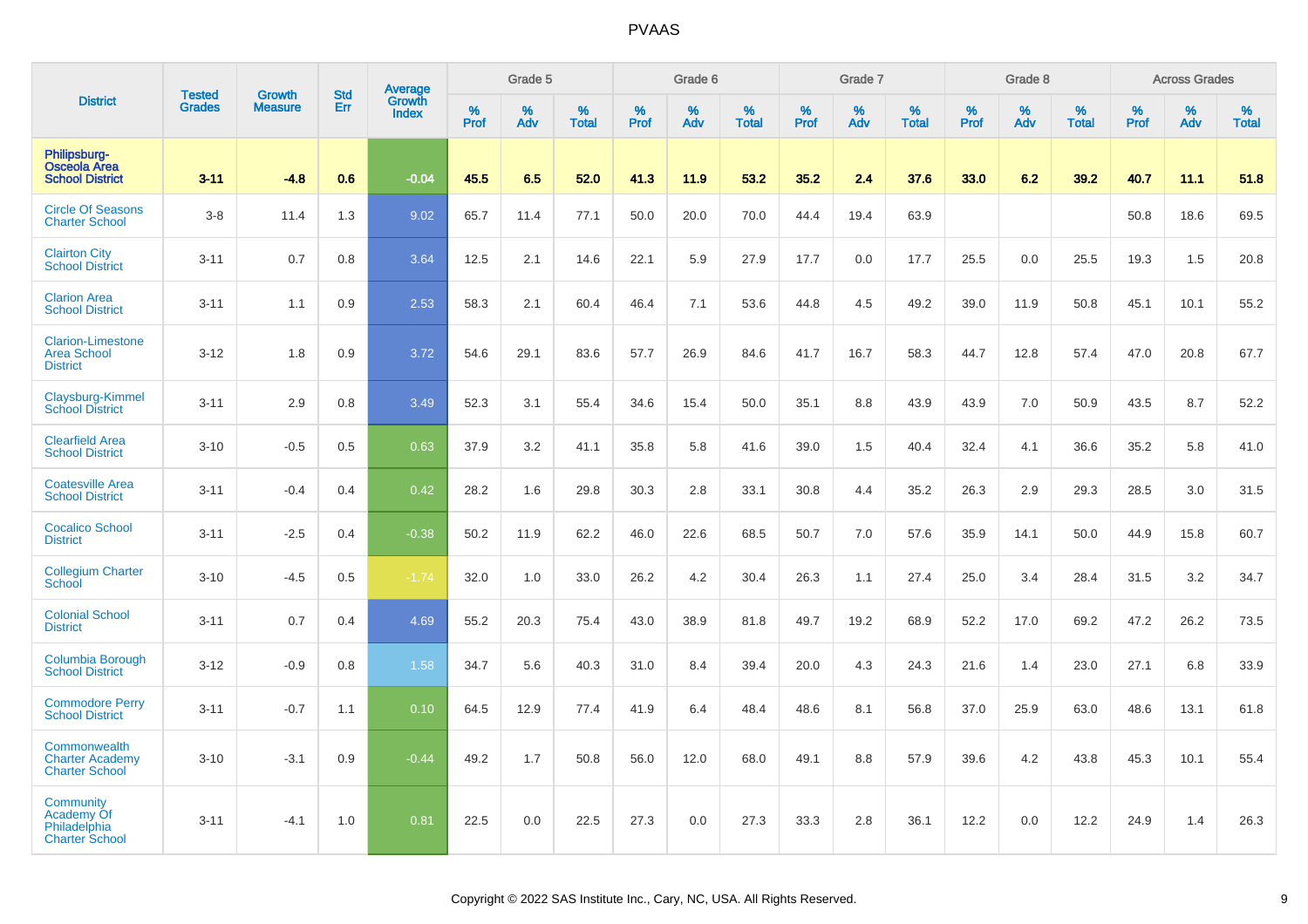|                                                               | <b>Tested</b> | <b>Growth</b>  | <b>Std</b> | <b>Average</b>         |              | Grade 5  |                   |           | Grade 6  |                   |           | Grade 7  |                   |                  | Grade 8  |                   |                  | <b>Across Grades</b> |                   |
|---------------------------------------------------------------|---------------|----------------|------------|------------------------|--------------|----------|-------------------|-----------|----------|-------------------|-----------|----------|-------------------|------------------|----------|-------------------|------------------|----------------------|-------------------|
| <b>District</b>                                               | Grades        | <b>Measure</b> | <b>Err</b> | Growth<br><b>Index</b> | $\%$<br>Prof | %<br>Adv | %<br><b>Total</b> | %<br>Prof | %<br>Adv | %<br><b>Total</b> | %<br>Prof | %<br>Adv | %<br><b>Total</b> | %<br><b>Prof</b> | %<br>Adv | %<br><b>Total</b> | %<br><b>Prof</b> | $\%$<br>Adv          | %<br><b>Total</b> |
| Philipsburg-<br>Osceola Area<br><b>School District</b>        | $3 - 11$      | $-4.8$         | 0.6        | $-0.04$                | 45.5         | 6.5      | 52.0              | 41.3      | 11.9     | 53.2              | 35.2      | 2.4      | 37.6              | 33.0             | 6.2      | 39.2              | 40.7             | 11.1                 | 51.8              |
| Conemaugh<br><b>Township Area</b><br><b>School District</b>   | $3 - 12$      | 2.5            | 0.8        | 3.95                   | 53.2         | 22.6     | 75.8              | 36.1      | 36.1     | 72.1              | 62.5      | 18.1     | 80.6              | 50.7             | 16.4     | 67.1              | 50.9             | 24.8                 | 75.7              |
| <b>Conemaugh Valley</b><br><b>School District</b>             | $3 - 12$      | 0.5            | 0.9        | 2.31                   | 52.9         | 3.9      | 56.9              | 30.0      | 30.0     | 60.0              | 44.2      | 5.8      | 50.0              | 49.1             | 9.4      | 58.5              | 43.3             | 12.5                 | 55.8              |
| <b>Conestoga Valley</b><br><b>School District</b>             | $3 - 11$      | 4.1            | 0.4        | 11.87                  | 45.1         | 10.2     | 55.3              | 37.5      | 28.4     | 65.9              | 44.6      | 10.7     | 55.4              | 39.6             | 18.3     | 57.9              | 42.4             | 17.7                 | 60.2              |
| <b>Conewago Valley</b><br><b>School District</b>              | $3 - 12$      | 0.7            | 0.4        | 2.38                   | 52.1         | 3.4      | 55.5              | 44.7      | 14.0     | 58.7              | 46.4      | 8.8      | 55.2              | 46.8             | 5.7      | 52.5              | 46.9             | 10.0                 | 56.9              |
| <b>Conneaut School</b><br><b>District</b>                     | $3 - 12$      | 0.1            | 0.5        | 1.58                   | 42.4         | 5.3      | 47.7              | 44.8      | 18.4     | 63.2              | 51.1      | 6.7      | 57.8              | 47.6             | 5.4      | 53.1              | 45.1             | 12.8                 | 57.9              |
| <b>Connellsville Area</b><br><b>School District</b>           | $3 - 11$      | $-2.2$         | 0.4        | 0.49                   | 34.7         | 3.7      | 38.4              | 32.7      | 6.4      | 39.1              | 27.4      | 5.1      | 32.4              | 33.8             | 3.6      | 37.4              | 33.6             | 5.9                  | 39.6              |
| <b>Conrad Weiser</b><br><b>Area School</b><br><b>District</b> | $3 - 11$      | $-2.3$         | 0.5        | 2.18                   | 44.8         | 0.6      | 45.4              | 40.0      | 8.7      | 48.7              | 26.2      | 2.7      | 28.9              | 30.0             | 3.4      | 33.5              | 36.9             | 6.7                  | 43.7              |
| <b>Cornell School</b><br><b>District</b>                      | $3 - 11$      | $-0.8$         | 1.1        | 2.85                   | 36.7         | 0.0      | 36.7              | 34.9      | 7.0      | 41.9              | 35.9      | 0.0      | 35.9              | 24.3             | 2.7      | 27.0              | 32.9             | 6.1                  | 39.0              |
| Cornwall-Lebanon<br><b>School District</b>                    | $3 - 11$      | $-0.8$         | 0.3        | 0.62                   | 46.8         | 6.1      | 52.9              | 45.0      | 15.9     | 60.9              | 48.6      | 7.2      | 55.8              | 49.4             | 12.2     | 61.6              | 44.4             | 12.6                 | 57.0              |
| <b>Corry Area School</b><br><b>District</b>                   | $3 - 11$      | 2.4            | 0.6        | 4.24                   | 50.0         | 4.7      | 54.7              | 40.5      | 16.2     | 56.8              | 42.0      | 6.5      | 48.6              | 33.8             | 9.5      | 43.2              | 40.3             | 11.8                 | 52.1              |
| <b>Coudersport Area</b><br><b>School District</b>             | $3 - 11$      | $-0.5$         | 0.9        | 1.66                   | 58.2         | 1.8      | 60.0              | 40.5      | 4.8      | 45.2              | 35.8      | 3.8      | 39.6              | 30.2             | 0.0      | 30.2              | 40.1             | 3.2                  | 43.3              |
| <b>Council Rock</b><br><b>School District</b>                 | $3 - 11$      | $-2.3$         | 0.2        | $-0.18$                | 58.1         | 8.8      | 66.9              | 49.7      | 26.1     | 75.9              | 52.3      | 13.9     | 66.2              | 46.6             | 14.5     | 61.1              | 50.8             | 17.6                 | 68.4              |
| <b>Cranberry Area</b><br><b>School District</b>               | $3 - 12$      | $-0.0$         | 0.7        | 1.30                   | 48.7         | 9.2      | 57.9              | 52.1      | 9.4      | 61.5              | 41.0      | 2.1      | 43.2              | 46.7             | 9.3      | 56.0              | 44.5             | 7.7                  | 52.2              |
| <b>Crawford Central</b><br><b>School District</b>             | $3 - 11$      | 3.3            | 0.4        | 7.81                   | 48.1         | 4.2      | 52.3              | 37.2      | 13.2     | 50.4              | 40.0      | 13.1     | 53.1              | 42.5             | 12.0     | 54.5              | 40.4             | 10.5                 | 50.9              |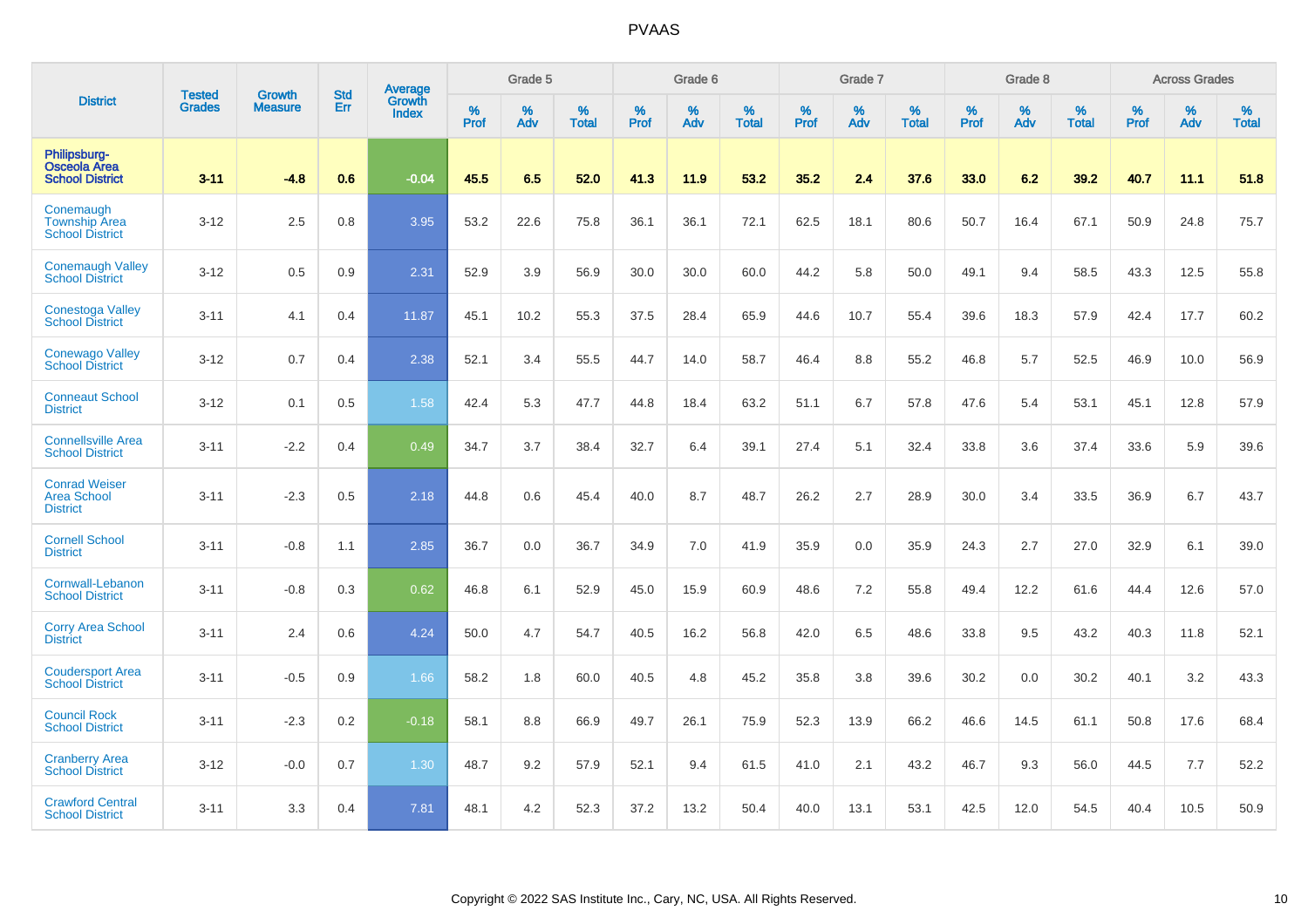|                                                               |                         |                                 | <b>Std</b> | Average                |                     | Grade 5  |                      |              | Grade 6  |                      |                     | Grade 7  |                      |                     | Grade 8     |                      |                     | <b>Across Grades</b> |                   |
|---------------------------------------------------------------|-------------------------|---------------------------------|------------|------------------------|---------------------|----------|----------------------|--------------|----------|----------------------|---------------------|----------|----------------------|---------------------|-------------|----------------------|---------------------|----------------------|-------------------|
| <b>District</b>                                               | <b>Tested</b><br>Grades | <b>Growth</b><br><b>Measure</b> | Err        | Growth<br><b>Index</b> | $\%$<br><b>Prof</b> | %<br>Adv | $\%$<br><b>Total</b> | $\%$<br>Prof | %<br>Adv | $\%$<br><b>Total</b> | $\%$<br><b>Prof</b> | %<br>Adv | $\%$<br><b>Total</b> | $\%$<br><b>Prof</b> | $\%$<br>Adv | $\%$<br><b>Total</b> | $\%$<br><b>Prof</b> | %<br>Adv             | %<br><b>Total</b> |
| Philipsburg-<br><b>Osceola Area</b><br><b>School District</b> | $3 - 11$                | $-4.8$                          | 0.6        | $-0.04$                | 45.5                | 6.5      | 52.0                 | 41.3         | 11.9     | 53.2                 | 35.2                | 2.4      | 37.6                 | 33.0                | 6.2         | 39.2                 | 40.7                | 11.1                 | 51.8              |
| <b>Crestwood School</b><br><b>District</b>                    | $3 - 11$                | $-0.8$                          | 0.5        | 0.87                   | 50.0                | 6.1      | 56.1                 | 48.2         | 26.2     | 74.4                 | 51.1                | 5.0      | 56.1                 | 47.9                | 13.2        | 61.1                 | 48.5                | 14.6                 | 63.2              |
| <b>Cumberland Valley</b><br><b>School District</b>            | $3 - 12$                | 0.2                             | 0.2        | 3.72                   | 59.3                | 12.9     | 72.1                 | 45.0         | 24.7     | 69.7                 | 53.8                | 17.0     | 70.9                 | 51.0                | 16.9        | 67.8                 | 49.2                | 22.4                 | 71.6              |
| <b>Curwensville Area</b><br><b>School District</b>            | $3 - 11$                | 4.2                             | 0.8        | 7.48                   | 46.3                | 19.5     | 65.8                 | 40.0         | 30.0     | 70.0                 | 43.7                | 18.3     | 62.0                 | 62.0                | 8.4         | 70.4                 | 48.5                | 17.9                 | 66.4              |
| <b>Dallas School</b><br><b>District</b>                       | $3 - 11$                | $-5.2$                          | 0.5        | $-0.51$                | 58.5                | 8.8      | 67.3                 | 50.7         | 12.7     | 63.4                 | 49.2                | 3.2      | 52.4                 | 48.7                | 14.3        | 63.0                 | 50.5                | 13.7                 | 64.2              |
| <b>Dallastown Area</b><br><b>School District</b>              | $3 - 11$                | $-2.2$                          | 0.3        | 2.50                   | 53.1                | 7.2      | 60.3                 | 44.3         | 30.9     | 75.1                 | 45.3                | 9.3      | 54.7                 | 43.8                | 11.1        | 54.9                 | 44.8                | 19.1                 | 63.9              |
| <b>Daniel Boone Area</b><br><b>School District</b>            | $3 - 12$                | 0.9                             | 0.5        | 4.31                   | 54.5                | 3.9      | 58.4                 | 31.7         | 16.1     | 47.8                 | 46.1                | 7.4      | 53.4                 | 42.8                | 9.2         | 52.0                 | 42.6                | 10.0                 | 52.6              |
| <b>Danville Area</b><br><b>School District</b>                | $3 - 11$                | 2.1                             | 0.5        | 4.88                   | 56.7                | 16.6     | 73.2                 | 41.0         | 27.1     | 68.1                 | 52.9                | 20.3     | 73.2                 | 43.3                | 21.7        | 65.0                 | 46.6                | 21.7                 | 68.3              |
| <b>Deep Roots</b><br><b>Charter School</b>                    | $3-6$                   | $-2.5$                          | 1.4        | $-0.12$                | 18.2                | 0.0      | 18.2                 | 19.0         | 2.4      | 21.4                 |                     |          |                      |                     |             |                      | 19.2                | 0.7                  | 19.9              |
| <b>Deer Lakes School</b><br><b>District</b>                   | $3 - 11$                | $-0.4$                          | 0.6        | 2.21                   | 52.0                | 5.5      | 57.5                 | 47.2         | 22.0     | 69.1                 | 42.4                | 10.6     | 53.0                 | 44.7                | 10.7        | 55.3                 | 45.1                | 14.9                 | 60.0              |
| <b>Delaware Valley</b><br><b>School District</b>              | $3 - 11$                | 1.2                             | 0.4        | 5.27                   | 55.0                | 9.2      | 64.3                 | 46.5         | 15.6     | 62.1                 | 50.6                | 14.8     | 65.4                 | 44.7                | 16.5        | 61.2                 | 48.8                | 17.1                 | 65.9              |
| <b>Derry Area School</b><br><b>District</b>                   | $3 - 11$                | 2.2                             | 0.6        | 3.78                   | 44.6                | 8.3      | 52.9                 | 44.4         | 29.1     | 73.5                 | 49.6                | 17.1     | 66.7                 | 43.1                | 12.9        | 56.0                 | 44.1                | 17.4                 | 61.5              |
| <b>Derry Township</b><br><b>School District</b>               | $3 - 10$                | $-1.3$                          | 1.3        | 5.74                   | 57.1                | 20.9     | 78.0                 | 38.2         | 44.1     | 82.4                 | 66.7                | 20.8     | 87.5                 | 46.7                | 53.3        | 100.0                | 49.1                | 29.0                 | 78.2              |
| <b>Discovery Charter</b><br><b>School</b>                     | $3-8$                   | 4.6                             | 0.9        | 4.93                   | 36.4                | 2.3      | 38.6                 | 27.3         | 9.1      | 36.4                 | 35.6                | 3.4      | 39.0                 | 45.7                | 5.7         | 51.4                 | 29.8                | 3.4                  | 33.2              |
| <b>Donegal School</b><br><b>District</b>                      | $3 - 12$                | 1.3                             | 0.5        | 3.15                   | 42.0                | 11.6     | 53.6                 | 40.9         | 18.8     | 59.7                 | 44.4                | 12.4     | 56.8                 | 32.4                | 16.2        | 48.6                 | 39.5                | 16.0                 | 55.5              |
| <b>Dover Area School</b><br><b>District</b>                   | $3 - 12$                | $-1.0$                          | 0.4        | $-0.23$                | 48.0                | 4.8      | 52.8                 | 41.4         | 17.1     | 58.6                 | 48.6                | 7.1      | 55.7                 | 44.7                | 5.7         | 50.4                 | 44.8                | 10.8                 | 55.6              |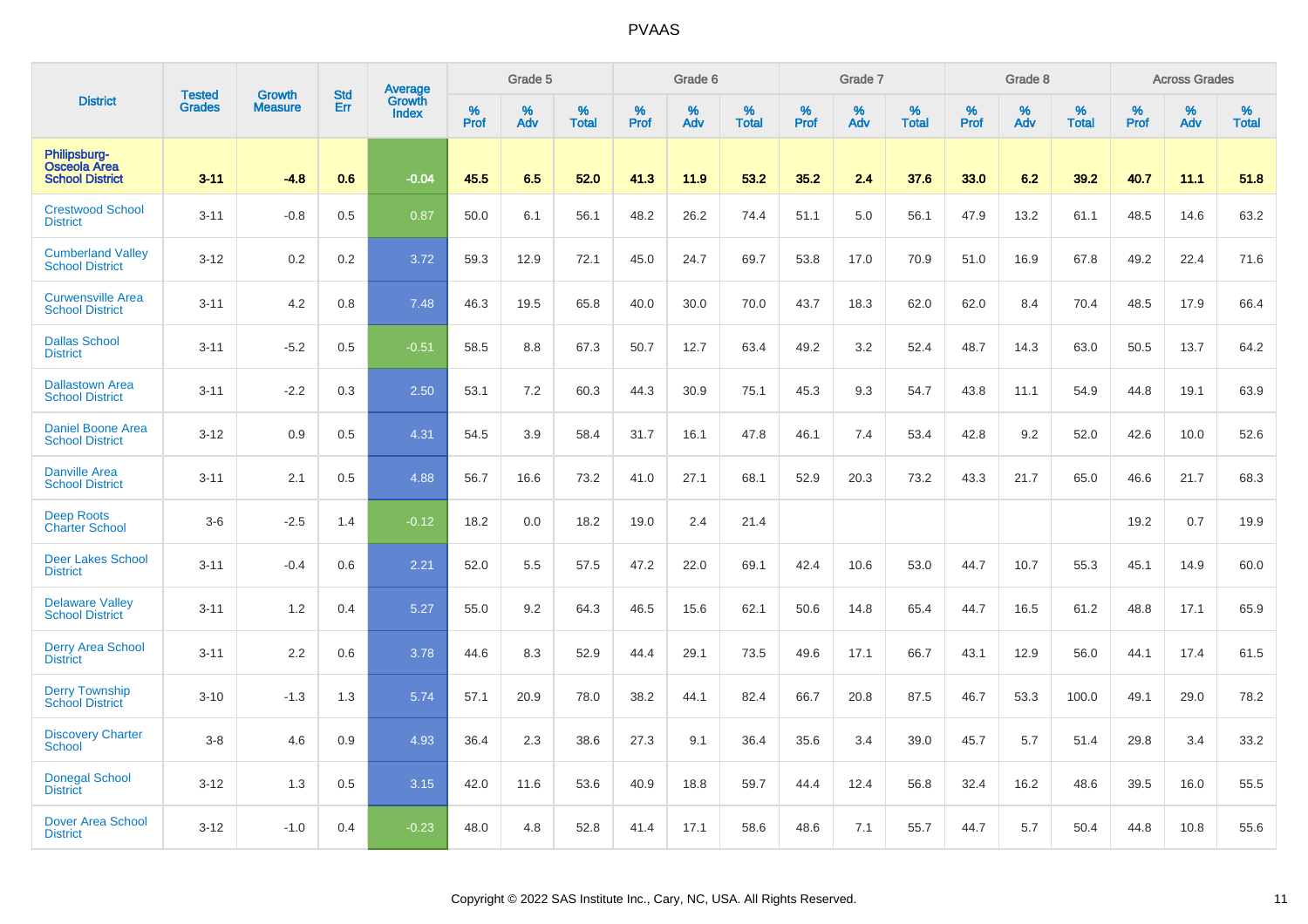|                                                                     |                                |                                 | <b>Std</b> | Average                       |              | Grade 5  |                   |                  | Grade 6  |                   |                  | Grade 7  |                   |                  | Grade 8  |                   |                  | <b>Across Grades</b> |                   |
|---------------------------------------------------------------------|--------------------------------|---------------------------------|------------|-------------------------------|--------------|----------|-------------------|------------------|----------|-------------------|------------------|----------|-------------------|------------------|----------|-------------------|------------------|----------------------|-------------------|
| <b>District</b>                                                     | <b>Tested</b><br><b>Grades</b> | <b>Growth</b><br><b>Measure</b> | Err        | <b>Growth</b><br><b>Index</b> | $\%$<br>Prof | %<br>Adv | %<br><b>Total</b> | %<br><b>Prof</b> | %<br>Adv | %<br><b>Total</b> | %<br><b>Prof</b> | %<br>Adv | %<br><b>Total</b> | %<br><b>Prof</b> | %<br>Adv | %<br><b>Total</b> | %<br><b>Prof</b> | %<br>Adv             | %<br><b>Total</b> |
| Philipsburg-<br><b>Osceola Area</b><br><b>School District</b>       | $3 - 11$                       | $-4.8$                          | 0.6        | $-0.04$                       | 45.5         | 6.5      | 52.0              | 41.3             | 11.9     | 53.2              | 35.2             | 2.4      | 37.6              | 33.0             | 6.2      | 39.2              | 40.7             | 11.1                 | 51.8              |
| Downingtown Area<br><b>School District</b>                          | $3 - 11$                       | $-0.3$                          | 0.4        | 7.29                          | 56.2         | 27.7     | 83.8              | 42.9             | 39.9     | 82.8              | 53.8             | 24.3     | 78.0              | 49.8             | 32.5     | 82.3              | 49.4             | 33.5                 | 82.9              |
| <b>Dubois Area</b><br><b>School District</b>                        | $3 - 11$                       | $-0.6$                          | 0.4        | 6.29                          | 47.0         | 5.7      | 52.6              | 39.4             | 17.4     | 56.8              | 43.4             | 8.5      | 51.8              | 36.6             | 8.8      | 45.4              | 42.2             | 13.1                 | 55.3              |
| <b>Dunmore School</b><br><b>District</b>                            | $3 - 11$                       | $-2.2$                          | 0.7        | 0.07                          | 47.2         | 8.3      | 55.6              | 48.9             | 14.1     | 63.0              | 45.9             | 1.8      | 47.7              | 34.5             | 6.0      | 40.5              | 44.8             | 9.4                  | 54.2              |
| <b>Duquesne City</b><br><b>School District</b>                      | $3-8$                          | 3.1                             | 1.4        | 2.56                          | 11.3         | 0.0      | 11.3              | 10.8             | 2.7      | 13.5              |                  |          |                   |                  |          |                   | 14.8             | 0.6                  | 15.3              |
| <b>East Allegheny</b><br><b>School District</b>                     | $3 - 11$                       | $-3.0$                          | 0.7        | $-1.41$                       | 41.6         | 3.4      | 44.9              | 25.9             | 7.1      | 32.9              | 30.8             | 2.6      | 33.3              | 22.3             | 3.9      | 26.2              | 26.8             | 4.0                  | 30.9              |
| <b>East Lycoming</b><br><b>School District</b>                      | $3 - 11$                       | $-0.6$                          | 0.6        | 4.17                          | 63.9         | 6.7      | 70.6              | 45.3             | 24.5     | 69.8              | 57.8             | 10.7     | 68.6              | 43.0             | 12.4     | 55.4              | 47.7             | 14.9                 | 62.6              |
| <b>East Penn School</b><br><b>District</b>                          | $3 - 11$                       | 1.0                             | 0.3        | 4.35                          | 59.9         | 7.4      | 67.3              | 45.2             | 18.0     | 63.2              | 52.5             | 15.0     | 67.5              | 53.3             | 14.4     | 67.7              | 49.9             | 15.8                 | 65.7              |
| <b>East Pennsboro</b><br><b>Area School</b><br><b>District</b>      | $3 - 11$                       | 1.2                             | 0.5        | 3.93                          | 47.0         | 4.8      | 51.8              | 35.0             | 18.1     | 53.1              | 50.6             | 10.0     | 60.6              | 47.1             | 8.2      | 55.3              | 44.2             | 11.4                 | 55.5              |
| <b>East Stroudsburg</b><br><b>Area School</b><br><b>District</b>    | $3 - 11$                       | $-4.1$                          | 0.5        | $-1.46$                       | 43.7         | 1.9      | 45.6              | 40.8             | 9.4      | 50.3              | 41.9             | 3.5      | 45.4              | 32.3             | 5.1      | 37.3              | 36.5             | 7.4                  | 43.9              |
| <b>Eastern Lancaster</b><br><b>County School</b><br><b>District</b> | $3 - 12$                       | 1.1                             | 0.5        | 3.97                          | 48.1         | 3.9      | 51.9              | 38.7             | 12.0     | 50.8              | 35.4             | 4.6      | 39.9              | 38.0             | 15.5     | 53.5              | 39.2             | 9.3                  | 48.5              |
| <b>Eastern Lebanon</b><br><b>County School</b><br><b>District</b>   | $3 - 11$                       | $-0.3$                          | 0.5        | 2.41                          | 48.9         | 2.8      | 51.7              | 42.0             | 9.1      | 51.1              | 45.1             | 8.0      | 53.1              | 29.8             | 7.0      | 36.8              | 42.0             | 9.1                  | 51.0              |
| <b>Eastern York</b><br><b>School District</b>                       | $3 - 11$                       | 3.8                             | 0.5        | 7.92                          | 50.9         | 9.2      | 60.1              | 49.3             | 23.0     | 72.3              | 49.4             | 23.9     | 73.3              | 50.0             | 16.1     | 66.1              | 48.6             | 16.2                 | 64.8              |
| <b>Easton Area</b><br><b>School District</b>                        | $3 - 12$                       | 0.1                             | 0.4        | 3.54                          | 43.5         | 2.4      | 45.9              | 33.8             | 7.9      | 41.8              | 40.1             | 7.2      | 47.2              | 35.4             | 6.0      | 41.4              | 36.9             | 7.9                  | 44.8              |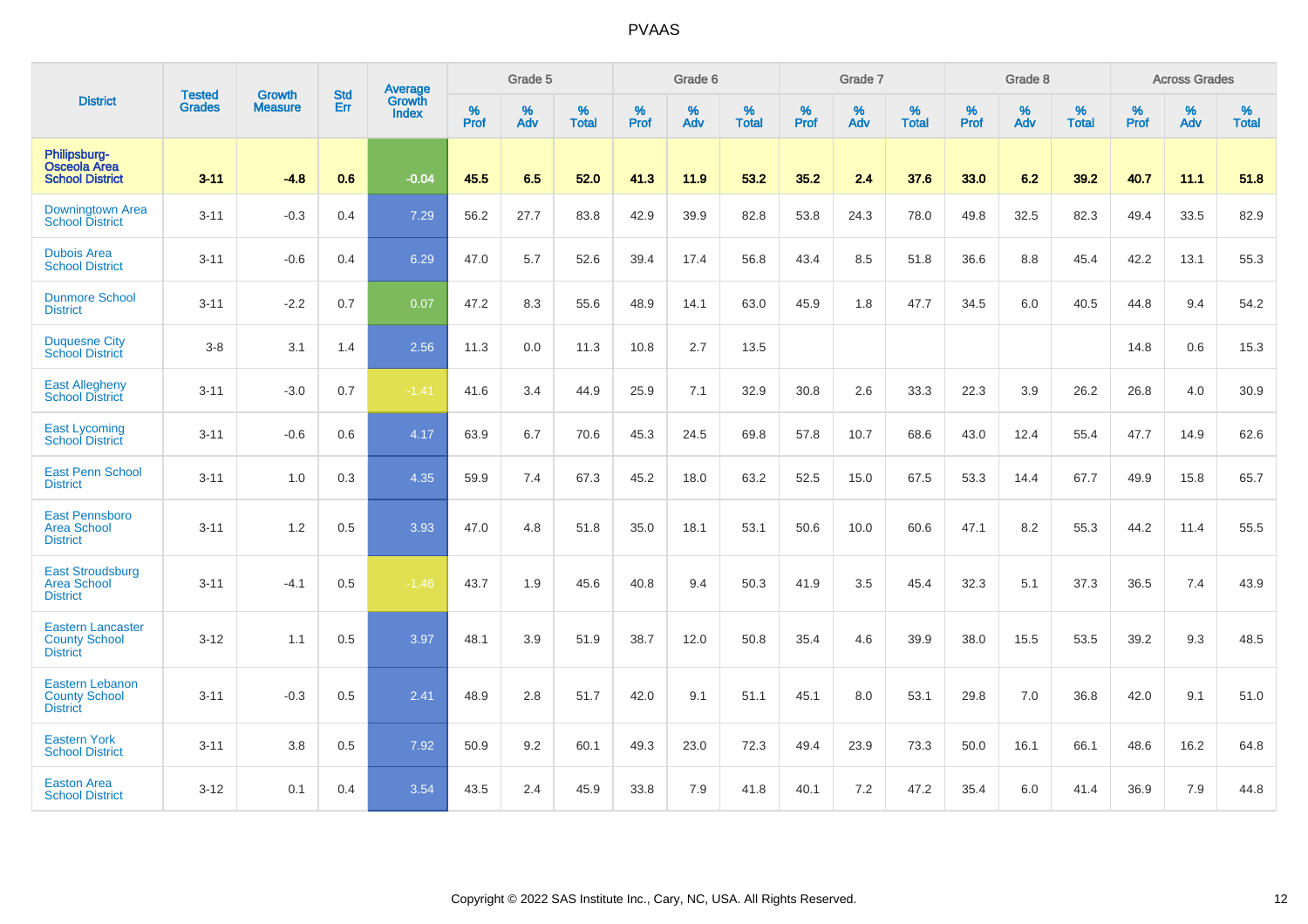|                                                                      | <b>Tested</b> | <b>Growth</b>  | <b>Std</b> | <b>Average</b><br>Growth |              | Grade 5  |                   |              | Grade 6  |                   |           | Grade 7  |                   |           | Grade 8  |                   |           | <b>Across Grades</b> |                   |
|----------------------------------------------------------------------|---------------|----------------|------------|--------------------------|--------------|----------|-------------------|--------------|----------|-------------------|-----------|----------|-------------------|-----------|----------|-------------------|-----------|----------------------|-------------------|
| <b>District</b>                                                      | <b>Grades</b> | <b>Measure</b> | Err        | <b>Index</b>             | $\%$<br>Prof | %<br>Adv | %<br><b>Total</b> | $\%$<br>Prof | %<br>Adv | %<br><b>Total</b> | %<br>Prof | %<br>Adv | %<br><b>Total</b> | %<br>Prof | %<br>Adv | %<br><b>Total</b> | %<br>Prof | %<br>Adv             | %<br><b>Total</b> |
| Philipsburg-<br><b>Osceola Area</b><br><b>School District</b>        | $3 - 11$      | $-4.8$         | 0.6        | $-0.04$                  | 45.5         | 6.5      | 52.0              | 41.3         | 11.9     | 53.2              | 35.2      | 2.4      | 37.6              | 33.0      | 6.2      | 39.2              | 40.7      | 11.1                 | 51.8              |
| <b>Easton Arts</b><br>Academy<br>Elementary<br><b>Charter School</b> | $3-5$         | 0.7            | 2.6        | 0.29                     | 45.8         | 4.2      | 50.0              |              |          |                   |           |          |                   |           |          |                   | 37.2      | 4.6                  | 41.9              |
| <b>Elizabeth Forward</b><br><b>School District</b>                   | $3 - 11$      | $-0.3$         | 0.5        | 1.44                     | 55.7         | 11.4     | 67.0              | 47.5         | 18.5     | 66.0              | 56.9      | 11.1     | 68.0              | 50.9      | 6.3      | 57.1              | 51.2      | 14.0                 | 65.2              |
| Elizabethtown<br><b>Area School</b><br><b>District</b>               | $3 - 12$      | $-0.8$         | 0.4        | 4.95                     | 51.7         | 12.8     | 64.5              | 38.8         | 26.9     | 65.8              | 46.4      | 4.7      | 51.2              | 44.1      | 10.0     | 54.2              | 44.6      | 17.9                 | 62.5              |
| <b>Elk Lake School</b><br><b>District</b>                            | $3 - 11$      | 2.6            | 0.7        | 4.22                     | 43.8         | 3.8      | 47.5              | 35.8         | 21.0     | 56.8              | 39.8      | 11.4     | 51.1              | 35.8      | 6.2      | 42.0              | 38.3      | 11.7                 | 50.0              |
| <b>Ellwood City Area</b><br><b>School District</b>                   | $3 - 11$      | 0.6            | 0.6        | 3.38                     | 53.8         | 11.5     | 65.4              | 47.0         | 14.8     | 61.7              | 43.0      | 10.7     | 53.7              | 41.3      | 8.3      | 49.5              | 45.3      | 10.3                 | 55.6              |
| Environmental<br><b>Charter School At</b><br><b>Frick Park</b>       | $3-9$         | $-2.5$         | 0.7        | 0.12                     | 46.0         | 5.3      | 51.3              | 41.5         | 10.6     | 52.1              | 46.6      | 13.6     | 60.2              | 25.4      | 11.9     | 37.3              | 43.3      | 14.6                 | 57.9              |
| <b>Ephrata Area</b><br><b>School District</b>                        | $3 - 11$      | $-0.2$         | 0.4        | 6.69                     | 50.5         | 10.3     | 60.8              | 47.6         | 12.7     | 60.4              | 40.8      | 5.2      | 46.0              | 39.2      | 7.3      | 46.5              | 45.1      | 12.6                 | 57.6              |
| <b>Erie City School</b><br><b>District</b>                           | $3 - 12$      | $-2.9$         | 0.3        | $-3.30$                  | 17.9         | 0.9      | 18.8              | 15.4         | 2.7      | 18.1              | 16.6      | 1.6      | 18.2              | 18.4      | 2.3      | 20.7              | 17.5      | 2.2                  | 19.8              |
| <b>Erie Rise</b><br>Leadership<br><b>Academy Charter</b><br>School   | $3 - 8$       | 0.0            | 1.2        | 0.73                     | 17.9         | 0.0      | 17.9              | 6.9          | 0.0      | 6.9               | 4.8       | 2.4      | 7.1               | 0.0       | 0.0      | 0.0               | 7.8       | 0.5                  | 8.3               |
| Esperanza<br><b>Academy Charter</b><br><b>School</b>                 | $4 - 11$      | 1.2            | 0.5        | 4.88                     |              |          |                   | 17.4         | 0.5      | 17.9              | 22.3      | 1.4      | 23.6              | 18.9      | 0.5      | 19.4              | 19.0      | 0.9                  | 19.9              |
| <b>Esperanza Cyber</b><br><b>Charter School</b>                      | $3 - 11$      | $-2.3$         | 1.3        | 0.51                     | 11.8         | 0.0      | 11.8              | 8.7          | 0.0      | 8.7               | 12.8      | 0.0      | 12.8              | 9.1       | 0.0      | 9.1               | 9.4       | 0.8                  | 10.2              |
| Eugenio Maria De<br><b>Hostos Charter</b><br><b>School</b>           | $3 - 8$       | $-0.5$         | 1.4        | 0.49                     | 45.8         | 0.0      | 45.8              | 16.7         | 16.7     | 33.3              | 18.2      | 9.1      | 27.3              | 46.7      | 0.0      | 46.7              | 35.0      | 6.7                  | 41.7              |
| <b>Everett Area</b><br><b>School District</b>                        | $3 - 11$      | $-0.2$         | 0.7        | 2.63                     | 41.4         | 9.2      | 50.6              | 34.9         | 11.6     | 46.5              | 47.5      | 5.9      | 53.5              | 37.3      | 9.3      | 46.7              | 40.8      | 11.4                 | 52.2              |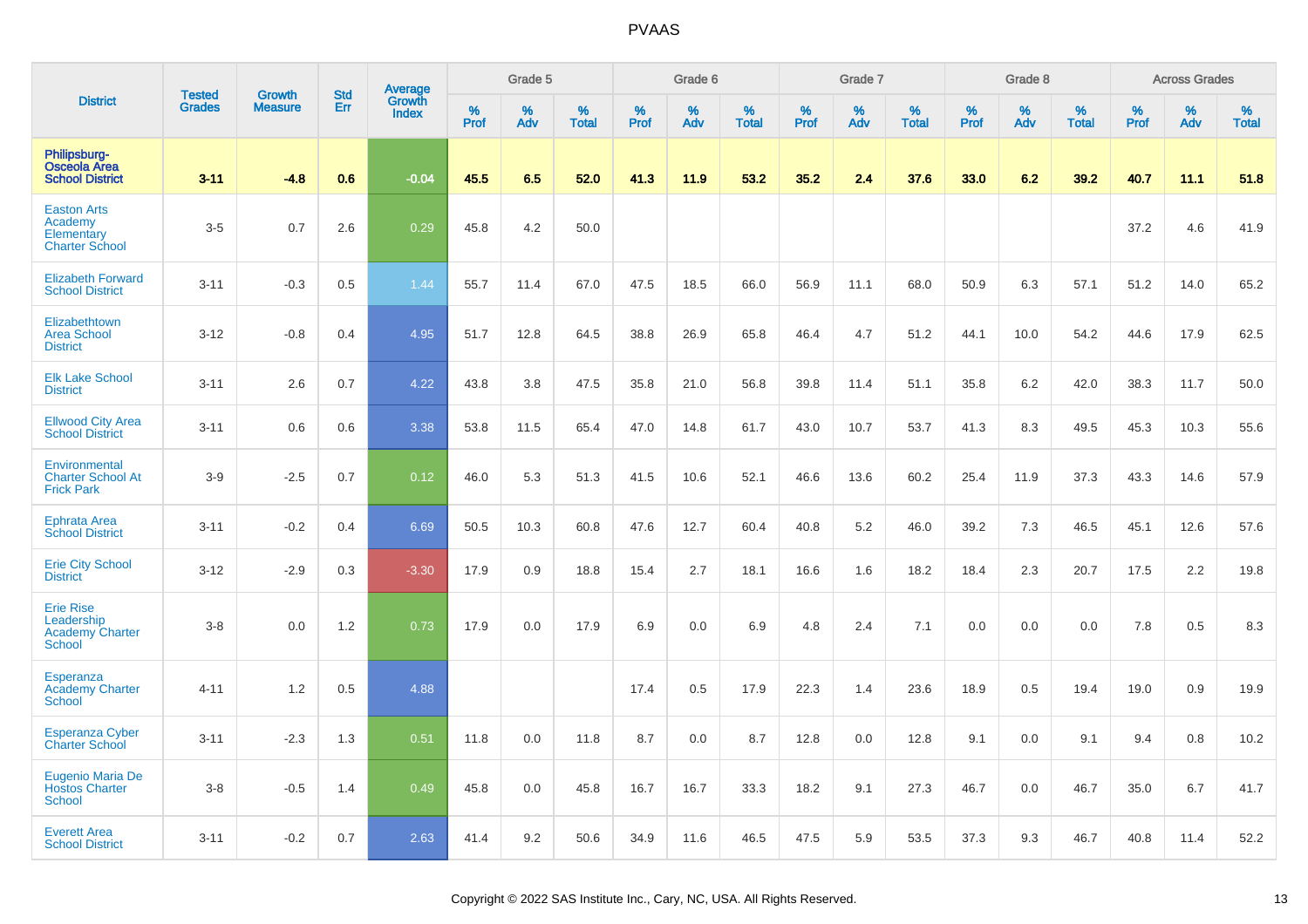|                                                                                 | <b>Tested</b> | <b>Growth</b>  | <b>Std</b> | Average                |           | Grade 5  |                   |                  | Grade 6  |                   |                  | Grade 7  |                   |                  | Grade 8  |                   |                  | <b>Across Grades</b> |                   |
|---------------------------------------------------------------------------------|---------------|----------------|------------|------------------------|-----------|----------|-------------------|------------------|----------|-------------------|------------------|----------|-------------------|------------------|----------|-------------------|------------------|----------------------|-------------------|
| <b>District</b>                                                                 | <b>Grades</b> | <b>Measure</b> | Err        | Growth<br><b>Index</b> | %<br>Prof | %<br>Adv | %<br><b>Total</b> | %<br><b>Prof</b> | %<br>Adv | %<br><b>Total</b> | %<br><b>Prof</b> | %<br>Adv | %<br><b>Total</b> | %<br><b>Prof</b> | %<br>Adv | %<br><b>Total</b> | %<br><b>Prof</b> | %<br>Adv             | %<br><b>Total</b> |
| Philipsburg-<br><b>Osceola Area</b><br><b>School District</b>                   | $3 - 11$      | $-4.8$         | 0.6        | $-0.04$                | 45.5      | 6.5      | 52.0              | 41.3             | 11.9     | 53.2              | 35.2             | 2.4      | 37.6              | 33.0             | 6.2      | 39.2              | 40.7             | 11.1                 | 51.8              |
| <b>Executive</b><br><b>Education</b><br><b>Academy Charter</b><br><b>School</b> | $3 - 10$      | $-5.5$         | 1.6        | $-1.38$                | 10.0      | 0.0      | 10.0              | 12.5             | 6.2      | 18.8              |                  |          |                   | 38.1             | 0.0      | 38.1              | 31.4             | 2.9                  | 34.3              |
| <b>Exeter Township</b><br><b>School District</b>                                | $3 - 11$      | 3.1            | 0.4        | 7.68                   | 49.8      | 11.2     | 61.0              | 44.2             | 26.3     | 70.5              | 49.4             | 9.5      | 58.9              | 44.3             | 14.6     | 59.0              | 46.4             | 15.0                 | 61.4              |
| <b>Fairfield Area</b><br><b>School District</b>                                 | $3 - 11$      | $-1.0$         | 0.8        | 0.10                   | 50.8      | 3.3      | 54.1              | 44.3             | 6.6      | 50.8              | 45.4             | 1.8      | 47.3              | 37.0             | 5.6      | 42.6              | 45.1             | 9.6                  | 54.6              |
| <b>Fairview School</b><br><b>District</b>                                       | $3 - 11$      | $-1.8$         | 0.5        | 1.83                   | 61.9      | 9.5      | 71.4              | 47.8             | 30.6     | 78.4              | 46.6             | 26.7     | 73.3              | 55.9             | 16.9     | 72.8              | 50.8             | 23.7                 | 74.4              |
| <b>Fannett-Metal</b><br><b>School District</b>                                  | $3 - 11$      | 0.5            | 1.1        | 1.79                   | 34.5      | 10.3     | 44.8              | 44.8             | 6.9      | 51.7              | 37.5             | 3.1      | 40.6              | 33.3             | 2.2      | 35.6              | 40.2             | 9.2                  | 49.4              |
| <b>Farrell Area School</b><br><b>District</b>                                   | $3 - 11$      | 1.3            | 1.0        | 2.47                   | 26.7      | 0.0      | 26.7              | 31.7             | 2.4      | 34.2              | 20.4             | 0.0      | 20.4              | 28.2             | 0.0      | 28.2              | 25.9             | 2.3                  | 28.2              |
| <b>Fell Charter School</b>                                                      | $3 - 8$       | 3.1            | 2.3        | 1.57                   | 62.5      | 0.0      | 62.5              | 50.0             | 6.2      | 56.2              |                  |          |                   |                  |          |                   | 60.5             | 4.0                  | 64.5              |
| <b>Ferndale Area</b><br><b>School District</b>                                  | $3 - 10$      | 1.9            | 1.0        | 1.95                   | 43.2      | 4.6      | 47.7              | 46.3             | 14.6     | 61.0              | 61.5             | 5.1      | 66.7              | 54.4             | 4.4      | 58.7              | 46.1             | 10.6                 | 56.6              |
| <b>First Philadelphia</b><br>Preparatory<br><b>Charter School</b>               | $3 - 8$       | $-3.5$         | 0.7        | $-1.44$                | 13.7      | 1.0      | 14.7              | 22.8             | 1.1      | 23.9              | 7.6              | 0.0      | 7.6               | 18.9             | 4.0      | 23.0              | 16.4             | 1.6                  | 17.9              |
| <b>Fleetwood Area</b><br><b>School District</b>                                 | $3 - 10$      | $-1.3$         | 0.5        | 1.03                   | 44.8      | 6.0      | 50.8              | 37.4             | 6.4      | 43.9              | 37.0             | 6.2      | 43.2              | 45.1             | 8.0      | 53.1              | 42.1             | 7.7                  | 49.9              |
| <b>Folk Arts-Cultural</b><br><b>Treasures Charter</b><br>School                 | $3 - 7$       | 7.1            | 1.0        | 7.76                   | 50.0      | 6.8      | 56.8              | 42.2             | 37.8     | 80.0              | 52.3             | 11.4     | 63.6              |                  |          |                   | 46.5             | 14.6                 | 61.1              |
| <b>Forbes Road</b><br><b>School District</b>                                    | $3 - 11$      | 1.3            | 1.4        | 1.67                   | 61.3      | 3.2      | 64.5              | 40.0             | 6.7      | 46.7              | 57.9             | 0.0      | 57.9              | 27.8             | 0.0      | 27.8              | 47.4             | 7.3                  | 54.7              |
| <b>Forest Area School</b><br><b>District</b>                                    | $3 - 11$      | $-1.6$         | 1.2        | 1.07                   | 45.8      | 0.0      | 45.8              | 37.5             | 4.2      | 41.7              | 24.2             | 12.1     | 36.4              | 28.1             | 3.1      | 31.2              | 40.8             | 6.6                  | 47.4              |
| <b>Forest City</b><br><b>Regional School</b><br><b>District</b>                 | $3 - 12$      | $-2.2$         | 0.9        | 1.18                   | 55.6      | 4.4      | 60.0              | 36.7             | 6.1      | 42.9              | 39.5             | 5.3      | 44.7              | 52.1             | 8.3      | 60.4              | 44.0             | 8.8                  | 52.8              |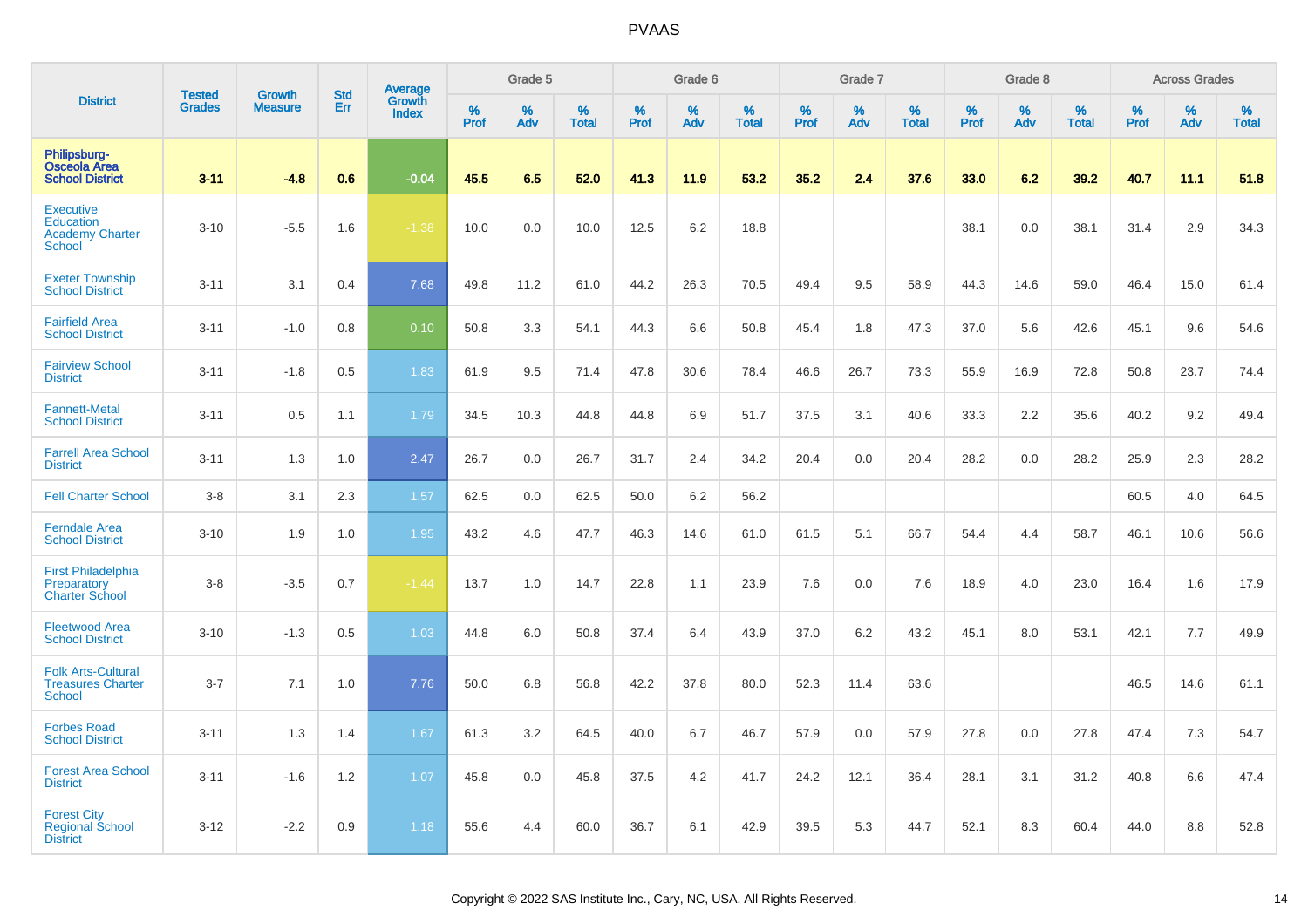|                                                                      | <b>Tested</b> | <b>Growth</b>  | <b>Std</b> | Average                       |           | Grade 5  |                   |           | Grade 6  |                   |           | Grade 7  |                   |           | Grade 8  |                   |           | <b>Across Grades</b> |                   |
|----------------------------------------------------------------------|---------------|----------------|------------|-------------------------------|-----------|----------|-------------------|-----------|----------|-------------------|-----------|----------|-------------------|-----------|----------|-------------------|-----------|----------------------|-------------------|
| <b>District</b>                                                      | <b>Grades</b> | <b>Measure</b> | Err        | <b>Growth</b><br><b>Index</b> | %<br>Prof | %<br>Adv | %<br><b>Total</b> | %<br>Prof | %<br>Adv | %<br><b>Total</b> | %<br>Prof | %<br>Adv | %<br><b>Total</b> | %<br>Prof | %<br>Adv | %<br><b>Total</b> | %<br>Prof | %<br>Adv             | %<br><b>Total</b> |
| Philipsburg-<br><b>Osceola Area</b><br><b>School District</b>        | $3 - 11$      | $-4.8$         | 0.6        | $-0.04$                       | 45.5      | 6.5      | 52.0              | 41.3      | 11.9     | 53.2              | 35.2      | 2.4      | 37.6              | 33.0      | 6.2      | 39.2              | 40.7      | 11.1                 | 51.8              |
| <b>Forest Hills School</b><br><b>District</b>                        | $3 - 11$      | $-4.9$         | 0.6        | $-0.43$                       | 53.0      | 4.5      | 57.5              | 48.3      | 6.7      | 55.0              | 30.9      | 3.2      | 34.2              | 22.3      | 2.5      | 24.8              | 39.3      | 7.6                  | 46.9              |
| <b>Fort Cherry School</b><br><b>District</b>                         | $3 - 10$      | $-2.2$         | 0.8        | 1.85                          | 61.4      | 8.8      | 70.2              | 31.6      | 33.3     | 64.9              | 45.6      | 8.8      | 54.4              | 39.5      | 26.7     | 66.3              | 45.7      | 16.8                 | 62.5              |
| <b>Fort Leboeuf</b><br><b>School District</b>                        | $3 - 11$      | 0.0            | 0.5        | 2.34                          | 47.7      | 21.9     | 69.7              | 39.4      | 26.8     | 66.2              | 49.2      | 15.1     | 64.2              | 42.1      | 16.6     | 58.6              | 45.4      | 23.3                 | 68.7              |
| <b>Fox Chapel Area</b><br><b>School District</b>                     | $3 - 11$      | 1.0            | 0.4        | 6.43                          | 54.0      | 36.5     | 90.5              | 34.8      | 51.8     | 86.6              | 50.0      | 27.0     | 77.0              | 52.9      | 31.4     | 84.3              | 42.6      | 42.9                 | 85.5              |
| <b>Franklin Area</b><br><b>School District</b>                       | $3 - 11$      | 0.3            | 0.6        | 2.18                          | 47.7      | 1.5      | 49.2              | 41.7      | 12.6     | 54.3              | 36.6      | 4.9      | 41.5              | 43.0      | 5.9      | 48.9              | 40.2      | 6.2                  | 46.4              |
| <b>Franklin Regional</b><br><b>School District</b>                   | $3 - 11$      | 1.8            | 0.4        | 4.92                          | 51.5      | 28.2     | 79.7              | 36.5      | 42.3     | 78.8              | 55.2      | 18.9     | 74.1              | 46.1      | 16.8     | 62.8              | 47.8      | 29.9                 | 77.6              |
| <b>Franklin Towne</b><br><b>Charter</b><br><b>Elementary School</b>  | $3-8$         | $-3.1$         | 1.2        | 0.46                          | 46.4      | 7.1      | 53.6              | 48.2      | 7.4      | 55.6              | 53.6      | 7.1      | 60.7              | 59.1      | 0.0      | 59.1              | 50.6      | 6.8                  | 57.4              |
| <b>Frazier School</b><br><b>District</b>                             | $3 - 11$      | $-1.8$         | 0.8        | 1.09                          | 49.0      | 3.9      | 52.9              | 48.8      | 17.5     | 66.2              | 43.0      | 12.8     | 55.8              | 20.4      | 3.7      | 24.1              | 40.8      | 10.9                 | 51.7              |
| <b>Frederick Douglass</b><br><b>Mastery Charter</b><br><b>School</b> | $3-8$         | 1.8            | 1.4        | 1.59                          | 20.8      | 0.0      | 20.8              | 22.2      | 0.0      | 22.2              | 14.3      | 0.0      | 14.3              | 34.6      | 3.8      | 38.5              | 19.1      | 0.9                  | 20.0              |
| <b>Freedom Area</b><br><b>School District</b>                        | $3 - 11$      | $-1.9$         | 0.7        | 1.34                          | 36.0      | 2.3      | 38.4              | 36.8      | 12.6     | 49.4              | 37.9      | 1.9      | 39.8              | 40.3      | 1.3      | 41.6              | 38.8      | 6.0                  | 44.7              |
| <b>Freeport Area</b><br><b>School District</b>                       | $3 - 10$      | 0.2            | 0.6        | 0.98                          | 65.4      | 10.0     | 75.4              | 35.8      | 23.6     | 59.4              | 57.0      | 14.1     | 71.1              | 53.5      | 20.2     | 73.6              | 52.5      | 17.7                 | 70.1              |
| <b>Freire Charter</b><br><b>School</b>                               | $5 - 11$      | 1.6            | 0.7        | 4.55                          | 17.5      | 0.0      | 17.5              | 31.4      | 1.4      | 32.9              | 28.3      | 2.0      | 30.3              | 33.6      | 3.7      | 37.4              | 27.6      | 1.9                  | 29.5              |
| <b>Galeton Area</b><br><b>School District</b>                        | $3 - 11$      | 2.2            | 1.4        | 1.61                          | 56.0      | 8.0      | 64.0              | 38.1      | 14.3     | 52.4              | 28.0      | 0.0      | 28.0              | 35.0      | 5.0      | 40.0              | 37.7      | 6.9                  | 44.6              |
| <b>Garnet Valley</b><br><b>School District</b>                       | $3 - 10$      | $-3.6$         | 0.4        | $-1.48$                       | 53.3      | 14.4     | 67.6              | 51.3      | 23.0     | 74.4              | 53.8      | 10.5     | 64.3              | 53.4      | 12.2     | 65.6              | 51.6      | 17.8                 | 69.4              |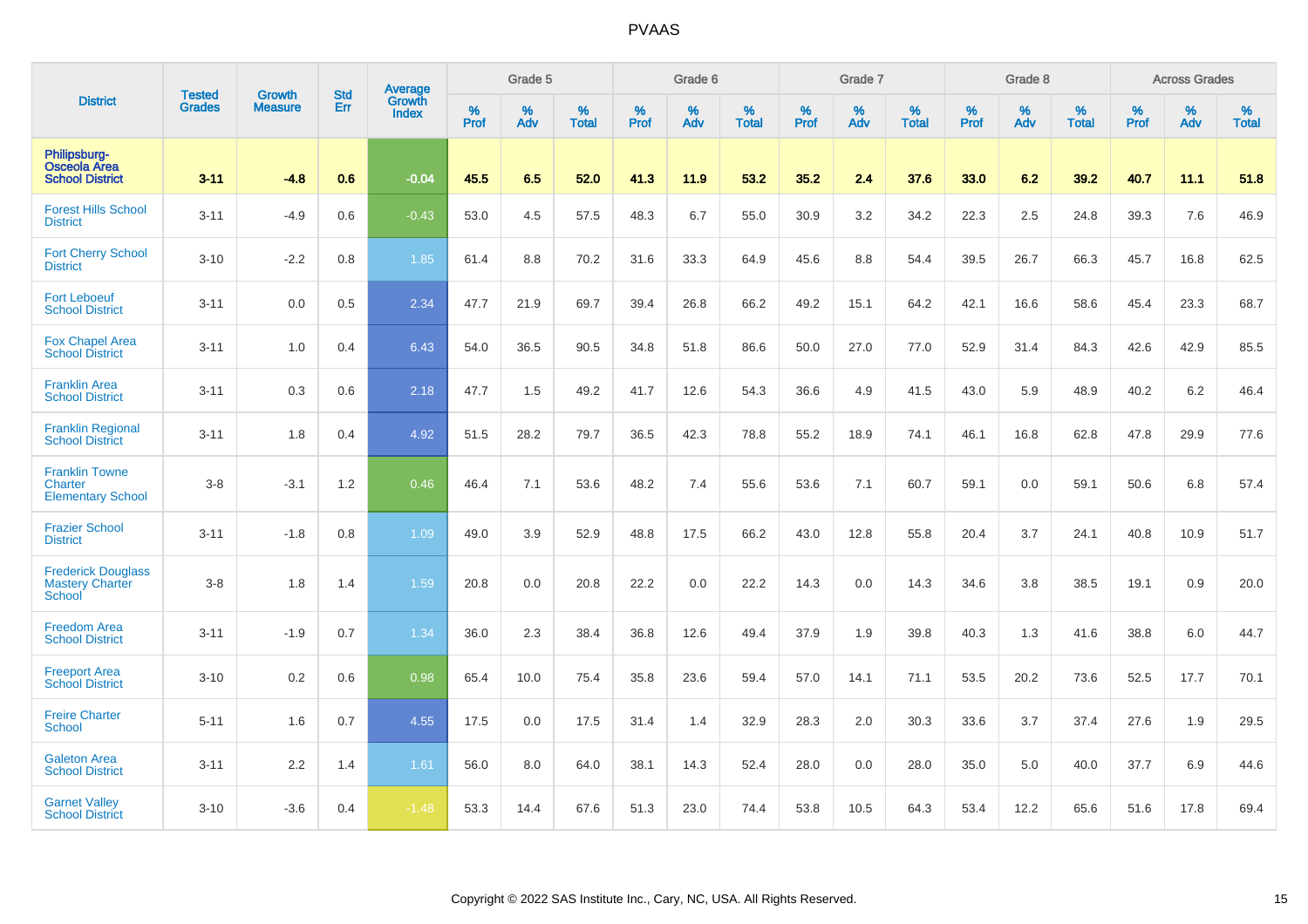|                                                                                          |                                | <b>Growth</b>  | <b>Std</b> | Average                |                     | Grade 5  |                   |                     | Grade 6  |                   |                     | Grade 7  |                   |                     | Grade 8  |                   |                     | <b>Across Grades</b> |                   |
|------------------------------------------------------------------------------------------|--------------------------------|----------------|------------|------------------------|---------------------|----------|-------------------|---------------------|----------|-------------------|---------------------|----------|-------------------|---------------------|----------|-------------------|---------------------|----------------------|-------------------|
| <b>District</b>                                                                          | <b>Tested</b><br><b>Grades</b> | <b>Measure</b> | Err        | Growth<br><b>Index</b> | $\%$<br><b>Prof</b> | %<br>Adv | %<br><b>Total</b> | $\%$<br><b>Prof</b> | %<br>Adv | %<br><b>Total</b> | $\%$<br><b>Prof</b> | %<br>Adv | %<br><b>Total</b> | $\%$<br><b>Prof</b> | %<br>Adv | %<br><b>Total</b> | $\%$<br><b>Prof</b> | %<br>Adv             | %<br><b>Total</b> |
| Philipsburg-<br><b>Osceola Area</b><br><b>School District</b>                            | $3 - 11$                       | $-4.8$         | 0.6        | $-0.04$                | 45.5                | 6.5      | 52.0              | 41.3                | 11.9     | 53.2              | 35.2                | 2.4      | 37.6              | 33.0                | 6.2      | 39.2              | 40.7                | 11.1                 | 51.8              |
| <b>Gateway School</b><br><b>District</b>                                                 | $3 - 11$                       | $-1.0$         | 0.4        | 2.51                   | 48.9                | 5.6      | 54.5              | 42.7                | 10.8     | 53.5              | 49.3                | 10.8     | 60.1              | 43.7                | 14.0     | 57.7              | 45.5                | 12.1                 | 57.7              |
| <b>General Mclane</b><br><b>School District</b>                                          | $3 - 11$                       | 0.2            | 0.5        | 2.21                   | 57.7                | 8.0      | 65.8              | 45.4                | 23.3     | 68.7              | 50.3                | 15.6     | 66.0              | 44.9                | 12.2     | 57.0              | 49.9                | 16.3                 | 66.2              |
| <b>Gettysburg Area</b><br><b>School District</b>                                         | $3 - 11$                       | 2.5            | 0.4        | 5.70                   | 52.6                | 9.8      | 62.3              | 42.6                | 22.5     | 65.1              | 48.1                | 11.6     | 59.7              | 44.9                | 10.3     | 55.1              | 45.0                | 16.0                 | 61.0              |
| Gettysburg<br>Montessori Charter<br><b>School</b>                                        | $3-6$                          | 2.6            | 2.0        | 2.12                   | 50.0                | 10.0     | 60.0              | 44.4                | 22.2     | 66.7              |                     |          |                   |                     |          |                   | 43.0                | 14.0                 | 57.0              |
| <b>Gillingham Charter</b><br>School                                                      | $3 - 11$                       | 2.2            | 2.0        | 1.82                   | 41.7                | 0.0      | 41.7              | 38.5                | 0.0      | 38.5              |                     |          |                   | 30.8                | 15.4     | 46.2              | 34.3                | 4.3                  | 38.6              |
| <b>Girard School</b><br><b>District</b>                                                  | $3 - 11$                       | 1.9            | 0.6        | 3.54                   | 54.5                | 12.5     | 67.0              | 38.1                | 22.9     | 61.0              | 47.8                | 16.2     | 64.0              | 54.1                | 7.3      | 61.5              | 45.5                | 17.8                 | 63.3              |
| <b>Glendale School</b><br><b>District</b>                                                | $3 - 10$                       | 3.8            | 0.9        | 7.43                   | 50.0                | 12.5     | 62.5              | 40.7                | 24.1     | 64.8              | 44.6                | 20.0     | 64.6              | 44.9                | 14.3     | 59.2              | 47.2                | 15.2                 | 62.4              |
| <b>Global Leadership</b><br><b>Academy Charter</b><br>School                             | $3 - 8$                        | 0.6            | 1.9        | 1.10                   | 21.4                | 0.0      | 21.4              |                     |          |                   | 14.3                | 0.0      | 14.3              | 25.0                | 0.0      | 25.0              | 13.4                | 0.0                  | 13.4              |
| <b>Global Leadership</b><br><b>Academy Charter</b><br><b>School Southwest</b><br>at Huey | $3-8$                          | $-0.4$         | 1.8        | 1.35                   | 0.0                 | 0.0      | 0.0               | 0.0                 | 0.0      | 0.0               |                     |          |                   | 21.4                | 0.0      | 21.4              | 11.1                | 0.0                  | 11.1              |
| <b>Governor Mifflin</b><br><b>School District</b>                                        | $3 - 11$                       | $-1.0$         | 0.4        | 1.81                   | 38.2                | 3.2      | 41.5              | 31.2                | 11.7     | 42.9              | 44.4                | 8.3      | 52.8              | 45.8                | 5.5      | 51.3              | 40.8                | 9.3                  | 50.1              |
| <b>Great Valley</b><br><b>School District</b>                                            | $3 - 11$                       | $-2.0$         | 0.4        | $-1.91$                | 57.8                | 13.0     | 70.8              | 43.6                | 32.2     | 75.8              | 53.2                | 16.6     | 69.8              | 56.6                | 18.4     | 75.0              | 50.6                | 21.7                 | 72.3              |
| <b>Greater Johnstown</b><br><b>School District</b>                                       | $3 - 11$                       | $-0.2$         | 0.5        | 3.35                   | 21.9                | 0.0      | 21.9              | 21.0                | 2.7      | 23.6              | 26.7                | 0.6      | 27.3              | 23.4                | 0.6      | 24.0              | 21.6                | 1.8                  | 23.4              |
| <b>Greater Latrobe</b><br><b>School District</b>                                         | $3 - 11$                       | $-3.1$         | 0.4        | 2.46                   | 55.6                | 5.8      | 61.4              | 42.2                | 21.1     | 63.2              | 49.0                | 10.1     | 59.1              | 46.2                | 20.0     | 66.2              | 46.9                | 15.6                 | 62.5              |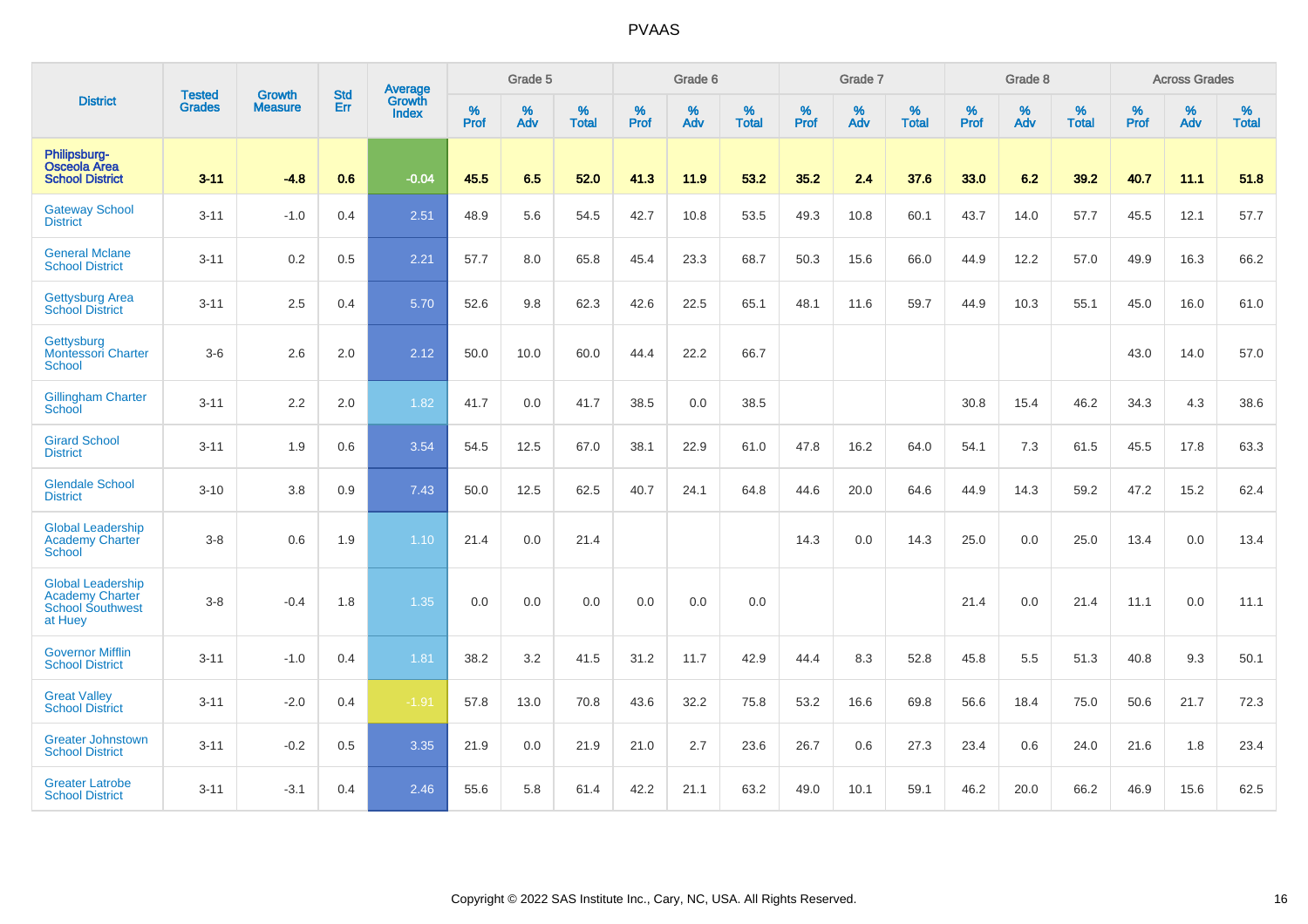|                                                                   | <b>Tested</b> |                          | <b>Std</b> | Average                       |           | Grade 5  |                   |           | Grade 6  |                   |           | Grade 7  |                   |           | Grade 8  |                   |           | <b>Across Grades</b> |                   |
|-------------------------------------------------------------------|---------------|--------------------------|------------|-------------------------------|-----------|----------|-------------------|-----------|----------|-------------------|-----------|----------|-------------------|-----------|----------|-------------------|-----------|----------------------|-------------------|
| <b>District</b>                                                   | <b>Grades</b> | Growth<br><b>Measure</b> | Err        | <b>Growth</b><br><b>Index</b> | %<br>Prof | %<br>Adv | %<br><b>Total</b> | %<br>Prof | %<br>Adv | %<br><b>Total</b> | %<br>Prof | %<br>Adv | %<br><b>Total</b> | %<br>Prof | %<br>Adv | %<br><b>Total</b> | %<br>Prof | $\%$<br>Adv          | %<br><b>Total</b> |
| Philipsburg-<br>Osceola Area<br><b>School District</b>            | $3 - 11$      | $-4.8$                   | 0.6        | $-0.04$                       | 45.5      | 6.5      | 52.0              | 41.3      | 11.9     | 53.2              | 35.2      | 2.4      | 37.6              | 33.0      | 6.2      | 39.2              | 40.7      | 11.1                 | 51.8              |
| <b>Greater Nanticoke</b><br><b>Area School</b><br><b>District</b> | $3 - 12$      | $-0.0$                   | 0.6        | 1.30                          | 43.1      | 2.8      | 45.9              | 26.7      | 6.0      | 32.8              | 23.6      | 1.9      | 25.5              | 35.6      | 3.5      | 39.1              | 29.8      | 5.0                  | 34.8              |
| <b>Green Woods</b><br><b>Charter School</b>                       | $3 - 8$       | 1.6                      | 0.8        | 1.98                          | 44.8      | 6.9      | 51.7              | 39.3      | 19.7     | 59.0              | 43.9      | 12.3     | 56.1              | 39.2      | 17.6     | 56.9              | 40.6      | 17.4                 | 58.0              |
| Greencastle-Antrim<br><b>School District</b>                      | $3 - 11$      | 2.7                      | 0.4        | 6.18                          | 46.3      | 16.4     | 62.7              | 41.0      | 28.2     | 69.2              | 45.4      | 20.7     | 66.1              | 51.7      | 14.7     | 66.4              | 44.6      | 20.8                 | 65.4              |
| <b>Greensburg Salem</b><br><b>School District</b>                 | $3 - 11$      | $-1.6$                   | 0.5        | 0.18                          | 49.7      | 7.2      | 56.9              | 40.1      | 13.8     | 53.9              | 44.0      | 5.5      | 49.4              | 48.3      | 7.2      | 55.6              | 42.8      | 11.4                 | 54.2              |
| <b>Greenville Area</b><br><b>School District</b>                  | $3 - 11$      | 1.0                      | 0.7        | 1.92                          | 46.7      | 5.6      | 52.2              | 52.5      | 11.2     | 63.8              | 43.8      | 5.7      | 49.5              | 31.2      | 12.5     | 43.8              | 42.0      | 10.1                 | 52.1              |
| <b>Greenwood School</b><br><b>District</b>                        | $3 - 11$      | 4.5                      | 0.8        | 5.56                          | 51.5      | 3.0      | 54.6              | 45.3      | 28.3     | 73.6              | 43.6      | 9.1      | 52.7              | 51.8      | 31.5     | 83.3              | 47.9      | 19.4                 | 67.3              |
| <b>Grove City Area</b><br><b>School District</b>                  | $3 - 12$      | 1.6                      | 0.6        | 3.90                          | 45.0      | 21.0     | 66.0              | 36.9      | 23.8     | 60.7              | 58.9      | 16.1     | 75.0              | 47.1      | 12.6     | 59.7              | 45.7      | 20.1                 | 65.8              |
| <b>Halifax Area</b><br><b>School District</b>                     | $3 - 11$      | 0.6                      | 0.8        | 1.63                          | 52.9      | 8.6      | 61.4              | 51.8      | 20.4     | 72.2              | 41.6      | 6.5      | 48.0              | 35.5      | 2.6      | 38.2              | 44.9      | 10.1                 | 55.1              |
| <b>Hamburg Area</b><br><b>School District</b>                     | $3 - 11$      | $-0.4$                   | 0.5        | 1.81                          | 41.1      | 5.0      | 46.1              | 43.3      | 6.3      | 49.6              | 33.1      | 1.9      | 35.0              | 32.4      | 3.5      | 35.9              | 38.6      | 5.3                  | 43.9              |
| <b>Hampton Township</b><br><b>School District</b>                 | $3 - 11$      | 1.7                      | 0.5        | 4.06                          | 50.3      | 30.7     | 81.0              | 35.6      | 44.2     | 79.8              | 54.6      | 26.3     | 81.0              | 46.9      | 34.3     | 81.1              | 44.1      | 38.5                 | 82.7              |
| <b>Hanover Area</b><br><b>School District</b>                     | $3 - 11$      | $-2.1$                   | 0.9        | 0.50                          | 29.8      | 0.0      | 29.8              | 14.6      | 9.1      | 23.6              | 15.5      | 0.0      | 15.5              | 14.3      | 2.4      | 16.7              | 20.2      | 2.3                  | 22.5              |
| <b>Hanover Public</b><br><b>School District</b>                   | $3 - 11$      | 1.6                      | 0.6        | 4.71                          | 40.6      | 3.0      | 43.6              | 42.4      | 9.4      | 51.8              | 45.4      | 6.2      | 51.5              | 38.7      | 7.3      | 46.0              | 42.0      | 12.7                 | 54.7              |
| <b>Harbor Creek</b><br><b>School District</b>                     | $3 - 11$      | $-2.4$                   | 0.5        | 0.77                          | 61.7      | 20.8     | 82.5              | 37.4      | 36.3     | 73.7              | 55.9      | 13.3     | 69.2              | 45.4      | 12.3     | 57.8              | 48.7      | 24.9                 | 73.6              |
| <b>Harmony Area</b><br><b>School District</b>                     | $3 - 10$      | 0.8                      | 1.8        | 1.01                          | 43.8      | 0.0      | 43.8              | 54.2      | 12.5     | 66.7              | 33.3      | 0.0      | 33.3              |           |          |                   | 43.6      | 6.4                  | 50.0              |
| <b>Harrisburg City</b><br><b>School District</b>                  | $3 - 11$      | 1.6                      | 0.4        | 7.12                          | 6.5       | 0.3      | 6.7               | 14.5      | 1.7      | 16.2              | 15.4      | 1.9      | 17.3              | 20.3      | 2.1      | 22.4              | 12.6      | 1.0                  | 13.6              |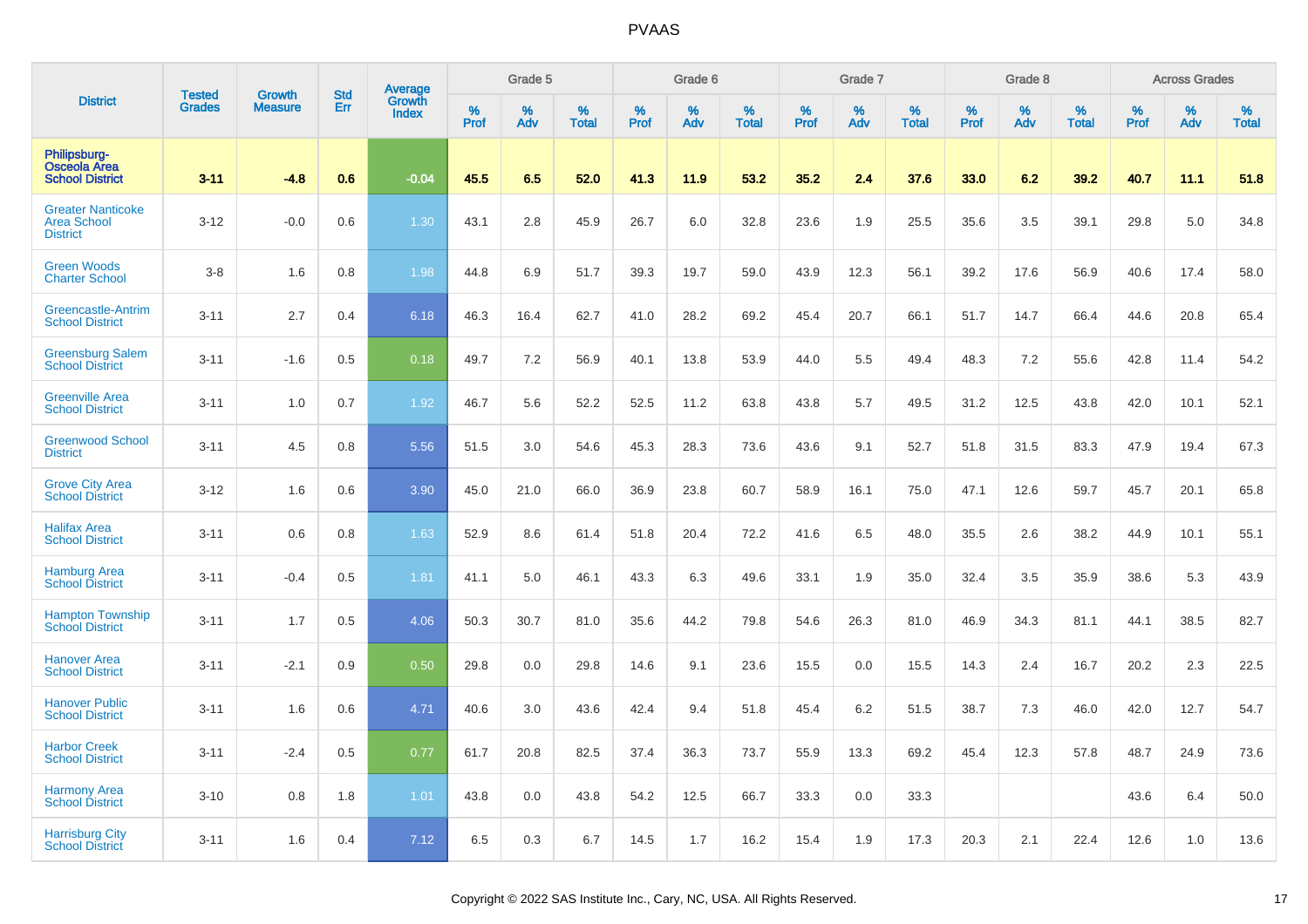|                                                                                   |                                | <b>Growth</b>  | <b>Std</b> | <b>Average</b><br>Growth |              | Grade 5  |                   |           | Grade 6  |                   |           | Grade 7  |                   |           | Grade 8  |                   |                  | <b>Across Grades</b> |                   |
|-----------------------------------------------------------------------------------|--------------------------------|----------------|------------|--------------------------|--------------|----------|-------------------|-----------|----------|-------------------|-----------|----------|-------------------|-----------|----------|-------------------|------------------|----------------------|-------------------|
| <b>District</b>                                                                   | <b>Tested</b><br><b>Grades</b> | <b>Measure</b> | Err        | <b>Index</b>             | $\%$<br>Prof | %<br>Adv | %<br><b>Total</b> | %<br>Prof | %<br>Adv | %<br><b>Total</b> | %<br>Prof | %<br>Adv | %<br><b>Total</b> | %<br>Prof | %<br>Adv | %<br><b>Total</b> | %<br><b>Prof</b> | %<br>Adv             | %<br><b>Total</b> |
| Philipsburg-<br><b>Osceola Area</b><br><b>School District</b>                     | $3 - 11$                       | $-4.8$         | 0.6        | $-0.04$                  | 45.5         | 6.5      | 52.0              | 41.3      | 11.9     | 53.2              | 35.2      | 2.4      | 37.6              | 33.0      | 6.2      | 39.2              | 40.7             | 11.1                 | 51.8              |
| Hatboro-Horsham<br><b>School District</b>                                         | $3 - 11$                       | 1.3            | 0.4        | 3.69                     | 55.0         | 7.8      | 62.7              | 49.0      | 19.5     | 68.5              | 52.9      | 10.9     | 63.8              | 51.3      | 9.1      | 60.5              | 49.9             | 13.8                 | 63.7              |
| <b>Haverford</b><br><b>Township School</b><br><b>District</b>                     | $3 - 11$                       | 0.2            | 0.3        | 2.38                     | 55.4         | 23.8     | 79.2              | 51.1      | 27.6     | 78.7              | 55.0      | 18.3     | 73.3              | 44.5      | 32.3     | 76.7              | 49.2             | 29.5                 | 78.6              |
| <b>Hazleton Area</b><br><b>School District</b>                                    | $3 - 11$                       | 0.5            | 0.4        | 1.18                     | 30.2         | 2.3      | 32.5              | 24.8      | 4.8      | 29.6              | 24.8      | 2.8      | 27.5              | 26.1      | 6.5      | 32.6              | 28.6             | 4.0                  | 32.6              |
| <b>Hempfield Area</b><br><b>School District</b>                                   | $3 - 12$                       | $-0.3$         | 0.3        | 0.96                     | 55.2         | 8.7      | 63.9              | 41.4      | 20.3     | 61.6              | 52.8      | 14.0     | 66.8              | 50.0      | 12.4     | 62.4              | 48.7             | 16.2                 | 64.9              |
| <b>Hempfield School</b><br><b>District</b>                                        | $3 - 11$                       | 2.2            | 0.3        | 6.93                     | 52.4         | 9.3      | 61.6              | 44.6      | 23.5     | 68.1              | 43.1      | 21.1     | 64.2              | 46.0      | 20.1     | 66.1              | 45.8             | 20.4                 | 66.2              |
| <b>Hermitage School</b><br><b>District</b>                                        | $3-12$                         | 2.9            | 0.5        | 6.27                     | 52.9         | 7.9      | 60.7              | 33.3      | 40.3     | 73.6              | 50.4      | 24.5     | 74.8              | 51.0      | 19.3     | 70.3              | 47.0             | 22.0                 | 69.0              |
| <b>Highlands School</b><br><b>District</b>                                        | $3 - 11$                       | $-0.6$         | 0.5        | 1.51                     | 47.5         | 0.0      | 47.5              | 37.2      | 9.7      | 46.9              | 42.2      | 5.4      | 47.6              | 39.2      | 9.5      | 48.6              | 40.7             | 7.9                  | 48.6              |
| <b>Hollidaysburg Area</b><br>School District                                      | $3 - 11$                       | 1.1            | 0.4        | 5.11                     | 54.2         | 10.2     | 64.4              | 40.4      | 26.5     | 67.0              | 47.0      | 17.2     | 64.2              | 45.4      | 11.8     | 57.2              | 45.9             | 17.3                 | 63.2              |
| <b>Homer-Center</b><br><b>School District</b>                                     | $3 - 11$                       | 6.3            | 0.8        | 7.72                     | 57.1         | 1.6      | 58.7              | 47.7      | 13.6     | 61.4              | 48.0      | 8.2      | 56.2              | 50.8      | 14.9     | 65.7              | 45.3             | 11.7                 | 56.9              |
| <b>Hope For</b><br><b>Hyndman Charter</b><br>School                               | $3 - 11$                       | 4.1            | 1.9        | 2.16                     |              |          |                   | 12.5      | 6.2      | 18.8              | 41.7      | 8.3      | 50.0              | 37.5      | 0.0      | 37.5              | 27.4             | 6.0                  | 33.3              |
| <b>Hopewell Area</b><br><b>School District</b>                                    | $3 - 11$                       | $-0.3$         | 0.6        | 3.08                     | 53.8         | 3.0      | 56.8              | 50.4      | 19.0     | 69.4              | 48.3      | 10.7     | 59.1              | 42.6      | 6.6      | 49.2              | 48.2             | 11.9                 | 60.1              |
| <b>Howard Gardner</b><br><b>Multiple</b><br>Intelligence<br><b>Charter School</b> | $3-8$                          | $-1.2$         | 1.2        | 1.34                     | 41.4         | 10.3     | 51.7              | 39.4      | 3.0      | 42.4              | 63.6      | 0.0      | 63.6              | 55.6      | 11.1     | 66.7              | 48.8             | 7.1                  | 55.9              |
| Huntingdon Area<br><b>School District</b>                                         | $3 - 11$                       | 1.8            | 0.6        | 5.73                     | 41.6         | 3.5      | 45.1              | 33.0      | 11.9     | 44.9              | 34.5      | 7.9      | 42.4              | 34.9      | 7.1      | 42.1              | 37.2             | 10.0                 | 47.2              |
| Independence<br><b>Charter School</b>                                             | $3-8$                          | $-2.1$         | 0.7        | $-0.30$                  | 28.8         | 9.6      | 38.4              | 39.0      | 18.3     | 57.3              | 38.3      | 11.1     | 49.4              | 50.9      | 7.0      | 57.9              | 35.6             | 11.9                 | 47.5              |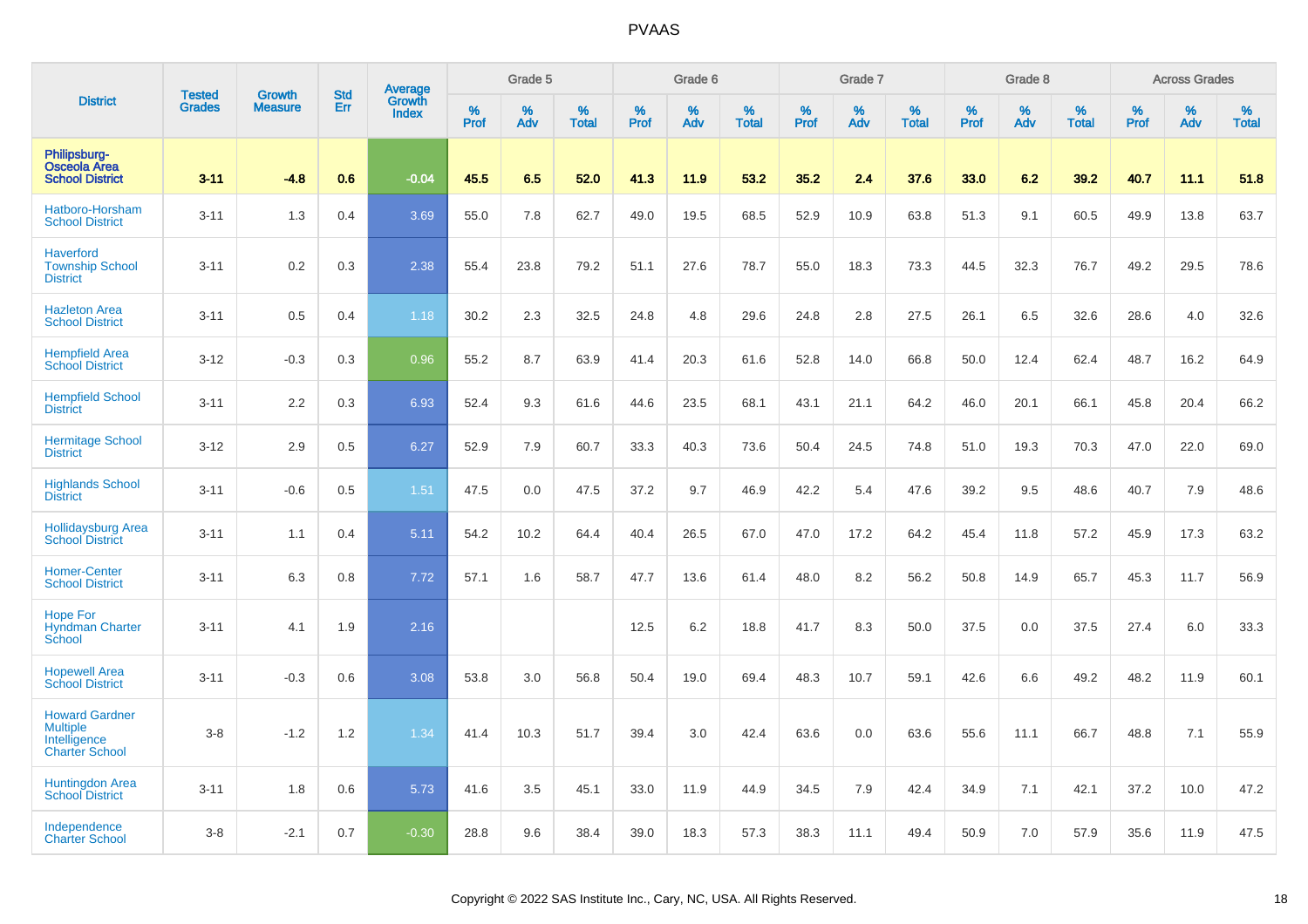|                                                                   | <b>Tested</b> | <b>Growth</b>  | <b>Std</b> | Average                |           | Grade 5  |                   |           | Grade 6  |                   |           | Grade 7  |                   |           | Grade 8  |                   |           | <b>Across Grades</b> |                   |
|-------------------------------------------------------------------|---------------|----------------|------------|------------------------|-----------|----------|-------------------|-----------|----------|-------------------|-----------|----------|-------------------|-----------|----------|-------------------|-----------|----------------------|-------------------|
| <b>District</b>                                                   | <b>Grades</b> | <b>Measure</b> | Err        | Growth<br><b>Index</b> | %<br>Prof | %<br>Adv | %<br><b>Total</b> | %<br>Prof | %<br>Adv | %<br><b>Total</b> | %<br>Prof | %<br>Adv | %<br><b>Total</b> | %<br>Prof | %<br>Adv | %<br><b>Total</b> | %<br>Prof | %<br>Adv             | %<br><b>Total</b> |
| Philipsburg-<br><b>Osceola Area</b><br><b>School District</b>     | $3 - 11$      | $-4.8$         | 0.6        | $-0.04$                | 45.5      | 6.5      | 52.0              | 41.3      | 11.9     | 53.2              | 35.2      | 2.4      | 37.6              | 33.0      | 6.2      | 39.2              | 40.7      | 11.1                 | 51.8              |
| Independence<br><b>Charter School</b><br>West                     | $3 - 7$       | $-3.2$         | 1.8        | 0.23                   | 14.3      | 0.0      | 14.3              | 15.4      | 7.7      | 23.1              | 15.8      | 0.0      | 15.8              |           |          |                   | 15.0      | 2.6                  | 17.7              |
| <b>Indiana Area</b><br><b>School District</b>                     | $3 - 11$      | 1.1            | 0.5        | 2.72                   | 57.2      | 12.8     | 70.0              | 37.5      | 22.5     | 60.0              | 53.6      | 16.6     | 70.2              | 52.0      | 16.3     | 68.4              | 49.3      | 18.5                 | 67.7              |
| <b>Infinity Charter</b><br>School                                 | $3-8$         | $-0.5$         | 1.3        | 1.09                   | 72.7      | 22.7     | 95.4              | 50.0      | 38.5     | 88.5              | 62.5      | 25.0     | 87.5              | 68.2      | 18.2     | 86.4              | 56.6      | 31.5                 | 88.1              |
| <b>Innovative Arts</b><br><b>Academy Charter</b><br><b>School</b> | $6 - 11$      | $-2.2$         | 0.9        | 1.94                   |           |          |                   | 15.4      | 1.9      | 17.3              | 19.1      | 0.0      | 19.1              | 15.4      | 1.1      | 16.5              | 16.6      | 1.0                  | 17.5              |
| <b>Inquiry Charter</b><br>School                                  | $3-5$         | $-7.5$         | 2.2        | $-3.42$                | 30.3      | 0.0      | 30.3              |           |          |                   |           |          |                   |           |          |                   | 25.9      | 4.6                  | 30.6              |
| Insight PA Cyber<br><b>Charter School</b>                         | $3 - 11$      | $-1.0$         | 1.6        | 1.03                   | 29.4      | 0.0      | 29.4              | 31.6      | 5.3      | 36.8              | 37.0      | 11.1     | 48.2              | 48.2      | 11.1     | 59.3              | 41.5      | 9.2                  | 50.8              |
| <b>Interboro School</b><br><b>District</b>                        | $3 - 12$      | 0.3            | 0.4        | 2.51                   | 42.9      | 4.5      | 47.3              | 40.0      | 11.7     | 51.7              | 44.0      | 8.7      | 52.7              | 44.2      | 7.4      | 51.6              | 41.8      | 8.7                  | 50.4              |
| <b>Iroquois School</b><br><b>District</b>                         | $3 - 11$      | $-0.1$         | 0.7        | 0.56                   | 55.1      | 9.0      | 64.1              | 39.5      | 19.8     | 59.3              | 38.8      | 6.1      | 44.9              | 44.0      | 10.0     | 54.0              | 42.6      | 12.8                 | 55.4              |
| <b>Jamestown Area</b><br><b>School District</b>                   | $3 - 11$      | 2.7            | 1.2        | 3.54                   | 47.4      | 0.0      | 47.4              | 30.6      | 19.4     | 50.0              | 41.4      | 6.9      | 48.3              | 54.6      | 0.0      | 54.6              | 41.2      | 7.9                  | 49.1              |
| <b>Jeannette City</b><br><b>School District</b>                   | $3 - 11$      | 3.5            | 0.8        | 4.26                   | 41.7      | 1.4      | 43.1              | 33.3      | 18.5     | 51.8              | 44.6      | 9.2      | 53.8              | 48.1      | 7.7      | 55.8              | 40.4      | 8.2                  | 48.6              |
| Jefferson-Morgan<br><b>School District</b>                        | $3 - 10$      | 2.7            | 0.9        | 4.29                   | 45.1      | 2.8      | 47.9              | 40.0      | 7.3      | 47.3              | 41.8      | 5.4      | 47.3              | 44.4      | 6.7      | 51.1              | 41.7      | 6.6                  | 48.2              |
| <b>Jenkintown School</b><br><b>District</b>                       | $3 - 11$      | 1.5            | 1.0        | 2.79                   | 68.0      | 8.0      | 76.0              | 54.0      | 18.9     | 73.0              | 42.9      | 35.7     | 78.6              | 60.6      | 21.2     | 81.8              | 53.1      | 25.8                 | 78.9              |
| Jersey Shore Area<br><b>School District</b>                       | $3 - 11$      | 1.7            | 0.5        | 6.13                   | 47.6      | 8.3      | 56.0              | 45.6      | 24.8     | 70.4              | 46.3      | 8.0      | 54.3              | 39.6      | 7.7      | 47.2              | 45.3      | 13.4                 | 58.7              |
| <b>Jim Thorpe Area</b><br><b>School District</b>                  | $3 - 11$      | $-3.4$         | 0.6        | $-2.05$                | 45.4      | 2.0      | 47.5              | 30.8      | 9.4      | 40.2              | 37.9      | 6.4      | 44.3              | 37.6      | 5.6      | 43.2              | 38.6      | 8.0                  | 46.6              |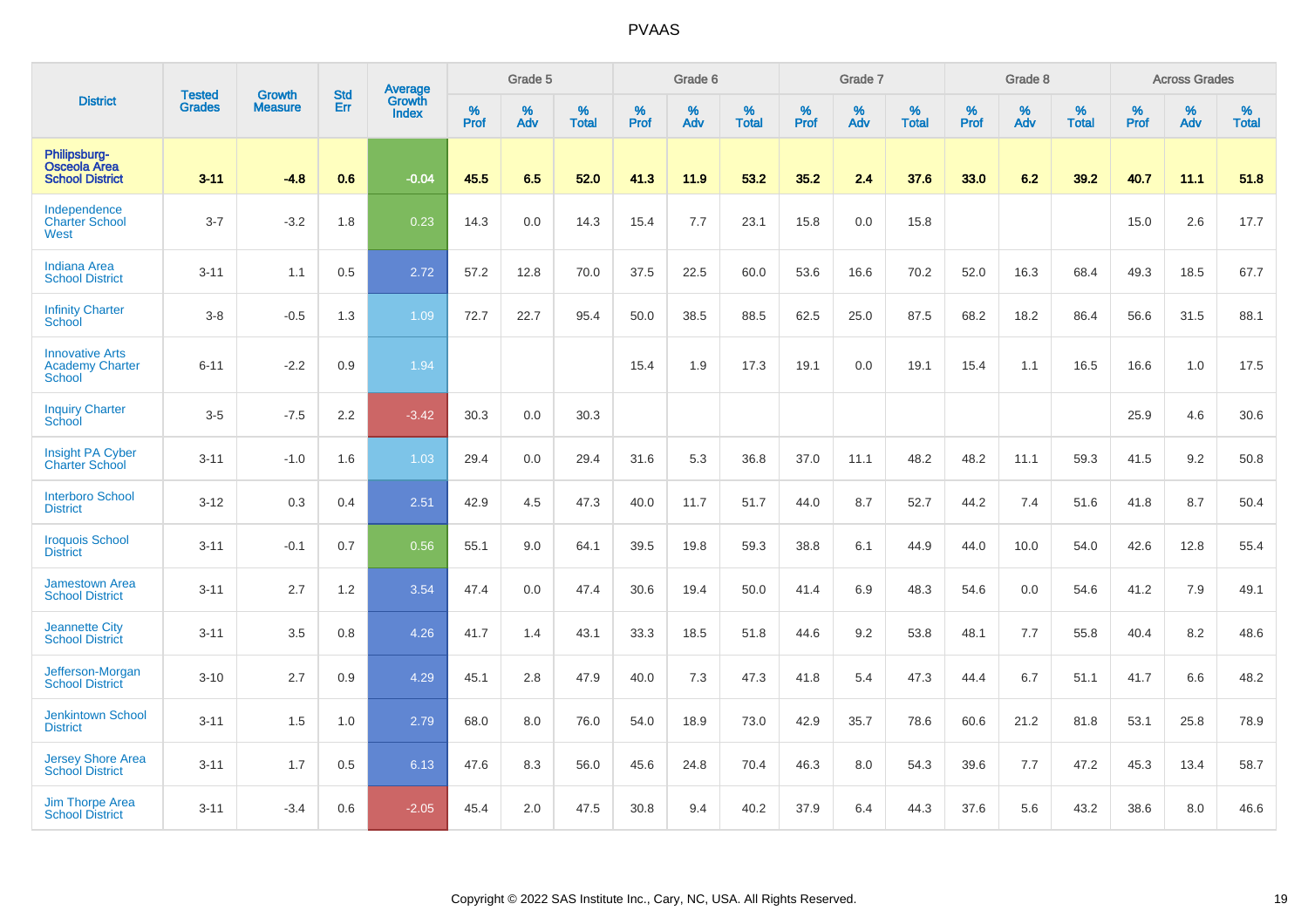|                                                               | <b>Tested</b> | Growth         | <b>Std</b> | Average                |           | Grade 5  |                   |           | Grade 6  |                   |           | Grade 7  |                   |           | Grade 8  |                   |           | <b>Across Grades</b> |                   |
|---------------------------------------------------------------|---------------|----------------|------------|------------------------|-----------|----------|-------------------|-----------|----------|-------------------|-----------|----------|-------------------|-----------|----------|-------------------|-----------|----------------------|-------------------|
| <b>District</b>                                               | <b>Grades</b> | <b>Measure</b> | Err        | Growth<br><b>Index</b> | %<br>Prof | %<br>Adv | %<br><b>Total</b> | %<br>Prof | %<br>Adv | %<br><b>Total</b> | %<br>Prof | %<br>Adv | %<br><b>Total</b> | %<br>Prof | %<br>Adv | %<br><b>Total</b> | %<br>Prof | %<br>Adv             | %<br><b>Total</b> |
| Philipsburg-<br><b>Osceola Area</b><br><b>School District</b> | $3 - 11$      | $-4.8$         | 0.6        | $-0.04$                | 45.5      | 6.5      | 52.0              | 41.3      | 11.9     | 53.2              | 35.2      | 2.4      | 37.6              | 33.0      | 6.2      | 39.2              | 40.7      | 11.1                 | 51.8              |
| John B. Stetson<br><b>Charter School</b>                      | $5 - 8$       | 3.5            | 0.6        | 5.56                   | 4.5       | 0.0      | 4.5               | 6.4       | 0.0      | 6.4               | 10.2      | 0.0      | 10.2              | 10.5      | 1.6      | 12.1              | 8.5       | 0.5                  | 8.9               |
| Johnsonburg Area<br><b>School District</b>                    | $3 - 11$      | $-1.6$         | 1.0        | 1.86                   | 42.5      | 7.5      | 50.0              | 60.6      | 12.1     | 72.7              | 41.9      | 9.3      | 51.2              | 44.2      | 2.3      | 46.5              | 51.3      | 10.3                 | 61.5              |
| <b>Juniata County</b><br><b>School District</b>               | $3 - 12$      | 2.7            | 0.5        | 6.20                   | 42.6      | 3.0      | 45.6              | 31.9      | 6.2      | 38.1              | 36.6      | 5.5      | 42.1              | 36.5      | 8.4      | 44.9              | 36.0      | 7.7                  | 43.7              |
| <b>Juniata Valley</b><br><b>School District</b>               | $3 - 11$      | $-0.4$         | 0.9        | 1.62                   | 53.5      | 2.3      | 55.8              | 35.7      | 8.9      | 44.6              | 50.9      | 5.3      | 56.1              | 33.3      | 4.2      | 37.5              | 41.8      | 7.0                  | 48.8              |
| <b>Kane Area School</b><br><b>District</b>                    | $3 - 10$      | 3.4            | 0.7        | 4.52                   | 40.8      | 19.7     | 60.6              | 40.6      | 15.6     | 56.2              | 50.8      | 6.0      | 56.7              | 50.0      | 9.8      | 59.8              | 44.4      | 10.2                 | 54.6              |
| <b>Karns City Area</b><br><b>School District</b>              | $3 - 11$      | $-0.9$         | 0.6        | 3.33                   | 56.2      | 9.0      | 65.2              | 46.6      | 14.8     | 61.4              | 47.4      | 1.7      | 49.1              | 40.7      | 1.8      | 42.6              | 44.7      | 6.8                  | 51.5              |
| Kennett<br>Consolidated<br><b>School District</b>             | $3 - 11$      | 1.3            | 0.4        | 5.04                   | 47.8      | 15.1     | 62.9              | 35.8      | 24.1     | 59.9              | 44.2      | 15.1     | 59.4              | 45.0      | 5.7      | 50.7              | 40.9      | 17.5                 | 58.4              |
| Keystone<br><b>Academy Charter</b><br><b>School</b>           | $3-8$         | 0.9            | 0.8        | 1.23                   | 42.1      | 3.5      | 45.6              | 38.7      | 19.4     | 58.1              | 47.4      | 3.5      | 50.9              | 40.7      | 8.5      | 49.2              | 40.7      | 7.4                  | 48.1              |
| <b>Keystone Central</b><br><b>School District</b>             | $3 - 11$      | 1.9            | 0.4        | 4.90                   | 36.0      | 3.6      | 39.7              | 38.1      | 13.8     | 52.0              | 33.4      | 4.4      | 37.8              | 37.3      | 3.6      | 40.9              | 36.9      | 7.7                  | 44.6              |
| Keystone<br><b>Education Center</b><br><b>Charter School</b>  | $3 - 12$      | 0.7            | 3.3        | 0.20                   |           |          |                   |           |          |                   |           |          |                   | 0.0       | 0.0      | 0.0               | 0.0       | 0.0                  | 0.0               |
| <b>Keystone Oaks</b><br><b>School District</b>                | $3 - 11$      | $-1.4$         | 0.6        | 1.31                   | 54.1      | 17.2     | 71.3              | 35.4      | 25.7     | 61.1              | 45.1      | 13.3     | 58.4              | 41.1      | 12.5     | 53.6              | 44.5      | 21.3                 | 65.8              |
| <b>Keystone School</b><br><b>District</b>                     | $3 - 11$      | 0.8            | 0.8        | 4.69                   | 49.2      | 26.9     | 76.1              | 50.0      | 17.3     | 67.3              | 50.0      | 16.2     | 66.2              | 46.8      | 9.7      | 56.4              | 46.5      | 21.0                 | 67.5              |
| <b>KIPP Philadelphia</b><br><b>Charter School</b>             | $3-8$         | 2.8            | 0.9        | 3.91                   | 13.5      | 0.0      | 13.5              | 28.0      | 0.0      | 28.0              | 29.0      | 0.0      | 29.0              | 25.6      | 0.0      | 25.6              | 21.5      | 0.4                  | 21.9              |
| <b>KIPP West</b><br>Philadelphia<br><b>Charter School</b>     | $3-8$         | $-0.4$         | 1.2        | 1.32                   | 28.6      | 0.0      | 28.6              | 19.4      | 0.0      | 19.4              | 25.0      | 0.0      | 25.0              | 16.7      | 0.0      | 16.7              | 17.6      | 0.6                  | 18.1              |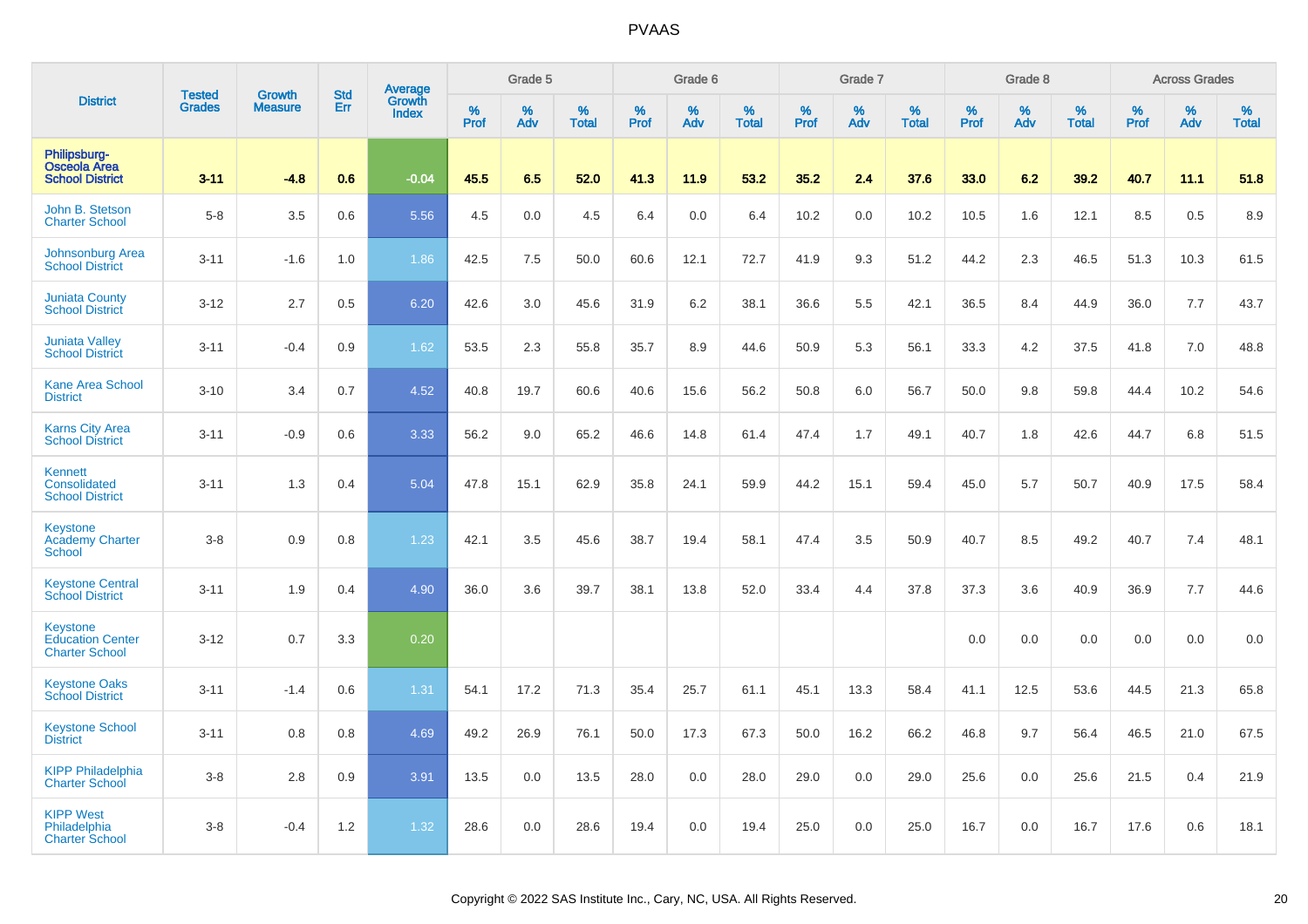|                                                               |                                |                                 | <b>Std</b> | Average                       |           | Grade 5  |                   |           | Grade 6  |                   |           | Grade 7  |                   |           | Grade 8  |                   |           | <b>Across Grades</b> |                   |
|---------------------------------------------------------------|--------------------------------|---------------------------------|------------|-------------------------------|-----------|----------|-------------------|-----------|----------|-------------------|-----------|----------|-------------------|-----------|----------|-------------------|-----------|----------------------|-------------------|
| <b>District</b>                                               | <b>Tested</b><br><b>Grades</b> | <b>Growth</b><br><b>Measure</b> | Err        | <b>Growth</b><br><b>Index</b> | %<br>Prof | %<br>Adv | %<br><b>Total</b> | %<br>Prof | %<br>Adv | %<br><b>Total</b> | %<br>Prof | %<br>Adv | %<br><b>Total</b> | %<br>Prof | %<br>Adv | %<br><b>Total</b> | %<br>Prof | %<br>Adv             | %<br><b>Total</b> |
| Philipsburg-<br><b>Osceola Area</b><br><b>School District</b> | $3 - 11$                       | $-4.8$                          | 0.6        | $-0.04$                       | 45.5      | 6.5      | 52.0              | 41.3      | 11.9     | 53.2              | 35.2      | 2.4      | 37.6              | 33.0      | 6.2      | 39.2              | 40.7      | 11.1                 | 51.8              |
| <b>Kiski Area School</b><br><b>District</b>                   | $3 - 11$                       | $-2.3$                          | 0.4        | 0.71                          | 50.9      | 4.2      | 55.2              | 41.3      | 18.4     | 59.6              | 53.8      | 7.5      | 61.3              | 45.8      | 5.0      | 50.8              | 47.0      | 13.3                 | 60.4              |
| <b>Kutztown Area</b><br><b>School District</b>                | $3 - 12$                       | $-0.3$                          | 0.8        | 0.56                          | 59.7      | 6.0      | 65.7              | 46.0      | 17.5     | 63.5              | 37.5      | 17.5     | 55.0              | 50.0      | 10.3     | 60.3              | 48.4      | 17.0                 | 65.5              |
| La Academia<br>Partnership<br><b>Charter School</b>           | $6 - 11$                       | $-4.8$                          | 1.8        | $-0.39$                       |           |          |                   | 14.3      | 0.0      | 14.3              | 4.2       | 0.0      | 4.2               | 0.0       | 0.0      | 0.0               | 5.6       | 0.0                  | 5.6               |
| <b>Laboratory Charter</b><br><b>School</b>                    | $3-8$                          | 3.4                             | 1.2        | 4.02                          | 17.2      | 0.0      | 17.2              | 26.2      | 7.1      | 33.3              | 52.0      | 0.0      | 52.0              | 33.3      | 4.8      | 38.1              | 27.2      | 2.4                  | 29.6              |
| Lackawanna Trail<br><b>School District</b>                    | $3 - 10$                       | $-3.9$                          | 0.8        | $-1.13$                       | 50.9      | 3.6      | 54.6              | 38.8      | 14.9     | 53.7              | 45.1      | 5.6      | 50.7              | 31.2      | 3.9      | 35.1              | 43.8      | 10.0                 | 53.8              |
| <b>Lakeland School</b><br><b>District</b>                     | $3 - 11$                       | $-0.9$                          | 0.7        | 1.69                          | 41.3      | 1.3      | 42.7              | 38.7      | 11.8     | 50.5              | 49.1      | 9.4      | 58.5              | 39.3      | 5.6      | 44.9              | 41.3      | 9.6                  | 50.8              |
| Lake-Lehman<br><b>School District</b>                         | $3 - 11$                       | 2.0                             | 0.6        | 4.90                          | 46.8      | 4.5      | 51.4              | 42.9      | 10.5     | 53.3              | 53.0      | 9.6      | 62.6              | 52.2      | 8.7      | 60.9              | 48.7      | 10.4                 | 59.1              |
| <b>Lakeview School</b><br><b>District</b>                     | $3 - 11$                       | $-3.2$                          | 0.8        | $-0.37$                       | 63.3      | 10.2     | 73.5              | 46.5      | 16.9     | 63.4              | 37.1      | 8.1      | 45.2              | 43.1      | 9.2      | 52.3              | 45.7      | 15.4                 | 61.1              |
| Lampeter-<br><b>Strasburg School</b><br><b>District</b>       | $3 - 12$                       | $-1.0$                          | 0.5        | $-0.34$                       | 56.5      | 14.9     | 71.4              | 48.5      | 27.4     | 76.0              | 56.6      | 10.1     | 66.7              | 49.5      | 10.0     | 59.5              | 50.0      | 20.6                 | 70.5              |
| <b>Lancaster School</b><br><b>District</b>                    | $3 - 12$                       | $-4.1$                          | 0.3        | $-5.26$                       | 22.5      | 2.4      | 24.9              | 21.2      | 5.2      | 26.3              | 20.2      | 1.6      | 21.8              | 17.0      | 2.1      | 19.1              | 21.5      | 3.7                  | 25.2              |
| <b>Laurel Highlands</b><br><b>School District</b>             | $3 - 11$                       | $-1.7$                          | 0.5        | 0.43                          | 43.1      | 4.4      | 47.5              | 39.4      | 11.6     | 51.0              | 35.7      | 2.9      | 38.6              | 37.8      | 5.5      | 43.3              | 39.8      | 9.6                  | 49.4              |
| <b>Laurel School</b><br><b>District</b>                       | $3 - 11$                       | $-0.0$                          | 0.7        | 1.41                          | 54.0      | 6.8      | 60.8              | 35.7      | 21.4     | 57.1              | 60.8      | 10.1     | 70.9              | 50.8      | 10.4     | 61.2              | 50.7      | 14.6                 | 65.3              |
| <b>Lebanon School</b><br><b>District</b>                      | $3 - 11$                       | $-0.4$                          | 0.4        | 2.48                          | 29.4      | 2.5      | 31.9              | 21.7      | 5.5      | 27.2              | 20.0      | 2.5      | 22.5              | 21.9      | 1.2      | 23.0              | 25.5      | 3.4                  | 28.8              |
| <b>Leechburg Area</b><br><b>School District</b>               | $3 - 11$                       | $-2.3$                          | 0.9        | 2.14                          | 46.7      | 2.2      | 48.9              | 29.7      | 2.7      | 32.4              | 42.9      | 0.0      | 42.9              | 51.2      | 11.6     | 62.8              | 45.8      | 7.9                  | 53.8              |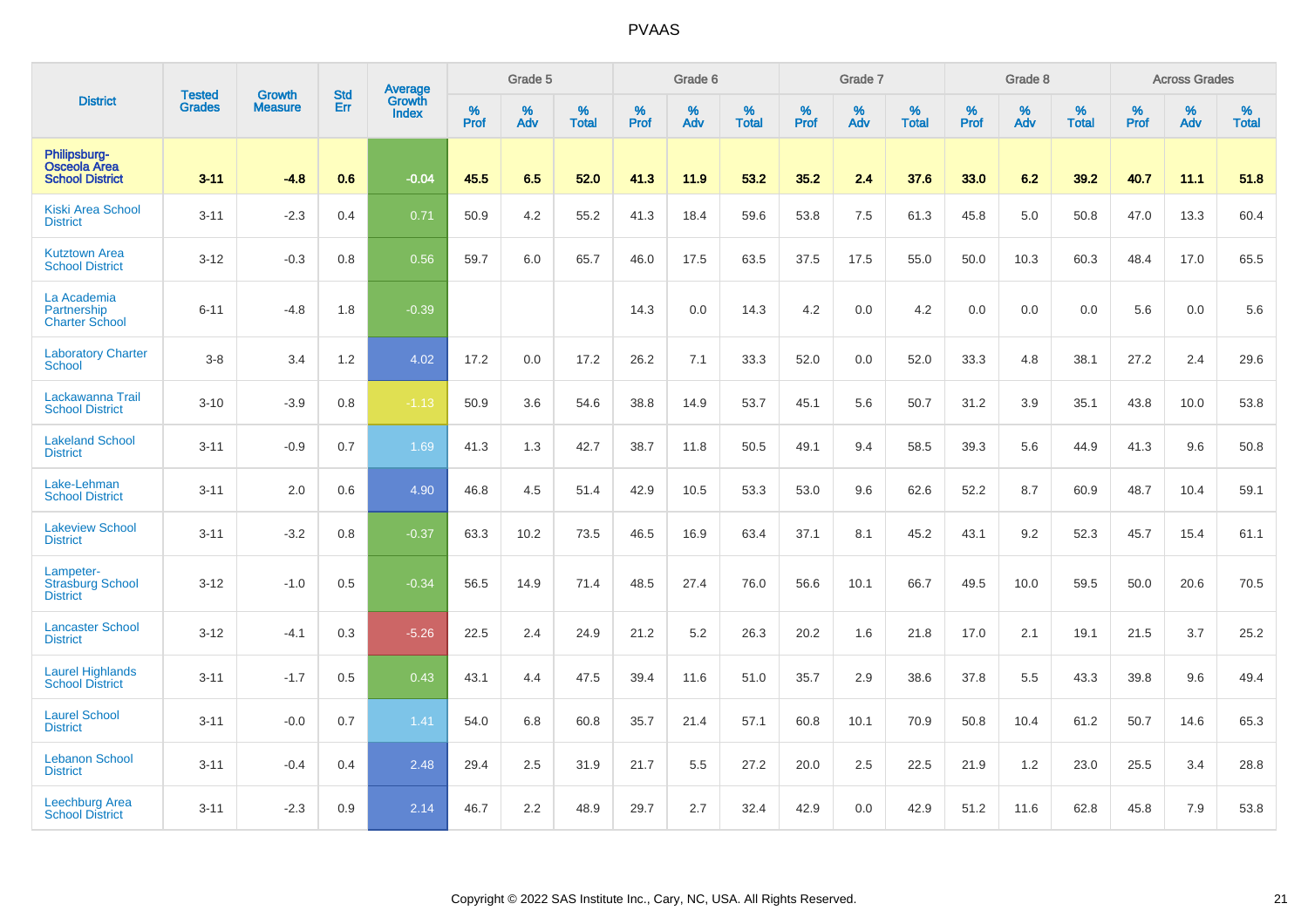|                                                                          | <b>Tested</b> | <b>Growth</b>  | <b>Std</b> | Average                |                     | Grade 5  |                   |              | Grade 6  |                   |              | Grade 7  |                   |              | Grade 8  |                   |           | <b>Across Grades</b> |                   |
|--------------------------------------------------------------------------|---------------|----------------|------------|------------------------|---------------------|----------|-------------------|--------------|----------|-------------------|--------------|----------|-------------------|--------------|----------|-------------------|-----------|----------------------|-------------------|
| <b>District</b>                                                          | <b>Grades</b> | <b>Measure</b> | Err        | Growth<br><b>Index</b> | $\%$<br><b>Prof</b> | %<br>Adv | %<br><b>Total</b> | $\%$<br>Prof | %<br>Adv | %<br><b>Total</b> | $\%$<br>Prof | %<br>Adv | %<br><b>Total</b> | $\%$<br>Prof | %<br>Adv | %<br><b>Total</b> | %<br>Prof | %<br>Adv             | %<br><b>Total</b> |
| Philipsburg-<br><b>Osceola Area</b><br><b>School District</b>            | $3 - 11$      | $-4.8$         | 0.6        | $-0.04$                | 45.5                | 6.5      | 52.0              | 41.3         | 11.9     | 53.2              | 35.2         | 2.4      | 37.6              | 33.0         | 6.2      | 39.2              | 40.7      | 11.1                 | 51.8              |
| <b>Lehigh Valley</b><br><b>Academy Regional</b><br><b>Charter School</b> | $3 - 11$      | 0.4            | 0.6        | 1.58                   | 50.0                | 5.8      | 55.8              | 38.3         | 18.8     | 57.0              | 50.9         | 3.8      | 54.7              | 51.8         | 4.6      | 56.4              | 46.4      | 11.0                 | 57.4              |
| <b>Lehigh Valley Dual</b><br><b>Language Charter</b><br>School           | $3-8$         | $-0.8$         | 2.5        | 0.81                   | 8.3                 | 0.0      | 8.3               | 58.3         | 0.0      | 58.3              |              |          |                   |              |          |                   | 34.3      | 0.0                  | 34.3              |
| <b>Lehighton Area</b><br><b>School District</b>                          | $3 - 11$      | $-1.0$         | 0.5        | 0.55                   | 45.3                | 1.3      | 46.7              | 40.8         | 8.3      | 49.2              | 42.3         | 5.7      | 48.0              | 34.2         | 9.8      | 43.9              | 41.8      | 8.6                  | 50.4              |
| <b>Lewisburg Area</b><br><b>School District</b>                          | $3 - 11$      | 4.0            | 0.6        | 6.97                   | 53.1                | 21.2     | 74.3              | 38.8         | 38.8     | 77.7              | 42.6         | 30.9     | 73.5              | 43.0         | 31.1     | 74.1              | 44.8      | 30.1                 | 74.9              |
| <b>Ligonier Valley</b><br><b>School District</b>                         | $3 - 11$      | $-0.8$         | 0.7        | 1.19                   | 43.8                | 7.5      | 51.2              | 46.0         | 16.0     | 62.0              | 40.5         | 2.7      | 43.2              | 45.9         | 10.2     | 56.1              | 44.7      | 12.8                 | 57.6              |
| <b>Lincoln Charter</b><br><b>School</b>                                  | $3-5$         | 1.2            | 1.4        | 0.81                   | 17.7                | 0.0      | 17.7              |              |          |                   |              |          |                   |              |          |                   | 14.5      | $1.2$                | 15.7              |
| <b>Lincoln Leadership</b><br><b>Academy Charter</b><br><b>School</b>     | $3 - 12$      | 1.6            | 0.9        | 3.13                   | 29.6                | 0.0      | 29.6              | 25.0         | 12.5     | 37.5              | 24.5         | 5.7      | 30.2              | 22.0         | 2.4      | 24.4              | 28.4      | 5.4                  | 33.8              |
| <b>Lincoln Park</b><br><b>Performing Arts</b><br><b>Charter School</b>   | $7 - 11$      | $-3.9$         | 1.1        | $-2.06$                |                     |          |                   |              |          |                   | 66.1         | 5.4      | 71.4              | 59.8         | 17.2     | 77.0              | 62.2      | 12.6                 | 74.8              |
| <b>Lindley Academy</b><br>Charter School At<br><b>Birney</b>             | $3-8$         | 1.0            | 0.7        | 2.21                   | 8.9                 | 0.0      | 8.9               | 24.0         | 2.5      | 26.6              | 20.6         | 3.2      | 23.8              | 19.4         | 4.8      | 24.2              | 19.6      | 2.3                  | 21.9              |
| <b>Line Mountain</b><br><b>School District</b>                           | $3 - 11$      | 5.9            | 0.7        | 8.01                   | 43.9                | 13.6     | 57.6              | 43.1         | 23.6     | 66.7              | 48.0         | 21.4     | 69.4              | 43.7         | 11.3     | 54.9              | 43.0      | 17.5                 | 60.5              |
| <b>Littlestown Area</b><br><b>School District</b>                        | $3 - 11$      | 4.6            | 0.6        | 7.92                   | 49.6                | 3.5      | 53.1              | 50.8         | 15.6     | 66.4              | 37.0         | 7.4      | 44.4              | 55.6         | 6.4      | 61.9              | 45.7      | 9.8                  | 55.5              |
| <b>Lower Dauphin</b><br><b>School District</b>                           | $3 - 11$      | $-0.9$         | 0.4        | 0.88                   | 52.7                | 13.3     | 66.0              | 42.7         | 15.9     | 58.6              | 48.9         | 8.1      | 57.0              | 32.9         | 10.8     | 43.7              | 44.6      | 14.8                 | 59.4              |
| <b>Lower Merion</b><br><b>School District</b>                            | $3 - 11$      | 1.5            | 0.3        | 9.67                   | 56.1                | 29.4     | 85.5              | 43.9         | 40.6     | 84.5              | 54.5         | 29.1     | 83.6              | 49.4         | 29.4     | 78.8              | 47.8      | 36.9                 | 84.6              |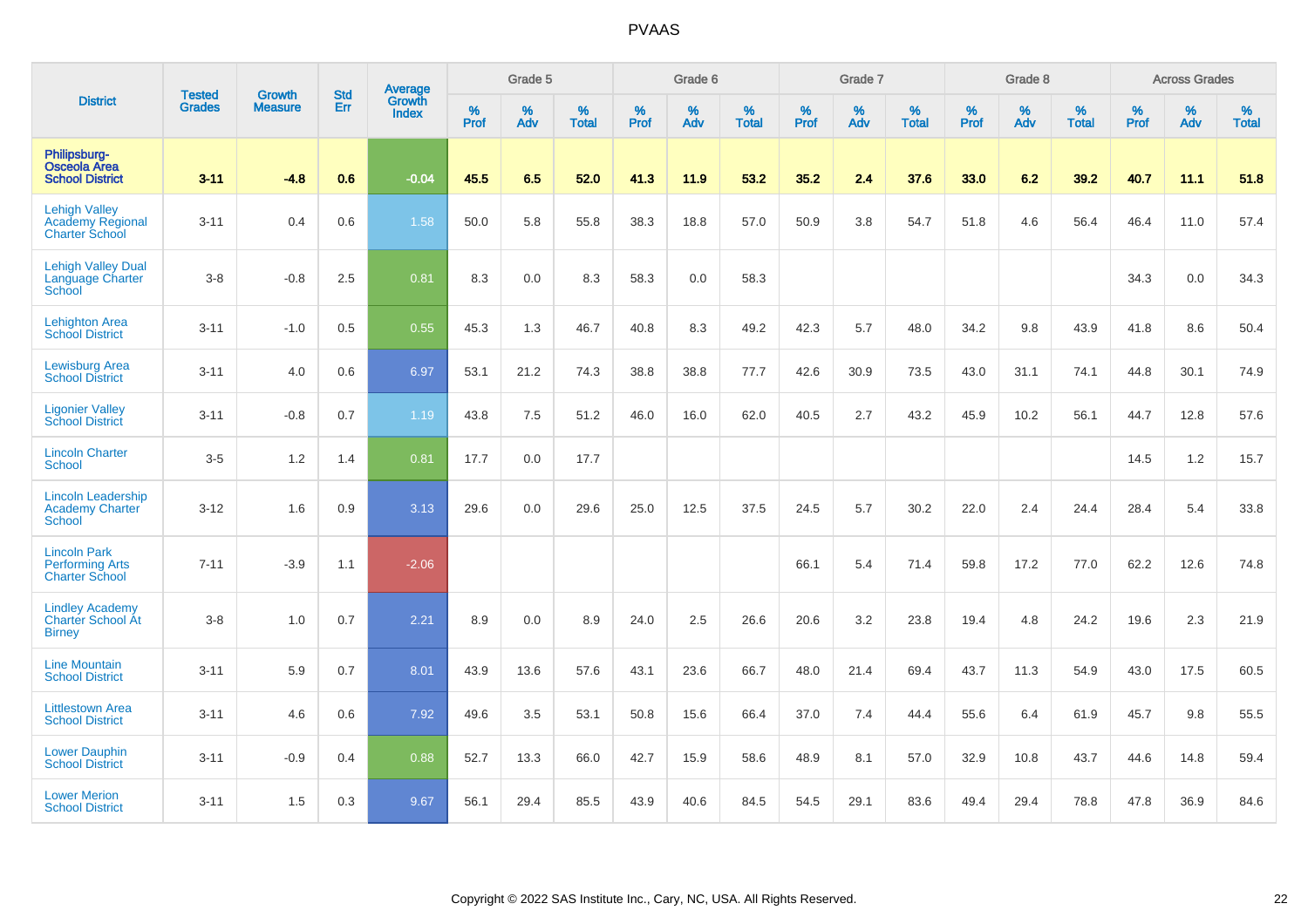|                                                                    |                                |                                 | <b>Std</b> | Average                |           | Grade 5  |                   |           | Grade 6  |                   |                  | Grade 7  |                   |                  | Grade 8  |                   |                  | <b>Across Grades</b> |                   |
|--------------------------------------------------------------------|--------------------------------|---------------------------------|------------|------------------------|-----------|----------|-------------------|-----------|----------|-------------------|------------------|----------|-------------------|------------------|----------|-------------------|------------------|----------------------|-------------------|
| <b>District</b>                                                    | <b>Tested</b><br><b>Grades</b> | <b>Growth</b><br><b>Measure</b> | Err        | Growth<br><b>Index</b> | %<br>Prof | %<br>Adv | %<br><b>Total</b> | %<br>Prof | %<br>Adv | %<br><b>Total</b> | %<br><b>Prof</b> | %<br>Adv | %<br><b>Total</b> | %<br><b>Prof</b> | %<br>Adv | %<br><b>Total</b> | %<br><b>Prof</b> | $\%$<br>Adv          | %<br><b>Total</b> |
| Philipsburg-<br><b>Osceola Area</b><br><b>School District</b>      | $3 - 11$                       | $-4.8$                          | 0.6        | $-0.04$                | 45.5      | 6.5      | 52.0              | 41.3      | 11.9     | 53.2              | 35.2             | 2.4      | 37.6              | 33.0             | 6.2      | 39.2              | 40.7             | 11.1                 | 51.8              |
| <b>Lower Moreland</b><br><b>Township School</b><br><b>District</b> | $3 - 11$                       | $-2.1$                          | 0.5        | 1.48                   | 53.0      | 10.2     | 63.2              | 50.0      | 25.9     | 75.9              | 55.2             | 14.7     | 69.9              | 48.8             | 18.8     | 67.6              | 51.2             | 19.3                 | 70.5              |
| Loyalsock<br><b>Township School</b><br><b>District</b>             | $3 - 12$                       | 1.2                             | 0.6        | 3.98                   | 48.3      | 12.9     | 61.2              | 43.9      | 17.4     | 61.2              | 50.8             | 7.0      | 57.8              | 51.0             | 5.0      | 56.0              | 45.5             | 13.2                 | 58.7              |
| <b>Mahanoy Area</b><br><b>School District</b>                      | $3 - 10$                       | $-3.0$                          | 0.8        | 1.88                   | 30.4      | 0.0      | 30.4              | 31.5      | 8.2      | 39.7              | 19.6             | 2.0      | 21.6              | 14.9             | 1.5      | 16.4              | 27.6             | 3.3                  | 30.9              |
| Manchester<br><b>Academic Charter</b><br><b>School</b>             | $3-8$                          | 2.1                             | 1.1        | 2.91                   | 12.0      | 0.0      | 12.0              | 35.7      | 3.6      | 39.3              | 46.2             | 0.0      | 46.2              | 31.4             | 0.0      | 31.4              | 30.7             | 1.7                  | 32.4              |
| <b>Manheim Central</b><br><b>School District</b>                   | $3 - 11$                       | $-0.3$                          | 0.5        | 1.28                   | 35.4      | 6.2      | 41.5              | 48.3      | 9.2      | 57.5              | 37.6             | 6.2      | 43.8              | 41.9             | 11.7     | 53.6              | 42.2             | 11.1                 | 53.2              |
| <b>Manheim</b><br><b>Township School</b><br><b>District</b>        | $3 - 12$                       | $-2.7$                          | 0.3        | $-3.23$                | 48.2      | 17.7     | 65.9              | 40.2      | 34.8     | 75.0              | 50.6             | 15.3     | 65.8              | 42.1             | 17.4     | 59.5              | 45.0             | 24.3                 | 69.3              |
| <b>Mariana Bracetti</b><br><b>Academy Charter</b><br><b>School</b> | $3 - 10$                       | 0.4                             | 0.9        | 0.58                   | 33.9      | 1.7      | 35.6              | 17.8      | 0.0      | 17.8              | 38.2             | 1.8      | 40.0              | 12.1             | 3.0      | 15.2              | 26.5             | 2.0                  | 28.5              |
| <b>Marion Center</b><br><b>Area School</b><br><b>District</b>      | $3 - 10$                       | 2.0                             | 0.7        | 2.96                   | 52.6      | 10.3     | 62.8              | 45.6      | 22.3     | 68.0              | 52.9             | 5.9      | 58.8              | 49.5             | 7.4      | 56.8              | 49.1             | 13.2                 | 62.3              |
| <b>Maritime Academy</b><br><b>Charter School</b>                   | $3 - 10$                       | $-6.3$                          | 0.7        | $-3.02$                | 16.3      | 0.0      | 16.3              | 18.1      | 2.4      | 20.5              | 24.1             | 3.4      | 27.6              | 22.7             | 0.0      | 22.7              | 19.4             | 1.9                  | 21.3              |
| <b>Marple Newtown</b><br><b>School District</b>                    | $3 - 11$                       | $-4.5$                          | 0.5        | $-2.54$                | 57.0      | 10.9     | 67.8              | 47.9      | 22.8     | 70.6              | 50.8             | 9.4      | 60.2              | 51.2             | 7.2      | 58.4              | 51.2             | 18.8                 | 69.9              |
| <b>Mars Area School</b><br><b>District</b>                         | $3 - 10$                       | $-1.1$                          | 0.4        | 1.23                   | 66.5      | 10.4     | 76.9              | 45.1      | 33.8     | 79.0              | 51.6             | 17.4     | 69.0              | 56.1             | 9.4      | 65.6              | 51.3             | 23.7                 | 75.1              |
| <b>MaST Community</b><br><b>Charter School</b>                     | $3 - 10$                       | $-4.3$                          | 0.6        | 2.81                   | 56.4      | 9.9      | 66.3              | 45.3      | 21.7     | 67.0              | 59.8             | 12.8     | 72.6              | 54.4             | 12.6     | 67.0              | 51.0             | 14.1                 | 65.2              |
| <b>MaST Community</b><br><b>Charter School II</b>                  | $3 - 10$                       | $-4.6$                          | 0.7        | 0.45                   | 41.0      | 3.0      | 44.0              | 38.7      | 4.3      | 43.0              | 50.0             | 5.9      | 55.9              |                  |          |                   | 44.5             | 7.0                  | 51.5              |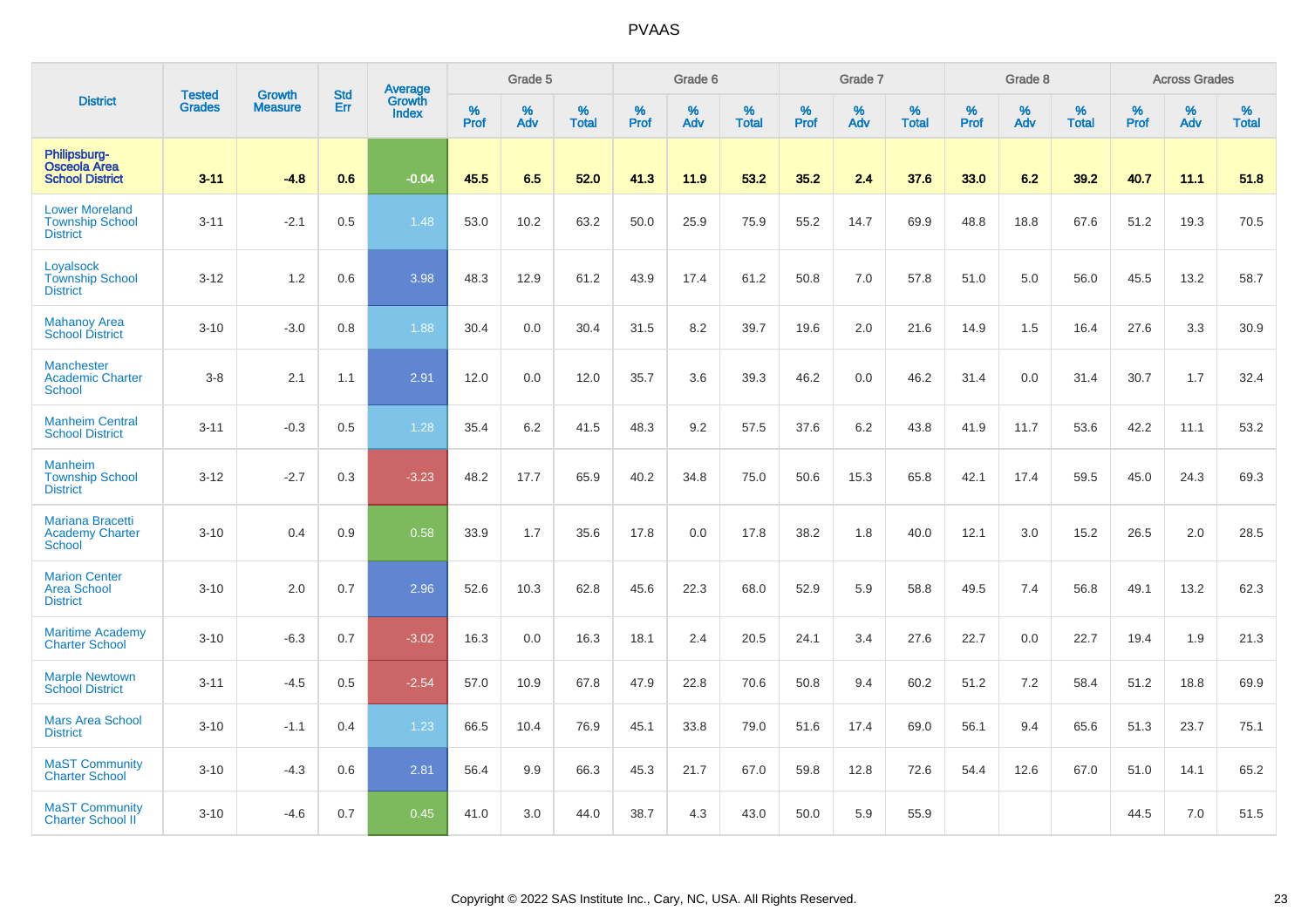|                                                               |                                |                          | <b>Std</b> | Average                |                     | Grade 5     |                      |                     | Grade 6  |                      |              | Grade 7  |                   |              | Grade 8  |                   |              | <b>Across Grades</b> |                   |
|---------------------------------------------------------------|--------------------------------|--------------------------|------------|------------------------|---------------------|-------------|----------------------|---------------------|----------|----------------------|--------------|----------|-------------------|--------------|----------|-------------------|--------------|----------------------|-------------------|
| <b>District</b>                                               | <b>Tested</b><br><b>Grades</b> | Growth<br><b>Measure</b> | Err        | Growth<br><b>Index</b> | $\%$<br><b>Prof</b> | $\%$<br>Adv | $\%$<br><b>Total</b> | $\%$<br><b>Prof</b> | %<br>Adv | $\%$<br><b>Total</b> | $\%$<br>Prof | %<br>Adv | %<br><b>Total</b> | $\%$<br>Prof | %<br>Adv | %<br><b>Total</b> | $\%$<br>Prof | $\%$<br>Adv          | %<br><b>Total</b> |
| Philipsburg-<br><b>Osceola Area</b><br><b>School District</b> | $3 - 11$                       | $-4.8$                   | 0.6        | $-0.04$                | 45.5                | 6.5         | 52.0                 | 41.3                | 11.9     | 53.2                 | 35.2         | 2.4      | 37.6              | 33.0         | 6.2      | 39.2              | 40.7         | 11.1                 | 51.8              |
| <b>MaST Community</b><br><b>Charter School III</b>            | $3-6$                          | $-0.7$                   | 0.8        | $-0.27$                | 25.8                | 0.8         | 26.5                 | 30.0                | 6.9      | 36.9                 |              |          |                   |              |          |                   | 28.3         | 6.5                  | 34.8              |
| <b>Mastery Charter</b><br>School - Clymer<br>Elementary       | $3-6$                          | 1.7                      | 1.5        | 1.29                   | 13.5                | 0.0         | 13.5                 | 24.1                | 3.4      | 27.6                 |              |          |                   |              |          |                   | 17.5         | $0.8\,$              | 18.3              |
| <b>Mastery Charter</b><br>School - Gratz<br>Campus            | $7 - 10$                       | 5.0                      | 1.4        | 3.77                   |                     |             |                      |                     |          |                      | 19.4         | 0.0      | 19.4              | 7.3          | 0.0      | 7.3               | 13.0         | 0.0                  | 13.0              |
| <b>Mastery Charter</b><br>School - Hardy<br><b>Williams</b>   | $3 - 11$                       | 0.9                      | 1.2        | 2.86                   | 10.3                | 0.0         | 10.3                 | 37.8                | 13.5     | 51.4                 | 29.2         | 0.0      | 29.2              |              |          |                   | 21.1         | 3.6                  | 24.7              |
| <b>Mastery Charter</b><br>School - Harrity<br>Campus          | $3-8$                          | 0.5                      | 1.2        | 2.44                   | 13.6                | 0.0         | 13.6                 | 12.8                | 2.1      | 14.9                 | 26.5         | 0.0      | 26.5              | 11.1         | 7.4      | 18.5              | 18.2         | 2.0                  | 20.2              |
| <b>Mastery Charter</b><br>School - Pickett<br>Campus          | $6 - 10$                       | 1.6                      | 1.1        | 2.34                   |                     |             |                      | 4.9                 | 0.0      | 4.9                  | 15.4         | 0.0      | 15.4              | 8.8          | 2.9      | 11.8              | 9.6          | 0.9                  | 10.5              |
| <b>Mastery Charter</b><br>School -<br>Shoemaker<br>Campus     | $7 - 10$                       | 5.8                      | 1.6        | 3.54                   |                     |             |                      |                     |          |                      | 26.7         | 6.7      | 33.3              | 25.9         | 0.0      | 25.9              | 26.3         | 3.5                  | 29.8              |
| <b>Mastery Charter</b><br><b>School - Smedley</b><br>Campus   | $3-6$                          | $-4.0$                   | 1.3        | $-1.35$                | 19.2                | 1.9         | 21.2                 | 31.0                | 1.7      | 32.8                 |              |          |                   |              |          |                   | 21.4         | 2.2                  | 23.6              |
| <b>Mastery Charter</b><br>School - Thomas<br>Campus           | $3 - 10$                       | 0.4                      | 1.0        | 2.12                   | 29.0                | 0.0         | 29.0                 | 17.1                | 0.0      | 17.1                 | 20.9         | 2.3      | 23.3              | 28.9         | 0.0      | 28.9              | 24.9         | 2.3                  | 27.2              |
| <b>Mastery Charter</b><br>School John Wister<br>Elementary    | $3-5$                          | 2.7                      | 2.5        | 1.08                   | 8.3                 | 0.0         | 8.3                  |                     |          |                      |              |          |                   |              |          |                   | 10.8         | 0.0                  | 10.8              |
| <b>Mastery Charter</b><br>School-Cleveland<br>Elementary      | $3-8$                          | 2.7                      | 1.3        | 2.27                   | 25.0                | 7.1         | 32.1                 | 23.5                | 0.0      | 23.5                 | 24.1         | 3.4      | 27.6              | 21.7         | 0.0      | 21.7              | 18.8         | 1.9                  | 20.6              |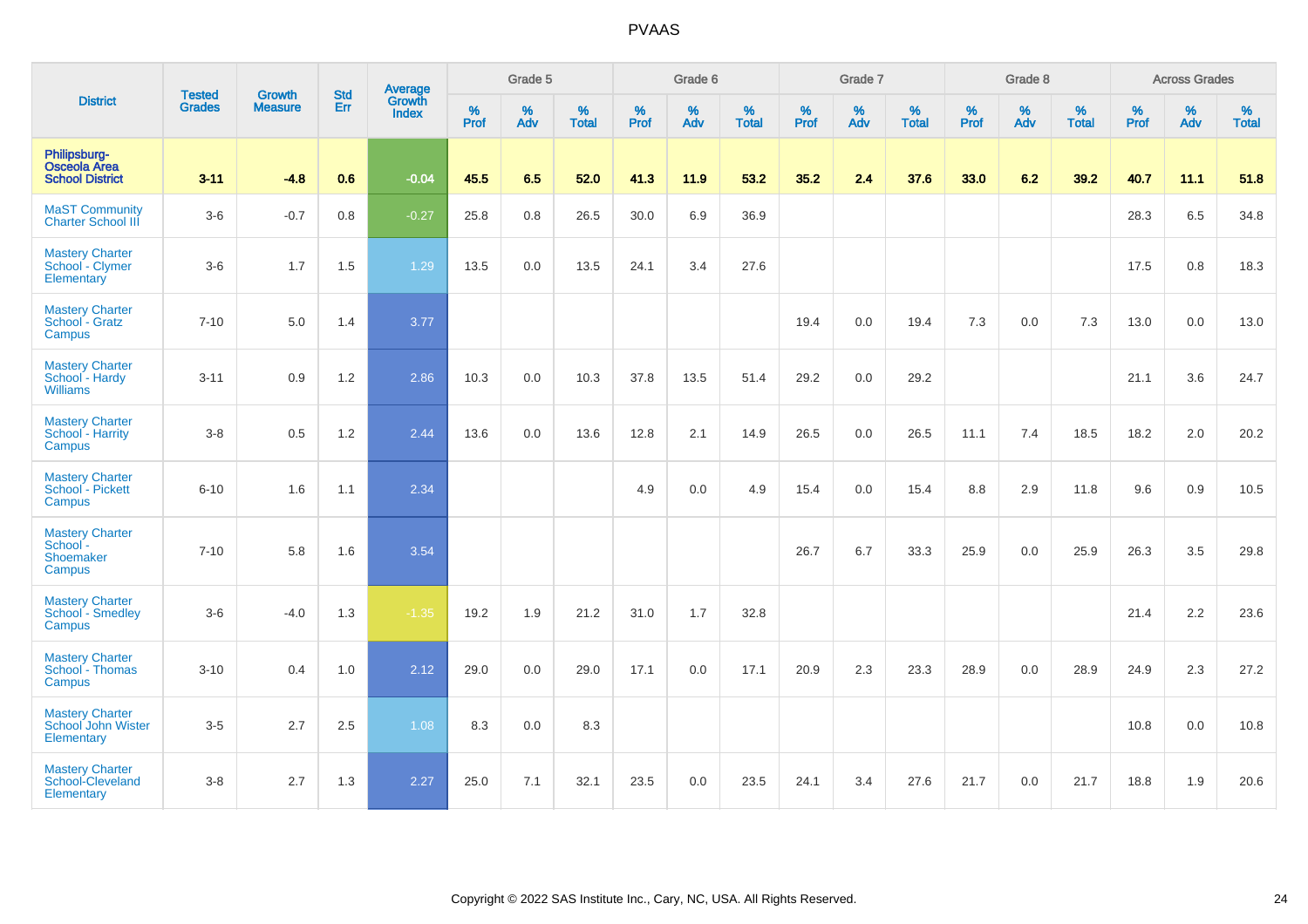|                                                                               |                                |                                 | <b>Std</b> | Average                |              | Grade 5  |                      |           | Grade 6  |                   |              | Grade 7  |                   |           | Grade 8  |                   |           | <b>Across Grades</b> |                   |
|-------------------------------------------------------------------------------|--------------------------------|---------------------------------|------------|------------------------|--------------|----------|----------------------|-----------|----------|-------------------|--------------|----------|-------------------|-----------|----------|-------------------|-----------|----------------------|-------------------|
| <b>District</b>                                                               | <b>Tested</b><br><b>Grades</b> | <b>Growth</b><br><b>Measure</b> | Err        | Growth<br><b>Index</b> | $\%$<br>Prof | %<br>Adv | $\%$<br><b>Total</b> | %<br>Prof | %<br>Adv | %<br><b>Total</b> | $\%$<br>Prof | %<br>Adv | %<br><b>Total</b> | %<br>Prof | %<br>Adv | %<br><b>Total</b> | %<br>Prof | %<br>Adv             | %<br><b>Total</b> |
| Philipsburg-<br><b>Osceola Area</b><br><b>School District</b>                 | $3 - 11$                       | $-4.8$                          | 0.6        | $-0.04$                | 45.5         | 6.5      | 52.0                 | 41.3      | 11.9     | 53.2              | 35.2         | 2.4      | 37.6              | 33.0      | 6.2      | 39.2              | 40.7      | 11.1                 | 51.8              |
| <b>Mastery Charter</b><br>School-Francis D.<br><b>Pastorius</b><br>Elementary | $3-8$                          | $-1.7$                          | 1.5        | $-0.10$                | 3.8          | 0.0      | 3.8                  | 28.6      | 3.6      | 32.1              | 22.7         | 0.0      | 22.7              |           |          |                   | 14.3      | 0.8                  | 15.1              |
| <b>Mastery Charter</b><br>School-Mann<br>Campus                               | $3-6$                          | $-2.7$                          | 1.7        | $-0.22$                | 16.7         | 0.0      | 16.7                 | 27.8      | 0.0      | 27.8              |              |          |                   |           |          |                   | 18.4      | 0.0                  | 18.4              |
| <b>Mcguffey School</b><br><b>District</b>                                     | $3 - 11$                       | $-1.8$                          | 0.6        | 1.38                   | 43.5         | 1.8      | 45.4                 | 42.7      | 12.6     | 55.3              | 34.9         | 0.9      | 35.8              | 38.0      | 4.1      | 42.2              | 41.6      | 8.2                  | 49.8              |
| <b>Mckeesport Area</b><br><b>School District</b>                              | $3 - 12$                       | 0.3                             | 0.5        | 2.63                   | 30.5         | 0.6      | 31.1                 | 29.1      | 1.3      | 30.4              | 24.1         | 0.0      | 24.1              | 22.6      | 1.0      | 23.7              | 25.9      | 2.4                  | 28.3              |
| Mechanicsburg<br><b>Area School</b><br><b>District</b>                        | $3 - 11$                       | 0.3                             | 0.4        | 3.07                   | 48.1         | 12.0     | 60.1                 | 45.6      | 16.3     | 61.9              | 46.2         | 12.4     | 58.6              | 52.3      | 8.7      | 61.0              | 46.4      | 13.9                 | 60.2              |
| <b>Memphis Street</b><br><b>Academy Charter</b><br>School @ JP<br>Jones       | $5-8$                          | 4.3                             | 0.8        | 8.40                   | 13.3         | 0.0      | 13.3                 | 12.9      | 0.0      | 12.9              | 21.3         | 1.6      | 23.0              | 18.0      | 0.0      | 18.0              | 16.6      | 0.6                  | 17.2              |
| <b>Mercer Area</b><br><b>School District</b>                                  | $3 - 11$                       | 1.5                             | 0.8        | 5.18                   | 56.9         | 1.7      | 58.6                 | 31.3      | 35.8     | 67.2              | 46.8         | 14.3     | 61.0              | 61.3      | 8.0      | 69.3              | 46.7      | 16.6                 | 63.3              |
| <b>Methacton School</b><br><b>District</b>                                    | $3 - 11$                       | 0.4                             | 0.4        | 2.33                   | 64.7         | 8.3      | 73.0                 | 54.9      | 21.0     | 75.9              | 56.6         | 11.2     | 67.8              | 49.7      | 21.0     | 70.7              | 55.3      | 17.3                 | 72.6              |
| <b>Meyersdale Area</b><br><b>School District</b>                              | $3 - 11$                       | 2.0                             | 0.8        | 2.85                   | 51.8         | 13.0     | 64.8                 | 55.4      | 12.3     | 67.7              | 62.3         | 1.9      | 64.2              | 54.2      | 5.1      | 59.3              | 52.4      | 10.9                 | 63.3              |
| <b>Mid Valley School</b><br><b>District</b>                                   | $3 - 10$                       | $-0.4$                          | 0.6        | 4.01                   | 41.6         | 5.0      | 46.5                 | 48.8      | 10.4     | 59.2              | 38.6         | 2.4      | 40.9              | 26.2      | 2.7      | 28.9              | 38.8      | 7.4                  | 46.2              |
| Middletown Area<br><b>School District</b>                                     | $3 - 11$                       | $-0.3$                          | 0.6        | 2.42                   | 40.9         | 6.3      | 47.2                 | 28.7      | 7.0      | 35.7              | 43.8         | 5.6      | 49.3              | 38.5      | 3.8      | 42.3              | 37.8      | 8.2                  | 46.0              |
| <b>Midd-West School</b><br><b>District</b>                                    | $3 - 11$                       | 1.2                             | 0.6        | 5.38                   | 52.2         | 3.0      | 55.2                 | 42.5      | 9.7      | 52.2              | 51.0         | 5.1      | 56.1              | 48.8      | 8.0      | 56.8              | 46.3      | 8.6                  | 55.0              |
| <b>Midland Borough</b><br><b>School District</b>                              | $3-8$                          | 0.1                             | 1.3        | 1.76                   | 58.6         | 0.0      | 58.6                 | 52.4      | 9.5      | 61.9              | 42.9         | 7.1      | 50.0              | 47.6      | 0.0      | 47.6              | 49.3      | 5.7                  | 55.0              |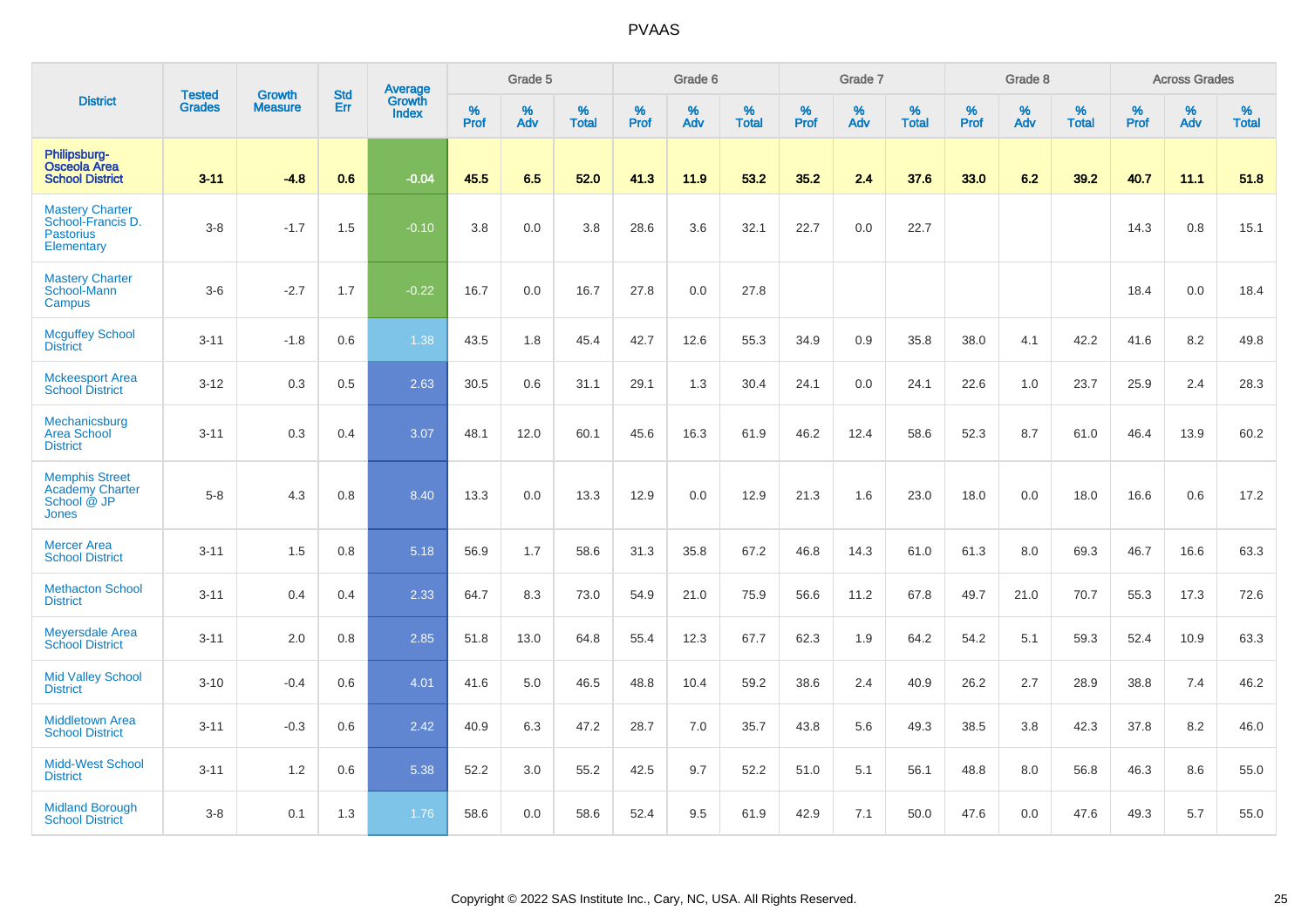|                                                               | <b>Tested</b> | <b>Growth</b>  | <b>Std</b> | Average                |           | Grade 5  |                   |           | Grade 6  |                   |           | Grade 7  |                   |           | Grade 8  |                   |           | <b>Across Grades</b> |                   |
|---------------------------------------------------------------|---------------|----------------|------------|------------------------|-----------|----------|-------------------|-----------|----------|-------------------|-----------|----------|-------------------|-----------|----------|-------------------|-----------|----------------------|-------------------|
| <b>District</b>                                               | <b>Grades</b> | <b>Measure</b> | Err        | Growth<br><b>Index</b> | %<br>Prof | %<br>Adv | %<br><b>Total</b> | %<br>Prof | %<br>Adv | %<br><b>Total</b> | %<br>Prof | %<br>Adv | %<br><b>Total</b> | %<br>Prof | %<br>Adv | %<br><b>Total</b> | %<br>Prof | %<br>Adv             | %<br><b>Total</b> |
| Philipsburg-<br><b>Osceola Area</b><br><b>School District</b> | $3 - 11$      | -4.8           | 0.6        | $-0.04$                | 45.5      | 6.5      | 52.0              | 41.3      | 11.9     | 53.2              | 35.2      | 2.4      | 37.6              | 33.0      | 6.2      | 39.2              | 40.7      | 11.1                 | 51.8              |
| <b>Mifflin County</b><br><b>School District</b>               | $3 - 11$      | 2.7            | 0.4        | 9.04                   | 49.5      | 8.0      | 57.4              | 35.1      | 15.2     | 50.3              | 45.2      | 7.3      | 52.5              | 40.4      | 4.9      | 45.3              | 40.4      | 9.0                  | 49.4              |
| <b>Mifflinburg Area</b><br><b>School District</b>             | $3 - 11$      | 1.9            | 0.6        | 6.51                   | 60.8      | 8.0      | 68.8              | 47.8      | 20.7     | 68.5              | 47.1      | 5.8      | 52.9              | 53.8      | 8.6      | 62.5              | 49.7      | 13.0                 | 62.7              |
| <b>Millcreek Township</b><br><b>School District</b>           | $3 - 11$      | 2.0            | 0.3        | 8.68                   | 49.1      | 17.2     | 66.3              | 43.6      | 22.3     | 66.0              | 46.9      | 17.3     | 64.2              | 44.9      | 17.2     | 62.1              | 45.8      | 19.9                 | 65.8              |
| <b>Millersburg Area</b><br><b>School District</b>             | $3 - 11$      | $-0.2$         | 0.8        | 3.43                   | 47.1      | 3.9      | 51.0              | 41.5      | 0.0      | 41.5              | 51.6      | 3.1      | 54.7              | 40.3      | 3.2      | 43.6              | 44.2      | 7.4                  | 51.5              |
| <b>Millville Area</b><br><b>School District</b>               | $3 - 12$      | 5.0            | 1.0        | 5.28                   | 63.8      | 2.1      | 66.0              | 43.4      | 22.6     | 66.0              | 44.4      | 13.3     | 57.8              | 52.6      | 10.5     | 63.2              | 50.2      | 13.2                 | 63.4              |
| <b>Milton Area School</b><br><b>District</b>                  | $3 - 11$      | 3.2            | 0.6        | 5.64                   | 51.7      | 5.8      | 57.5              | 40.3      | 12.4     | 52.7              | 48.9      | 13.3     | 62.2              | 40.9      | 16.5     | 57.5              | 42.3      | 13.0                 | 55.3              |
| <b>Minersville Area</b><br><b>School District</b>             | $3 - 11$      | $-1.1$         | 0.7        | 2.84                   | 42.5      | 2.7      | 45.2              | 38.7      | 24.0     | 62.7              | 40.0      | 4.0      | 44.0              | 46.6      | 1.4      | 48.0              | 42.2      | 10.0                 | 52.2              |
| <b>Mohawk Area</b><br><b>School District</b>                  | $3 - 11$      | 0.9            | 0.6        | 4.05                   | 43.7      | 6.8      | 50.5              | 44.7      | 21.3     | 66.0              | 56.9      | 7.8      | 64.7              | 55.9      | 8.6      | 64.5              | 46.4      | 17.1                 | 63.5              |
| <b>Monessen City</b><br><b>School District</b>                | $3 - 10$      | $-3.2$         | 1.2        | 0.72                   | 20.0      | 0.0      | 20.0              | 18.0      | 2.6      | 20.5              | 13.3      | 0.0      | 13.3              | 4.8       | 0.0      | 4.8               | 15.2      | 0.6                  | 15.8              |
| <b>Moniteau School</b><br><b>District</b>                     | $3 - 11$      | $-1.6$         | 0.7        | 0.33                   | 43.4      | 7.2      | 50.6              | 33.3      | 19.0     | 52.4              | 32.1      | 6.0      | 38.1              | 44.0      | 1.3      | 45.3              | 40.5      | 10.6                 | 51.1              |
| <b>Montessori</b><br><b>Regional Charter</b><br><b>School</b> | $3-6$         | $-3.8$         | 1.1        | $-2.11$                | 33.3      | 0.0      | 33.3              | 37.3      | 8.5      | 45.8              |           |          |                   |           |          |                   | 32.2      | 4.5                  | 36.7              |
| <b>Montgomery Area</b><br><b>School District</b>              | $3 - 11$      | $-2.0$         | 0.8        | 0.80                   | 56.8      | 6.8      | 63.5              | 43.6      | 19.4     | 62.9              | 34.7      | 4.2      | 38.9              | 50.0      | 6.9      | 56.9              | 42.9      | 11.7                 | 54.6              |
| <b>Montour School</b><br><b>District</b>                      | $3 - 11$      | 2.4            | 0.5        | 7.13                   | 61.9      | 17.1     | 79.0              | 49.0      | 25.0     | 74.0              | 46.2      | 29.7     | 75.9              | 51.0      | 22.5     | 73.5              | 49.5      | 25.4                 | 74.9              |
| <b>Montoursville Area</b><br><b>School District</b>           | $3 - 12$      | $-1.3$         | 0.5        | 0.77                   | 54.2      | 10.7     | 64.9              | 55.2      | 16.8     | 72.0              | 51.1      | 7.5      | 58.6              | 45.4      | 10.6     | 56.0              | 48.5      | 14.2                 | 62.6              |
| <b>Montrose Area</b><br><b>School District</b>                | $3 - 10$      | 1.0            | 0.7        | 2.93                   | 50.0      | 16.2     | 66.2              | 40.2      | 28.3     | 68.5              | 38.2      | 13.2     | 51.5              | 45.0      | 10.0     | 55.0              | 43.8      | 18.3                 | 62.0              |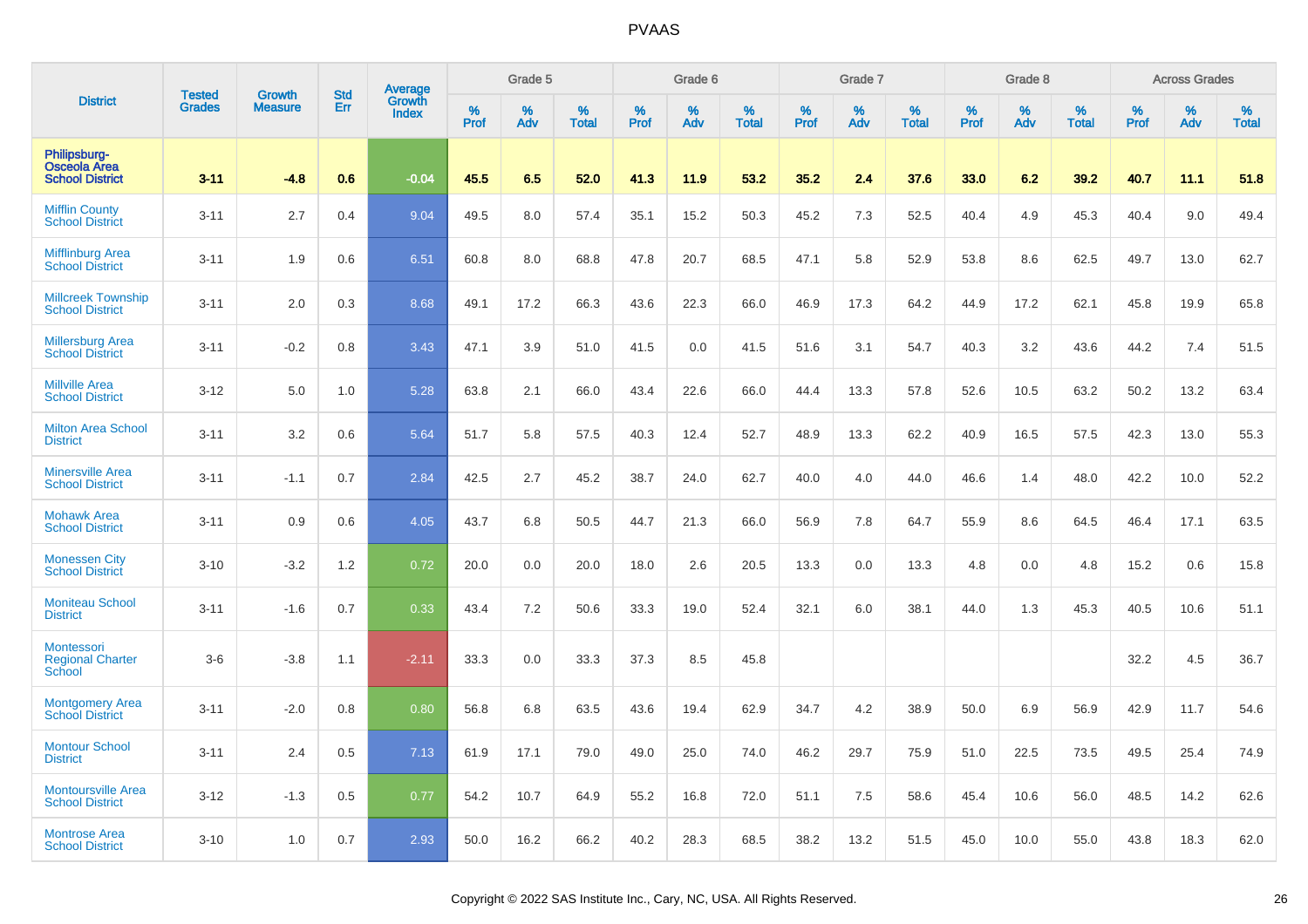|                                                                |                                | <b>Growth</b>  | <b>Std</b> | <b>Average</b>         |              | Grade 5  |                   |           | Grade 6  |                   |           | Grade 7  |                   |           | Grade 8  |                   |           | <b>Across Grades</b> |                   |
|----------------------------------------------------------------|--------------------------------|----------------|------------|------------------------|--------------|----------|-------------------|-----------|----------|-------------------|-----------|----------|-------------------|-----------|----------|-------------------|-----------|----------------------|-------------------|
| <b>District</b>                                                | <b>Tested</b><br><b>Grades</b> | <b>Measure</b> | Err        | Growth<br><b>Index</b> | $\%$<br>Prof | %<br>Adv | %<br><b>Total</b> | %<br>Prof | %<br>Adv | %<br><b>Total</b> | %<br>Prof | %<br>Adv | %<br><b>Total</b> | %<br>Prof | %<br>Adv | %<br><b>Total</b> | %<br>Prof | %<br>Adv             | %<br><b>Total</b> |
| Philipsburg-<br><b>Osceola Area</b><br><b>School District</b>  | $3 - 11$                       | $-4.8$         | 0.6        | $-0.04$                | 45.5         | 6.5      | 52.0              | 41.3      | 11.9     | 53.2              | 35.2      | 2.4      | 37.6              | 33.0      | 6.2      | 39.2              | 40.7      | 11.1                 | 51.8              |
| <b>Moon Area School</b><br><b>District</b>                     | $3 - 11$                       | $-0.1$         | 0.4        | 4.93                   | 57.7         | 16.7     | 74.4              | 49.6      | 19.3     | 68.9              | 51.6      | 10.8     | 62.4              | 52.0      | 17.4     | 69.4              | 51.5      | 19.8                 | 71.3              |
| <b>Morrisville Borough</b><br><b>School District</b>           | $3 - 11$                       | $-0.9$         | 0.9        | 0.63                   | 28.3         | 3.3      | 31.7              | 19.2      | 1.9      | 21.2              | 32.7      | 0.0      | 32.7              | 27.9      | 0.0      | 27.9              | 27.6      | 1.9                  | 29.5              |
| <b>Moshannon Valley</b><br><b>School District</b>              | $3 - 10$                       | 5.6            | 0.8        | 6.66                   | 51.1         | 2.1      | 53.2              | 24.1      | 22.2     | 46.3              | 45.2      | 1.6      | 46.8              | 41.8      | 6.0      | 47.8              | 39.6      | 7.8                  | 47.4              |
| <b>Mount Carmel</b><br><b>Area School</b><br><b>District</b>   | $3 - 11$                       | $-2.5$         | 0.6        | $-0.26$                | 36.9         | 1.8      | 38.7              | 31.3      | 7.8      | 39.1              | 30.6      | 0.0      | 30.6              | 29.0      | 2.6      | 31.6              | 32.7      | 4.4                  | 37.2              |
| <b>Mount Pleasant</b><br><b>Area School</b><br><b>District</b> | $3 - 11$                       | $-2.9$         | 0.6        | 1.19                   | 45.9         | 0.0      | 45.9              | 41.6      | 12.0     | 53.6              | 42.2      | 2.8      | 45.1              | 38.7      | 6.4      | 45.2              | 42.0      | 8.5                  | 50.5              |
| <b>Mount Union Area</b><br><b>School District</b>              | $3 - 10$                       | 1.4            | 0.7        | 2.08                   | 28.7         | 3.2      | 31.9              | 28.4      | 0.0      | 28.4              | 28.9      | 4.8      | 33.7              | 36.9      | 1.2      | 38.1              | 31.6      | 2.9                  | 34.4              |
| <b>Mountain View</b><br><b>School District</b>                 | $3 - 11$                       | 1.6            | 0.9        | 1.96                   | 45.0         | 3.3      | 48.3              | 49.0      | 6.1      | 55.1              | 47.2      | 5.7      | 52.8              | 55.0      | 10.0     | 65.0              | 45.1      | 5.6                  | 50.7              |
| Mt Lebanon<br><b>School District</b>                           | $3 - 11$                       | 0.4            | 0.4        | 4.79                   | 60.1         | 27.2     | 87.2              | 39.7      | 50.2     | 89.8              | 46.8      | 35.3     | 82.2              | 52.4      | 35.7     | 88.1              | 48.2      | 38.9                 | 87.0              |
| <b>Muhlenberg</b><br><b>School District</b>                    | $3 - 10$                       | $-2.8$         | 0.4        | 1.01                   | 35.9         | 1.4      | 37.2              | 23.8      | 0.9      | 24.7              | 27.7      | 2.0      | 29.6              | 26.4      | 1.4      | 27.8              | 28.8      | 3.0                  | 31.8              |
| <b>Muncy School</b><br><b>District</b>                         | $3 - 11$                       | 0.3            | 0.7        | 4.17                   | 49.2         | 11.5     | 60.7              | 48.7      | 30.8     | 79.5              | 58.0      | 8.7      | 66.7              | 44.4      | 12.2     | 56.7              | 49.3      | 16.0                 | 65.3              |
| <b>Nazareth Area</b><br><b>School District</b>                 | $3 - 11$                       | $-2.5$         | 0.4        | 0.00                   | 49.2         | 5.5      | 54.7              | 43.3      | 23.0     | 66.3              | 56.0      | 8.6      | 64.7              | 51.9      | 8.5      | 60.5              | 48.6      | 14.4                 | 63.0              |
| <b>Neshaminy School</b><br><b>District</b>                     | $3 - 11$                       | $-2.8$         | 0.3        | $-2.26$                | 49.1         | 6.0      | 55.1              | 46.0      | 14.0     | 60.0              | 44.0      | 7.6      | 51.6              | 41.9      | 9.1      | 51.0              | 44.7      | 12.5                 | 57.2              |
| <b>Neshannock</b><br><b>Township School</b><br><b>District</b> | $3 - 10$                       | $-3.2$         | 0.7        | $-0.34$                | 56.7         | 8.9      | 65.6              | 57.4      | 20.6     | 77.9              | 62.0      | 14.0     | 76.0              | 51.3      | 6.4      | 57.7              | 55.4      | 13.5                 | 68.9              |
| <b>New Brighton Area</b><br><b>School District</b>             | $3 - 11$                       | $-4.3$         | 0.6        | $-1.99$                | 37.1         | 4.5      | 41.6              | 37.0      | 7.0      | 44.0              | 33.7      | 5.0      | 38.6              | 27.6      | 3.8      | 31.4              | 32.4      | 4.8                  | 37.2              |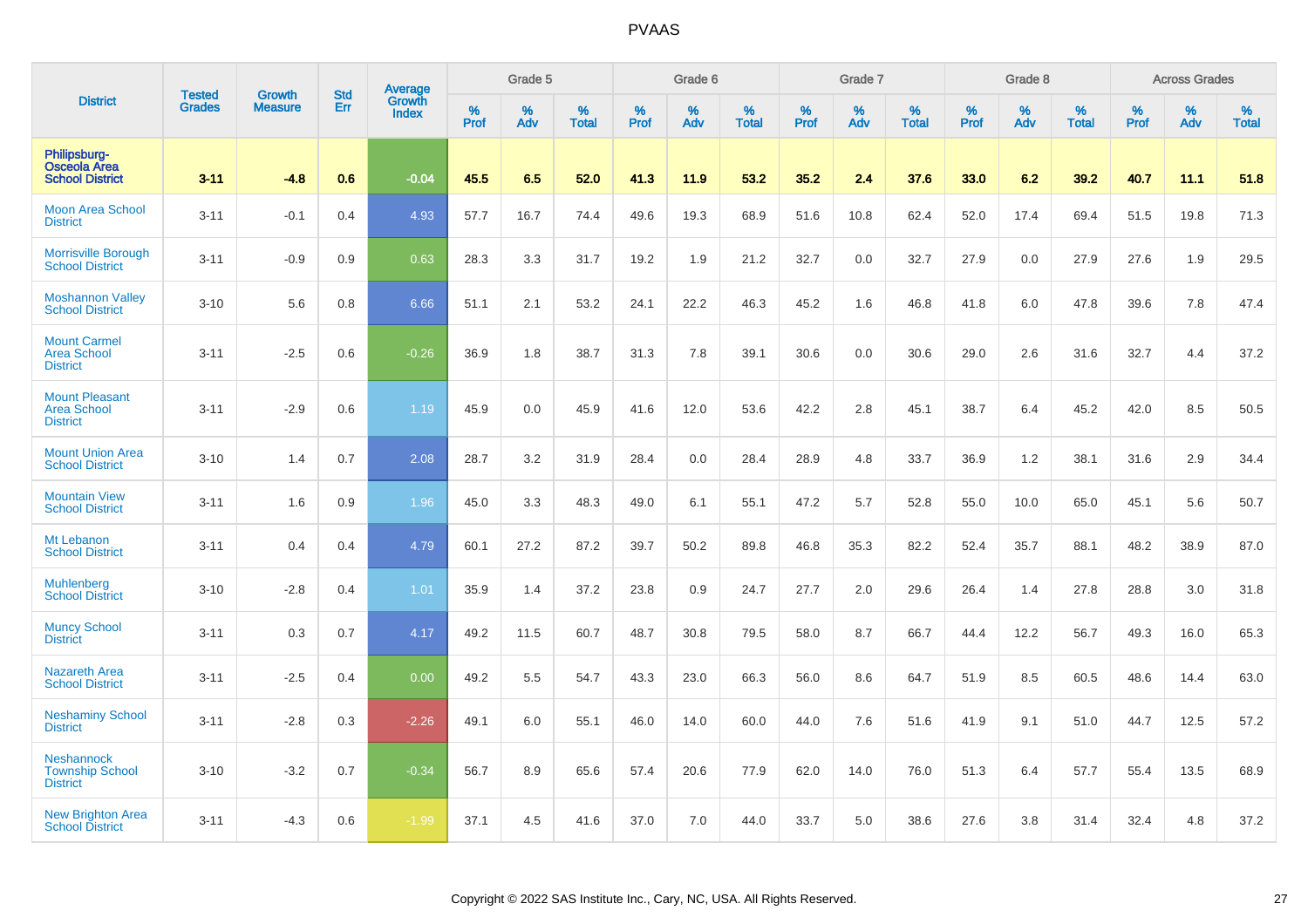|                                                                   |                                | <b>Growth</b>  | <b>Std</b> | Average         |              | Grade 5  |                   |           | Grade 6  |                   |              | Grade 7  |                   |           | Grade 8  |                   |              | <b>Across Grades</b> |                   |
|-------------------------------------------------------------------|--------------------------------|----------------|------------|-----------------|--------------|----------|-------------------|-----------|----------|-------------------|--------------|----------|-------------------|-----------|----------|-------------------|--------------|----------------------|-------------------|
| <b>District</b>                                                   | <b>Tested</b><br><b>Grades</b> | <b>Measure</b> | Err        | Growth<br>Index | $\%$<br>Prof | %<br>Adv | %<br><b>Total</b> | %<br>Prof | %<br>Adv | %<br><b>Total</b> | $\%$<br>Prof | %<br>Adv | %<br><b>Total</b> | %<br>Prof | %<br>Adv | %<br><b>Total</b> | $\%$<br>Prof | %<br>Adv             | %<br><b>Total</b> |
| Philipsburg-<br><b>Osceola Area</b><br><b>School District</b>     | $3 - 11$                       | $-4.8$         | 0.6        | $-0.04$         | 45.5         | 6.5      | 52.0              | 41.3      | 11.9     | 53.2              | 35.2         | 2.4      | 37.6              | 33.0      | 6.2      | 39.2              | 40.7         | 11.1                 | 51.8              |
| <b>New Castle Area</b><br><b>School District</b>                  | $3 - 12$                       | $-5.0$         | 0.4        | $-3.79$         | 19.4         | 0.5      | 19.9              | 18.2      | 4.2      | 22.4              | 18.3         | 0.0      | 18.3              | 20.9      | 0.9      | 21.9              | 17.6         | 1.9                  | 19.5              |
| <b>New Day Charter</b><br><b>School</b>                           | $7 - 11$                       | $-1.7$         | 3.2        | $-0.53$         |              |          |                   |           |          |                   |              |          |                   | 11.1      | 0.0      | 11.1              | 11.1         | 0.0                  | 11.1              |
| <b>New Foundations</b><br><b>Charter School</b>                   | $3 - 11$                       | $-0.9$         | 0.8        | 2.66            | 37.0         | 9.3      | 46.3              | 38.1      | 9.5      | 47.6              | 50.8         | 3.3      | 54.1              | 36.1      | 6.0      | 42.2              | 41.1         | 6.7                  | 47.8              |
| New Hope-<br><b>Solebury School</b><br><b>District</b>            | $3 - 11$                       | 2.7            | 0.6        | 7.15            | 63.4         | 11.8     | 75.3              | 46.1      | 25.5     | 71.6              | 50.0         | 22.9     | 72.9              | 60.2      | 25.9     | 86.1              | 51.8         | 23.2                 | 75.0              |
| <b>New Kensington-</b><br><b>Arnold School</b><br><b>District</b> | $3 - 11$                       | $-1.0$         | 0.7        | $-0.05$         | 22.5         | 0.9      | 23.4              | 20.6      | 10.3     | 30.8              | 27.0         | 0.0      | 27.0              | 26.4      | 3.4      | 29.9              | 27.1         | 4.2                  | 31.3              |
| <b>Newport School</b><br><b>District</b>                          | $3 - 12$                       | $-0.1$         | 0.8        | 2.26            | 42.2         | 11.1     | 53.3              | 44.4      | 11.1     | 55.6              | 41.3         | 1.6      | 42.9              | 43.8      | 7.8      | 51.6              | 40.2         | 8.8                  | 48.9              |
| <b>Norristown Area</b><br><b>School District</b>                  | $3 - 12$                       | $-1.1$         | 0.4        | 1.83            | 24.5         | 1.0      | 25.5              | 32.9      | 5.0      | 37.8              | 26.4         | 4.8      | 31.3              | 26.6      | 3.6      | 30.2              | 27.8         | 4.0                  | 31.7              |
| <b>North Allegheny</b><br><b>School District</b>                  | $3 - 11$                       | 1.3            | 0.3        | 11.95           | 55.4         | 31.5     | 87.0              | 44.4      | 33.0     | 77.4              | 51.9         | 28.9     | 80.8              | 55.5      | 24.5     | 80.0              | 48.3         | 33.7                 | 82.0              |
| <b>North Clarion</b><br><b>County School</b><br><b>District</b>   | $3 - 12$                       | 2.6            | 1.0        | 2.80            | 51.1         | 8.9      | 60.0              | 46.3      | 19.5     | 65.8              | 45.2         | 4.8      | 50.0              | 54.6      | 11.4     | 65.9              | 45.1         | 12.2                 | 57.3              |
| <b>North East School</b><br><b>District</b>                       | $3 - 11$                       | 0.8            | 0.6        | 2.76            | 61.2         | 9.5      | 70.7              | 44.8      | 21.6     | 66.4              | 50.0         | 9.3      | 59.3              | 56.9      | 16.8     | 73.7              | 52.6         | 15.4                 | 68.0              |
| North Hills School<br><b>District</b>                             | $3 - 11$                       | $-1.2$         | 0.4        | 0.57            | 59.2         | 11.6     | 70.8              | 45.2      | 26.0     | 71.2              | 51.8         | 20.0     | 71.8              | 48.3      | 18.4     | 66.7              | 50.2         | 22.0                 | 72.3              |
| <b>North Penn School</b><br><b>District</b>                       | $3 - 11$                       | 1.5            | 0.2        | 9.67            | 53.0         | 12.7     | 65.7              | 41.4      | 33.0     | 74.4              | 53.7         | 13.2     | 66.9              | 48.2      | 18.4     | 66.7              | 47.4         | 19.9                 | 67.3              |
| <b>North Pocono</b><br><b>School District</b>                     | $3 - 11$                       | 0.3            | 0.6        | 2.99            | 55.8         | 8.5      | 64.3              | 57.8      | 12.1     | 69.8              | 61.3         | 16.0     | 77.3              | 48.7      | 12.4     | 61.1              | 54.2         | 17.4                 | 71.6              |
| <b>North Schuylkill</b><br><b>School District</b>                 | $3 - 11$                       | 0.7            | 0.5        | 1.85            | 36.8         | 2.2      | 39.0              | 42.4      | 8.8      | 51.2              | 41.3         | 3.9      | 45.2              | 50.0      | 5.2      | 55.2              | 40.4         | 8.7                  | 49.1              |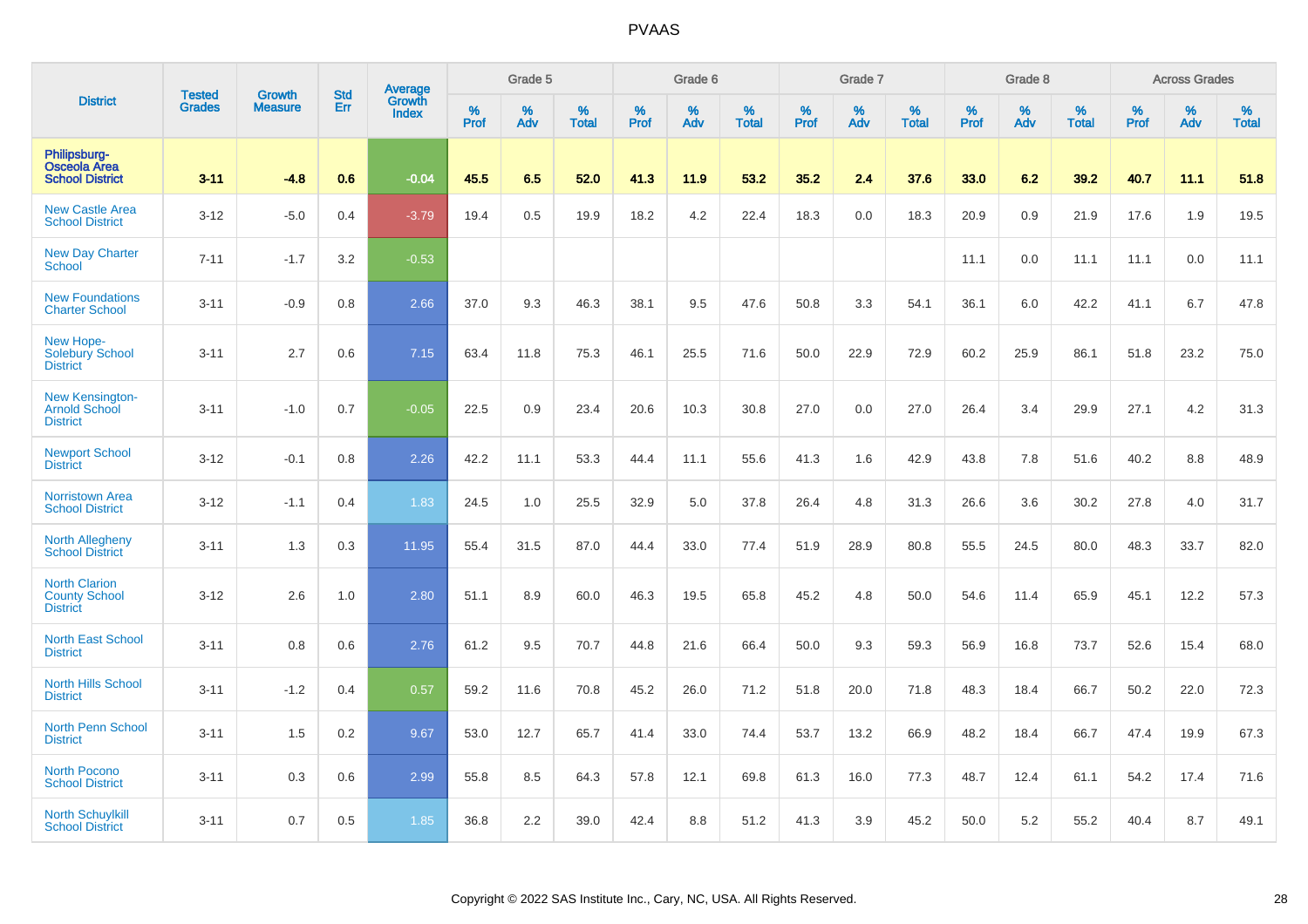|                                                                    | <b>Tested</b> | <b>Growth</b>  | <b>Std</b> | Average                |                     | Grade 5  |                   |                  | Grade 6  |                   |                  | Grade 7  |                   |                  | Grade 8     |                   |           | <b>Across Grades</b> |                   |
|--------------------------------------------------------------------|---------------|----------------|------------|------------------------|---------------------|----------|-------------------|------------------|----------|-------------------|------------------|----------|-------------------|------------------|-------------|-------------------|-----------|----------------------|-------------------|
| <b>District</b>                                                    | Grades        | <b>Measure</b> | Err        | Growth<br><b>Index</b> | $\%$<br><b>Prof</b> | %<br>Adv | %<br><b>Total</b> | %<br><b>Prof</b> | %<br>Adv | %<br><b>Total</b> | %<br><b>Prof</b> | %<br>Adv | %<br><b>Total</b> | %<br><b>Prof</b> | $\%$<br>Adv | %<br><b>Total</b> | %<br>Prof | %<br>Adv             | %<br><b>Total</b> |
| Philipsburg-<br><b>Osceola Area</b><br><b>School District</b>      | $3 - 11$      | $-4.8$         | 0.6        | $-0.04$                | 45.5                | 6.5      | 52.0              | 41.3             | 11.9     | 53.2              | 35.2             | 2.4      | 37.6              | 33.0             | 6.2         | 39.2              | 40.7      | 11.1                 | 51.8              |
| <b>North Star School</b><br><b>District</b>                        | $3 - 11$      | $-0.3$         | 0.7        | 2.55                   | 44.3                | 3.8      | 48.1              | 35.9             | 17.2     | 53.1              | 44.4             | 8.3      | 52.8              | 49.5             | 17.2        | 66.7              | 44.5      | 15.3                 | 59.8              |
| <b>Northampton Area</b><br><b>School District</b>                  | $3 - 11$      | $-4.3$         | 0.7        | $-1.06$                | 39.1                | 8.6      | 47.7              | 34.2             | 19.3     | 53.5              | 27.4             | 6.8      | 34.2              | 40.0             | 5.0         | 45.0              | 42.3      | 12.8                 | 55.1              |
| <b>Northeast Bradford</b><br><b>School District</b>                | $3 - 10$      | 3.0            | 0.9        | 3.25                   | 57.5                | 2.5      | 60.0              | 37.8             | 11.1     | 48.9              | 39.6             | 11.3     | 50.9              | 40.4             | 7.0         | 47.4              | 45.2      | 9.9                  | 55.1              |
| Northeastern York<br><b>School District</b>                        | $3 - 11$      | 1.5            | 0.4        | 3.51                   | 51.8                | 13.3     | 65.0              | 45.0             | 21.5     | 66.5              | 48.5             | 11.0     | 59.5              | 43.2             | 18.2        | 61.5              | 46.8      | 17.3                 | 64.1              |
| <b>Northern Bedford</b><br><b>County School</b><br><b>District</b> | $3 - 11$      | $-0.1$         | 0.8        | 3.33                   | 46.9                | 14.3     | 61.2              | 57.6             | 28.8     | 86.4              | 43.1             | 17.2     | 60.3              | 50.0             | 15.6        | 65.6              | 46.8      | 20.5                 | 67.3              |
| Northern Cambria<br><b>School District</b>                         | $3 - 11$      | 1.6            | 0.8        | 2.89                   | 40.0                | 5.4      | 45.4              | 33.3             | 7.4      | 40.7              | 53.7             | 5.6      | 59.3              | 47.7             | 4.6         | 52.3              | 42.9      | 6.6                  | 49.4              |
| <b>Northern Lebanon</b><br><b>School District</b>                  | $3 - 11$      | $-3.3$         | 0.5        | 1.00                   | 51.7                | 3.4      | 55.2              | 43.1             | 9.2      | 52.3              | 35.3             | 1.3      | 36.6              | 32.3             | 2.6         | 34.8              | 41.8      | 7.5                  | 49.3              |
| <b>Northern Lehigh</b><br><b>School District</b>                   | $3 - 12$      | $-0.6$         | 0.7        | 0.95                   | 52.1                | 2.1      | 54.2              | 44.4             | 6.2      | 50.6              | 36.7             | 4.2      | 40.8              | 41.7             | 5.6         | 47.2              | 42.1      | 5.6                  | 47.7              |
| <b>Northern Potter</b><br><b>School District</b>                   | $3 - 12$      | 0.3            | 1.1        | 1.76                   | 33.3                | 3.3      | 36.7              | 32.6             | 14.0     | 46.5              | 51.6             | 9.7      | 61.3              | 40.7             | 3.7         | 44.4              | 36.4      | 8.9                  | 45.3              |
| <b>Northern Tioga</b><br><b>School District</b>                    | $3 - 12$      | 3.0            | 0.5        | 5.57                   | 45.2                | 2.6      | 47.7              | 48.2             | 9.8      | 58.0              | 41.7             | 7.0      | 48.7              | 51.2             | 8.4         | 59.5              | 44.8      | 9.6                  | 54.4              |
| <b>Northern York</b><br><b>County School</b><br><b>District</b>    | $3 - 11$      | 0.6            | 0.4        | 7.68                   | 53.3                | 9.4      | 62.7              | 39.4             | 14.4     | 53.8              | 44.9             | 8.2      | 53.1              | 39.9             | 7.2         | 47.1              | 44.2      | 12.9                 | 57.1              |
| <b>Northgate School</b><br><b>District</b>                         | $3 - 11$      | $-1.4$         | 0.8        | 0.45                   | 60.8                | 3.9      | 64.7              | 59.0             | 11.5     | 70.5              | 36.1             | 9.8      | 45.9              | 37.5             | 17.9        | 55.4              | 45.5      | 12.8                 | 58.3              |
| <b>Northwest Area</b><br><b>School District</b>                    | $3 - 10$      | $-2.3$         | 0.9        | $-0.94$                | 38.6                | 0.0      | 38.6              | 26.7             | 8.3      | 35.0              | 28.0             | 0.0      | 28.0              | 37.0             | 3.7         | 40.7              | 32.5      | 3.1                  | 35.6              |
| <b>Northwestern</b><br><b>Lehigh School</b><br><b>District</b>     | $3 - 11$      | $-1.5$         | 0.5        | 1.29                   | 55.9                | 5.5      | 61.4              | 46.0             | 15.3     | 61.3              | 51.0             | 7.1      | 58.1              | 40.1             | 16.6        | 56.7              | 48.0      | 12.1                 | 60.1              |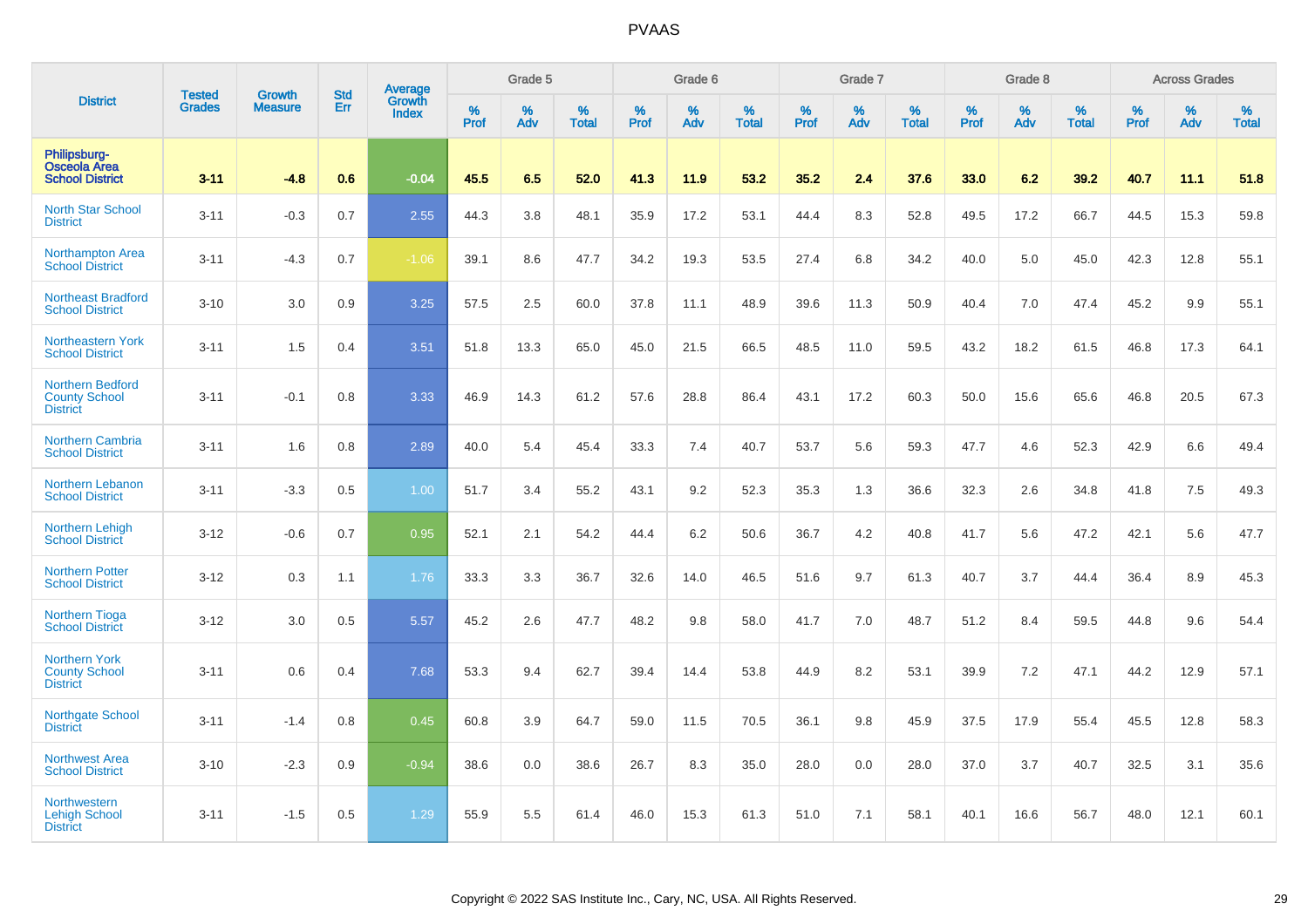|                                                        | <b>Tested</b> | <b>Growth</b>  | <b>Std</b> | <b>Average</b>         |           | Grade 5  |                   |           | Grade 6  |                   |           | Grade 7  |                   |           | Grade 8  |                   |           | <b>Across Grades</b> |                   |
|--------------------------------------------------------|---------------|----------------|------------|------------------------|-----------|----------|-------------------|-----------|----------|-------------------|-----------|----------|-------------------|-----------|----------|-------------------|-----------|----------------------|-------------------|
| <b>District</b>                                        | <b>Grades</b> | <b>Measure</b> | Err        | Growth<br><b>Index</b> | %<br>Prof | %<br>Adv | %<br><b>Total</b> | %<br>Prof | %<br>Adv | %<br><b>Total</b> | %<br>Prof | %<br>Adv | %<br><b>Total</b> | %<br>Prof | %<br>Adv | %<br><b>Total</b> | %<br>Prof | %<br>Adv             | %<br><b>Total</b> |
| Philipsburg-<br>Osceola Area<br><b>School District</b> | $3 - 11$      | $-4.8$         | 0.6        | $-0.04$                | 45.5      | 6.5      | 52.0              | 41.3      | 11.9     | 53.2              | 35.2      | 2.4      | 37.6              | 33.0      | 6.2      | 39.2              | 40.7      | 11.1                 | 51.8              |
| Northwestern<br><b>School District</b>                 | $3 - 11$      | $-4.4$         | 0.6        | $-1.84$                | 50.0      | 2.1      | 52.1              | 41.4      | 16.1     | 57.5              | 42.4      | 1.9      | 44.3              | 36.4      | 6.4      | 42.7              | 40.4      | 8.1                  | 48.5              |
| Northwood<br><b>Academy Charter</b><br><b>School</b>   | $3 - 8$       | $-0.1$         | 0.7        | 2.45                   | 23.4      | 1.3      | 24.7              | 44.2      | 6.5      | 50.6              | 37.5      | 5.6      | 43.1              | 29.6      | 13.0     | 42.6              | 31.0      | 5.4                  | 36.4              |
| <b>Norwin School</b><br><b>District</b>                | $3 - 11$      | $-0.6$         | 0.3        | 0.73                   | 59.5      | 18.6     | 78.1              | 40.9      | 36.6     | 77.4              | 60.2      | 18.0     | 78.3              | 52.5      | 13.8     | 66.4              | 51.8      | 24.9                 | 76.7              |
| <b>Octorara Area</b><br><b>School District</b>         | $3 - 11$      | $-3.9$         | 0.6        | $-0.87$                | 44.6      | 9.1      | 53.6              | 53.3      | 8.3      | 61.7              | 28.9      | 5.2      | 34.1              | 40.5      | 6.0      | 46.6              | 42.6      | 9.0                  | 51.6              |
| <b>Oil City Area</b><br><b>School District</b>         | $3 - 11$      | 2.6            | 0.6        | 4.69                   | 47.2      | 2.8      | 50.0              | 41.1      | 9.7      | 50.8              | 32.8      | 4.7      | 37.5              | 42.0      | 7.6      | 49.6              | 39.2      | 7.8                  | 47.0              |
| Old Forge School<br><b>District</b>                    | $3 - 12$      | 0.5            | 0.8        | 4.31                   | 39.1      | 0.0      | 39.1              | 41.1      | 17.9     | 58.9              | 33.3      | 24.2     | 57.6              | 44.1      | 6.8      | 50.8              | 40.1      | 9.2                  | 49.3              |
| <b>Oley Valley School</b><br><b>District</b>           | $3 - 11$      | $-0.0$         | 0.6        | 1.90                   | 53.5      | 5.0      | 58.4              | 40.0      | 19.0     | 59.0              | 50.0      | 7.8      | 57.8              | 54.8      | 5.4      | 60.2              | 49.6      | 9.0                  | 58.6              |
| <b>Oswayo Valley</b><br><b>School District</b>         | $3 - 12$      | $-0.7$         | 1.2        | 0.97                   | 62.1      | 13.8     | 75.9              | 40.7      | 18.5     | 59.3              | 48.2      | 0.0      | 48.2              | 51.6      | 6.4      | 58.1              | 54.7      | 11.8                 | 66.5              |
| <b>Otto-Eldred School</b><br><b>District</b>           | $3 - 11$      | 5.1            | 1.0        | 5.26                   | 57.1      | 9.5      | 66.7              | 47.5      | 15.0     | 62.5              | 42.2      | 11.1     | 53.3              | 35.4      | 12.5     | 47.9              | 43.8      | 11.1                 | 54.9              |
| Owen J Roberts<br><b>School District</b>               | $3 - 11$      | $-2.3$         | 0.3        | 3.57                   | 59.8      | 15.0     | 74.8              | 41.4      | 38.7     | 80.1              | 56.3      | 10.6     | 67.0              | 51.6      | 11.0     | 62.6              | 50.6      | 21.3                 | 71.8              |
| <b>Oxford Area</b><br><b>School District</b>           | $3 - 11$      | $-1.2$         | 0.4        | 4.84                   | 43.9      | 6.1      | 50.0              | 41.5      | 17.6     | 59.0              | 44.6      | 7.0      | 51.6              | 30.2      | 3.9      | 34.2              | 39.6      | 10.3                 | 49.9              |
| <b>Palisades School</b><br><b>District</b>             | $3 - 11$      | 0.4            | 0.6        | 2.52                   | 53.1      | 13.5     | 66.7              | 48.5      | 19.2     | 67.7              | 60.2      | 10.7     | 70.9              | 43.2      | 9.1      | 52.3              | 48.5      | 17.4                 | 65.9              |
| <b>Palmerton Area</b><br><b>School District</b>        | $3 - 11$      | 1.6            | 0.6        | 4.14                   | 54.9      | 3.7      | 58.5              | 47.3      | 14.6     | 61.8              | 42.6      | 11.6     | 54.3              | 38.3      | 11.2     | 49.5              | 45.2      | 11.6                 | 56.8              |
| <b>Palmyra Area</b><br><b>School District</b>          | $3 - 11$      | $-0.7$         | 0.4        | 3.31                   | 54.6      | 19.4     | 74.0              | 44.9      | 24.2     | 69.1              | 58.9      | 12.6     | 71.5              | 53.4      | 10.9     | 64.3              | 49.8      | 21.3                 | 71.1              |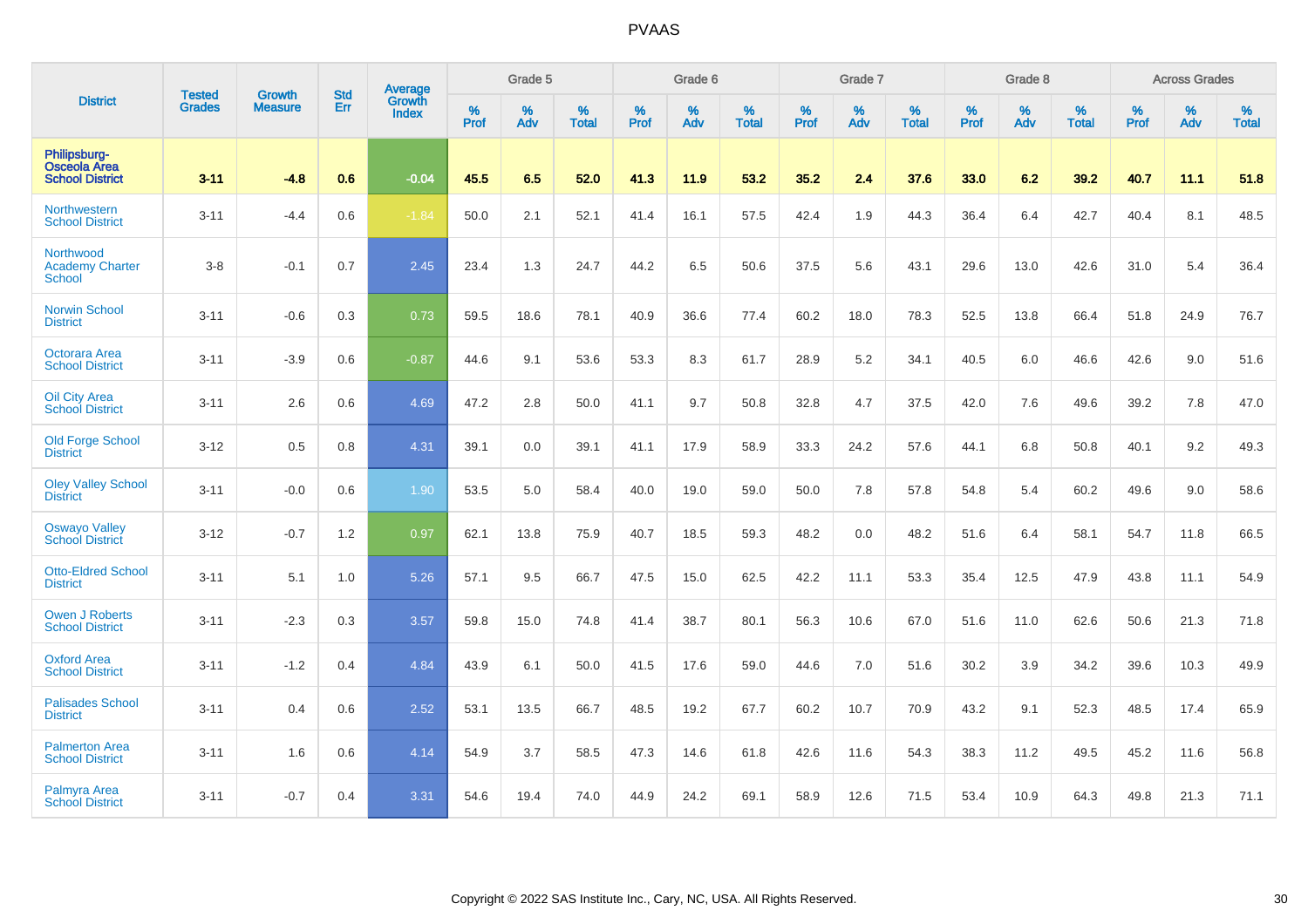|                                                               |                                |                                 | <b>Std</b> | Average                       |              | Grade 5  |                   |           | Grade 6  |                   |           | Grade 7  |                   |           | Grade 8  |                   |           | <b>Across Grades</b> |                   |
|---------------------------------------------------------------|--------------------------------|---------------------------------|------------|-------------------------------|--------------|----------|-------------------|-----------|----------|-------------------|-----------|----------|-------------------|-----------|----------|-------------------|-----------|----------------------|-------------------|
| <b>District</b>                                               | <b>Tested</b><br><b>Grades</b> | <b>Growth</b><br><b>Measure</b> | Err        | <b>Growth</b><br><b>Index</b> | $\%$<br>Prof | %<br>Adv | %<br><b>Total</b> | %<br>Prof | %<br>Adv | %<br><b>Total</b> | %<br>Prof | %<br>Adv | %<br><b>Total</b> | %<br>Prof | %<br>Adv | %<br><b>Total</b> | %<br>Prof | %<br>Adv             | %<br><b>Total</b> |
| Philipsburg-<br><b>Osceola Area</b><br><b>School District</b> | $3 - 11$                       | $-4.8$                          | 0.6        | $-0.04$                       | 45.5         | 6.5      | 52.0              | 41.3      | 11.9     | 53.2              | 35.2      | 2.4      | 37.6              | 33.0      | 6.2      | 39.2              | 40.7      | 11.1                 | 51.8              |
| Pan American<br><b>Academy Charter</b><br><b>School</b>       | $3-8$                          | 0.9                             | 0.8        | 3.18                          | 19.3         | 1.8      | 21.0              | 17.1      | 0.0      | 17.1              | 28.1      | 1.8      | 29.8              | 21.3      | 1.6      | 23.0              | 19.6      | 2.0                  | 21.5              |
| <b>Panther Valley</b><br><b>School District</b>               | $3 - 12$                       | 0.1                             | 0.6        | 0.76                          | 26.7         | 1.0      | 27.6              | 33.1      | 1.6      | 34.7              | 34.6      | 2.7      | 37.3              | 32.7      | 4.7      | 37.4              | 31.1      | 4.0                  | 35.1              |
| <b>Parkland School</b><br><b>District</b>                     | $3 - 11$                       | $-2.9$                          | 0.3        | $-1.56$                       | 55.6         | 16.6     | 72.1              | 42.4      | 30.0     | 72.4              | 50.3      | 17.5     | 67.8              | 46.6      | 14.9     | 61.4              | 47.1      | 23.4                 | 70.5              |
| Pen Argyl Area<br><b>School District</b>                      | $3 - 12$                       | 2.2                             | 0.6        | 3.79                          | 50.0         | 10.0     | 60.0              | 43.9      | 13.4     | 57.3              | 44.6      | 9.1      | 53.6              | 44.7      | 4.8      | 49.5              | 46.0      | 11.3                 | 57.2              |
| <b>Penn Cambria</b><br><b>School District</b>                 | $3 - 11$                       | $-0.4$                          | 0.6        | 2.47                          | 56.8         | 0.9      | 57.7              | 46.5      | 7.1      | 53.5              | 58.1      | 7.7      | 65.8              | 52.3      | 7.8      | 60.2              | 48.8      | 9.2                  | 58.0              |
| <b>Penn Hills Charter</b><br>School of<br>Entrepreneurship    | $3 - 8$                        | $-1.5$                          | 1.0        | 0.35                          | 27.3         | 0.0      | 27.3              | 37.1      | 8.6      | 45.7              | 34.2      | 0.0      | 34.2              | 45.4      | 0.0      | 45.4              | 40.8      | 6.4                  | 47.2              |
| <b>Penn Hills School</b><br><b>District</b>                   | $3 - 11$                       | $-4.6$                          | 0.5        | $-1.61$                       | 22.2         | 0.0      | 22.2              | 17.0      | 6.1      | 23.1              | 13.6      | 1.6      | 15.2              | 20.7      | 4.3      | 25.0              | 20.9      | 2.9                  | 23.8              |
| <b>Penn Manor</b><br><b>School District</b>                   | $3 - 11$                       | 2.1                             | 0.3        | 6.05                          | 53.4         | 10.5     | 63.8              | 46.5      | 23.0     | 69.5              | 48.2      | 16.2     | 64.4              | 43.7      | 15.4     | 59.1              | 46.8      | 18.7                 | 65.6              |
| <b>Penncrest School</b><br><b>District</b>                    | $3 - 11$                       | 2.8                             | 0.5        | 7.11                          | 37.4         | 10.6     | 48.0              | 39.5      | 19.2     | 58.7              | 38.5      | 6.5      | 45.0              | 35.0      | 10.2     | 45.2              | 39.6      | 11.2                 | 50.7              |
| <b>Penn-Delco School</b><br><b>District</b>                   | $3 - 11$                       | 1.3                             | 0.4        | 5.11                          | 51.9         | 12.9     | 64.7              | 40.8      | 17.9     | 58.7              | 48.7      | 16.8     | 65.4              | 45.6      | 6.2      | 51.8              | 46.1      | 12.9                 | 59.0              |
| Pennridge School<br><b>District</b>                           | $3 - 10$                       | $-4.2$                          | 0.3        | $-4.74$                       | 58.0         | 5.4      | 63.4              | 42.6      | 18.6     | 61.3              | 49.7      | 8.2      | 57.8              | 46.2      | 10.0     | 56.1              | 49.6      | 11.6                 | 61.1              |
| <b>Penns Manor Area</b><br><b>School District</b>             | $3 - 12$                       | 1.6                             | 0.8        | 1.96                          | 49.2         | 1.6      | 50.8              | 30.9      | 3.6      | 34.6              | 38.5      | 3.8      | 42.3              | 30.5      | 11.9     | 42.4              | 40.8      | 6.9                  | 47.8              |
| <b>Penns Valley Area</b><br><b>School District</b>            | $3 - 12$                       | 2.5                             | 0.6        | 6.79                          | 56.1         | 8.2      | 64.3              | 41.8      | 33.0     | 74.8              | 45.7      | 1.9      | 47.6              | 35.8      | 8.5      | 44.3              | 44.5      | 13.0                 | 57.5              |
| <b>Pennsbury School</b><br><b>District</b>                    | $3 - 11$                       | 0.6                             | 0.3        | 5.23                          | 56.7         | 12.6     | 69.3              | 48.5      | 21.9     | 70.3              | 52.0      | 14.7     | 66.7              | 49.3      | 18.0     | 67.3              | 49.0      | 20.2                 | 69.1              |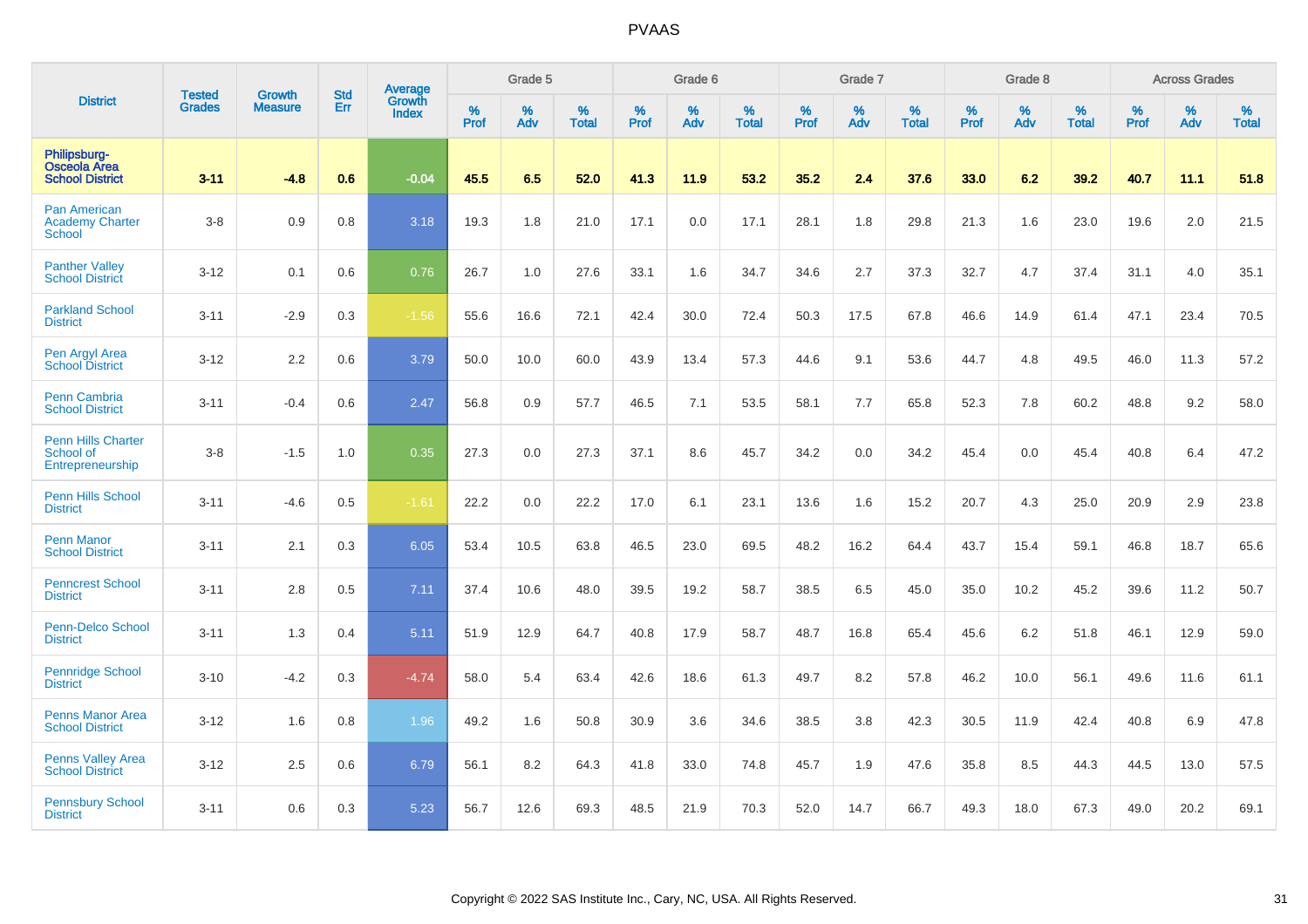|                                                                       |                         | <b>Growth</b>  |                   | Average                |                     | Grade 5  |                      |           | Grade 6  |                   |                  | Grade 7  |                   |                     | Grade 8     |                      |           | <b>Across Grades</b> |                   |
|-----------------------------------------------------------------------|-------------------------|----------------|-------------------|------------------------|---------------------|----------|----------------------|-----------|----------|-------------------|------------------|----------|-------------------|---------------------|-------------|----------------------|-----------|----------------------|-------------------|
| <b>District</b>                                                       | <b>Tested</b><br>Grades | <b>Measure</b> | <b>Std</b><br>Err | Growth<br><b>Index</b> | $\%$<br><b>Prof</b> | %<br>Adv | $\%$<br><b>Total</b> | %<br>Prof | %<br>Adv | %<br><b>Total</b> | %<br><b>Prof</b> | %<br>Adv | %<br><b>Total</b> | $\%$<br><b>Prof</b> | $\%$<br>Adv | $\%$<br><b>Total</b> | %<br>Prof | %<br>Adv             | %<br><b>Total</b> |
| Philipsburg-<br><b>Osceola Area</b><br><b>School District</b>         | $3 - 11$                | $-4.8$         | 0.6               | $-0.04$                | 45.5                | 6.5      | 52.0                 | 41.3      | 11.9     | 53.2              | 35.2             | 2.4      | 37.6              | 33.0                | 6.2         | 39.2                 | 40.7      | 11.1                 | 51.8              |
| Pennsylvania<br><b>Cyber Charter</b><br>School                        | $3 - 11$                | 2.1            | 0.5               | 4.24                   | 41.0                | 4.9      | 45.8                 | 39.5      | 11.2     | 50.7              | 42.9             | 3.4      | 46.4              | 39.5                | 2.6         | 42.0                 | 40.1      | 7.4                  | 47.5              |
| Pennsylvania<br><b>Distance Learning</b><br><b>Charter School</b>     | $3 - 12$                | 0.0            | 0.7               | 4.62                   | 30.3                | 0.0      | 30.3                 | 16.2      | 4.0      | 20.3              | 25.6             | 1.2      | 26.7              | 33.3                | 2.3         | 35.6                 | 25.8      | 3.0                  | 28.8              |
| Pennsylvania<br><b>Leadership Charter</b><br><b>School</b>            | $3 - 11$                | $-1.6$         | 0.5               | $-0.25$                | 59.1                | 11.7     | 70.8                 | 51.3      | 16.2     | 67.5              | 43.2             | 14.2     | 57.4              | 48.7                | 11.8        | 60.5                 | 49.6      | 15.0                 | 64.6              |
| Pennsylvania<br><b>Virtual Charter</b><br><b>School</b>               | $3 - 11$                | 2.2            | 0.7               | 3.25                   | 51.9                | 4.7      | 56.6                 | 41.9      | 14.0     | 55.9              | 38.4             | 13.1     | 51.5              | 43.8                | 9.0         | 52.8                 | 42.3      | 11.6                 | 53.9              |
| Penn-Trafford<br><b>School District</b>                               | $3 - 11$                | 0.1            | 0.4               | 2.31                   | 59.8                | 20.9     | 80.7                 | 45.7      | 34.7     | 80.4              | 56.2             | 23.2     | 79.4              | 54.3                | 14.9        | 69.1                 | 51.0      | 27.6                 | 78.6              |
| <b>People For People</b><br><b>Charter School</b>                     | $3 - 12$                | 3.5            | 1.0               | 3.90                   | 12.9                | 3.2      | 16.1                 | 19.4      | 0.0      | 19.4              | 23.1             | 0.0      | 23.1              | 6.8                 | 0.0         | 6.8                  | 13.2      | 0.4                  | 13.6              |
| <b>Pequea Valley</b><br><b>School District</b>                        | $3 - 11$                | 1.3            | 0.6               | 3.16                   | 46.4                | 1.8      | 48.2                 | 36.6      | 7.5      | 44.1              | 43.0             | 4.7      | 47.7              | 37.9                | 6.8         | 44.7                 | 37.7      | 6.5                  | 44.2              |
| <b>Perkiomen Valley</b><br><b>School District</b>                     | $3 - 11$                | $-3.7$         | 0.3               | $-1.26$                | 53.1                | 15.9     | 69.0                 | 52.5      | 21.5     | 74.0              | 51.0             | 12.6     | 63.6              | 48.7                | 12.2        | 60.9                 | 51.1      | 18.7                 | 69.8              |
| <b>Perseus House</b><br><b>Charter School Of</b><br><b>Excellence</b> | $6 - 11$                | $-0.9$         | 1.2               | 0.37                   |                     |          |                      | 4.8       | 0.0      | 4.8               | 20.4             | 0.0      | 20.4              | 22.7                | 1.5         | 24.2                 | 19.2      | 0.7                  | 19.9              |
| <b>Peters Township</b><br><b>School District</b>                      | $3 - 11$                | $-0.2$         | 0.4               | 3.44                   | 62.9                | 24.3     | 87.3                 | 48.1      | 33.6     | 81.7              | 57.8             | 25.7     | 83.5              | 63.8                | 20.1        | 83.9                 | 52.4      | 33.7                 | 86.1              |
| Philadelphia<br><b>Academy Charter</b><br><b>School</b>               | $3 - 11$                | 1.9            | 0.8               | 6.60                   | 42.3                | 9.0      | 51.3                 | 48.0      | 28.6     | 76.6              | 51.5             | 19.1     | 70.6              | 42.6                | 16.7        | 59.3                 | 45.5      | 14.9                 | 60.4              |
| <b>Philadelphia City</b><br><b>School District</b>                    | $3 - 12$                | $-0.0$         | 0.2               | 2.44                   | 24.2                | 3.5      | 27.7                 | 22.9      | 8.1      | 31.0              | 26.8             | 6.5      | 33.4              | 22.4                | 4.6         | 27.1                 | 23.1      | 6.3                  | 29.4              |
| Philadelphia<br><b>Performing Arts</b><br><b>Charter School</b>       | $3-9$                   | 4.0            | 0.8               | 6.37                   | 42.9                | 9.1      | 52.0                 | 54.6      | 18.2     | 72.7              | 52.9             | 20.7     | 73.6              | 58.8                | 11.8        | 70.6                 | 50.6      | 15.6                 | 66.2              |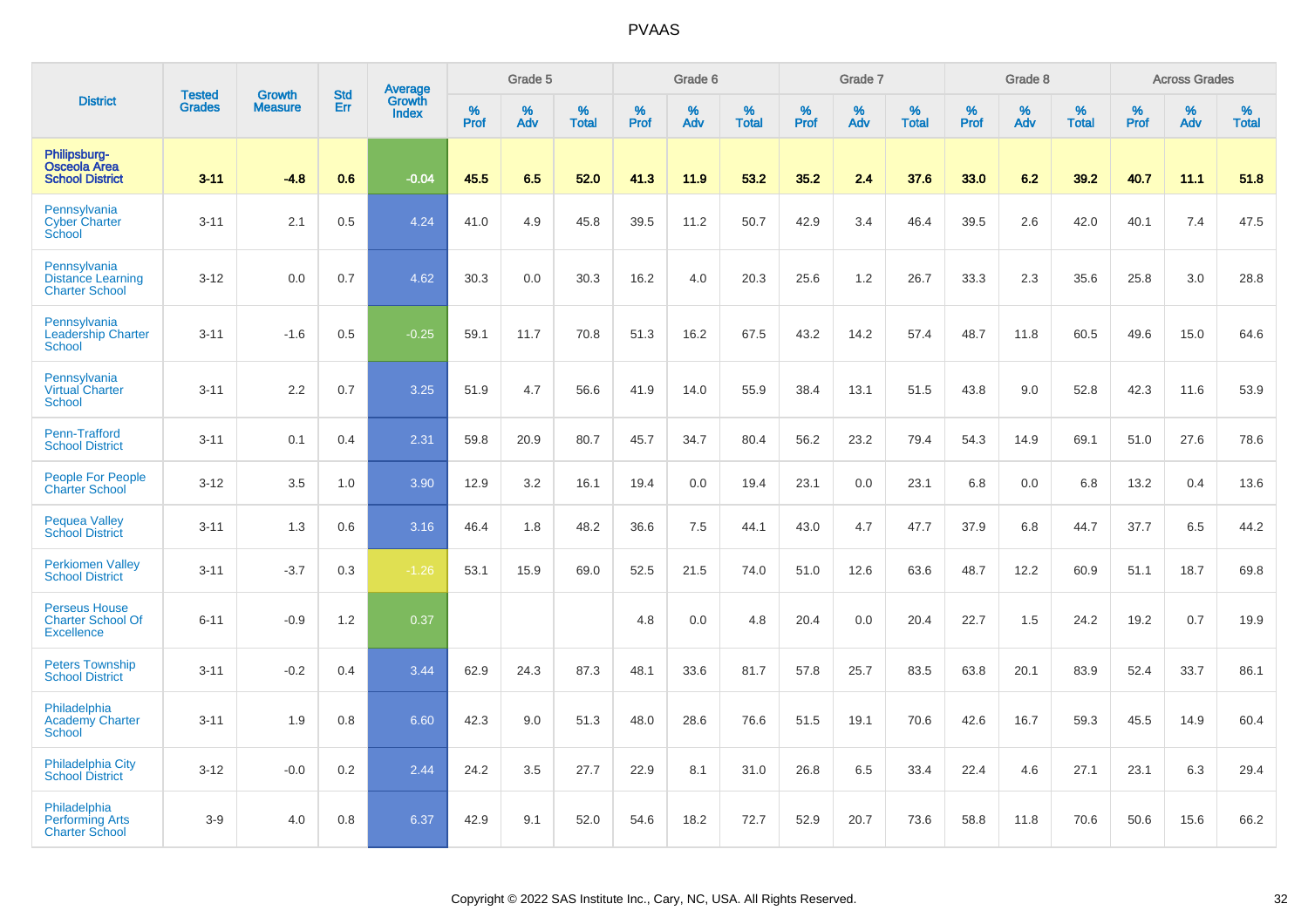|                                                               | <b>Tested</b> | <b>Growth</b>  | <b>Std</b> | Average                |           | Grade 5  |                   |           | Grade 6  |                   |           | Grade 7  |                   |           | Grade 8  |                   |           | <b>Across Grades</b> |                   |
|---------------------------------------------------------------|---------------|----------------|------------|------------------------|-----------|----------|-------------------|-----------|----------|-------------------|-----------|----------|-------------------|-----------|----------|-------------------|-----------|----------------------|-------------------|
| <b>District</b>                                               | <b>Grades</b> | <b>Measure</b> | Err        | Growth<br><b>Index</b> | %<br>Prof | %<br>Adv | %<br><b>Total</b> | %<br>Prof | %<br>Adv | %<br><b>Total</b> | %<br>Prof | %<br>Adv | %<br><b>Total</b> | %<br>Prof | %<br>Adv | %<br><b>Total</b> | %<br>Prof | %<br>Adv             | %<br><b>Total</b> |
| Philipsburg-<br>Osceola Area<br><b>School District</b>        | $3 - 11$      | $-4.8$         | 0.6        | $-0.04$                | 45.5      | 6.5      | 52.0              | 41.3      | 11.9     | 53.2              | 35.2      | 2.4      | 37.6              | 33.0      | 6.2      | 39.2              | 40.7      | 11.1                 | 51.8              |
| Philipsburg-<br><b>Osceola Area</b><br><b>School District</b> | $3 - 11$      | $-4.8$         | 0.6        | $-0.04$                | 45.5      | 6.5      | 52.0              | 41.3      | 11.9     | 53.2              | 35.2      | 2.4      | 37.6              | 33.0      | 6.2      | 39.2              | 40.7      | 11.1                 | 51.8              |
| <b>Phoenixville Area</b><br><b>School District</b>            | $3 - 11$      | $-1.1$         | 0.4        | 1.89                   | 54.8      | 10.0     | 64.7              | 45.9      | 27.3     | 73.2              | 45.6      | 19.4     | 65.0              | 52.8      | 12.7     | 65.5              | 46.9      | 19.2                 | 66.1              |
| <b>Pine Grove Area</b><br><b>School District</b>              | $3 - 11$      | 0.9            | 0.6        | 4.20                   | 55.8      | 1.0      | 56.8              | 41.0      | 14.5     | 55.6              | 44.7      | 0.8      | 45.5              | 45.5      | 6.2      | 51.8              | 46.5      | 10.4                 | 56.9              |
| <b>Pine-Richland</b><br><b>School District</b>                | $3 - 11$      | $-3.0$         | 0.3        | 0.72                   | 58.0      | 19.8     | 77.8              | 55.8      | 26.4     | 82.2              | 57.0      | 18.5     | 75.6              | 56.2      | 27.0     | 83.3              | 52.7      | 28.2                 | 80.9              |
| <b>Pittsburgh School</b><br><b>District</b>                   | $3 - 11$      | $-1.6$         | 0.2        | 1.12                   | 29.0      | 3.9      | 32.8              | 27.7      | 11.6     | 39.2              | 33.3      | 6.0      | 39.3              | 30.7      | 7.3      | 38.0              | 29.7      | 7.6                  | 37.3              |
| <b>Pittston Area</b><br><b>School District</b>                | $3 - 11$      | $-3.7$         | 0.8        | 1.59                   | 36.6      | 1.4      | 38.0              | 36.2      | 4.3      | 40.4              | 28.8      | 1.5      | 30.3              | 34.5      | 3.4      | 37.9              | 35.3      | 5.0                  | 40.3              |
| <b>Pleasant Valley</b><br><b>School District</b>              | $3 - 11$      | 1.4            | 0.5        | 4.11                   | 52.2      | 0.9      | 53.1              | 50.0      | 8.3      | 58.3              | 47.0      | 10.5     | 57.5              | 51.9      | 7.6      | 59.5              | 48.1      | 6.4                  | 54.6              |
| <b>Plum Borough</b><br><b>School District</b>                 | $3 - 11$      | $-5.8$         | 0.4        | $-5.02$                | 53.7      | 6.3      | 60.0              | 45.8      | 25.1     | 70.9              | 50.0      | 6.0      | 56.0              | 49.0      | 5.7      | 54.6              | 47.5      | 15.8                 | 63.2              |
| <b>Pocono Mountain</b><br><b>School District</b>              | $3 - 12$      | 0.1            | 0.6        | 2.09                   | 48.0      | 5.4      | 53.5              | 41.8      | 7.9      | 49.7              | 42.1      | 1.8      | 43.9              | 35.6      | 1.9      | 37.5              | 43.4      | 7.1                  | 50.5              |
| <b>Port Allegany</b><br><b>School District</b>                | $3 - 11$      | $-1.8$         | 0.8        | 2.58                   | 34.3      | 2.9      | 37.1              | 31.9      | 2.9      | 34.8              | 32.9      | 5.7      | 38.6              | 40.3      | 3.2      | 43.6              | 35.0      | 5.9                  | 40.8              |
| Portage Area<br><b>School District</b>                        | $3 - 10$      | 1.0            | 0.9        | 3.66                   | 50.0      | 9.5      | 59.5              | 52.0      | 28.0     | 80.0              | 54.0      | 3.2      | 57.1              | 49.1      | 7.6      | 56.6              | 51.5      | 15.6                 | 67.2              |
| <b>Pottsgrove School</b><br><b>District</b>                   | $3 - 11$      | $-0.4$         | 0.5        | 4.12                   | 39.7      | 5.4      | 45.1              | 42.3      | 6.4      | 48.7              | 53.1      | 9.1      | 62.3              | 40.4      | 3.7      | 44.2              | 43.1      | 7.6                  | 50.7              |
| <b>Pottstown School</b><br><b>District</b>                    | $3 - 12$      | $-5.4$         | 0.5        | $-2.03$                | 22.5      | 1.2      | 23.7              | 20.1      | 2.1      | 22.2              | 16.9      | 0.6      | 17.5              | 16.5      | 1.6      | 18.1              | 21.9      | 2.2                  | 24.0              |
| <b>Pottsville Area</b><br><b>School District</b>              | $3 - 12$      | $-1.5$         | 0.5        | 3.56                   | 43.0      | 3.7      | 46.7              | 39.2      | 7.7      | 46.8              | 34.4      | 4.9      | 39.3              | 40.4      | 4.1      | 44.4              | 39.7      | 6.1                  | 45.8              |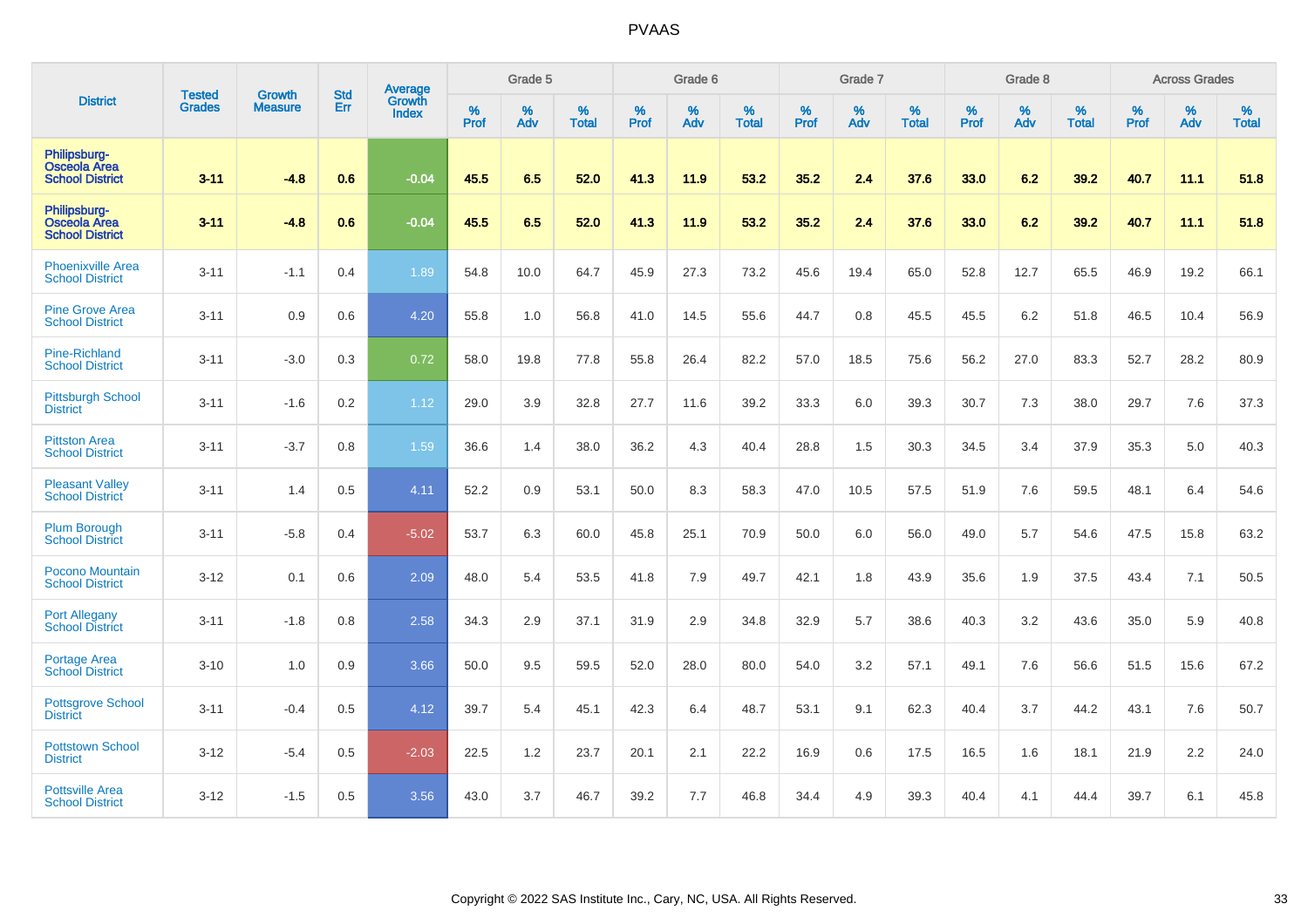|                                                                    |                                |                                 | <b>Std</b> | Average                |              | Grade 5  |                   |           | Grade 6  |                   |           | Grade 7  |                   |           | Grade 8  |                   |           | <b>Across Grades</b> |                   |
|--------------------------------------------------------------------|--------------------------------|---------------------------------|------------|------------------------|--------------|----------|-------------------|-----------|----------|-------------------|-----------|----------|-------------------|-----------|----------|-------------------|-----------|----------------------|-------------------|
| <b>District</b>                                                    | <b>Tested</b><br><b>Grades</b> | <b>Growth</b><br><b>Measure</b> | Err        | Growth<br><b>Index</b> | $\%$<br>Prof | %<br>Adv | %<br><b>Total</b> | %<br>Prof | %<br>Adv | %<br><b>Total</b> | %<br>Prof | %<br>Adv | %<br><b>Total</b> | %<br>Prof | %<br>Adv | %<br><b>Total</b> | %<br>Prof | %<br>Adv             | %<br><b>Total</b> |
| Philipsburg-<br><b>Osceola Area</b><br><b>School District</b>      | $3 - 11$                       | $-4.8$                          | 0.6        | $-0.04$                | 45.5         | 6.5      | 52.0              | 41.3      | 11.9     | 53.2              | 35.2      | 2.4      | 37.6              | 33.0      | 6.2      | 39.2              | 40.7      | 11.1                 | 51.8              |
| <b>Premier Arts And</b><br><b>Science Charter</b><br><b>School</b> | $3-5$                          | 5.2                             | 2.1        | 2.52                   | 16.7         | 0.0      | 16.7              |           |          |                   |           |          |                   |           |          |                   | 14.2      | 1.9                  | 16.0              |
| <b>Propel Charter</b><br>School - Braddock<br><b>Hills</b>         | $3 - 11$                       | $-3.7$                          | 0.8        | 1.04                   | 19.6         | 1.8      | 21.4              | 15.8      | 3.5      | 19.3              | 19.0      | 0.0      | 19.0              | 14.5      | 2.9      | 17.4              | 15.6      | 1.9                  | 17.5              |
| <b>Propel Charter</b><br>School - East                             | $3-8$                          | 1.1                             | 1.0        | 2.62                   | 32.5         | 0.0      | 32.5              | 34.3      | 11.4     | 45.7              | 33.3      | 9.1      | 42.4              | 29.4      | 0.0      | 29.4              | 31.6      | 4.7                  | 36.3              |
| <b>Propel Charter</b><br>School-Hazelwood                          | $3-8$                          | $-0.7$                          | 1.2        | 0.69                   | 6.7          | 0.0      | 6.7               | 14.3      | 0.0      | 14.3              | 14.3      | 4.8      | 19.0              | 16.0      | 0.0      | 16.0              | 10.2      | 0.6                  | 10.8              |
| <b>Propel Charter</b><br>School-Homestead                          | $3 - 11$                       | $-1.0$                          | 1.0        | 1.67                   | 21.6         | 0.0      | 21.6              | 16.7      | 5.6      | 22.2              | 11.8      | 0.0      | 11.8              | 9.5       | 2.4      | 11.9              | 15.3      | 2.2                  | 17.6              |
| <b>Propel Charter</b><br>School-Mckeesport                         | $3-8$                          | $-7.2$                          | 1.0        | $-2.06$                | 36.1         | 0.0      | 36.1              | 32.4      | 0.0      | 32.4              | 34.2      | 2.6      | 36.8              | 29.7      | 2.7      | 32.4              | 32.1      | 1.4                  | 33.5              |
| <b>Propel Charter</b><br>School-Montour                            | $3 - 10$                       | $-1.8$                          | 0.8        | $-0.22$                | 18.0         | 0.0      | 18.0              | 22.7      | 3.0      | 25.8              | 21.5      | 0.0      | 21.5              | 23.4      | 3.1      | 26.6              | 21.5      | 3.2                  | 24.7              |
| <b>Propel Charter</b><br>School-Northside                          | $3-8$                          | $-1.3$                          | 1.0        | 2.10                   | 7.0          | 0.0      | 7.0               | 14.6      | 0.0      | 14.6              | 5.0       | 0.0      | 5.0               | 10.0      | 0.0      | 10.0              | 9.0       | 0.0                  | 9.0               |
| <b>Propel Charter</b><br>School-Pitcairn                           | $3-8$                          | $-5.3$                          | 1.2        | $-1.11$                | 12.1         | 0.0      | 12.1              | 29.6      | 11.1     | 40.7              | 18.2      | 0.0      | 18.2              | 16.7      | 0.0      | 16.7              | 17.3      | 2.5                  | 19.8              |
| <b>Provident Charter</b><br><b>School</b>                          | $3-8$                          | 4.1                             | 1.1        | 4.26                   | 19.6         | 0.0      | 19.6              | 15.8      | 5.3      | 21.0              | 13.6      | 0.0      | 13.6              | 17.2      | 3.4      | 20.7              | 16.4      | 2.9                  | 19.3              |
| Punxsutawney<br><b>Area School</b><br><b>District</b>              | $3 - 11$                       | 1.1                             | 0.6        | 3.35                   | 52.2         | 9.4      | 61.6              | 54.9      | 13.3     | 68.1              | 36.8      | 5.6      | 42.4              | 40.0      | 5.4      | 45.4              | 41.5      | 12.4                 | 53.8              |
| <b>Purchase Line</b><br><b>School District</b>                     | $3 - 12$                       | $-1.5$                          | 0.8        | 0.46                   | 37.2         | 5.9      | 43.1              | 40.9      | 6.1      | 47.0              | 39.4      | 3.0      | 42.4              | 30.9      | 3.6      | 34.6              | 39.8      | 6.3                  | 46.1              |
| <b>Quaker Valley</b><br><b>School District</b>                     | $3 - 11$                       | 2.7                             | 0.6        | 4.90                   | 56.0         | 24.1     | 80.1              | 33.6      | 45.4     | 79.0              | 53.5      | 25.7     | 79.2              | 57.6      | 23.5     | 81.1              | 47.9      | 33.9                 | 81.8              |
| Quakertown<br><b>Community School</b><br><b>District</b>           | $3 - 12$                       | $-1.6$                          | 0.4        | 0.69                   | 50.0         | 4.9      | 54.9              | 40.2      | 19.3     | 59.5              | 40.4      | 7.5      | 47.8              | 42.6      | 17.3     | 59.9              | 42.5      | 12.6                 | 55.1              |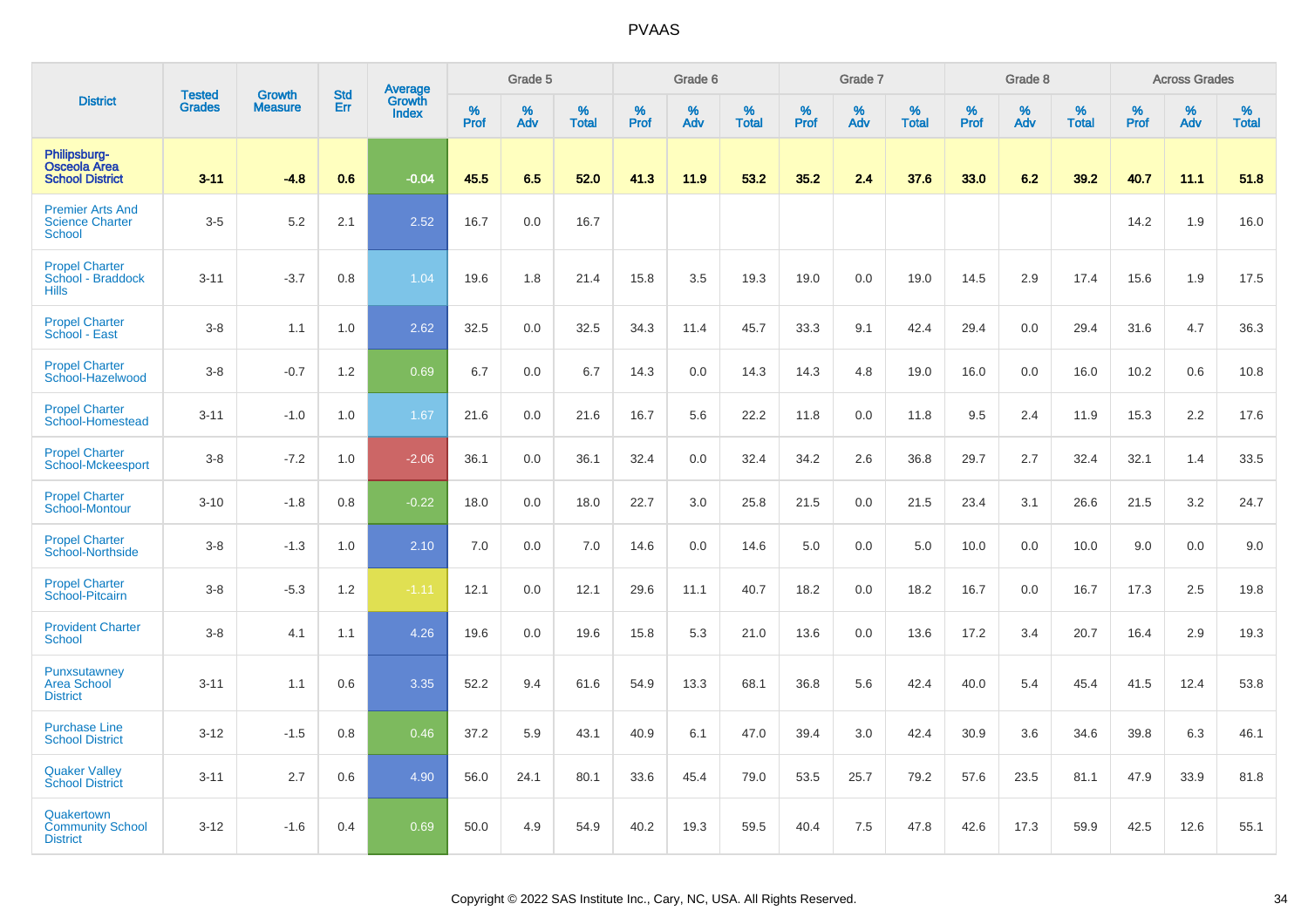|                                                                    |                                | <b>Growth</b>  | <b>Std</b> | Average                |              | Grade 5  |                   |              | Grade 6  |                   |              | Grade 7  |                   |           | Grade 8  |                   |           | <b>Across Grades</b> |                   |
|--------------------------------------------------------------------|--------------------------------|----------------|------------|------------------------|--------------|----------|-------------------|--------------|----------|-------------------|--------------|----------|-------------------|-----------|----------|-------------------|-----------|----------------------|-------------------|
| <b>District</b>                                                    | <b>Tested</b><br><b>Grades</b> | <b>Measure</b> | Err        | Growth<br><b>Index</b> | $\%$<br>Prof | %<br>Adv | %<br><b>Total</b> | $\%$<br>Prof | %<br>Adv | %<br><b>Total</b> | $\%$<br>Prof | %<br>Adv | %<br><b>Total</b> | %<br>Prof | %<br>Adv | %<br><b>Total</b> | %<br>Prof | %<br>Adv             | %<br><b>Total</b> |
| Philipsburg-<br><b>Osceola Area</b><br><b>School District</b>      | $3 - 11$                       | $-4.8$         | 0.6        | $-0.04$                | 45.5         | 6.5      | 52.0              | 41.3         | 11.9     | 53.2              | 35.2         | 2.4      | 37.6              | 33.0      | 6.2      | 39.2              | 40.7      | 11.1                 | 51.8              |
| <b>Radnor Township</b><br><b>School District</b>                   | $3 - 12$                       | 1.9            | 0.4        | 6.85                   | 54.7         | 29.0     | 83.7              | 53.9         | 37.8     | 91.7              | 48.0         | 32.3     | 80.3              | 51.4      | 36.7     | 88.1              | 49.6      | 36.7                 | 86.4              |
| <b>Reach Cyber</b><br><b>Charter School</b>                        | $3 - 11$                       | $-2.6$         | 0.9        | 0.61                   | 52.4         | 4.8      | 57.1              | 52.2         | 8.7      | 60.9              | 38.5         | 1.9      | 40.4              | 47.5      | 5.1      | 52.5              | 46.8      | 5.5                  | 52.3              |
| <b>Reading School</b><br><b>District</b>                           | $3 - 11$                       | 1.5            | 0.4        | 4.93                   | 14.9         | 0.5      | 15.4              | 15.2         | 2.2      | 17.4              | 16.6         | 1.3      | 17.9              | 16.7      | 0.4      | 17.0              | 16.0      | 1.2                  | 17.2              |
| <b>Red Lion Area</b><br><b>School District</b>                     | $3 - 11$                       | 0.6            | 0.4        | 5.52                   | 46.1         | 2.7      | 48.8              | 38.1         | 15.8     | 54.0              | 41.4         | 10.4     | 51.9              | 38.8      | 7.5      | 46.3              | 40.6      | 9.4                  | 50.0              |
| <b>Redbank Valley</b><br><b>School District</b>                    | $3 - 11$                       | 2.3            | 0.7        | 3.22                   | 64.3         | 4.3      | 68.6              | 38.8         | 13.8     | 52.5              | 54.6         | 12.5     | 67.0              | 55.4      | 15.4     | 70.8              | 50.6      | 13.7                 | 64.4              |
| Renaissance<br><b>Academy Charter</b><br><b>School</b>             | $3 - 11$                       | $-1.3$         | 0.7        | 1.67                   | 36.6         | 5.6      | 42.2              | 39.7         | 16.4     | 56.2              | 50.7         | 5.3      | 56.0              | 40.6      | 18.8     | 59.4              | 41.0      | 10.8                 | 51.8              |
| <b>Reynolds School</b><br><b>District</b>                          | $3 - 10$                       | $-4.3$         | 0.8        | 1.96                   | 46.3         | 0.0      | 46.3              | 44.2         | 1.3      | 45.4              | 35.3         | 7.8      | 43.1              | 47.1      | 8.8      | 55.9              | 41.5      | 4.9                  | 46.4              |
| <b>Richard Allen</b><br>Preparatory<br><b>Charter School</b>       | $5-8$                          | 4.8            | 0.7        | 6.89                   | 9.3          | 0.0      | 9.3               | 16.1         | 0.0      | 16.1              | 16.7         | 1.8      | 18.5              | 19.1      | 1.8      | 20.9              | 16.4      | 1.1                  | 17.5              |
| <b>Richland School</b><br><b>District</b>                          | $3 - 11$                       | 3.6            | 0.6        | 5.79                   | 51.5         | 18.4     | 69.9              | 54.7         | 20.0     | 74.7              | 51.6         | 14.1     | 65.6              | 53.8      | 15.1     | 68.9              | 51.0      | 18.8                 | 69.8              |
| <b>Ridgway Area</b><br><b>School District</b>                      | $3 - 11$                       | 2.8            | 0.8        | 3.71                   | 57.4         | 6.6      | 63.9              | 45.9         | 32.8     | 78.7              | 48.3         | 8.3      | 56.7              | 57.4      | 8.2      | 65.6              | 51.0      | 16.6                 | 67.6              |
| <b>Ridley School</b><br><b>District</b>                            | $3 - 12$                       | $-0.9$         | 0.4        | 0.04                   | 49.2         | 5.6      | 54.8              | 38.5         | 12.4     | 50.9              | 39.6         | 5.9      | 45.6              | 41.1      | 7.5      | 48.6              | 42.4      | 10.0                 | 52.4              |
| <b>Ringgold School</b><br><b>District</b>                          | $3 - 11$                       | $-6.9$         | 0.5        | $-1.93$                | 22.7         | $1.2$    | 23.9              | 29.5         | 0.6      | 30.1              | 21.8         | 3.5      | 25.3              | 31.7      | 4.3      | 36.0              | 32.2      | 4.3                  | 36.4              |
| <b>Riverside Beaver</b><br><b>County School</b><br><b>District</b> | $3 - 11$                       | 2.3            | 0.6        | 3.93                   | 53.1         | 9.4      | 62.5              | 37.0         | 36.0     | 73.0              | 48.8         | 12.5     | 61.2              | 51.6      | 15.8     | 67.4              | 45.6      | 22.4                 | 68.1              |
| <b>Riverside School</b><br><b>District</b>                         | $3 - 11$                       | 2.8            | 0.6        | 4.52                   | 44.6         | 4.0      | 48.5              | 45.4         | 13.1     | 58.6              | 43.7         | 11.6     | 55.3              | 45.0      | 8.3      | 53.2              | 44.3      | 10.7                 | 55.0              |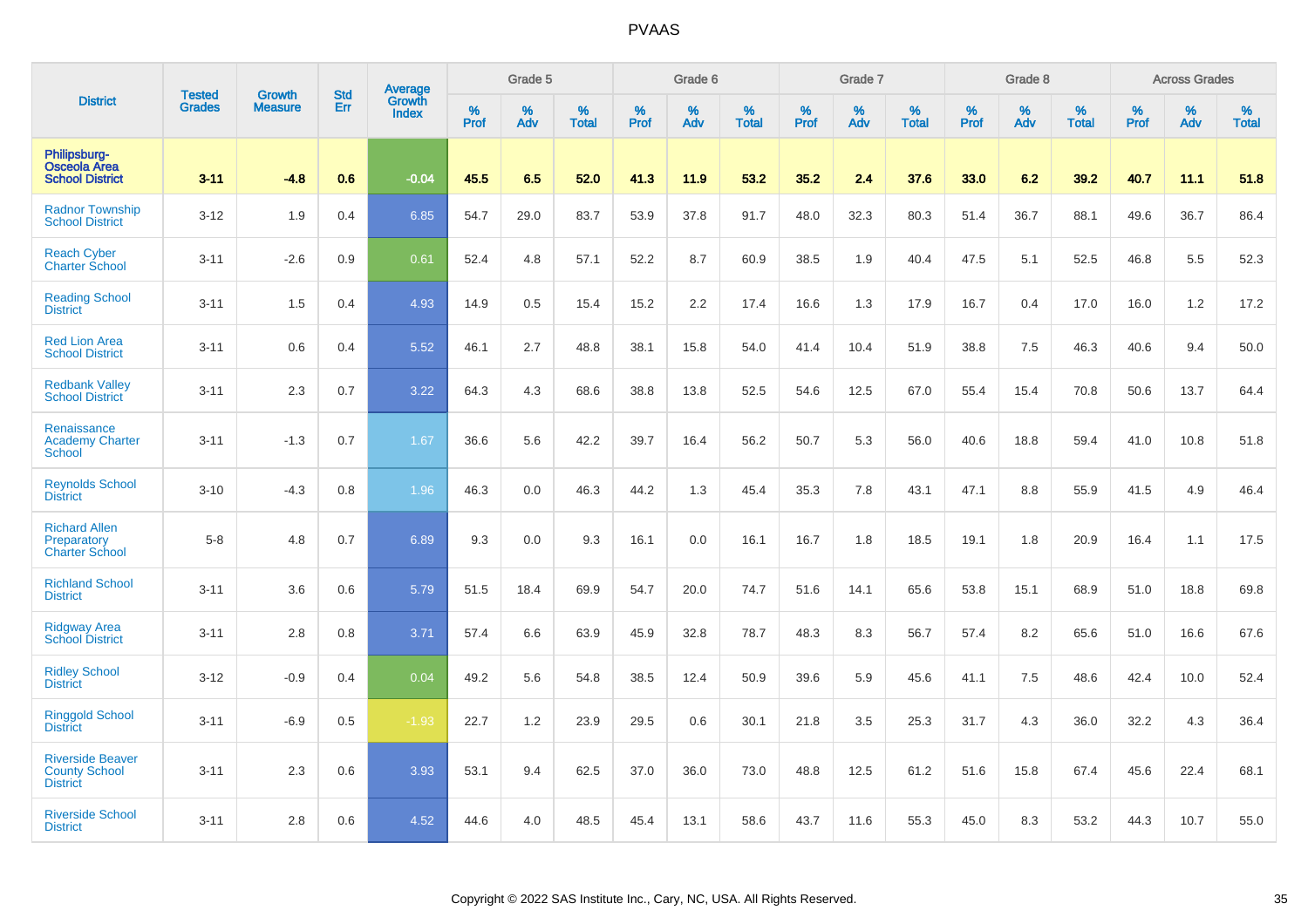|                                                                           |                                | <b>Growth</b>  | <b>Std</b> | Average                       |              | Grade 5  |                   |           | Grade 6  |                   |           | Grade 7  |                   |           | Grade 8  |                   |           | <b>Across Grades</b> |                   |
|---------------------------------------------------------------------------|--------------------------------|----------------|------------|-------------------------------|--------------|----------|-------------------|-----------|----------|-------------------|-----------|----------|-------------------|-----------|----------|-------------------|-----------|----------------------|-------------------|
| <b>District</b>                                                           | <b>Tested</b><br><b>Grades</b> | <b>Measure</b> | Err        | <b>Growth</b><br><b>Index</b> | $\%$<br>Prof | %<br>Adv | %<br><b>Total</b> | %<br>Prof | %<br>Adv | %<br><b>Total</b> | %<br>Prof | %<br>Adv | %<br><b>Total</b> | %<br>Prof | %<br>Adv | %<br><b>Total</b> | %<br>Prof | %<br>Adv             | %<br><b>Total</b> |
| Philipsburg-<br><b>Osceola Area</b><br><b>School District</b>             | $3 - 11$                       | $-4.8$         | 0.6        | $-0.04$                       | 45.5         | 6.5      | 52.0              | 41.3      | 11.9     | 53.2              | 35.2      | 2.4      | 37.6              | 33.0      | 6.2      | 39.2              | 40.7      | 11.1                 | 51.8              |
| <b>Riverview School</b><br><b>District</b>                                | $3 - 11$                       | $-2.8$         | 0.8        | 3.67                          | 71.2         | 9.6      | 80.8              | 39.7      | 29.5     | 69.2              | 54.8      | 1.6      | 56.4              | 38.0      | 10.1     | 48.1              | 48.9      | 19.2                 | 68.1              |
| <b>Robert Benjamin</b><br><b>Wiley Community</b><br><b>Charter School</b> | $3-8$                          | 3.6            | 0.9        | 4.03                          | 20.9         | 0.0      | 20.9              | 23.4      | 4.3      | 27.7              | 28.1      | 1.8      | 29.8              | 31.1      | 0.0      | 31.1              | 24.2      | 2.4                  | 26.5              |
| <b>Roberto Clemente</b><br><b>Charter School</b>                          | $3 - 12$                       | $-5.1$         | 1.0        | $-0.08$                       | 19.4         | 0.0      | 19.4              | 23.1      | 5.1      | 28.2              | 11.6      | 0.0      | 11.6              | 12.2      | 0.0      | 12.2              | 15.5      | 1.7                  | 17.2              |
| <b>Rochester Area</b><br><b>School District</b>                           | $3 - 11$                       | $-3.0$         | 0.9        | 1.72                          | 50.0         | 0.0      | 50.0              | 40.4      | 13.5     | 53.8              | 24.0      | 2.0      | 26.0              | 47.2      | 1.9      | 49.1              | 43.3      | 7.5                  | 50.8              |
| <b>Rockwood Area</b><br><b>School District</b>                            | $3 - 11$                       | 1.8            | 0.9        | 4.02                          | 65.8         | 2.4      | 68.3              | 38.1      | 31.0     | 69.0              | 63.0      | 6.5      | 69.6              | 50.8      | 19.0     | 69.8              | 52.2      | 13.4                 | 65.7              |
| <b>Rose Tree Media</b><br><b>School District</b>                          | $3 - 10$                       | 0.1            | 0.4        | 4.09                          | 62.5         | 14.0     | 76.5              | 41.0      | 44.4     | 85.4              | 51.8      | 27.0     | 78.8              | 56.2      | 22.8     | 79.0              | 51.9      | 27.9                 | 79.8              |
| <b>Russell Byers</b><br><b>Charter School</b>                             | $3 - 8$                        | 1.4            | 0.9        | 3.89                          | 18.2         | 1.8      | 20.0              | 36.8      | 0.0      | 36.8              | 28.1      | 0.0      | 28.1              | 14.3      | 2.0      | 16.3              | 22.4      | 3.0                  | 25.3              |
| <b>Saint Clair Area</b><br><b>School District</b>                         | $3-8$                          | $-1.8$         | 0.9        | 0.86                          | 43.4         | 1.9      | 45.3              | 58.0      | 6.0      | 64.0              | 36.5      | 7.7      | 44.2              | 41.5      | 2.4      | 43.9              | 43.9      | 4.7                  | 48.6              |
| <b>Saint Marys Area</b><br><b>School District</b>                         | $3 - 11$                       | $-1.5$         | 0.6        | 2.49                          | 48.7         | 2.6      | 51.3              | 42.7      | 13.7     | 56.4              | 40.8      | 7.7      | 48.5              | 46.4      | 8.0      | 54.3              | 44.6      | 11.0                 | 55.6              |
| Salisbury<br><b>Township School</b><br><b>District</b>                    | $3 - 11$                       | $-1.7$         | 0.7        | 2.04                          | 38.3         | 7.4      | 45.7              | 33.0      | 22.0     | 55.0              | 34.8      | 4.4      | 39.1              | 47.1      | 12.6     | 59.8              | 40.0      | 11.6                 | 51.7              |
| Salisbury-Elk Lick<br><b>School District</b>                              | $3 - 11$                       | $-3.9$         | 1.3        | $-1.19$                       | 50.0         | 8.3      | 58.3              | 50.0      | 0.0      | 50.0              | 30.0      | 0.0      | 30.0              | 28.6      | 4.8      | 33.3              | 42.2      | 3.3                  | 45.4              |
| <b>Saucon Valley</b><br><b>School District</b>                            | $3 - 11$                       | 3.7            | 0.6        | 8.54                          | 50.8         | 21.0     | 71.8              | 43.6      | 21.5     | 65.1              | 42.4      | 18.0     | 60.4              | 50.0      | 20.2     | 70.2              | 42.6      | 23.9                 | 66.5              |
| <b>Sayre Area School</b><br><b>District</b>                               | $3 - 11$                       | 4.2            | 0.8        | 5.75                          | 32.8         | 4.9      | 37.7              | 51.8      | 19.8     | 71.6              | 47.6      | 8.3      | 56.0              | 39.0      | 4.9      | 43.9              | 44.6      | 10.7                 | 55.4              |
| <b>School Lane</b><br><b>Charter School</b>                               | $3 - 11$                       | 0.1            | 0.7        | 1.77                          | 57.4         | 5.9      | 63.2              | 40.0      | 18.3     | 58.3              | 43.8      | 6.8      | 50.7              | 40.9      | 21.2     | 62.1              | 43.3      | 14.5                 | 57.9              |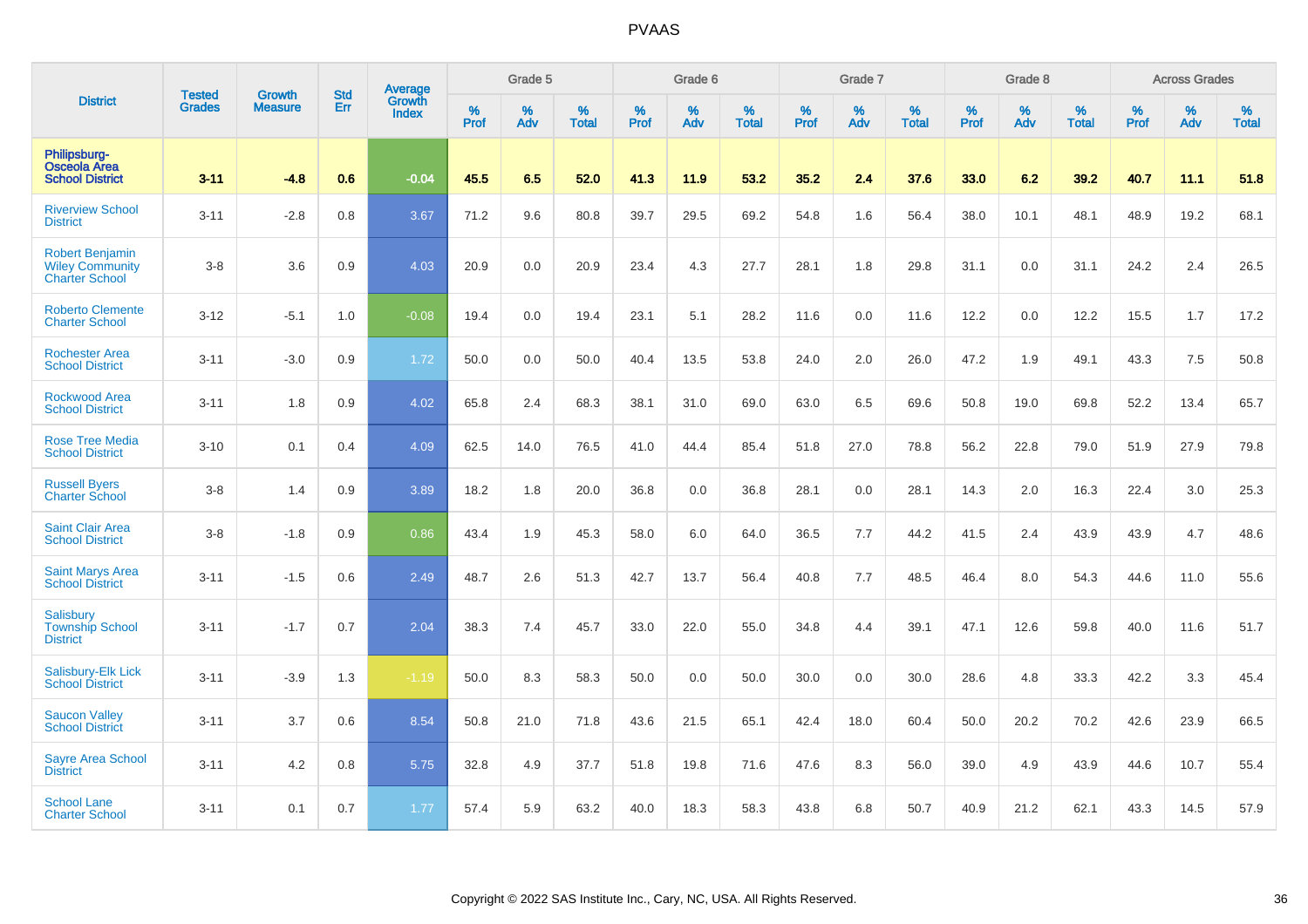|                                                               |                                | <b>Growth</b>  | <b>Std</b> | Average                |              | Grade 5  |                   |           | Grade 6  |                   |           | Grade 7  |                   |           | Grade 8  |                   |           | <b>Across Grades</b> |                   |
|---------------------------------------------------------------|--------------------------------|----------------|------------|------------------------|--------------|----------|-------------------|-----------|----------|-------------------|-----------|----------|-------------------|-----------|----------|-------------------|-----------|----------------------|-------------------|
| <b>District</b>                                               | <b>Tested</b><br><b>Grades</b> | <b>Measure</b> | Err        | Growth<br><b>Index</b> | $\%$<br>Prof | %<br>Adv | %<br><b>Total</b> | %<br>Prof | %<br>Adv | %<br><b>Total</b> | %<br>Prof | %<br>Adv | %<br><b>Total</b> | %<br>Prof | %<br>Adv | %<br><b>Total</b> | %<br>Prof | %<br>Adv             | %<br><b>Total</b> |
| Philipsburg-<br><b>Osceola Area</b><br><b>School District</b> | $3 - 11$                       | $-4.8$         | 0.6        | $-0.04$                | 45.5         | 6.5      | 52.0              | 41.3      | 11.9     | 53.2              | 35.2      | 2.4      | 37.6              | 33.0      | 6.2      | 39.2              | 40.7      | 11.1                 | 51.8              |
| <b>Schuylkill Haven</b><br>Area School<br><b>District</b>     | $3 - 11$                       | $-1.4$         | 0.7        | 1.96                   | 44.6         | 1.2      | 45.8              | 46.9      | $6.2\,$  | 53.1              | 49.5      | 8.6      | 58.1              | 46.0      | 3.4      | 49.4              | 46.4      | 10.0                 | 56.4              |
| <b>Schuylkill Valley</b><br><b>School District</b>            | $3 - 11$                       | 0.6            | 0.6        | 2.04                   | 53.1         | 3.1      | 56.2              | 44.4      | 16.9     | 61.3              | 42.9      | 7.5      | 50.4              | 45.0      | 6.3      | 51.4              | 45.2      | 10.3                 | 55.6              |
| <b>Scranton School</b><br><b>District</b>                     | $3 - 12$                       | $-0.8$         | 0.5        | 2.89                   | 35.9         | 1.7      | 37.6              | 29.4      | 4.2      | 33.6              | 24.9      | 2.8      | 27.7              | 26.3      | 5.8      | 32.2              | 29.5      | 4.0                  | 33.5              |
| <b>Selinsgrove Area</b><br><b>School District</b>             | $3 - 12$                       | $-1.5$         | 0.5        | 2.93                   | 51.9         | 4.4      | 56.4              | 46.4      | 19.0     | 65.4              | 39.7      | 16.7     | 56.4              | 47.6      | 12.6     | 60.2              | 44.8      | 15.2                 | 60.0              |
| <b>Seneca Valley</b><br><b>School District</b>                | $3 - 11$                       | $-3.6$         | 0.3        | $-3.48$                | 52.6         | 9.8      | 62.4              | 44.4      | 27.6     | 72.0              | 53.0      | 9.8      | 62.9              | 51.1      | 14.5     | 65.6              | 47.2      | 20.2                 | 67.4              |
| <b>Seven Generations</b><br><b>Charter School</b>             | $3-5$                          | 5.1            | 2.1        | 2.46                   | 62.2         | 2.7      | 64.9              |           |          |                   |           |          |                   |           |          |                   | 48.0      | 8.8                  | 56.8              |
| <b>Shade-Central City</b><br><b>School District</b>           | $3 - 11$                       | $-2.8$         | 1.4        | 1.08                   | 43.8         | 0.0      | 43.8              | 44.4      | 14.8     | 59.3              | 25.0      | 0.0      | 25.0              | 29.2      | 0.0      | 29.2              | 35.1      | 6.0                  | 41.0              |
| <b>Shaler Area</b><br><b>School District</b>                  | $3 - 11$                       | $-4.5$         | 0.4        | 0.47                   | 52.7         | 5.4      | 58.1              | 39.8      | 10.6     | 50.4              | 50.0      | 7.8      | 57.8              | 46.9      | 12.9     | 59.8              | 46.7      | 13.0                 | 59.7              |
| <b>Shamokin Area</b><br><b>School District</b>                | $3 - 11$                       | 1.2            | 0.5        | 2.31                   | 42.9         | 2.1      | 45.0              | 32.6      | 9.4      | 42.0              | 44.0      | 1.5      | 45.5              | 31.3      | 5.5      | 36.8              | 34.3      | 5.8                  | 40.1              |
| Shanksville-<br><b>Stonycreek School</b><br><b>District</b>   | $3 - 10$                       | 0.6            | 1.4        | 1.21                   | 28.6         | 0.0      | 28.6              | 41.7      | 16.7     | 58.3              | 45.0      | 5.0      | 50.0              | 44.4      | 5.6      | 50.0              | 49.2      | 8.5                  | 57.6              |
| <b>Sharon City School</b><br><b>District</b>                  | $3 - 11$                       | 1.0            | 0.6        | 3.68                   | 36.8         | 3.5      | 40.3              | 30.8      | 15.0     | 45.8              | 33.3      | 1.8      | 35.2              | 42.1      | 6.4      | 48.4              | 34.2      | 6.1                  | 40.2              |
| <b>Sharpsville Area</b><br><b>School District</b>             | $3 - 11$                       | $-0.5$         | 0.8        | 1.61                   | 54.8         | 4.8      | 59.7              | 52.9      | 19.1     | 72.1              | 40.0      | 10.8     | 50.8              | 47.1      | 12.9     | 60.0              | 48.0      | 14.5                 | 62.5              |
| Shenandoah<br><b>Valley School</b><br><b>District</b>         | $3 - 11$                       | 1.7            | 0.9        | 4.15                   | 37.3         | 3.0      | 40.3              | 31.4      | 9.8      | 41.2              | 36.2      | 1.7      | 37.9              | 26.3      | 0.0      | 26.3              | 34.3      | 5.0                  | 39.4              |
| Shenango Area<br><b>School District</b>                       | $3 - 11$                       | 1.9            | 0.7        | 2.73                   | 46.4         | 19.0     | 65.5              | 37.5      | 25.0     | 62.5              | 45.7      | 9.6      | 55.3              | 41.1      | 18.9     | 60.0              | 42.3      | 18.7                 | 61.1              |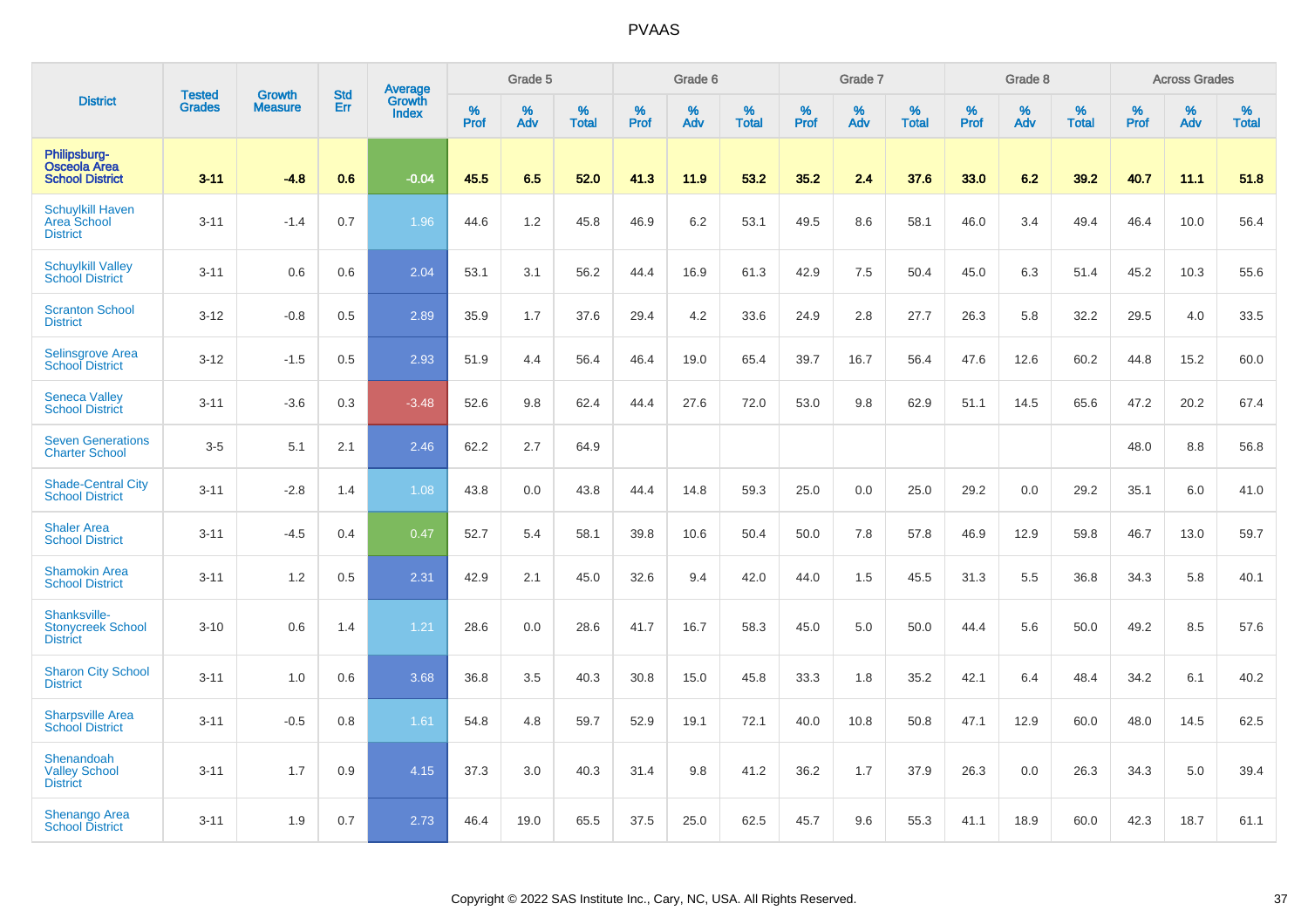|                                                                   |                                |                                 | <b>Std</b> | Average                |              | Grade 5  |                   |           | Grade 6  |                   |           | Grade 7  |                   |           | Grade 8  |                   |           | <b>Across Grades</b> |                   |
|-------------------------------------------------------------------|--------------------------------|---------------------------------|------------|------------------------|--------------|----------|-------------------|-----------|----------|-------------------|-----------|----------|-------------------|-----------|----------|-------------------|-----------|----------------------|-------------------|
| <b>District</b>                                                   | <b>Tested</b><br><b>Grades</b> | <b>Growth</b><br><b>Measure</b> | Err        | Growth<br><b>Index</b> | $\%$<br>Prof | %<br>Adv | %<br><b>Total</b> | %<br>Prof | %<br>Adv | %<br><b>Total</b> | %<br>Prof | %<br>Adv | %<br><b>Total</b> | %<br>Prof | %<br>Adv | %<br><b>Total</b> | %<br>Prof | %<br>Adv             | %<br><b>Total</b> |
| Philipsburg-<br><b>Osceola Area</b><br><b>School District</b>     | $3 - 11$                       | $-4.8$                          | 0.6        | $-0.04$                | 45.5         | 6.5      | 52.0              | 41.3      | 11.9     | 53.2              | 35.2      | 2.4      | 37.6              | 33.0      | 6.2      | 39.2              | 40.7      | 11.1                 | 51.8              |
| <b>Shikellamy School</b><br><b>District</b>                       | $3 - 10$                       | $-2.8$                          | 0.5        | 1.06                   | 47.9         | 5.7      | 53.6              | 29.1      | 9.8      | 38.9              | 41.5      | 8.5      | 50.0              | 35.8      | 7.4      | 43.2              | 38.2      | 9.0                  | 47.3              |
| <b>Shippensburg Area</b><br><b>School District</b>                | $3 - 11$                       | $-1.6$                          | 0.4        | 1.17                   | 40.8         | 9.2      | 50.0              | 30.4      | 12.9     | 43.3              | 40.6      | 5.9      | 46.5              | 47.0      | 10.1     | 57.1              | 41.0      | 11.2                 | 52.2              |
| <b>Slippery Rock Area</b><br><b>School District</b>               | $3 - 11$                       | 0.3                             | 0.6        | 3.13                   | 61.1         | 15.1     | 76.2              | 42.1      | 32.3     | 74.4              | 51.6      | 6.6      | 58.2              | 47.2      | 18.1     | 65.4              | 47.2      | 24.9                 | 72.1              |
| <b>Smethport Area</b><br><b>School District</b>                   | $3 - 12$                       | 6.2                             | 0.8        | 7.41                   | 54.0         | 8.0      | 62.0              | 43.3      | 21.7     | 65.0              | 33.8      | 9.2      | 43.1              | 46.9      | 12.5     | 59.4              | 41.6      | 15.0                 | 56.6              |
| <b>Solanco School</b><br><b>District</b>                          | $3 - 11$                       | 2.8                             | 0.4        | 6.54                   | 47.3         | 9.0      | 56.2              | 52.1      | 16.9     | 69.0              | 37.0      | 14.8     | 51.7              | 40.8      | 15.0     | 55.9              | 43.0      | 14.5                 | 57.5              |
| <b>Somerset Area</b><br><b>School District</b>                    | $3 - 11$                       | 0.7                             | 0.6        | 4.76                   | 48.3         | 5.8      | 54.2              | 42.4      | 28.8     | 71.2              | 46.7      | 17.5     | 64.2              | 52.5      | 12.8     | 65.2              | 45.3      | 16.7                 | 62.0              |
| <b>Souderton Area</b><br><b>School District</b>                   | $3 - 11$                       | $-0.1$                          | 0.3        | 9.83                   | 56.4         | 17.7     | 74.1              | 48.0      | 16.2     | 64.2              | 56.6      | 10.1     | 66.8              | 47.3      | 11.1     | 58.4              | 50.2      | 17.4                 | 67.7              |
| <b>Souderton Charter</b><br><b>School</b><br>Collaborative        | $3-8$                          | 4.3                             | 1.3        | 3.72                   | 74.1         | 25.9     | 100.0             | 48.0      | 48.0     | 96.0              | 33.3      | 61.9     | 95.2              | 47.1      | 41.2     | 88.2              | 50.7      | 40.8                 | 91.6              |
| South Allegheny<br><b>School District</b>                         | $3 - 11$                       | $-5.4$                          | 0.9        | $-1.98$                | 43.1         | 0.0      | 43.1              | 32.6      | 6.1      | 38.8              | 31.6      | 5.3      | 36.8              | 41.5      | 12.2     | 53.7              | 39.4      | 6.6                  | 46.0              |
| <b>South Butler</b><br><b>County School</b><br><b>District</b>    | $3 - 10$                       | 1.0                             | 0.5        | 2.55                   | 59.9         | 14.3     | 74.2              | 50.7      | 14.5     | 65.2              | 44.7      | 11.4     | 56.1              | 53.7      | 13.0     | 66.7              | 50.5      | 17.8                 | 68.3              |
| <b>South Eastern</b><br><b>School District</b>                    | $3 - 11$                       | 2.3                             | 0.5        | 7.81                   | 55.2         | 6.3      | 61.5              | 42.2      | 16.2     | 58.4              | 48.3      | 12.9     | 61.2              | 43.6      | 10.5     | 54.1              | 46.7      | 14.1                 | 60.8              |
| <b>South Fayette</b><br><b>Township School</b><br><b>District</b> | $3 - 11$                       | 1.9                             | 0.4        | 8.21                   | 60.2         | 23.2     | 83.4              | 44.7      | 39.0     | 83.7              | 56.4      | 27.0     | 83.4              | 46.8      | 40.6     | 87.4              | 49.6      | 35.9                 | 85.4              |
| <b>South Middleton</b><br><b>School District</b>                  | $3 - 11$                       | 0.8                             | 0.5        | 2.78                   | 48.5         | 12.1     | 60.6              | 45.2      | 21.0     | 66.1              | 44.4      | 12.9     | 57.3              | 42.1      | 12.0     | 54.1              | 45.4      | 16.9                 | 62.3              |
| South Park School<br><b>District</b>                              | $3 - 11$                       | $-0.8$                          | 0.6        | 0.04                   | 61.4         | 2.4      | 63.9              | 40.6      | 13.2     | 53.8              | 47.5      | 12.5     | 60.0              | 55.8      | 7.7      | 63.5              | 50.5      | 13.2                 | 63.8              |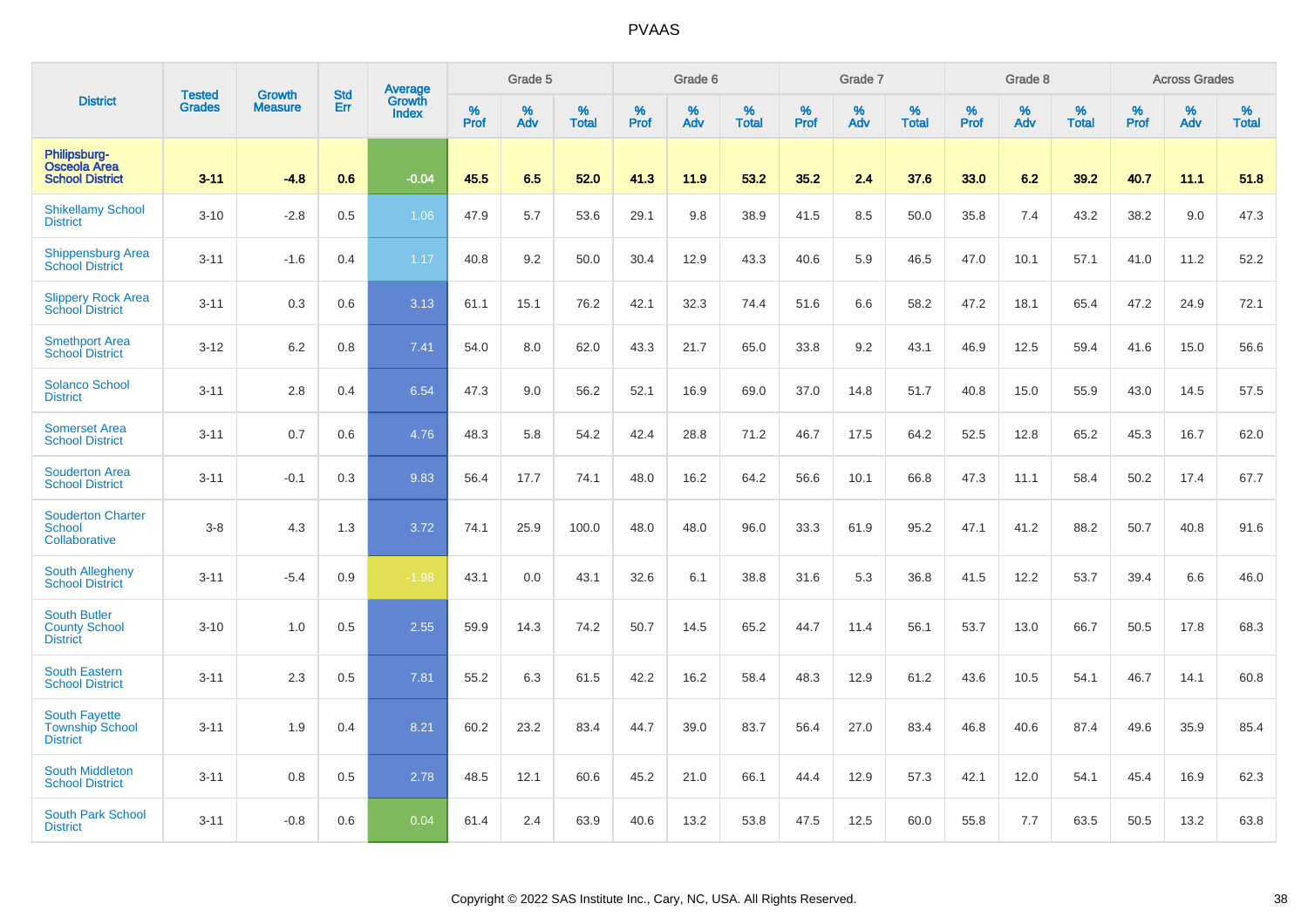|                                                                           |                                | <b>Growth</b>  | <b>Std</b> | Average                |                     | Grade 5     |                      |           | Grade 6  |                   |           | Grade 7  |                   |              | Grade 8  |                   |              | <b>Across Grades</b> |                      |
|---------------------------------------------------------------------------|--------------------------------|----------------|------------|------------------------|---------------------|-------------|----------------------|-----------|----------|-------------------|-----------|----------|-------------------|--------------|----------|-------------------|--------------|----------------------|----------------------|
| <b>District</b>                                                           | <b>Tested</b><br><b>Grades</b> | <b>Measure</b> | Err        | Growth<br><b>Index</b> | $\%$<br><b>Prof</b> | $\%$<br>Adv | $\%$<br><b>Total</b> | %<br>Prof | %<br>Adv | %<br><b>Total</b> | %<br>Prof | %<br>Adv | %<br><b>Total</b> | $\%$<br>Prof | %<br>Adv | %<br><b>Total</b> | $\%$<br>Prof | $\%$<br>Adv          | $\%$<br><b>Total</b> |
| Philipsburg-<br><b>Osceola Area</b><br><b>School District</b>             | $3 - 11$                       | $-4.8$         | 0.6        | $-0.04$                | 45.5                | 6.5         | 52.0                 | 41.3      | 11.9     | 53.2              | 35.2      | 2.4      | 37.6              | 33.0         | 6.2      | 39.2              | 40.7         | 11.1                 | 51.8                 |
| South Side Area<br><b>School District</b>                                 | $3 - 11$                       | $-1.4$         | 0.8        | 1.73                   | 50.0                | 6.7         | 56.7                 | 33.9      | 8.1      | 41.9              | 57.6      | 6.1      | 63.6              | 49.3         | 8.4      | 57.8              | 43.1         | 10.2                 | 53.3                 |
| <b>South Western</b><br><b>School District</b>                            | $3 - 12$                       | 0.9            | 0.4        | 10.20                  | 49.8                | 9.7         | 59.5                 | 38.7      | 21.6     | 60.3              | 37.1      | 5.7      | 42.8              | 46.5         | 7.4      | 53.9              | 43.5         | 12.7                 | 56.2                 |
| <b>South Williamsport</b><br><b>Area School</b><br><b>District</b>        | $3 - 10$                       | 0.5            | 0.7        | 1.48                   | 45.7                | 6.4         | 52.1                 | 37.4      | 15.4     | 52.8              | 40.5      | 8.3      | 48.8              | 43.2         | 12.5     | 55.7              | 39.9         | 12.1                 | 52.0                 |
| <b>Southeast Delco</b><br><b>School District</b>                          | $3 - 10$                       | $-0.6$         | 0.6        | 2.38                   | 28.6                | 0.0         | 28.6                 | 30.4      | 1.8      | 32.1              | 29.2      | 1.5      | 30.8              | 34.4         | 3.8      | 38.2              | 28.9         | 2.4                  | 31.3                 |
| Southeastern<br><b>Greene School</b><br><b>District</b>                   | $3 - 10$                       | $-4.6$         | 1.0        | $-0.76$                | 44.8                | 17.2        | 62.1                 | 42.4      | 12.1     | 54.6              | 36.7      | 6.1      | 42.9              | 48.8         | 2.3      | 51.2              | 41.1         | 14.3                 | 55.4                 |
| Southern Columbia<br><b>Area School</b><br><b>District</b>                | $3 - 11$                       | 1.6            | 0.7        | 6.77                   | 56.2                | 5.5         | 61.6                 | 46.9      | 25.0     | 71.9              | 51.5      | 14.8     | 66.3              | 39.4         | 11.7     | 51.1              | 47.9         | 16.1                 | 64.0                 |
| <b>Southern Fulton</b><br><b>School District</b>                          | $3 - 11$                       | 0.0            | 0.9        | 3.83                   | 53.2                | 6.4         | 59.6                 | 41.4      | 15.5     | 56.9              | 40.4      | 0.0      | 40.4              | 32.0         | 8.0      | 40.0              | 43.4         | 7.9                  | 51.3                 |
| <b>Southern</b><br><b>Huntingdon County</b><br><b>School District</b>     | $3 - 11$                       | 1.1            | 0.7        | 2.65                   | 47.1                | 2.9         | 50.0                 | 26.6      | 7.6      | 34.2              | 43.2      | 4.6      | 47.7              | 41.5         | 3.7      | 45.1              | 39.6         | 5.6                  | 45.2                 |
| <b>Southern Lehigh</b><br><b>School District</b>                          | $3 - 11$                       | 0.9            | 0.5        | 6.70                   | 57.9                | 13.1        | 71.0                 | 37.4      | 44.8     | 82.2              | 55.9      | 17.4     | 73.2              | 56.4         | 16.7     | 73.1              | 51.9         | 24.2                 | 76.1                 |
| <b>Southern Tioga</b><br><b>School District</b>                           | $3 - 11$                       | 1.4            | 0.6        | 2.67                   | 38.5                | 4.2         | 42.7                 | 39.6      | 14.2     | 53.8              | 44.9      | 3.6      | 48.6              | 37.2         | 8.3      | 45.4              | 38.5         | 7.0                  | 45.6                 |
| <b>Southern York</b><br><b>County School</b><br><b>District</b>           | $3 - 11$                       | $-0.7$         | 0.5        | 5.19                   | 44.0                | 5.1         | 49.0                 | 50.6      | 24.4     | 75.0              | 42.2      | 9.2      | 51.5              | 49.2         | 8.5      | 57.7              | 44.9         | 13.5                 | 58.4                 |
| Southmoreland<br><b>School District</b>                                   | $3 - 11$                       | $-3.9$         | 0.6        | 0.18                   | 39.6                | 2.1         | 41.7                 | 41.4      | 8.1      | 49.6              | 43.1      | 4.6      | 47.7              | 49.5         | 4.8      | 54.4              | 44.6         | 6.8                  | 51.3                 |
| <b>Southwest</b><br>Leadership<br><b>Academy Charter</b><br><b>School</b> | $3 - 8$                        | 0.2            | 1.1        | 2.48                   | 9.1                 | 0.0         | 9.1                  | 16.1      | 6.4      | 22.6              | 15.8      | 2.6      | 18.4              | 20.8         | 0.0      | 20.8              | 19.0         | 3.3                  | 22.3                 |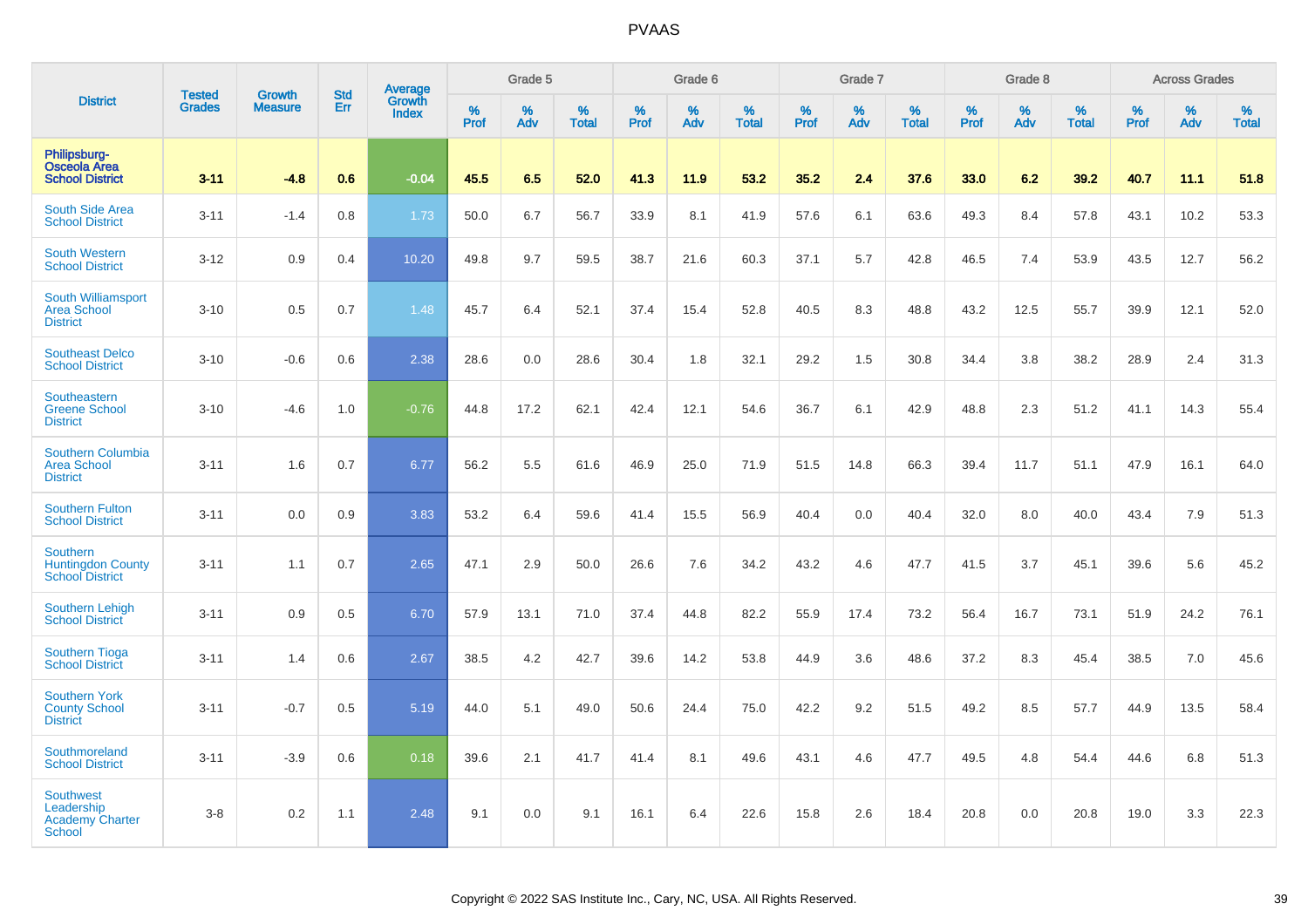|                                                           |                                |                                 | <b>Std</b> | Average                |                     | Grade 5  |                   |                  | Grade 6  |                   |                  | Grade 7  |                   |           | Grade 8  |                   |           | <b>Across Grades</b> |                   |
|-----------------------------------------------------------|--------------------------------|---------------------------------|------------|------------------------|---------------------|----------|-------------------|------------------|----------|-------------------|------------------|----------|-------------------|-----------|----------|-------------------|-----------|----------------------|-------------------|
| <b>District</b>                                           | <b>Tested</b><br><b>Grades</b> | <b>Growth</b><br><b>Measure</b> | Err        | Growth<br><b>Index</b> | $\%$<br><b>Prof</b> | %<br>Adv | %<br><b>Total</b> | %<br><b>Prof</b> | %<br>Adv | %<br><b>Total</b> | %<br><b>Prof</b> | %<br>Adv | %<br><b>Total</b> | %<br>Prof | %<br>Adv | %<br><b>Total</b> | %<br>Prof | %<br>Adv             | %<br><b>Total</b> |
| Philipsburg-<br>Osceola Area<br><b>School District</b>    | $3 - 11$                       | $-4.8$                          | 0.6        | $-0.04$                | 45.5                | 6.5      | 52.0              | 41.3             | 11.9     | 53.2              | 35.2             | 2.4      | 37.6              | 33.0      | 6.2      | 39.2              | 40.7      | 11.1                 | 51.8              |
| <b>Spring Cove</b><br>School District                     | $3 - 11$                       | 0.1                             | 0.6        | 4.38                   | 41.7                | 5.0      | 46.7              | 42.1             | 13.5     | 55.6              | 48.8             | 6.3      | 55.1              | 34.6      | 11.8     | 46.5              | 40.5      | 10.8                 | 51.3              |
| <b>Spring Grove Area</b><br><b>School District</b>        | $3 - 11$                       | $-0.1$                          | 0.4        | 3.08                   | 49.1                | 16.7     | 65.7              | 40.9             | 25.0     | 65.9              | 47.4             | 15.5     | 63.0              | 50.4      | 6.8      | 57.2              | 46.5      | 19.3                 | 65.8              |
| <b>Springfield School</b><br><b>District</b>              | $3 - 11$                       | $-0.9$                          | 0.4        | 0.48                   | 58.3                | 23.8     | 82.1              | 53.6             | 25.6     | 79.2              | 58.6             | 20.9     | 79.5              | 51.5      | 18.2     | 69.7              | 52.1      | 26.9                 | 78.9              |
| Springfield<br><b>Township School</b><br><b>District</b>  | $3 - 11$                       | $-1.2$                          | 0.5        | 0.29                   | 52.0                | 13.4     | 65.4              | 51.4             | 15.0     | 66.5              | 56.3             | 10.8     | 67.1              | 47.3      | 14.0     | 61.3              | 52.1      | 16.5                 | 68.6              |
| Spring-Ford Area<br><b>School District</b>                | $3 - 11$                       | 2.9                             | 0.3        | 10.53                  | 62.0                | 13.4     | 75.4              | 51.9             | 27.2     | 79.1              | 52.7             | 21.3     | 74.0              | 52.4      | 21.8     | 74.2              | 51.9      | 24.7                 | 76.6              |
| <b>State College Area</b><br><b>School District</b>       | $3 - 11$                       | 1.7                             | 0.4        | 7.27                   | 58.6                | 18.2     | 76.8              | 47.1             | 26.1     | 73.2              | 62.2             | 15.2     | 77.4              | 47.5      | 16.5     | 64.0              | 50.8      | 22.8                 | 73.6              |
| <b>Steel Valley</b><br><b>School District</b>             | $3 - 11$                       | $-2.9$                          | 0.7        | 0.64                   | 38.4                | 1.2      | 39.5              | 37.1             | 14.5     | 51.6              | 26.5             | 3.6      | 30.1              | 26.7      | 6.7      | 33.3              | 35.3      | 10.2                 | 45.5              |
| Steelton-Highspire<br><b>School District</b>              | $3 - 11$                       | $-1.9$                          | 0.7        | 0.69                   | 21.9                | 0.0      | 21.9              | 11.5             | 0.0      | 11.5              | 3.8              | 0.0      | 3.8               | 5.9       | 0.0      | 5.9               | 9.0       | 0.0                  | 9.0               |
| <b>Sto-Rox School</b><br><b>District</b>                  | $3 - 10$                       | $-0.0$                          | 0.9        | 3.62                   | 16.1                | 2.2      | 18.3              | 27.9             | 1.2      | 29.1              | 0.0              | 0.0      | 0.0               | 2.9       | 0.0      | 2.9               | 16.8      | 1.0                  | 17.9              |
| <b>Stroudsburg Area</b><br><b>School District</b>         | $3 - 11$                       | 1.1                             | 0.4        | 3.47                   | 39.1                | 4.0      | 43.1              | 39.0             | 11.2     | 50.2              | 46.4             | 8.5      | 54.9              | 48.9      | 7.8      | 56.7              | 40.7      | 9.2                  | 49.9              |
| <b>Sugar Valley Rural</b><br><b>Charter School</b>        | $3 - 11$                       | 0.5                             | 1.0        | 1.63                   | 36.8                | 0.0      | 36.8              | 34.2             | 7.9      | 42.1              | 21.0             | 5.3      | 26.3              | 8.6       | 2.9      | 11.4              | 25.4      | 4.7                  | 30.0              |
| <b>Sullivan County</b><br><b>School District</b>          | $3 - 10$                       | $-3.1$                          | 1.0        | 0.79                   | 23.8                | 2.4      | 26.2              | 62.0             | 6.0      | 68.0              | 41.2             | 5.9      | 47.1              | 40.0      | 2.9      | 42.9              | 40.0      | 6.0                  | 46.0              |
| Susquehanna<br><b>Community School</b><br><b>District</b> | $3 - 11$                       | 0.1                             | 0.9        | 0.88                   | 47.1                | 7.8      | 54.9              | 43.1             | 12.1     | 55.2              | 43.5             | 6.5      | 50.0              | 36.7      | 2.0      | 38.8              | 40.9      | 10.7                 | 51.6              |
| Susquehanna<br><b>Township School</b><br><b>District</b>  | $3 - 12$                       | $-0.5$                          | 0.5        | 3.65                   | 42.6                | 1.2      | 43.8              | 30.8             | 2.0      | 32.8              | 27.1             | 2.8      | 29.9              | 33.8      | 6.1      | 39.9              | 34.8      | 4.8                  | 39.6              |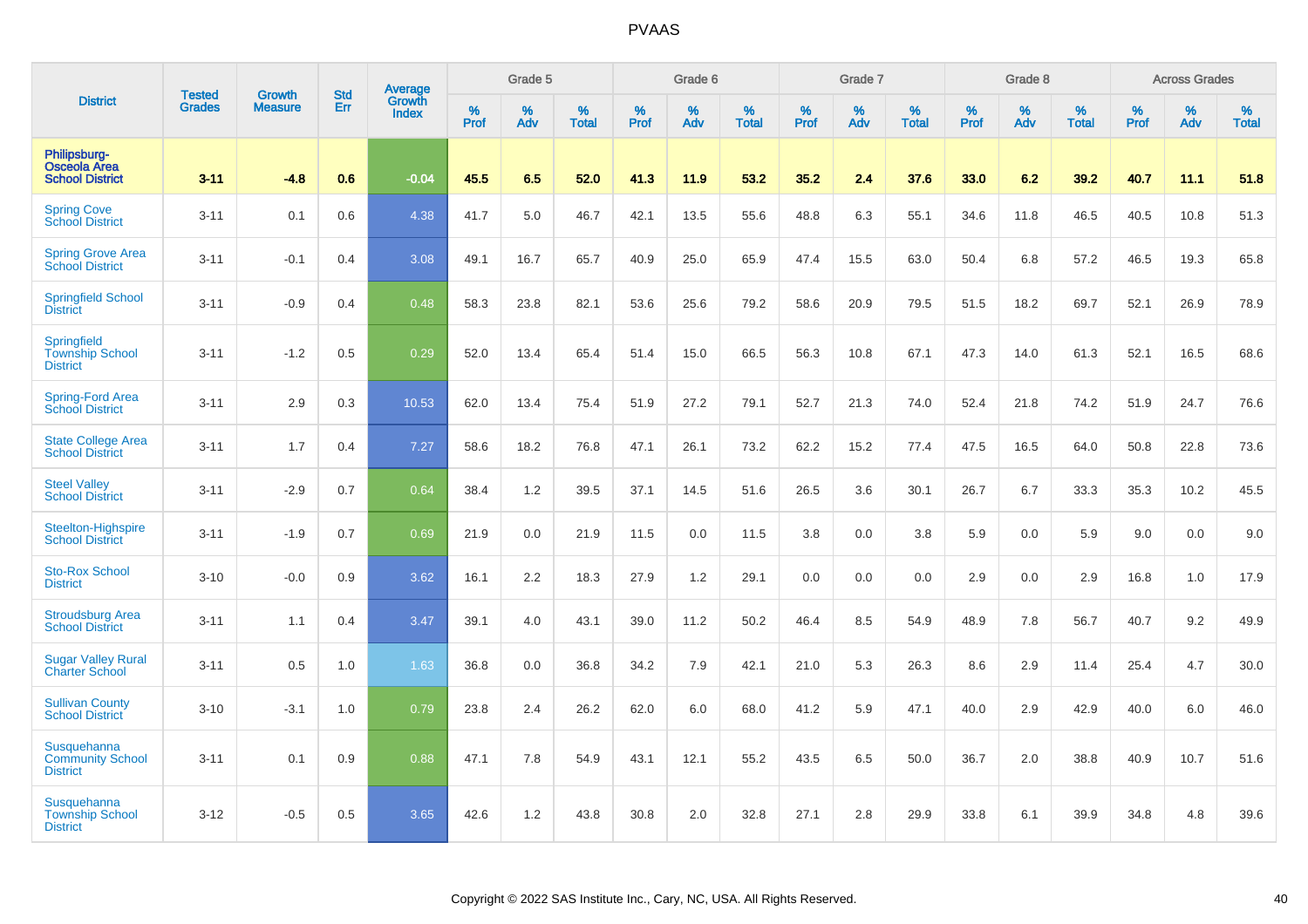|                                                                                            | <b>Tested</b> | <b>Growth</b>  | <b>Std</b> | Average                |                     | Grade 5  |                   |                     | Grade 6  |                   |                     | Grade 7     |                   |                     | Grade 8  |                   |                     | <b>Across Grades</b> |                   |
|--------------------------------------------------------------------------------------------|---------------|----------------|------------|------------------------|---------------------|----------|-------------------|---------------------|----------|-------------------|---------------------|-------------|-------------------|---------------------|----------|-------------------|---------------------|----------------------|-------------------|
| <b>District</b>                                                                            | <b>Grades</b> | <b>Measure</b> | Err        | Growth<br><b>Index</b> | $\%$<br><b>Prof</b> | %<br>Adv | %<br><b>Total</b> | $\%$<br><b>Prof</b> | %<br>Adv | %<br><b>Total</b> | $\%$<br><b>Prof</b> | $\%$<br>Adv | %<br><b>Total</b> | $\%$<br><b>Prof</b> | %<br>Adv | %<br><b>Total</b> | $\%$<br><b>Prof</b> | %<br>Adv             | %<br><b>Total</b> |
| Philipsburg-<br><b>Osceola Area</b><br><b>School District</b>                              | $3 - 11$      | $-4.8$         | 0.6        | $-0.04$                | 45.5                | 6.5      | 52.0              | 41.3                | 11.9     | 53.2              | 35.2                | 2.4         | 37.6              | 33.0                | 6.2      | 39.2              | 40.7                | 11.1                 | 51.8              |
| <b>Susquenita School</b><br><b>District</b>                                                | $3 - 11$      | 0.7            | 0.6        | 3.42                   | 46.7                | 9.2      | 55.8              | 45.3                | 8.5      | 53.8              | 38.0                | 7.4         | 45.4              | 42.1                | 6.5      | 48.6              | 43.0                | 11.2                 | 54.2              |
| <b>Tacony Academy</b><br><b>Charter School</b>                                             | $3 - 11$      | $-3.1$         | 0.8        | 4.52                   | 26.5                | 1.5      | 27.9              | 21.7                | 4.4      | 26.1              | 48.0                | 1.4         | 49.3              | 17.1                | 5.7      | 22.9              | 25.6                | 2.4                  | 28.0              |
| <b>Tamaqua Area</b><br><b>School District</b>                                              | $3 - 12$      | $-0.4$         | 0.6        | 1.47                   | 60.2                | 5.6      | 65.7              | 39.1                | 7.8      | 46.9              | 37.9                | 5.2         | 43.1              | 42.2                | 7.0      | 49.3              | 44.6                | 7.7                  | 52.3              |
| The Philadelphia<br><b>Charter School for</b><br><b>Arts and Sciences</b><br>at HR Edmunds | $3 - 8$       | $-1.2$         | 0.7        | 1.91                   | 11.9                | 2.4      | 14.3              | 18.6                | 0.0      | 18.6              | 17.2                | 0.0         | 17.2              | 24.4                | 0.0      | 24.4              | 16.1                | 0.6                  | 16.7              |
| <b>Tidioute</b><br>Community<br><b>Charter School</b>                                      | $3 - 11$      | 2.0            | 1.5        | 2.84                   | 69.2                | 0.0      | 69.2              | 61.1                | 5.6      | 66.7              | 26.3                | 0.0         | 26.3              | 37.0                | 0.0      | 37.0              | 43.2                | 4.0                  | 47.2              |
| <b>Titusville Area</b><br><b>School District</b>                                           | $3 - 11$      | $-0.4$         | 0.5        | 0.35                   | 57.4                | 8.5      | 65.9              | 35.0                | 12.6     | 47.6              | 46.2                | 8.3         | 54.6              | 40.6                | 11.6     | 52.2              | 44.1                | 12.1                 | 56.2              |
| <b>Towanda Area</b><br><b>School District</b>                                              | $3 - 11$      | 0.7            | 0.6        | 5.23                   | 40.8                | 6.7      | 47.5              | 36.4                | 19.6     | 56.1              | 37.3                | 5.9         | 43.2              | 40.5                | 7.8      | 48.3              | 36.0                | 10.8                 | 46.7              |
| Tredyffrin-<br><b>Easttown School</b><br><b>District</b>                                   | $3 - 10$      | 0.5            | 0.4        | 3.47                   | 65.0                | 22.0     | 87.0              | 47.7                | 39.5     | 87.2              | 56.5                | 29.3        | 85.8              | 48.6                | 39.7     | 88.4              | 52.0                | 36.6                 | 88.6              |
| <b>Trinity Area School</b><br><b>District</b>                                              | $3 - 11$      | $-0.1$         | 0.4        | 1.05                   | 55.8                | 12.7     | 68.5              | 43.1                | 14.7     | 57.8              | 48.7                | 9.2         | 58.0              | 48.2                | 13.5     | 61.6              | 46.8                | 15.3                 | 62.1              |
| <b>Tri-Valley School</b><br><b>District</b>                                                | $3 - 10$      | $-2.4$         | 0.9        | 0.50                   | 40.0                | 5.9      | 45.9              | 36.7                | 6.1      | 42.9              | 36.7                | 0.0         | 36.7              | 40.5                | 9.5      | 50.0              | 41.3                | 8.0                  | 49.3              |
| <b>Troy Area School</b><br><b>District</b>                                                 | $3 - 10$      | 0.2            | 0.6        | 3.50                   | 45.0                | 1.0      | 46.0              | 25.5                | 5.9      | 31.4              | 45.6                | 6.5         | 52.2              | 42.4                | 10.2     | 52.5              | 39.4                | 6.6                  | 46.0              |
| <b>Tulpehocken Area</b><br><b>School District</b>                                          | $3 - 12$      | $-0.2$         | 0.6        | 1.52                   | 57.5                | 2.3      | 59.8              | 32.4                | 17.6     | 50.0              | 39.8                | 4.8         | 44.7              | 42.0                | 6.2      | 48.2              | 41.5                | 9.5                  | 51.0              |
| <b>Tunkhannock Area</b><br><b>School District</b>                                          | $3 - 11$      | $-3.4$         | 0.5        | $-0.95$                | 29.2                | 2.9      | 32.1              | 35.9                | 12.5     | 48.4              | 33.3                | 3.1         | 36.4              | 40.1                | 8.2      | 48.3              | 36.3                | 6.8                  | 43.0              |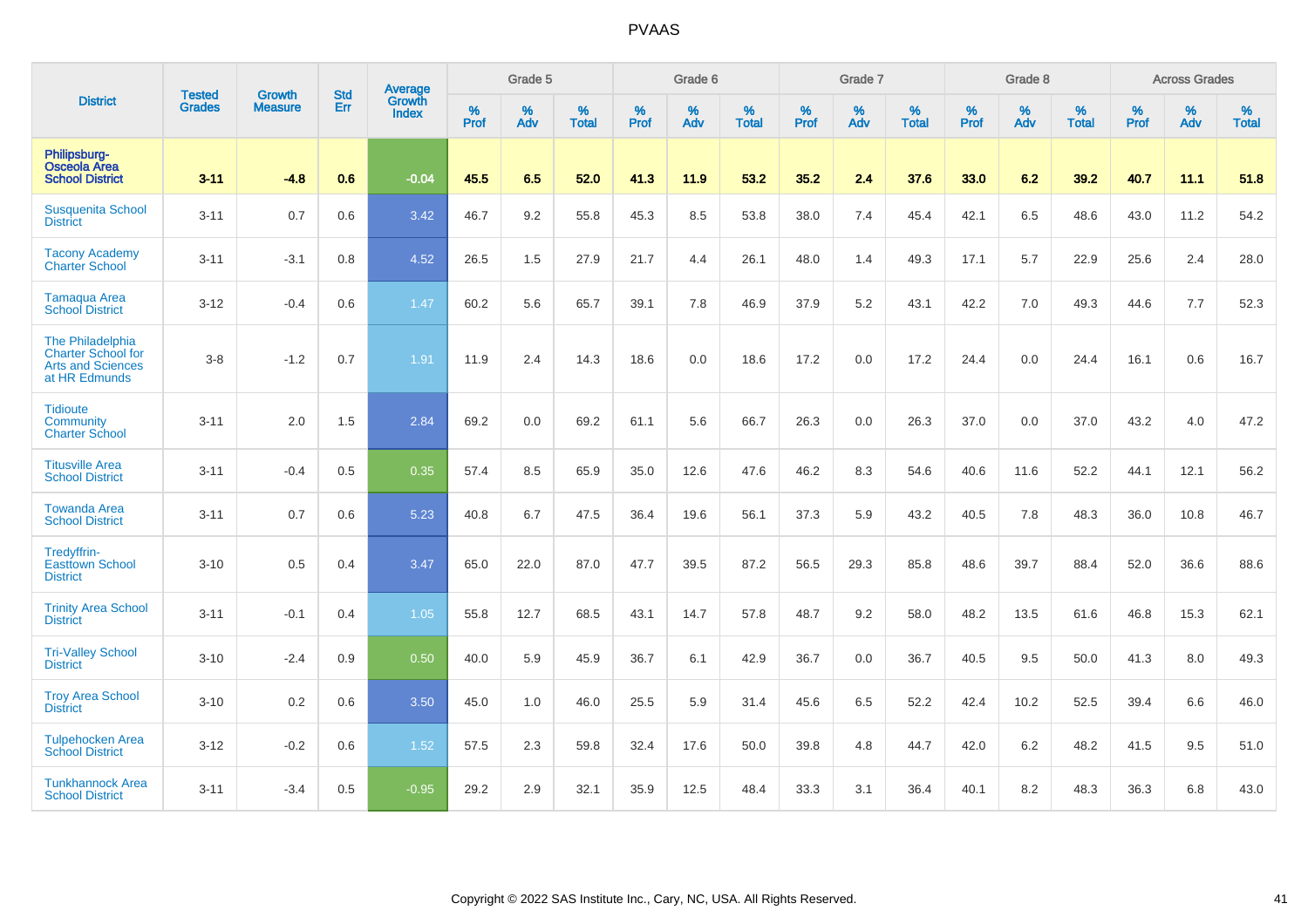|                                                                   |                                | <b>Growth</b>  | <b>Std</b> |                                   |                     | Grade 5  |                   |           | Grade 6  |                   |                  | Grade 7  |                   |                  | Grade 8     |                   |           | <b>Across Grades</b> |                   |
|-------------------------------------------------------------------|--------------------------------|----------------|------------|-----------------------------------|---------------------|----------|-------------------|-----------|----------|-------------------|------------------|----------|-------------------|------------------|-------------|-------------------|-----------|----------------------|-------------------|
| <b>District</b>                                                   | <b>Tested</b><br><b>Grades</b> | <b>Measure</b> | Err        | Average<br>Growth<br><b>Index</b> | $\%$<br><b>Prof</b> | %<br>Adv | %<br><b>Total</b> | %<br>Prof | %<br>Adv | %<br><b>Total</b> | %<br><b>Prof</b> | %<br>Adv | %<br><b>Total</b> | %<br><b>Prof</b> | $\%$<br>Adv | %<br><b>Total</b> | %<br>Prof | %<br>Adv             | %<br><b>Total</b> |
| Philipsburg-<br><b>Osceola Area</b><br><b>School District</b>     | $3 - 11$                       | $-4.8$         | 0.6        | $-0.04$                           | 45.5                | 6.5      | 52.0              | 41.3      | 11.9     | 53.2              | 35.2             | 2.4      | 37.6              | 33.0             | 6.2         | 39.2              | 40.7      | 11.1                 | 51.8              |
| <b>Turkeyfoot Valley</b><br>Area School<br><b>District</b>        | $3 - 12$                       | 0.6            | 1.4        | 1.84                              | 27.3                | 4.6      | 31.8              | 38.1      | 9.5      | 47.6              | 30.0             | 5.0      | 35.0              | 30.4             | 0.0         | 30.4              | 33.0      | 3.6                  | 36.6              |
| <b>Tuscarora School</b><br><b>District</b>                        | $3 - 11$                       | $-0.1$         | 0.5        | 1.52                              | 41.0                | 5.8      | 46.8              | 43.7      | 11.9     | 55.6              | 45.8             | 5.6      | 51.4              | 45.6             | 6.3         | 51.8              | 43.1      | 9.9                  | 53.0              |
| <b>Tussey Mountain</b><br><b>School District</b>                  | $3 - 12$                       | 1.8            | 0.8        | 4.53                              | 44.8                | 3.4      | 48.3              | 46.3      | 8.5      | 54.9              | 45.2             | 0.0      | 45.2              | 47.2             | 2.8         | 50.0              | 40.7      | 6.3                  | 47.0              |
| <b>Twin Valley School</b><br><b>District</b>                      | $3 - 12$                       | 2.3            | 0.5        | 5.39                              | 50.9                | 8.9      | 59.8              | 41.4      | 26.0     | 67.3              | 39.6             | 19.3     | 58.9              | 54.2             | 16.1        | 70.2              | 45.6      | 20.6                 | 66.2              |
| <b>Tyrone Area</b><br><b>School District</b>                      | $3 - 12$                       | $-2.0$         | 0.6        | 1.91                              | 50.4                | 3.0      | 53.3              | 43.4      | 10.1     | 53.5              | 43.8             | 5.0      | 48.8              | 44.7             | 6.1         | 50.9              | 45.2      | 12.0                 | 57.2              |
| <b>Union Area School</b><br><b>District</b>                       | $3 - 11$                       | $-1.4$         | 0.9        | 0.90                              | 66.7                | 7.7      | 74.4              | 41.4      | 15.5     | 56.9              | 43.9             | 5.3      | 49.1              | 55.6             | 8.9         | 64.4              | 47.6      | 12.4                 | 60.1              |
| <b>Union City Area</b><br><b>School District</b>                  | $3 - 12$                       | 0.2            | 0.7        | 2.38                              | 34.8                | 1.4      | 36.2              | 35.5      | 16.1     | 51.6              | 44.7             | 10.5     | 55.3              | 42.2             | 8.9         | 51.1              | 39.0      | 12.5                 | 51.5              |
| <b>Union School</b><br><b>District</b>                            | $3 - 12$                       | 2.7            | 1.0        | 3.99                              | 21.2                | 6.1      | 27.3              | 40.9      | 20.4     | 61.4              | 40.5             | 0.0      | 40.5              | 40.0             | 6.7         | 46.7              | 37.0      | 8.4                  | 45.4              |
| <b>Uniontown Area</b><br><b>School District</b>                   | $3 - 11$                       | 0.5            | 0.6        | 1.21                              | 40.6                | 9.4      | 50.0              | 40.7      | 14.8     | 55.6              | 37.3             | 3.6      | 40.9              | 42.4             | 3.3         | 45.6              | 39.1      | 11.0                 | 50.1              |
| <b>Unionville-Chadds</b><br><b>Ford School</b><br><b>District</b> | $3 - 11$                       | 0.8            | 0.4        | 6.82                              | 61.2                | 24.6     | 85.8              | 48.8      | 36.0     | 84.8              | 54.4             | 26.8     | 81.2              | 45.3             | 38.9        | 84.2              | 48.0      | 37.1                 | 85.2              |
| <b>United School</b><br><b>District</b>                           | $3 - 11$                       | 0.7            | 0.8        | 3.15                              | 52.4                | 0.0      | 52.4              | 54.0      | 14.3     | 68.2              | 52.3             | 7.7      | 60.0              | 35.8             | 16.4        | 52.2              | 47.1      | 12.4                 | 59.5              |
| <b>Universal Alcorn</b><br><b>Charter School</b>                  | $3-8$                          | 6.0            | 0.9        | 6.81                              | 32.1                | 9.4      | 41.5              | 34.0      | 6.0      | 40.0              | 37.5             | 3.6      | 41.1              | 28.2             | 0.0         | 28.2              | 29.2      | 4.4                  | 33.6              |
| <b>Universal Bluford</b><br><b>Charter School</b>                 | $3-6$                          | $-2.8$         | 1.2        | $-0.99$                           | 19.0                | 0.0      | 19.0              | 23.3      | 0.0      | 23.3              |                  |          |                   |                  |             |                   | 22.3      | 1.8                  | 24.1              |
| <b>Universal</b><br><b>Creighton Charter</b><br><b>School</b>     | $3-8$                          | $-0.0$         | 0.7        | 4.61                              | 31.0                | 2.4      | 33.3              | 25.6      | 2.3      | 27.9              | 15.4             | 4.6      | 20.0              | 34.9             | 5.8         | 40.7              | 28.8      | 4.7                  | 33.5              |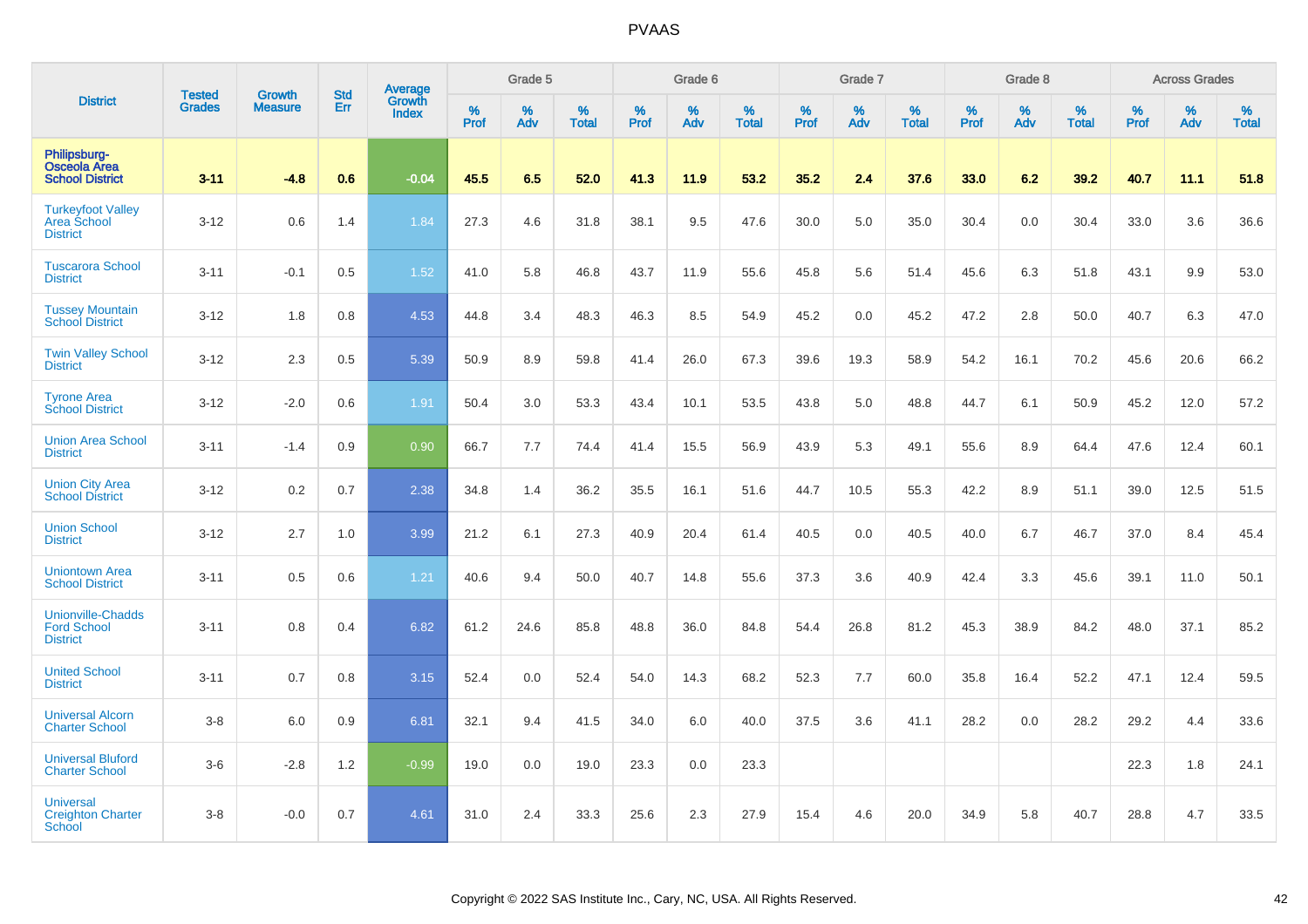|                                                                               | <b>Tested</b> | <b>Growth</b>  | <b>Std</b> | <b>Average</b><br>Growth |                     | Grade 5  |                   |                  | Grade 6  |                   |                  | Grade 7  |                   |                  | Grade 8     |                   |                  | <b>Across Grades</b> |                   |
|-------------------------------------------------------------------------------|---------------|----------------|------------|--------------------------|---------------------|----------|-------------------|------------------|----------|-------------------|------------------|----------|-------------------|------------------|-------------|-------------------|------------------|----------------------|-------------------|
| <b>District</b>                                                               | <b>Grades</b> | <b>Measure</b> | Err        | <b>Index</b>             | $\%$<br><b>Prof</b> | %<br>Adv | %<br><b>Total</b> | %<br><b>Prof</b> | %<br>Adv | %<br><b>Total</b> | %<br><b>Prof</b> | %<br>Adv | %<br><b>Total</b> | %<br><b>Prof</b> | $\%$<br>Adv | %<br><b>Total</b> | %<br><b>Prof</b> | %<br>Adv             | %<br><b>Total</b> |
| Philipsburg-<br><b>Osceola Area</b><br><b>School District</b>                 | $3 - 11$      | $-4.8$         | 0.6        | $-0.04$                  | 45.5                | 6.5      | 52.0              | 41.3             | 11.9     | 53.2              | 35.2             | 2.4      | 37.6              | 33.0             | 6.2         | 39.2              | 40.7             | 11.1                 | 51.8              |
| <b>Universal Daroff</b><br><b>Charter School</b>                              | $3 - 8$       | 4.3            | 0.8        | 5.09                     | 14.5                | 0.0      | 14.5              | 20.4             | 1.8      | 22.2              | 12.5             | 2.1      | 14.6              | 21.8             | 0.0         | 21.8              | 15.2             | 1.3                  | 16.5              |
| <b>Universal Institute</b><br><b>Charter School</b>                           | $3-8$         | 2.4            | 0.7        | 6.34                     | 20.3                | 0.0      | 20.3              | 21.9             | 1.4      | 23.3              | 28.6             | 0.0      | 28.6              | 35.2             | 3.4         | 38.6              | 26.8             | 1.5                  | 28.3              |
| <b>Universal Vare</b><br><b>Charter School</b>                                | $6 - 8$       | 6.8            | 1.3        | 5.11                     |                     |          |                   | 11.8             | 17.6     | 29.4              | 16.7             | 0.0      | 16.7              | 28.6             | 1.6         | 30.2              | 22.7             | 3.6                  | 26.4              |
| <b>Upper Adams</b><br><b>School District</b>                                  | $3 - 11$      | 0.7            | 0.6        | 1.17                     | 47.3                | 3.8      | 51.2              | 40.2             | 16.2     | 56.4              | 37.7             | 6.6      | 44.3              | 51.5             | 0.0         | 51.5              | 43.6             | 8.8                  | 52.4              |
| <b>Upper Darby</b><br><b>School District</b>                                  | $3 - 12$      | 0.7            | 0.3        | 3.08                     | 30.9                | 2.9      | 33.8              | 29.8             | 6.5      | 36.3              | 26.4             | 1.4      | 27.7              | 29.9             | 3.6         | 33.4              | 30.4             | 5.0                  | 35.4              |
| <b>Upper Dauphin</b><br>Area School<br><b>District</b>                        | $3 - 11$      | $-1.6$         | 0.8        | 0.67                     | 40.3                | 1.6      | 41.9              | 41.7             | 16.7     | 58.3              | 48.6             | 8.1      | 56.8              | 41.4             | 8.6         | 50.0              | 42.4             | 12.8                 | 55.2              |
| <b>Upper Dublin</b><br><b>School District</b>                                 | $3 - 12$      | 2.0            | 0.4        | 5.53                     | 62.0                | 16.3     | 78.3              | 45.4             | 34.4     | 79.8              | 59.5             | 20.0     | 79.5              | 55.3             | 21.9        | 77.2              | 51.4             | 27.8                 | 79.3              |
| <b>Upper Merion Area</b><br><b>School District</b>                            | $3 - 11$      | 3.6            | 0.5        | 7.75                     | 55.7                | 7.0      | 62.7              | 45.2             | 26.4     | 71.6              | 53.5             | 10.8     | 64.3              | 43.3             | 14.0        | 57.3              | 47.7             | 19.3                 | 67.0              |
| <b>Upper Moreland</b><br><b>Township School</b><br><b>District</b>            | $3 - 11$      | $-0.3$         | 0.4        | 2.54                     | 54.1                | 10.5     | 64.6              | 42.4             | 21.0     | 63.4              | 53.7             | 8.4      | 62.1              | 41.0             | 14.2        | 55.1              | 46.0             | 16.1                 | 62.1              |
| <b>Upper Perkiomen</b><br><b>School District</b>                              | $3 - 11$      | 0.7            | 0.4        | 5.33                     | 50.2                | 3.0      | 53.2              | 45.7             | 12.0     | 57.7              | 48.7             | 11.5     | 60.2              | 46.0             | 12.4        | 58.4              | 45.9             | 9.5                  | 55.3              |
| <b>Upper Saint Clair</b><br><b>School District</b>                            | $3 - 11$      | 2.6            | 0.4        | 9.21                     | 49.8                | 35.9     | 85.7              | 47.4             | 39.0     | 86.5              | 58.5             | 31.1     | 89.6              | 48.7             | 42.2        | 90.9              | 46.0             | 42.0                 | 88.0              |
| <b>Urban Academy Of</b><br><b>Greater Pittsburgh</b><br><b>Charter School</b> | $3-5$         | $-8.2$         | 1.9        | $-4.39$                  | 21.4                | 2.4      | 23.8              |                  |          |                   |                  |          |                   |                  |             |                   | 20.6             | 1.6                  | 22.2              |
| <b>Urban Pathways 6-</b><br>12 Charter School                                 | $6 - 11$      | $-0.2$         | 2.1        | 0.12                     |                     |          |                   |                  |          |                   | 22.2             | 0.0      | 22.2              | 0.0              | 0.0         | 0.0               | 15.9             | 0.0                  | 15.9              |
| <b>Valley Grove</b><br><b>School District</b>                                 | $3 - 10$      | 0.6            | 0.8        | 1.01                     | 56.2                | 8.3      | 64.6              | 55.9             | 8.5      | 64.4              | 43.4             | 9.4      | 52.8              | 53.7             | 7.4         | 61.1              | 48.3             | 9.3                  | 57.6              |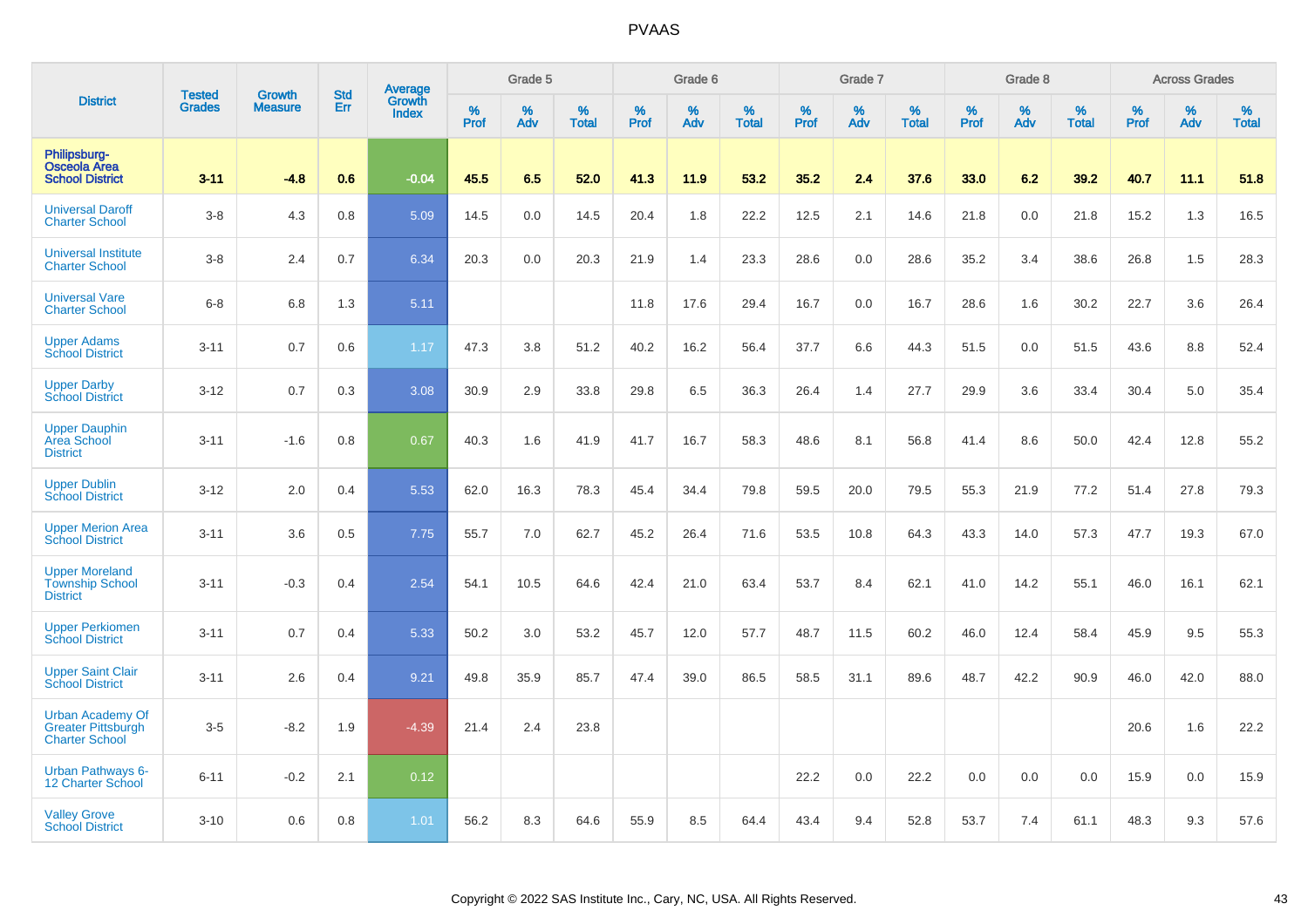|                                                               | <b>Tested</b> | <b>Growth</b>  | <b>Std</b> | Average                       |           | Grade 5  |                   |           | Grade 6  |                   |           | Grade 7  |                   |           | Grade 8  |                   |           | <b>Across Grades</b> |                   |
|---------------------------------------------------------------|---------------|----------------|------------|-------------------------------|-----------|----------|-------------------|-----------|----------|-------------------|-----------|----------|-------------------|-----------|----------|-------------------|-----------|----------------------|-------------------|
| <b>District</b>                                               | <b>Grades</b> | <b>Measure</b> | Err        | <b>Growth</b><br><b>Index</b> | %<br>Prof | %<br>Adv | %<br><b>Total</b> | %<br>Prof | %<br>Adv | %<br><b>Total</b> | %<br>Prof | %<br>Adv | %<br><b>Total</b> | %<br>Prof | %<br>Adv | %<br><b>Total</b> | %<br>Prof | %<br>Adv             | %<br><b>Total</b> |
| Philipsburg-<br><b>Osceola Area</b><br><b>School District</b> | $3 - 11$      | $-4.8$         | 0.6        | $-0.04$                       | 45.5      | 6.5      | 52.0              | 41.3      | 11.9     | 53.2              | 35.2      | 2.4      | 37.6              | 33.0      | 6.2      | 39.2              | 40.7      | 11.1                 | 51.8              |
| <b>Valley View School</b><br><b>District</b>                  | $3 - 11$      | 1.0            | 0.8        | 2.58                          | 62.4      | 1.8      | 64.2              | 41.4      | 10.3     | 51.7              | 53.7      | 4.9      | 58.5              | 42.6      | 4.9      | 47.5              | 49.9      | 7.2                  | 57.1              |
| <b>Vida Charter</b><br><b>School</b>                          | $3-6$         | 3.8            | 1.9        | 3.59                          | 56.0      | 16.0     | 72.0              | 27.8      | 27.8     | 55.6              |           |          |                   |           |          |                   | 33.7      | 19.8                 | 53.5              |
| <b>Vision Academy</b><br><b>Charter School</b>                | $3-8$         | $-0.9$         | 1.2        | 1.03                          | 35.7      | 0.0      | 35.7              | 36.0      | 0.0      | 36.0              | 37.1      | 2.9      | 40.0              | 28.6      | 0.0      | 28.6              | 32.1      | 1.1                  | 33.2              |
| Wallenpaupack<br>Area School<br><b>District</b>               | $3 - 11$      | 1.8            | 0.5        | 3.73                          | 54.8      | 4.2      | 59.0              | 52.1      | 8.5      | 60.6              | 49.3      | 12.8     | 62.2              | 40.4      | 6.8      | 47.3              | 47.2      | 10.0                 | 57.2              |
| <b>Wallingford-</b><br>Swarthmore<br><b>School District</b>   | $3 - 10$      | $-1.1$         | 0.4        | 1.13                          | 52.6      | 26.1     | 78.7              | 42.2      | 32.8     | 75.0              | 46.2      | 21.9     | 68.0              | 47.0      | 22.8     | 69.8              | 44.7      | 32.4                 | 77.2              |
| <b>Warren County</b><br><b>School District</b>                | $3 - 11$      | 0.2            | 0.4        | 2.52                          | 38.6      | 4.0      | 42.5              | 41.0      | 8.0      | 49.0              | 33.4      | 4.1      | 37.5              | 43.1      | 4.7      | 47.8              | 38.0      | 6.9                  | 44.8              |
| <b>Warrior Run</b><br><b>School District</b>                  | $3 - 11$      | 2.6            | 0.6        | 5.88                          | 48.0      | 6.5      | 54.6              | 42.2      | 19.3     | 61.5              | 46.3      | 15.7     | 62.0              | 42.2      | 10.0     | 52.2              | 43.0      | 12.6                 | 55.6              |
| <b>Warwick School</b><br><b>District</b>                      | $3 - 11$      | 0.0            | 0.4        | 6.32                          | 49.6      | 5.9      | 55.6              | 39.4      | 26.3     | 65.7              | 46.2      | 8.0      | 54.2              | 50.3      | 9.6      | 59.9              | 45.6      | 12.6                 | 58.2              |
| Washington<br><b>School District</b>                          | $3 - 11$      | $-1.7$         | 0.7        | 0.44                          | 44.7      | 0.0      | 44.7              | 39.6      | 6.2      | 45.8              | 28.0      | 1.2      | 29.3              | 23.5      | 1.5      | 25.0              | 35.4      | 3.1                  | 38.6              |
| <b>Wattsburg Area</b><br><b>School District</b>               | $3 - 11$      | 3.0            | 0.6        | 4.82                          | 48.9      | 9.1      | 58.0              | 52.1      | 18.1     | 70.2              | 46.2      | 13.2     | 59.3              | 60.8      | 5.9      | 66.7              | 48.4      | 12.4                 | 60.8              |
| <b>Wayne Highlands</b><br><b>School District</b>              | $3 - 11$      | 2.9            | 0.5        | 5.65                          | 54.3      | 11.4     | 65.7              | 49.3      | 20.3     | 69.6              | 46.4      | 19.6     | 66.1              | 49.7      | 14.1     | 63.8              | 47.2      | 17.9                 | 65.1              |
| <b>Waynesboro Area</b><br><b>School District</b>              | $3 - 12$      | $-2.8$         | 0.4        | 0.38                          | 42.9      | 6.1      | 49.0              | 38.4      | 14.0     | 52.4              | 37.6      | 7.1      | 44.7              | 37.5      | 12.8     | 50.3              | 41.0      | 12.0                 | 52.9              |
| <b>Weatherly Area</b><br><b>School District</b>               | $3 - 11$      | 0.6            | 1.1        | 3.22                          | 53.8      | 0.0      | 53.8              | 48.5      | 15.2     | 63.6              | 53.3      | 3.3      | 56.7              | 29.7      | 13.5     | 43.2              | 41.9      | 6.9                  | 48.8              |
| <b>Wellsboro Area</b><br><b>School District</b>               | $3 - 11$      | $-0.6$         | 0.6        | 4.08                          | 62.1      | 6.9      | 69.0              | 41.8      | 15.3     | 57.1              | 46.6      | 15.2     | 61.9              | 44.3      | 15.5     | 59.8              | 45.8      | 12.9                 | 58.7              |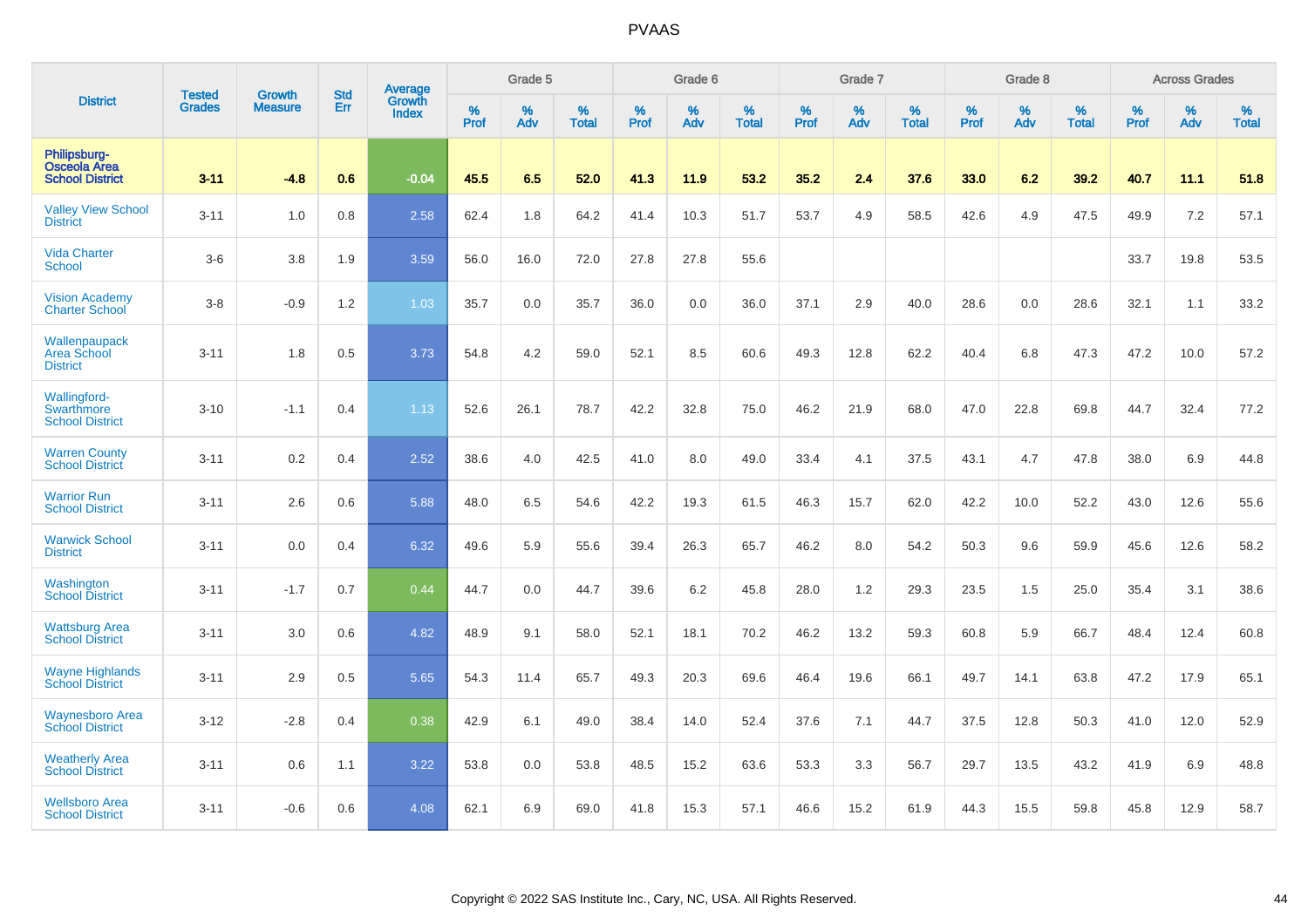|                                                                                | <b>Tested</b> | <b>Growth</b>  | <b>Std</b> | Average                |           | Grade 5  |                   |           | Grade 6  |                   |           | Grade 7  |                   |           | Grade 8  |                   |           | <b>Across Grades</b> |                   |
|--------------------------------------------------------------------------------|---------------|----------------|------------|------------------------|-----------|----------|-------------------|-----------|----------|-------------------|-----------|----------|-------------------|-----------|----------|-------------------|-----------|----------------------|-------------------|
| <b>District</b>                                                                | <b>Grades</b> | <b>Measure</b> | Err        | Growth<br><b>Index</b> | %<br>Prof | %<br>Adv | %<br><b>Total</b> | %<br>Prof | %<br>Adv | %<br><b>Total</b> | %<br>Prof | %<br>Adv | %<br><b>Total</b> | %<br>Prof | %<br>Adv | %<br><b>Total</b> | %<br>Prof | %<br>Adv             | %<br><b>Total</b> |
| Philipsburg-<br>Osceola Area<br><b>School District</b>                         | $3 - 11$      | $-4.8$         | 0.6        | $-0.04$                | 45.5      | 6.5      | 52.0              | 41.3      | 11.9     | 53.2              | 35.2      | 2.4      | 37.6              | 33.0      | 6.2      | 39.2              | 40.7      | 11.1                 | 51.8              |
| <b>West Allegheny</b><br><b>School District</b>                                | $3 - 12$      | 0.3            | 0.4        | 5.31                   | 60.9      | 19.8     | 80.6              | 44.4      | 28.3     | 72.6              | 56.6      | 17.0     | 73.6              | 50.7      | 12.1     | 62.8              | 50.7      | 26.1                 | 76.8              |
| <b>West Branch Area</b><br><b>School District</b>                              | $3 - 11$      | 0.4            | 0.8        | 1.36                   | 37.1      | 3.2      | 40.3              | 32.8      | 6.6      | 39.3              | 48.6      | 6.8      | 55.4              | 50.0      | 3.0      | 53.0              | 42.6      | 6.8                  | 49.4              |
| <b>West Chester Area</b><br><b>School District</b>                             | $3 - 11$      | $-1.6$         | 0.3        | 3.57                   | 58.7      | 13.5     | 72.2              | 51.5      | 23.7     | 75.1              | 53.1      | 14.1     | 67.2              | 57.3      | 13.9     | 71.2              | 52.6      | 21.5                 | 74.0              |
| <b>West Greene</b><br><b>School District</b>                                   | $3 - 11$      | $-1.2$         | 1.0        | 1.54                   | 46.2      | 10.3     | 56.4              | 35.9      | 15.4     | 51.3              | 28.3      | 11.3     | 39.6              | 35.3      | 3.9      | 39.2              | 43.2      | 10.7                 | 53.9              |
| <b>West Jefferson</b><br><b>Hills School District</b>                          | $3 - 11$      | 0.0            | 0.4        | 3.89                   | 58.9      | 14.8     | 73.8              | 50.5      | 19.9     | 70.4              | 60.2      | 13.1     | 73.3              | 57.6      | 17.7     | 75.4              | 53.0      | 20.4                 | 73.4              |
| <b>West Middlesex</b><br><b>Area School</b><br><b>District</b>                 | $3 - 10$      | $-1.3$         | 0.9        | 3.21                   | 52.2      | 17.4     | 69.6              | 41.0      | 26.2     | 67.2              | 44.4      | 5.6      | 50.0              | 35.7      | 4.8      | 40.5              | 42.5      | 12.1                 | 54.6              |
| <b>West Mifflin Area</b><br><b>School District</b>                             | $3 - 12$      | $-3.0$         | 0.5        | 1.11                   | 35.9      | 4.2      | 40.1              | 37.4      | 5.4      | 42.9              | 38.9      | 1.0      | 39.8              | 35.2      | 4.4      | 39.6              | 37.4      | 4.4                  | 41.8              |
| <b>West Oak Lane</b><br><b>Charter School</b>                                  | $3 - 8$       | 0.8            | 0.7        | 2.18                   | 29.9      | 0.0      | 29.9              | 26.5      | 2.9      | 29.4              | 35.1      | 6.8      | 41.9              | 41.5      | 4.6      | 46.2              | 31.4      | 4.3                  | 35.8              |
| <b>West Perry School</b><br><b>District</b>                                    | $3 - 11$      | 3.7            | 0.5        | 7.43                   | 45.0      | 8.7      | 53.7              | 41.7      | 21.8     | 63.5              | 44.2      | 7.9      | 52.1              | 53.3      | 13.3     | 66.7              | 44.0      | 14.2                 | 58.2              |
| <b>West Philadelphia</b><br>Achievement<br>Charter<br><b>Elementary School</b> | $3-5$         | 3.8            | 1.6        | 2.40                   | 21.0      | 0.0      | 21.0              |           |          |                   |           |          |                   |           |          |                   | 18.1      | 1.5                  | 19.6              |
| <b>West Shore School</b><br><b>District</b>                                    | $3 - 12$      | $-0.2$         | 0.3        | 0.73                   | 46.3      | 8.2      | 54.5              | 44.4      | 15.0     | 59.4              | 44.4      | 8.2      | 52.7              | 42.8      | 11.8     | 54.6              | 42.7      | 13.2                 | 55.9              |
| <b>West York Area</b><br><b>School District</b>                                | $3 - 12$      | $-1.4$         | 0.5        | $-0.10$                | 36.0      | 4.4      | 40.4              | 38.5      | 9.3      | 47.8              | 35.9      | 5.3      | 41.2              | 41.2      | 5.2      | 46.4              | 37.8      | 8.4                  | 46.2              |
| <b>Western Beaver</b><br><b>County School</b><br><b>District</b>               | $3 - 11$      | $-1.5$         | 1.2        | 3.25                   | 37.5      | 12.5     | 50.0              | 57.1      | 31.0     | 88.1              | 52.1      | 8.3      | 60.4              | 52.8      | 5.6      | 58.3              | 50.0      | 17.8                 | 67.8              |
| <b>Western Wayne</b><br><b>School District</b>                                 | $3 - 11$      | $-0.5$         | 0.6        | 1.82                   | 56.6      | 7.6      | 64.2              | 43.0      | 21.5     | 64.5              | 45.2      | 10.6     | 55.8              | 45.8      | 15.0     | 60.8              | 45.8      | 18.1                 | 63.9              |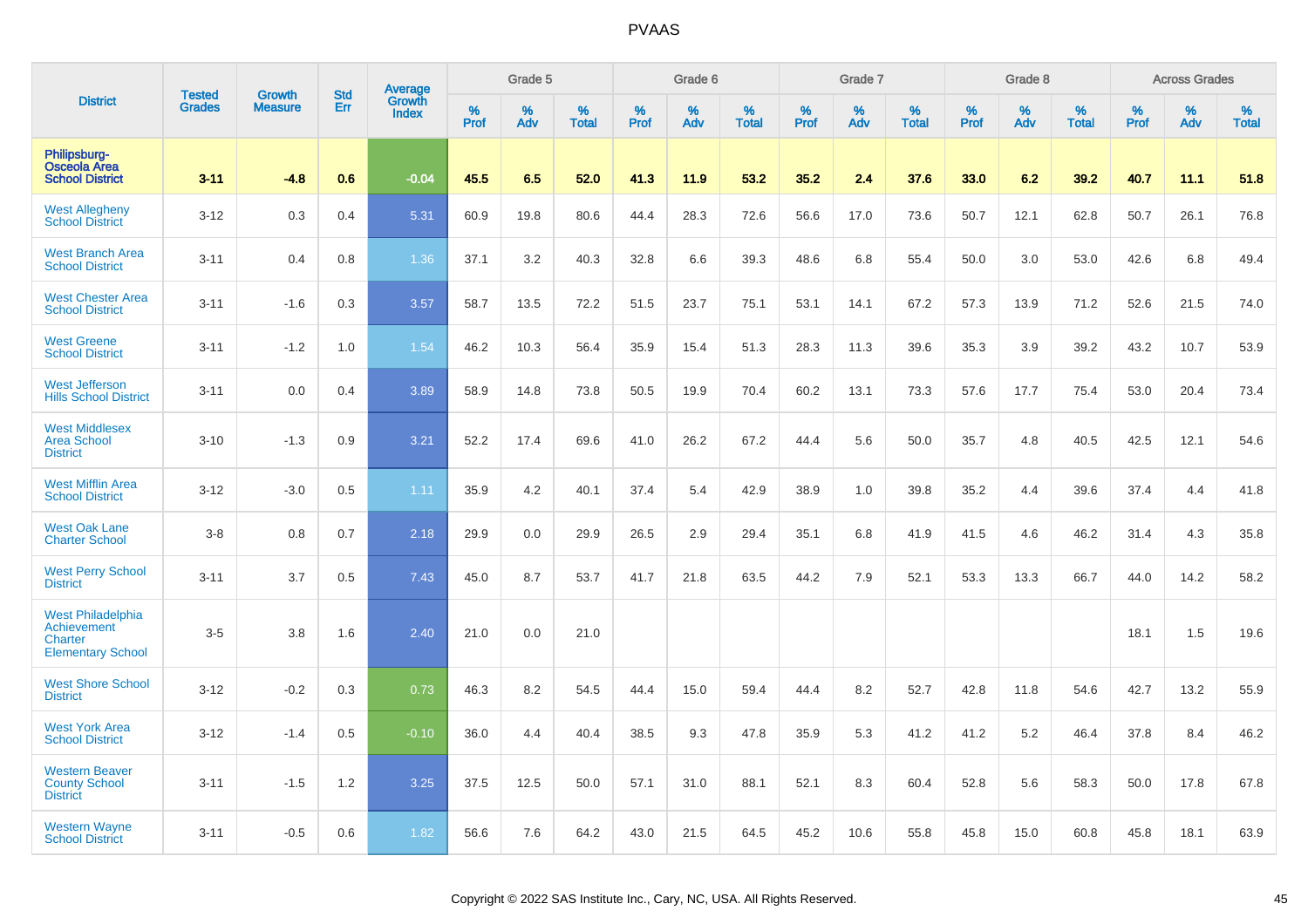|                                                               |                                | <b>Growth</b>  | <b>Std</b> | Average                |              | Grade 5  |                   |           | Grade 6  |                   |           | Grade 7  |                   |           | Grade 8  |                   |           | <b>Across Grades</b> |                   |
|---------------------------------------------------------------|--------------------------------|----------------|------------|------------------------|--------------|----------|-------------------|-----------|----------|-------------------|-----------|----------|-------------------|-----------|----------|-------------------|-----------|----------------------|-------------------|
| <b>District</b>                                               | <b>Tested</b><br><b>Grades</b> | <b>Measure</b> | Err        | Growth<br><b>Index</b> | $\%$<br>Prof | %<br>Adv | %<br><b>Total</b> | %<br>Prof | %<br>Adv | %<br><b>Total</b> | %<br>Prof | %<br>Adv | %<br><b>Total</b> | %<br>Prof | %<br>Adv | %<br><b>Total</b> | %<br>Prof | %<br>Adv             | %<br><b>Total</b> |
| Philipsburg-<br><b>Osceola Area</b><br><b>School District</b> | $3 - 11$                       | $-4.8$         | 0.6        | $-0.04$                | 45.5         | 6.5      | 52.0              | 41.3      | 11.9     | 53.2              | 35.2      | 2.4      | 37.6              | 33.0      | 6.2      | 39.2              | 40.7      | 11.1                 | 51.8              |
| <b>Westmont Hilltop</b><br><b>School District</b>             | $3 - 11$                       | $-4.1$         | 0.7        | 0.20                   | 40.6         | 3.0      | 43.6              | 36.4      | 12.1     | 48.5              | 47.1      | 1.2      | 48.2              | 56.4      | 4.3      | 60.6              | 41.9      | 9.4                  | 51.2              |
| <b>Whitehall-Coplay</b><br><b>School District</b>             | $3 - 11$                       | $-1.0$         | 0.4        | $-0.83$                | 47.1         | 4.6      | 51.7              | 43.0      | 11.2     | 54.1              | 41.3      | 7.8      | 49.1              | 38.2      | 7.1      | 45.4              | 42.6      | 8.9                  | 51.5              |
| Widener<br>Partnership<br><b>Charter School</b>               | $3 - 7$                        | $-1.6$         | 1.1        | $-0.09$                | 4.6          | 0.0      | 4.6               | 15.8      | 2.6      | 18.4              | 14.0      | 0.0      | 14.0              |           |          |                   | 9.6       | 1.4                  | 11.0              |
| <b>Wilkes-Barre Area</b><br><b>School District</b>            | $3 - 11$                       | $-1.0$         | 0.5        | 1.18                   | 28.0         | 0.8      | 28.8              | 32.4      | 8.7      | 41.1              | 27.6      | 1.8      | 29.4              | 24.7      | 3.7      | 28.4              | 27.8      | 4.6                  | 32.3              |
| Wilkinsburg<br><b>Borough School</b><br><b>District</b>       | $3-6$                          | 4.8            | 1.4        | 3.85                   | 41.5         | 0.0      | 41.5              | 25.6      | 2.3      | 27.9              |           |          |                   |           |          |                   | 23.5      | 1.0                  | 24.5              |
| <b>William Penn</b><br><b>School District</b>                 | $3 - 12$                       | 1.4            | 0.5        | 2.99                   | 24.0         | 0.5      | 24.5              | 31.6      | 2.8      | 34.5              | 30.8      | 0.6      | 31.4              | 21.8      | 2.4      | 24.2              | 26.1      | 2.5                  | 28.6              |
| <b>Williams Valley</b><br><b>School District</b>              | $3 - 11$                       | 0.3            | 0.8        | 0.51                   | 38.6         | 0.0      | 38.6              | 41.4      | 6.9      | 48.3              | 35.1      | 2.6      | 37.7              | 42.2      | 9.4      | 51.6              | 39.1      | 4.9                  | 44.0              |
| Williamsburg<br><b>Community School</b><br><b>District</b>    | $3 - 11$                       | 3.1            | 1.1        | 4.44                   | 53.1         | 3.1      | 56.2              | 51.4      | 17.1     | 68.6              | 47.6      | 9.5      | 57.1              | 43.8      | 12.5     | 56.2              | 43.4      | 15.8                 | 59.1              |
| <b>Williamsport Area</b><br><b>School District</b>            | $3 - 11$                       | $-1.3$         | 0.4        | 4.80                   | 46.8         | 4.8      | 51.6              | 43.8      | 8.8      | 52.5              | 34.6      | 4.8      | 39.4              | 26.0      | 5.8      | 31.8              | 37.7      | 8.5                  | 46.2              |
| Wilmington Area<br>School District                            | $3 - 11$                       | $-0.8$         | 0.8        | 0.67                   | 60.3         | 13.8     | 74.1              | 43.3      | 11.7     | 55.0              | 33.3      | 11.8     | 45.1              | 32.2      | 10.2     | 42.4              | 43.2      | 13.4                 | 56.6              |
| <b>Wilson Area</b><br><b>School District</b>                  | $3 - 11$                       | $-5.9$         | 0.5        | $-2.54$                | 53.6         | 11.6     | 65.2              | 40.2      | 18.0     | 58.2              | 29.2      | 6.8      | 36.0              | 38.6      | 8.3      | 47.0              | 41.0      | 12.4                 | 53.4              |
| <b>Wilson School</b><br><b>District</b>                       | $3 - 12$                       | $-3.7$         | 0.5        | $-0.81$                | 49.3         | 4.2      | 53.5              | 52.1      | 11.6     | 63.7              | 47.6      | 8.4      | 56.0              | 47.8      | 11.1     | 58.9              | 47.0      | 13.2                 | 60.1              |
| <b>Windber Area</b><br><b>School District</b>                 | $3 - 11$                       | $-1.4$         | 0.7        | 0.34                   | 49.4         | 13.9     | 63.3              | 49.2      | 14.9     | 64.2              | 49.3      | 9.3      | 58.7              | 57.1      | 10.7     | 67.9              | 49.9      | 11.8                 | 61.7              |
| Wissahickon<br><b>Charter School</b>                          | $3 - 8$                        | $-1.5$         | 0.7        | 2.12                   | 22.2         | 0.0      | 22.2              | 20.5      | 6.0      | 26.5              | 24.1      | 1.2      | 25.3              | 22.1      | 0.0      | 22.1              | 22.4      | 2.8                  | 25.2              |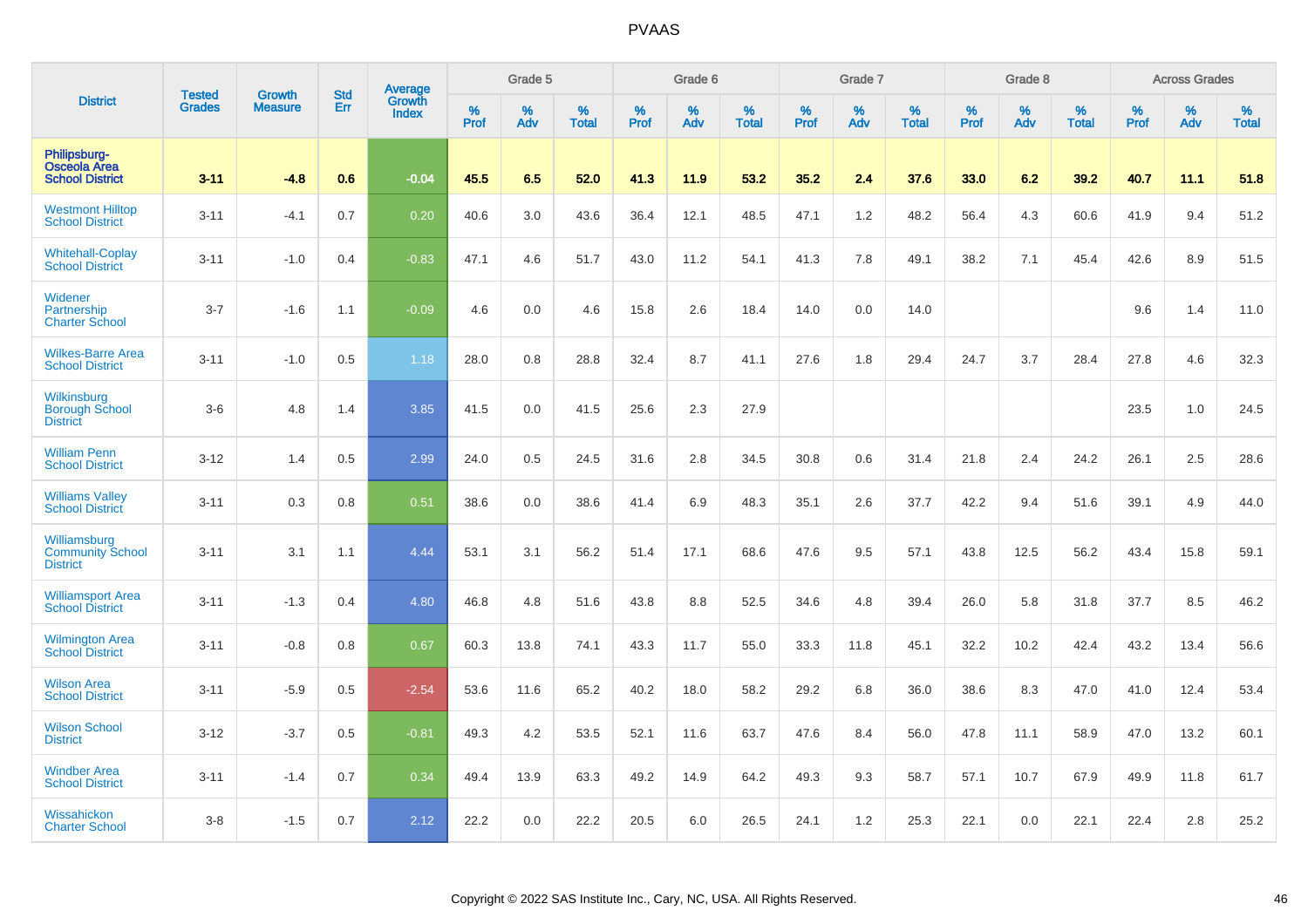|                                                                               |                                |                                 | <b>Std</b> | Average                       |                     | Grade 5  |                   |                  | Grade 6  |                   |                  | Grade 7  |                   |                  | Grade 8  |                   |                  | <b>Across Grades</b> |                   |
|-------------------------------------------------------------------------------|--------------------------------|---------------------------------|------------|-------------------------------|---------------------|----------|-------------------|------------------|----------|-------------------|------------------|----------|-------------------|------------------|----------|-------------------|------------------|----------------------|-------------------|
| <b>District</b>                                                               | <b>Tested</b><br><b>Grades</b> | <b>Growth</b><br><b>Measure</b> | Err        | <b>Growth</b><br><b>Index</b> | $\%$<br><b>Prof</b> | %<br>Adv | %<br><b>Total</b> | %<br><b>Prof</b> | %<br>Adv | %<br><b>Total</b> | %<br><b>Prof</b> | %<br>Adv | %<br><b>Total</b> | %<br><b>Prof</b> | %<br>Adv | %<br><b>Total</b> | %<br><b>Prof</b> | %<br>Adv             | %<br><b>Total</b> |
| Philipsburg-<br><b>Osceola Area</b><br><b>School District</b>                 | $3 - 11$                       | $-4.8$                          | 0.6        | $-0.04$                       | 45.5                | 6.5      | 52.0              | 41.3             | 11.9     | 53.2              | 35.2             | 2.4      | 37.6              | 33.0             | 6.2      | 39.2              | 40.7             | 11.1                 | 51.8              |
| Wissahickon<br><b>School District</b>                                         | $3 - 10$                       | 2.9                             | 0.3        | 8.48                          | 58.6                | 18.8     | 77.4              | 42.2             | 37.2     | 79.4              | 56.8             | 19.3     | 76.1              | 49.3             | 28.5     | 77.8              | 49.2             | 28.7                 | 77.9              |
| <b>Woodland Hills</b><br><b>School District</b>                               | $3 - 12$                       | $-3.0$                          | 0.5        | $-0.55$                       | 34.1                | 0.6      | 34.7              | 13.8             | 3.4      | 17.2              | 32.5             | 2.6      | 35.0              | 24.8             | 2.0      | 26.7              | 26.7             | 3.7                  | 30.4              |
| <b>Wyalusing Area</b><br><b>School District</b>                               | $3 - 12$                       | 1.0                             | 0.7        | 5.29                          | 36.1                | 2.4      | 38.6              | 43.1             | 13.7     | 56.9              | 43.5             | 12.0     | 55.4              | 36.8             | 3.8      | 40.6              | 39.8             | 9.9                  | 49.6              |
| <b>Wyoming Area</b><br><b>School District</b>                                 | $3 - 10$                       | $-4.1$                          | 0.6        | $-1.78$                       | 58.6                | 6.0      | 64.7              | 38.8             | 2.9      | 41.8              | 49.5             | 3.2      | 52.7              | 35.8             | 9.4      | 45.3              | 43.5             | 7.5                  | 51.1              |
| <b>Wyoming Valley</b><br>West School<br><b>District</b>                       | $3 - 11$                       | 0.9                             | 0.5        | 3.86                          | 41.0                | 4.2      | 45.2              | 32.6             | 7.6      | 40.3              | 40.5             | 4.2      | 44.6              | 30.1             | 12.1     | 42.2              | 35.8             | 6.9                  | 42.7              |
| <b>Wyomissing Area</b><br><b>School District</b>                              | $3 - 12$                       | $-1.6$                          | 0.6        | 3.63                          | 47.3                | 14.7     | 62.0              | 50.5             | 21.8     | 72.3              | 47.3             | 11.6     | 58.9              | 46.4             | 13.6     | 60.0              | 46.4             | 19.4                 | 65.8              |
| <b>York Academy</b><br><b>Regional Charter</b><br>School                      | $3 - 11$                       | 0.3                             | 0.8        | 2.83                          | 33.3                | 5.0      | 38.3              | 55.9             | 11.9     | 67.8              | 47.3             | 7.3      | 54.6              | 35.1             | 12.3     | 47.4              | 40.8             | 14.1                 | 54.9              |
| <b>York City School</b><br><b>District</b>                                    | $3 - 12$                       | 1.0                             | 0.3        | 3.26                          | 13.6                | 0.5      | 14.1              | 17.2             | 1.8      | 19.1              | 14.9             | 0.0      | 14.9              | 16.0             | 0.2      | 16.2              | 15.3             | 0.7                  | 15.9              |
| <b>York Suburban</b><br><b>School District</b>                                | $3 - 11$                       | 0.5                             | 0.5        | 1.62                          | 62.8                | 13.7     | 76.5              | 45.3             | 23.4     | 68.7              | 50.0             | 16.8     | 66.8              | 36.4             | 19.8     | 56.2              | 46.4             | 23.5                 | 70.0              |
| <b>Yough School</b><br><b>District</b>                                        | $3 - 10$                       | $-4.7$                          | 0.6        | $-1.33$                       | 37.9                | 1.5      | 39.4              | 39.6             | 15.7     | 55.2              | 42.3             | 8.2      | 50.5              | 36.7             | 5.8      | 42.5              | 41.9             | 9.2                  | 51.1              |
| <b>Young Scholars</b><br><b>Charter School</b>                                | $6 - 8$                        | 0.5                             | 0.9        | 0.83                          |                     |          |                   | 23.2             | 5.4      | 28.6              | 14.3             | 5.7      | 20.0              | 13.0             | 0.0      | 13.0              | 16.3             | 3.4                  | 19.7              |
| <b>Young Scholars Of</b><br><b>Central PA Charter</b><br><b>School</b>        | $3-8$                          | 3.9                             | 1.2        | 3.25                          | 35.6                | 13.3     | 48.9              | 28.0             | 12.0     | 40.0              | 50.0             | 14.3     | 64.3              | 43.8             | 0.0      | 43.8              | 42.6             | 11.6                 | 54.2              |
| <b>Young Scholars of</b><br><b>Greater Allegheny</b><br><b>Charter School</b> | $3-8$                          | $-1.6$                          | 1.7        | 0.61                          | 26.3                | 0.0      | 26.3              | 40.0             | 0.0      | 40.0              | 35.0             | 0.0      | 35.0              |                  |          |                   | 29.9             | 0.8                  | 30.8              |